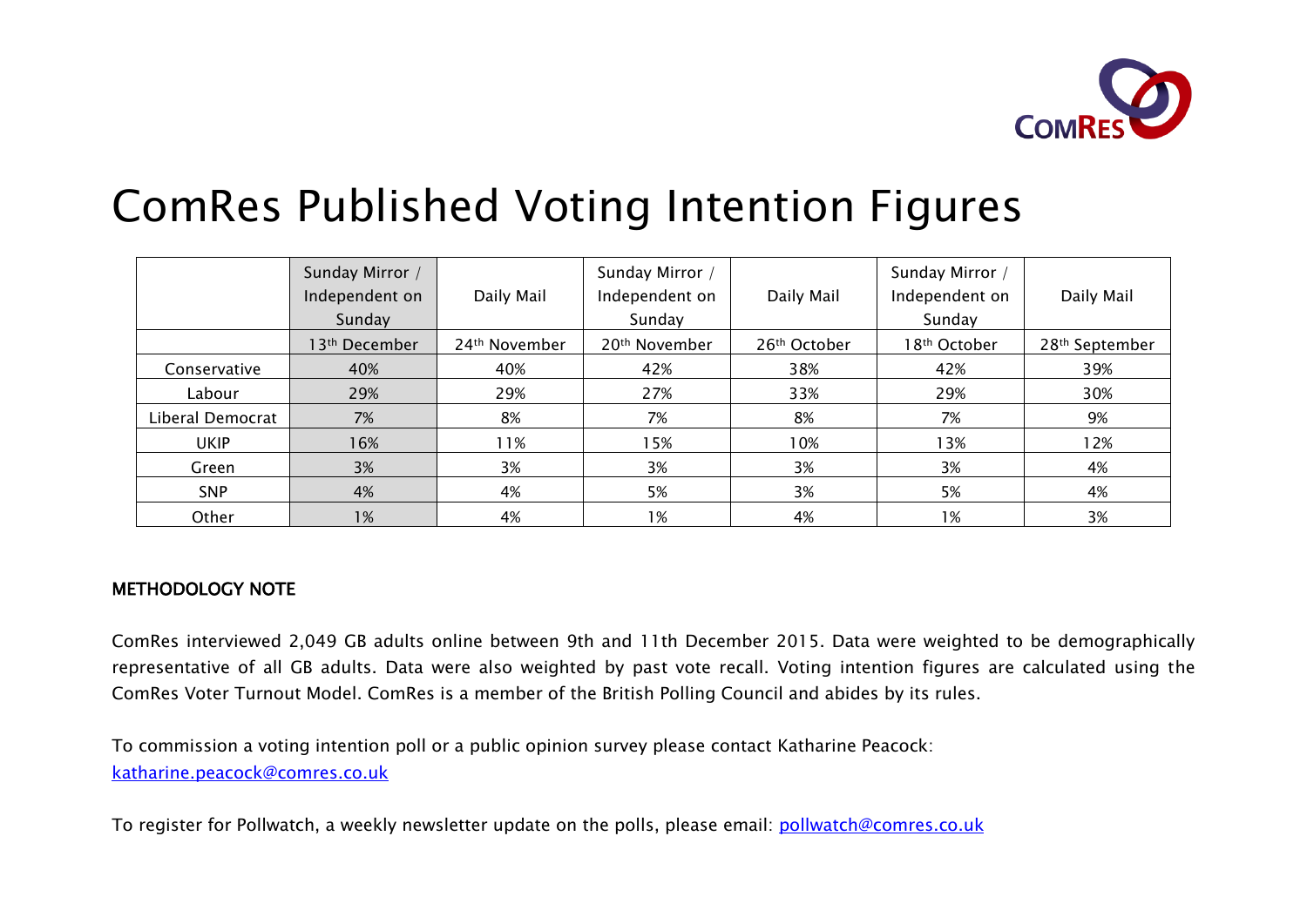| <b>ONLINE Opinion Poll</b>                                                                                                                                                                                                                              |      |
|---------------------------------------------------------------------------------------------------------------------------------------------------------------------------------------------------------------------------------------------------------|------|
| Q1. Thinking back to the General Election earlier this year, which party, if any, did you vote for? Was it Conservative, Labour, Liberal Democrat, UKIP, SNP or some other party, or did you not vote?<br>Base: All respondents                         |      |
| Q2. If there were a General Election tomorrow, how likely would you be to vote on a scale from 1 to 10, where 1 means you are certain NOT to vote and 10 means you are absolutely CERTAIN to vote?<br>Base: All respondents                             |      |
| Base: All likely to vote                                                                                                                                                                                                                                |      |
| Base: All unlikely to vote or unsure who they would vote for at the General election                                                                                                                                                                    |      |
| Q5. Generally speaking, do you think of yourself as Conservative, Labour, Liberal Democrat, UKIP, SNP, Plaid Cymru or another party?<br>Base: All respondents                                                                                           |      |
| Q3/Q4/Q5 Voting intention (Turnout weighted)<br>Base: All likely to vote and expressing a voting intention                                                                                                                                              |      |
| Q6 SUM. Do you agree or disagree with each of the following statements? SUMMARY TABLE.<br>Base: All respondents                                                                                                                                         |      |
| Base: All respondents                                                                                                                                                                                                                                   |      |
| Q6 2. Do you agree or disagree with each of the following statements? David Cameron is turning out to be a good prime minister<br>Base: All respondents                                                                                                 |      |
| Q6_3. Do you agree or disagree with each of the following statements? Hilary Benn would make a good leader of the Labour Party<br>Base: All respondents                                                                                                 |      |
| Q6_4. Do you agree or disagree with each of the following statements? Jeremy Corbyn offers a positive difference from other politicians<br>Base: All respondents                                                                                        |      |
| Q6_5. Do you agree or disagree with each of the following statements? Jeremy Corbyn is being treated unfairly by the media<br>Base: All respondents                                                                                                     |      |
| Base: All respondents                                                                                                                                                                                                                                   |      |
| Q6_7. Do you agree or disagree with each of the following statements? I expect David Cameron will be able to renegotiate Britain's relationship with the EU so that EU citizens can only receive tax credits after living in B<br>Base: All respondents |      |
| Q6_8. Do you agree or disagree with each of the following statements? The recent storms and flooding in the UK are probably a result of climate change mainly caused by human activity<br>Base: All respondents                                         |      |
| Q7_SUM. Do you agree or disagree with each of the following statements? SUMMARY TABLE.<br>Base: All respondents                                                                                                                                         |      |
| Q7_1. Do you agree or disagree with each of the following? Britain should take part in air strikes against ISIS (Da'esh) in Syria at the current time<br>Base: All respondents                                                                          |      |
| Base: All respondents                                                                                                                                                                                                                                   |      |
| Q7_3. Do you agree or disagree with each of the following? There are no circumstances under which British troops should be sent to fight a ground war against ISIS<br>Base: All respondents                                                             |      |
| Q7_4. Do you agree or disagree with each of the following? The government should remove all of welfare benefits and state pension paid to people and give all British citizens a flat-rate monthly payment instead<br>Base: All respondents             |      |
| Base: All respondents                                                                                                                                                                                                                                   |      |
| Q7_6. Do you agree or disagree with each of the following? People generally feel under pressure to spend too much at Christmas<br>Base: All respondents                                                                                                 | - 62 |
| Base: All respondents                                                                                                                                                                                                                                   |      |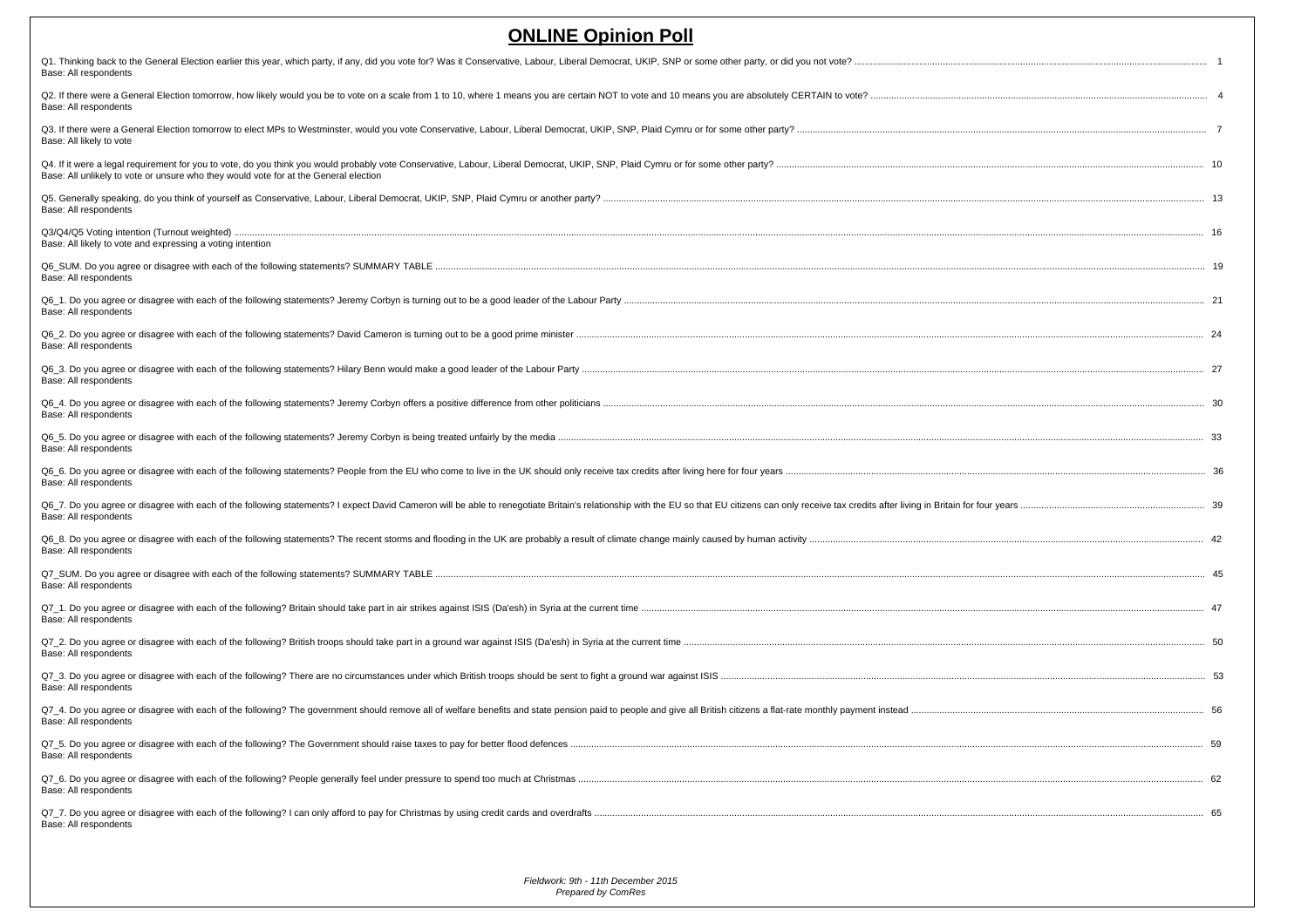| Base: All respondents                                                                                                                                                                                                           | 68 |
|---------------------------------------------------------------------------------------------------------------------------------------------------------------------------------------------------------------------------------|----|
| Q1. Thinking back to the General Election earlier this year, which party, if any, did you vote for? Was it Conservative, Labour, Liberal Democrat, UKIP, SNP or some other party, or did you not vote?<br>Base: All respondents |    |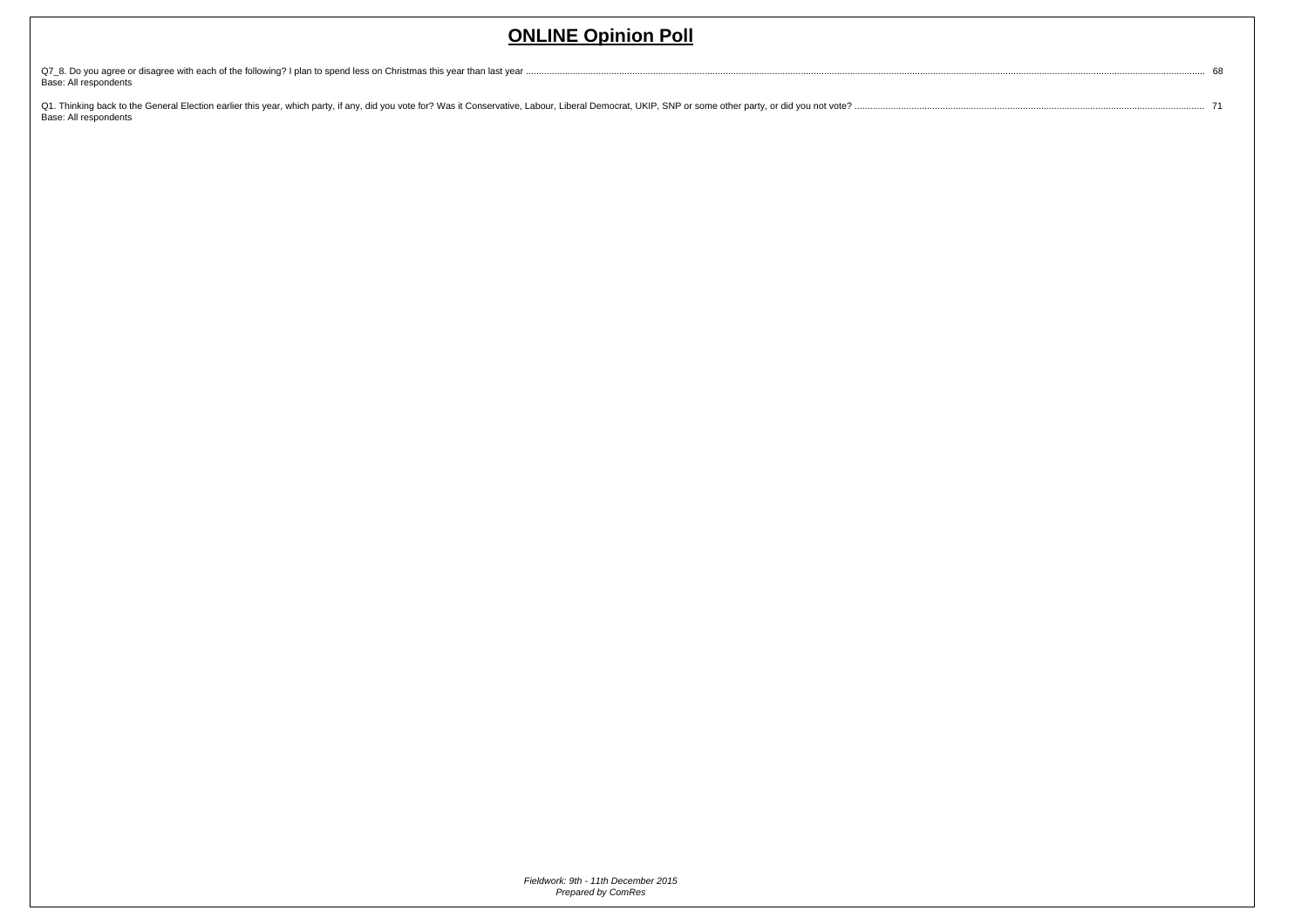Q1. Thinking back to the General Election earlier this year, which party, if any, did you vote for? Was it Conservative, Labour, Liberal Democrat, UKIP, SNP or some other party, or did you not vote?<br><sub>Base: All respondents</sub>

|                         |       | <b>GENDER</b> |        |           |       | <b>AGE</b>     |       |        |                          |      | <b>SOCIAL GRADE</b> |                |               |                          |          | <b>REGION SUMMARY</b> |       |                |                |
|-------------------------|-------|---------------|--------|-----------|-------|----------------|-------|--------|--------------------------|------|---------------------|----------------|---------------|--------------------------|----------|-----------------------|-------|----------------|----------------|
|                         |       |               |        |           |       |                |       |        |                          |      |                     |                |               |                          |          | England               |       |                |                |
|                         | Total | Male          | Female | $18 - 24$ | 25-34 | 35-44          | 45-54 | 55-64  | $65+$                    | AB   | C <sub>1</sub>      | C <sub>2</sub> | DE            | England                  | Scotland | & Wales               | North | Midlands       | South          |
| Unweighted Total        | 2049  | 1016          | 1033   | 217       | 293   | 375            | 397   | 291    | 476                      | 533  | 559                 | 395            | 562           | 1760                     | 170      | 1879                  | 478   | 501            | 781            |
| <b>Weighted Total</b>   | 2049  | 998           | 1051   | 234       | 352   | 340            | 369   | 299    | 455                      | 547  | 568                 | 447            | 488           | 1768                     | 178      | 1871                  | 496   | 531            | 742            |
|                         | 100%  | 100%          | 100%   | 100%      | 100%  | 100%           | 100%  | 100%   | 100%                     | 100% | 100%                | 100%           | 100%          | 100%                     | 100%     | 100%                  | 100%  | 100%           | 100%           |
| Conservative            | 651   | 313           | 338    | 44        | 69    | 84             | 116   | 111    | 227                      | 225  | 181                 | 134            | 111           | 603                      | 26       | 626                   | 155   | 198            | 250            |
|                         | 32%   | 31%           | 32%    | 19%       | 19%   | 25%            | 32%   | 37%    | 50%                      | 41%  | 32%                 | 30%            | 23%           | 34%                      | 14%      | 33%                   | 31%   | 37%            | 34%            |
| Labour                  | 552   | 286           | 266    | 81        | 99    | 111            | 113   | 68     | 81                       | 126  | 150                 | 121            | 155           | 501                      | 22       | 530                   | 167   | 137            | 198            |
|                         | 27%   | 29%           | 25%    | 34%       | 28%   | 33%            | 31%   | 23%    | 18%                      | 23%  | 26%                 | 27%            | 32%           | 28%                      | 13%      | 28%                   | 34%   | 26%            | 27%            |
| <b>Liberal Democrat</b> | 140   | 74            | 66     | 14        | 29    | 25             | 15    | 21     | 37                       | 52   | 45                  | 25             | 19            | 111                      | 23       | 118                   | 30    | 23             | 58             |
|                         | 7%    | 7%            | 6%     | 6%        | 8%    | 7%             | 4%    | 7%     | 8%                       | 9%   | 8%                  | 6%             | 4%            | 6%                       | 13%      | 6%                    | 6%    | 4%             | 8%             |
| <b>UKIP</b>             | 231   | 129           | 102    | 9         | 31    | 32             | 55    | 46     | 59                       | 48   | 52                  | 60             | 71            | 214                      | 3        | 229                   | 57    | 71             | 86             |
|                         | 11%   | 13%           | 10%    | 4%        | 9%    | 9%             | 15%   | 15%    | 13%                      | 9%   | 9%                  | 14%            | 15%           | 12%                      | 2%       | 12%                   | 11%   | 13%            | 12%            |
| SNP                     | 85    | 39            | 46     | 5         | 23    | 11             | 15    | 13     | 18                       | 17   | 27                  | 25             | 15            | $\overline{\phantom{a}}$ | 85       |                       |       |                |                |
|                         | 4%    | 4%            | 4%     | 2%        | 6%    | 3%             | 4%    | 4%     | 4%                       | 3%   | 5%                  | 6%             | 3%            | $\overline{\phantom{a}}$ | 48%      |                       |       |                |                |
| Some other party        | 94    | 41            | 52     | 17        | 21    | 11             | 16    | 14     | 15                       | 23   | 32                  | 11             | 27            | 78                       | 5        | 89                    | 18    | 20             | 40             |
|                         | 5%    | 4%            | 5%     | 7%        | 6%    | 3%             | 4%    | 5%     | 3%                       | 4%   | 6%                  | 2%             | 6%            | 4%                       | 3%       | 5%                    | 4%    | 4%             | 5%             |
| Did not vote            | 262   | 99            | 163    | 53        | 72    | 60             | 35    | 25     | 16                       | 46   | 72                  | 65             | 79            | 234                      | 11       | 251                   | 60    | 77             | 96             |
|                         | 13%   | 10%           | 16%    | 23%       | 20%   | 18%            | 10%   | 8%     | 3%                       | 8%   | 13%                 | 14%            | 16%           | 13%                      | 6%       | 13%                   | 12%   | 14%            | 13%            |
| Don't remember          | 8     | 3             | 5      |           | 5     | $\overline{2}$ |       |        | $\overline{\phantom{a}}$ | 2    |                     | 3              | 2             | $\overline{7}$           |          | 7                     |       | $\overline{a}$ | $\overline{2}$ |
|                         |       |               | 1%     |           | 1%    | 1%             |       |        |                          |      |                     | 1%             | $\rightarrow$ |                          |          |                       |       | 1%             |                |
| Prefer not to say       | 26    | 13            | 13     | 10        |       | 3              |       | $\sim$ | $\overline{2}$           | 8    |                     | 3              | 8             | 21                       |          | 22                    |       | $\overline{2}$ | 11             |
|                         | $1\%$ | 1%            | 1%     | 4%        | 1%    | 1%             | $1\%$ | 1%     | $1\%$                    | 1%   | 1%                  | $1\%$          | 2%            | 1%                       | 2%       | $1\%$                 | 2%    |                | $1\%$          |

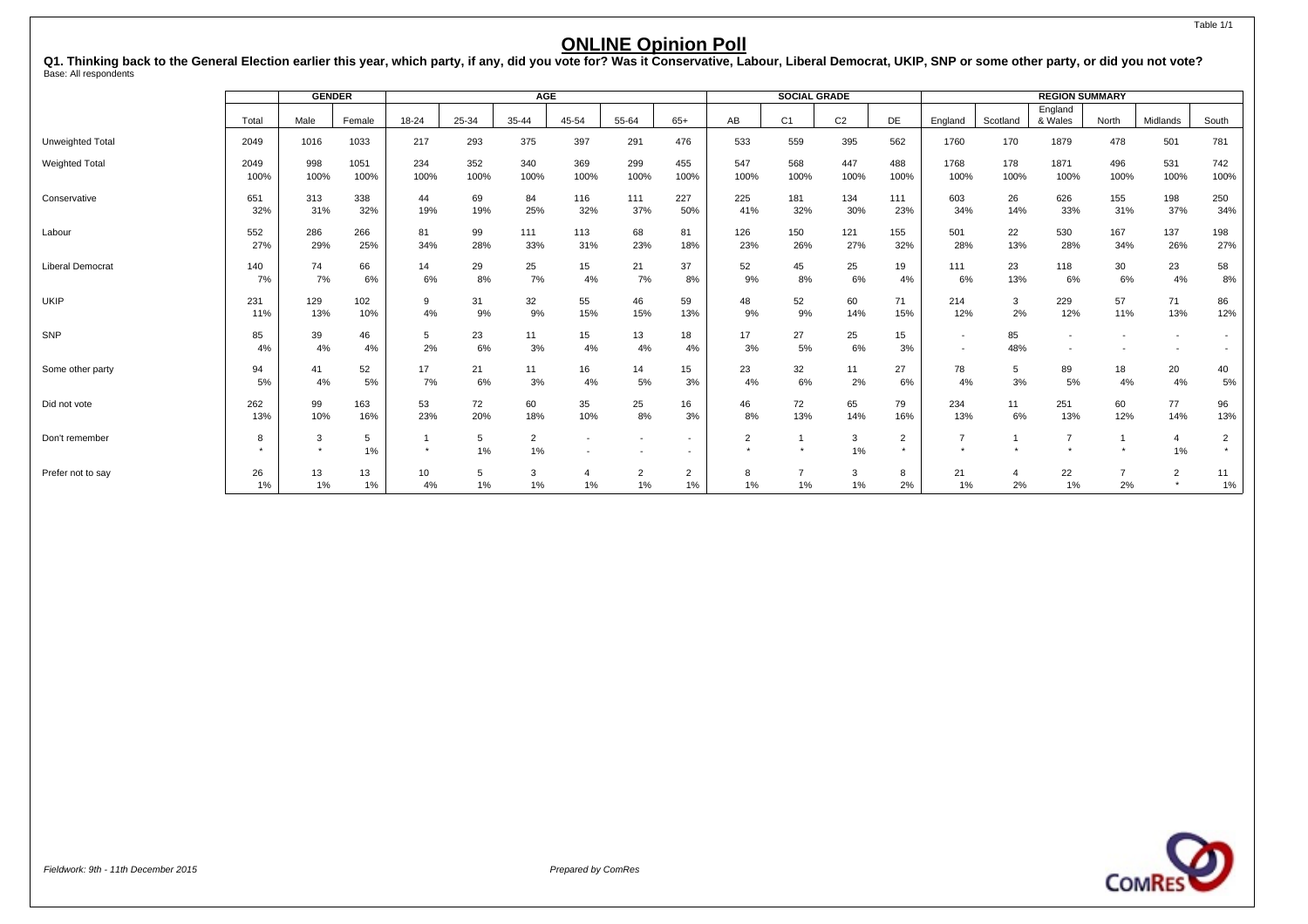Q1. Thinking back to the General Election earlier this year, which party, if any, did you vote for? Was it Conservative, Labour, Liberal Democrat, UKIP, SNP or some other party, or did you not vote?<br><sub>Base: All respondents</sub>

|                         |               |                |                          | <b>VOTING INTENTION</b>  |                 |                          |                          | <b>PAST VOTE - GENERAL ELECTION 2015</b> |                          |                          |                                    |
|-------------------------|---------------|----------------|--------------------------|--------------------------|-----------------|--------------------------|--------------------------|------------------------------------------|--------------------------|--------------------------|------------------------------------|
|                         |               |                |                          | Lib                      |                 |                          |                          |                                          |                          | Lib                      |                                    |
|                         | Total         | Cons           | Lab                      | Dems                     | <b>UKIP</b>     | Green                    | SNP                      | Cons                                     | Lab                      | Dems                     | <b>UKIP</b>                        |
| Unweighted Total        | 2049          | 561            | 611                      | 109                      | 352             | 51                       | 73                       | 570                                      | 592                      | 129                      | 307                                |
| Weighted Total          | 2049<br>100%  | 626<br>100%    | 585<br>100%              | 119<br>100%              | 289<br>100%     | 59<br>100%               | 78<br>100%               | 651<br>100%                              | 552<br>100%              | 140<br>100%              | 231<br>100%                        |
|                         |               |                |                          |                          |                 |                          |                          |                                          |                          |                          |                                    |
| Conservative            | 651           | 559            | 15                       | 15                       | 41              |                          | $\sim$                   | 651                                      | $\overline{\phantom{a}}$ | $\overline{a}$           | $\overline{\phantom{a}}$           |
|                         | 32%           | 89%            | 3%                       | 12%                      | 14%             | 2%                       | $\sim$                   | 100%                                     | $\overline{\phantom{a}}$ |                          | $\overline{\phantom{a}}$           |
| Labour                  | 552           | 14             | 454                      | 18                       | 25              | $6\phantom{.0}$          | $\sim$                   | $\overline{\phantom{a}}$                 | 552                      |                          | $\overline{\phantom{a}}$           |
|                         | 27%           | 2%             | 78%                      | 15%                      | 9%              | 10%                      | $\sim$                   | $\overline{\phantom{a}}$                 | 100%                     |                          | $\overline{\phantom{a}}$           |
| <b>Liberal Democrat</b> | 140           | 16             | 25                       | 80                       | 6               |                          |                          |                                          | $\overline{\phantom{a}}$ | 140                      | $\overline{\phantom{a}}$           |
|                         | 7%            | 3%             | 4%                       | 67%                      | 2%              | 2%                       | 1%                       |                                          | $\overline{\phantom{a}}$ | 100%                     |                                    |
| UKIP                    | 231           | 11             | 11                       | $\mathbf{1}$             | 196             | $\overline{\phantom{a}}$ | $\overline{\phantom{a}}$ |                                          | ٠                        | $\overline{\phantom{a}}$ | 231                                |
|                         | 11%           | 2%             | 2%                       | 1%                       | 68%             | $\overline{\phantom{a}}$ | $\overline{\phantom{a}}$ |                                          |                          | $\overline{a}$           | 100%                               |
| SNP                     | 85            | $\overline{2}$ | $\overline{\phantom{a}}$ | $\overline{\phantom{a}}$ | $5\overline{)}$ | $\overline{\phantom{a}}$ | 74                       |                                          |                          |                          |                                    |
|                         | 4%            | $\star$        | $\overline{\phantom{a}}$ | $\overline{\phantom{a}}$ | 2%              | $\overline{\phantom{a}}$ | 94%                      |                                          |                          |                          | $\overline{\phantom{a}}$           |
| Some other party        | 94            | $\overline{4}$ | 27                       | $\overline{2}$           | 3               | 38                       | $\overline{1}$           |                                          |                          |                          | $\overline{\phantom{a}}$           |
|                         | 5%            | 1%             | 5%                       | 2%                       | 1%              | 65%                      | 1%                       |                                          |                          |                          | $\overline{\phantom{a}}$           |
| Did not vote            | 262           | 19             | 47                       | $\overline{4}$           | 12              | 11                       | $\mathbf{3}$             |                                          |                          |                          | $\overline{\phantom{a}}$           |
|                         | 13%           | 3%             | 8%                       | 3%                       | 4%              | 19%                      | 3%                       |                                          |                          |                          | $\overline{\phantom{a}}$           |
| Don't remember          | 8             | $\sim$         | $\overline{2}$           | $\overline{a}$           |                 | $\overline{\phantom{a}}$ | $\sim$                   |                                          |                          |                          | $\overline{\phantom{a}}$           |
|                         | $\rightarrow$ |                | $\star$                  | $\overline{\phantom{a}}$ |                 | $\overline{\phantom{a}}$ | $\overline{\phantom{a}}$ |                                          |                          |                          | $\overline{\phantom{a}}$           |
|                         |               |                |                          |                          |                 |                          |                          |                                          |                          |                          |                                    |
| Prefer not to say       | 26<br>$1\%$   |                | 3<br>1%                  | $\overline{\phantom{a}}$ |                 | $\overline{2}$<br>3%     | $\sim$<br>$\sim$         | $\overline{\phantom{a}}$                 | $\overline{\phantom{a}}$ |                          | $\overline{\phantom{a}}$<br>$\sim$ |

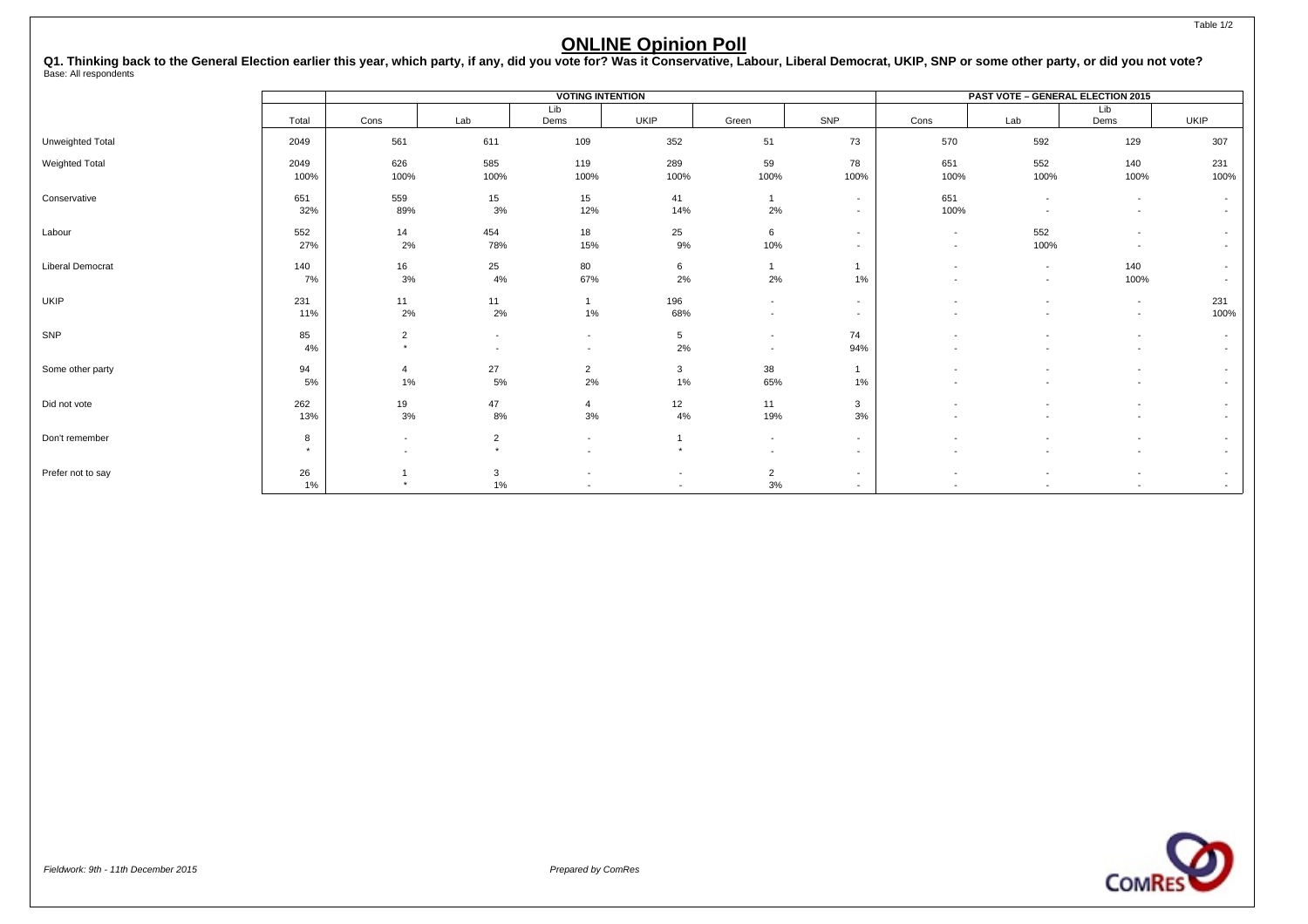Q1. Thinking back to the General Election earlier this year, which party, if any, did you vote for? Was it Conservative, Labour, Liberal Democrat, UKIP, SNP or some other party, or did you not vote?<br><sub>Base: All respondents</sub>

|                         |           | <b>REGION</b>  |                          |                          |                          |                          |                          |                          |                          |                          |                          |                          |  |  |
|-------------------------|-----------|----------------|--------------------------|--------------------------|--------------------------|--------------------------|--------------------------|--------------------------|--------------------------|--------------------------|--------------------------|--------------------------|--|--|
|                         |           |                | North                    | North                    |                          | West                     | East                     |                          |                          |                          | South                    | South                    |  |  |
|                         | Total     | Scotland       | East                     | West                     | Yorks & Humber           | Midlands                 | Midlands                 | Wales                    | Eastern                  | London                   | East                     | West                     |  |  |
| Unweighted Total        | 2049      | 170            | 88                       | 188                      | 202                      | 145                      | 141                      | 119                      | 215                      | 293                      | 330                      | 158                      |  |  |
| Weighted Total          | 2049      | 178            | 86                       | 234                      | 176                      | 184                      | 152                      | 102                      | 195                      | 273                      | 289                      | 180                      |  |  |
|                         | 100%      | 100%           | 100%                     | 100%                     | 100%                     | 100%                     | 100%                     | 100%                     | 100%                     | 100%                     | 100%                     | 100%                     |  |  |
| Conservative            | 651       | 26             | 16                       | 82                       | 57                       | 62                       | 65                       | 23                       | 71                       | 77                       | 117                      | 56                       |  |  |
|                         | 32%       | 14%            | 19%                      | 35%                      | 33%                      | 34%                      | 43%                      | 23%                      | 36%                      | 28%                      | 41%                      | 31%                      |  |  |
| Labour                  | 552       | 22             | 31                       | 83                       | 53                       | 52                       | 42                       | 28                       | 42                       | 98                       | 55                       | 45                       |  |  |
|                         | 27%       | 13%            | 36%                      | 36%                      | 30%                      | 28%                      | 28%                      | 28%                      | 22%                      | 36%                      | 19%                      | 25%                      |  |  |
| <b>Liberal Democrat</b> | 140       | 23             | 5                        | 10                       | 16                       | $\overline{4}$           | 6                        | 6                        | 12                       | 17                       | 23                       | 18                       |  |  |
|                         | 7%        | 13%            | $6\%$                    | 4%                       | 9%                       | 2%                       | $4\%$                    | 6%                       | 6%                       | 6%                       | 8%                       | 10%                      |  |  |
| UKIP                    | 231       | 3              | 13                       | 20                       | 23                       | 22                       | 17                       | 14                       | 33                       | 21                       | 43                       | 22                       |  |  |
|                         | 11%       | 2%             | 15%                      | 9%                       | 13%                      | 12%                      | 11%                      | 14%                      | 17%                      | 8%                       | 15%                      | 12%                      |  |  |
| SNP                     | 85        | 85             | $\overline{\phantom{a}}$ | $\overline{\phantom{a}}$ | $\overline{\phantom{a}}$ | $\overline{\phantom{a}}$ | $\overline{\phantom{a}}$ | $\overline{\phantom{a}}$ | $\overline{\phantom{a}}$ | $\overline{\phantom{a}}$ | $\overline{\phantom{a}}$ | $\overline{\phantom{a}}$ |  |  |
|                         | 4%        | 48%            |                          | $\overline{\phantom{a}}$ |                          | $\overline{\phantom{a}}$ |                          | $\overline{\phantom{a}}$ |                          | $\overline{\phantom{a}}$ | $\overline{\phantom{a}}$ | $\overline{\phantom{a}}$ |  |  |
| Some other party        | 94        | 5              | $\overline{7}$           | 5                        | 6                        | $\overline{7}$           | $\overline{7}$           | 11                       | 6                        | 15                       | 17                       | 8                        |  |  |
|                         | 5%        | 3%             | $9%$                     | 2%                       | 3%                       | 4%                       | $4\%$                    | 11%                      | 3%                       | 5%                       | 6%                       | 4%                       |  |  |
| Did not vote            | 262       | 11             | 10                       | 30                       | 20                       | 33                       | 14                       | 18                       | 30 <sup>°</sup>          | 41                       | 28                       | 27                       |  |  |
|                         | 13%       | $6\%$          | 12%                      | 13%                      | 11%                      | 18%                      | 9%                       | 17%                      | 15%                      | 15%                      | 10%                      | 15%                      |  |  |
| Don't remember          | 8         |                |                          | $\overline{\phantom{a}}$ |                          |                          |                          | $\overline{\phantom{a}}$ | $\mathbf{1}$             |                          | $\overline{a}$           |                          |  |  |
|                         | $\bullet$ | $\star$        | $1\%$                    | $\overline{\phantom{a}}$ |                          | 1%                       | $1\%$                    | $\overline{\phantom{a}}$ | 1%                       | 1%                       | $\overline{\phantom{a}}$ | 1%                       |  |  |
| Prefer not to say       | 26        | $\overline{a}$ | 3                        | $\overline{a}$           |                          |                          |                          | $\overline{2}$           | $\overline{\phantom{a}}$ | $\overline{2}$           | 5                        |                          |  |  |
|                         | $1\%$     | 2%             | $3%$                     | 2%                       | $1\%$                    | 1%                       | $1\%$                    | 1%                       | $\overline{\phantom{a}}$ | 1%                       | 2%                       | 2%                       |  |  |

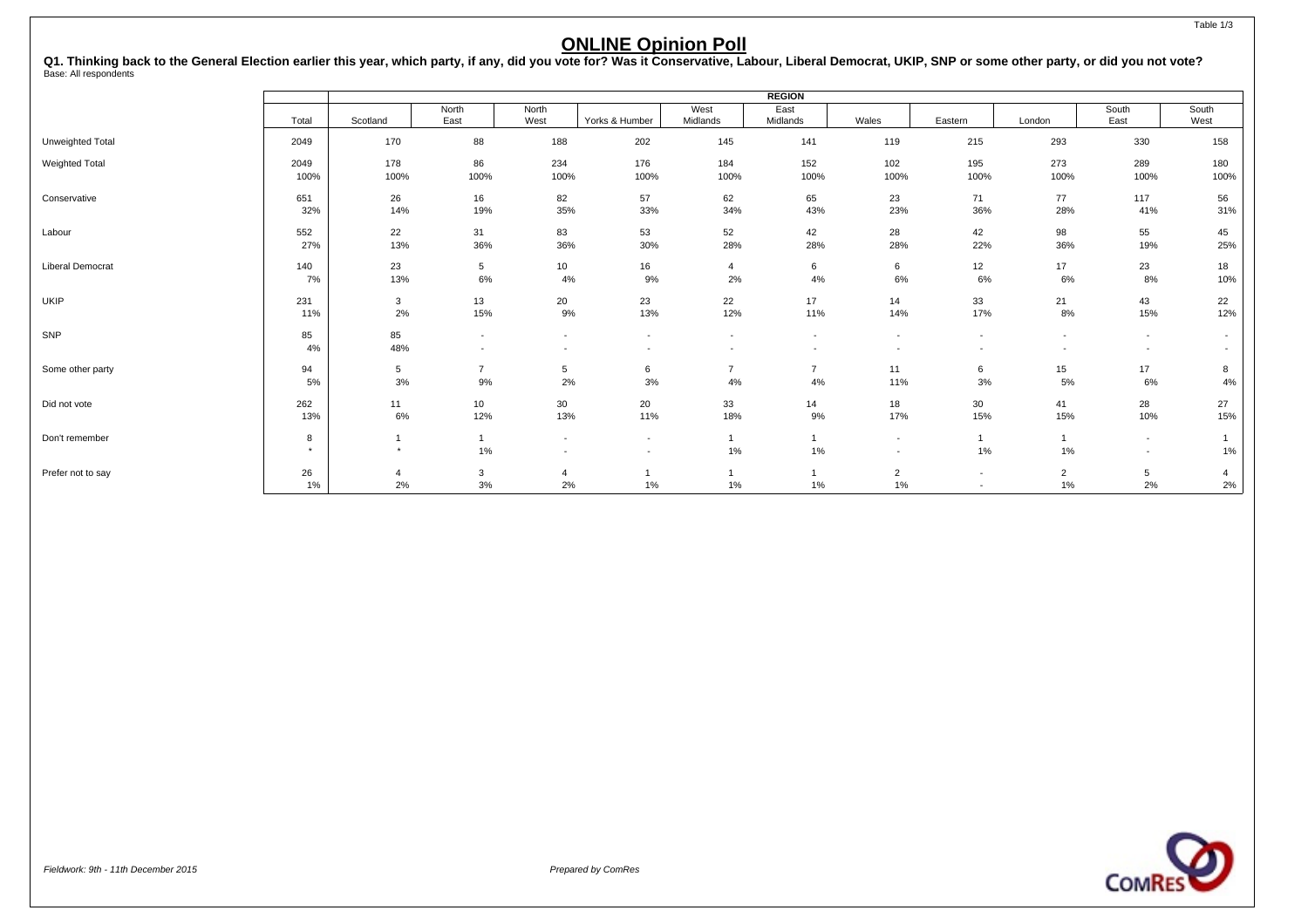Q2. If there were a General Election tomorrow, how likely would you be to vote on a scale from 1 to 10, where 1 means you are certain NOT to vote and 10 means you are absolutely CERTAIN to vote?<br><sub>Base:</sub> All respondents

|                                                    |      |                     | <b>GENDER</b>             |                           |                     |                         | <b>AGE</b>           |                      |                          |                                            |                     | <b>SOCIAL GRADE</b>  |                      |                         |                     |                                                      | <b>REGION SUMMARY</b> |                          |                           |                           |
|----------------------------------------------------|------|---------------------|---------------------------|---------------------------|---------------------|-------------------------|----------------------|----------------------|--------------------------|--------------------------------------------|---------------------|----------------------|----------------------|-------------------------|---------------------|------------------------------------------------------|-----------------------|--------------------------|---------------------------|---------------------------|
|                                                    |      | Total               | Male                      | Female                    | 18-24               | 25-34                   | 35-44                | 45-54                | 55-64                    | $65+$                                      | AB                  | C <sub>1</sub>       | C <sub>2</sub>       | DE                      | England             | Scotland                                             | England<br>& Wales    | North                    | Midlands                  | South                     |
| Unweighted Total                                   |      | 2049                | 1016                      | 1033                      | 217                 | 293                     | 375                  | 397                  | 291                      | 476                                        | 533                 | 559                  | 395                  | 562                     | 1760                | 170                                                  | 1879                  | 478                      | 501                       | 781                       |
| <b>Weighted Total</b>                              |      | 2049<br>100%        | 998<br>100%               | 1051<br>100%              | 234<br>100%         | 352<br>100%             | 340<br>100%          | 369<br>100%          | 299<br>100%              | 455<br>100%                                | 547<br>100%         | 568<br>100%          | 447<br>100%          | 488<br>100%             | 1768<br>100%        | 178<br>100%                                          | 1871<br>100%          | 496<br>100%              | 531<br>100%               | 742<br>100%               |
| 1 - Certain not to vote                            | (1)  | 82<br>4%            | 34<br>3%                  | 48<br>5%                  | 11<br>5%            | 20<br>6%                | 21<br>6%             | 13<br>4%             | 10<br>3%                 | $\overline{7}$<br>1%                       | 15<br>3%            | 20<br>4%             | 16<br>4%             | 30<br>6%                | 76<br>4%            | $\mathbf{1}$<br>1%                                   | 81<br>4%              | 20<br>4%                 | 22<br>4%                  | 34<br>5%                  |
| 2                                                  | (2)  | 17<br>1%            | $\overline{4}$<br>$\star$ | 13<br>1%                  | 3<br>$1\%$          | $\overline{4}$<br>1%    | 2<br>1%              | 4<br>1%              | $\star$                  | 3<br>1%                                    | $\star$             | 5<br>1%              | $\overline{7}$<br>2% | 5<br>1%                 | 15<br>1%            | $\overline{\phantom{a}}$<br>$\overline{\phantom{a}}$ | 17<br>1%              | 5<br>1%                  | $\overline{2}$<br>$\star$ | $\overline{7}$<br>$1\%$   |
| 3                                                  | (3)  | 11<br>1%            | $\overline{7}$<br>1%      | $\overline{4}$<br>$\star$ | 4<br>2%             | -1<br>$\star$           | $\overline{2}$<br>1% | $\star$              | $\overline{2}$<br>1%     | $\overline{\phantom{a}}$<br>$\blacksquare$ | $\star$             | $\overline{2}$       | $\overline{2}$<br>1% | 5<br>1%                 | 8<br>$\star$        | $\overline{\phantom{a}}$<br>$\overline{\phantom{a}}$ | 11<br>1%              | 3<br>1%                  | 5<br>$1\%$                | $\star$                   |
| $\overline{4}$                                     | (4)  | 22<br>1%            | 6<br>1%                   | 17<br>2%                  | 6<br>3%             | $\overline{4}$<br>$1\%$ | 10<br>3%             | $\overline{2}$<br>1% | $\overline{\phantom{a}}$ | $\overline{\phantom{a}}$<br>$\blacksquare$ | 8<br>$1\%$          | $\overline{7}$<br>1% | 6<br>1%              | $\mathbf{1}$<br>$\star$ | 17<br>1%            | $\overline{4}$<br>2%                                 | 18<br>1%              | 5<br>1%                  | 10<br>2%                  | $\overline{2}$<br>$\star$ |
| 5                                                  | (5)  | 78<br>4%            | 36<br>4%                  | 42<br>4%                  | 12<br>5%            | 28<br>8%                | 17<br>5%             | 12<br>3%             | 5<br>2%                  | 4<br>1%                                    | 11<br>2%            | 20<br>3%             | 22<br>5%             | 26<br>5%                | 67<br>4%            | 8<br>4%                                              | 71<br>4%              | 19<br>4%                 | 25<br>5%                  | 22<br>3%                  |
| 6                                                  | (6)  | 42<br>2%            | 21<br>2%                  | 21<br>2%                  | 5<br>2%             | 14<br>4%                | 5<br>2%              | 10<br>3%             | 3<br>1%                  | $\overline{a}$<br>1%                       | 9<br>2%             | 6<br>1%              | 10<br>2%             | 16<br>3%                | 39<br>2%            | $\mathbf{1}$<br>$\star$                              | 41<br>2%              | 13<br>3%                 | 11<br>2%                  | 15<br>2%                  |
| $\overline{7}$                                     | (7)  | 89<br>4%            | 38<br>4%                  | 51<br>5%                  | 16<br>7%            | 19<br>5%                | 24<br>7%             | 17<br>5%             | $\overline{7}$<br>2%     | 6<br>1%                                    | 31<br>6%            | 22<br>4%             | 20<br>4%             | 17<br>4%                | 84<br>5%            | $\mathbf{1}$<br>1%                                   | 88<br>5%              | 21<br>4%                 | 26<br>5%                  | 37<br>5%                  |
| 8                                                  | (8)  | 147<br>7%           | 65<br>7%                  | 82<br>8%                  | 21<br>9%            | 34<br>10%               | 28<br>8%             | 20<br>5%             | 26<br>9%                 | 19<br>4%                                   | 38<br>7%            | 47<br>8%             | 29<br>6%             | 34<br>7%                | 128<br>7%           | 14<br>8%                                             | 133<br>7%             | 29<br>6%                 | 46<br>9%                  | 53<br>7%                  |
| 9                                                  | (9)  | 255<br>12%          | 129<br>13%                | 126<br>12%                | 22<br>9%            | 50<br>14%               | 38<br>11%            | 47<br>13%            | 36<br>12%                | 61<br>13%                                  | 79<br>15%           | 68<br>12%            | 54<br>12%            | 54<br>11%               | 218<br>12%          | 20<br>11%                                            | 236<br>13%            | 69<br>14%                | 60<br>11%                 | 90<br>12%                 |
| 10 - Absolutely certain to vote                    | (10) | 1230<br>60%         | 628<br>63%                | 602<br>57%                | 118<br>51%          | 162<br>46%              | 176<br>52%           | 225<br>61%           | 203<br>68%               | 347<br>76%                                 | 344<br>63%          | 344<br>61%           | 264<br>59%           | 278<br>57%              | 1050<br>59%         | 124<br>69%                                           | 1107<br>59%           | 299<br>60%               | 306<br>58%                | 446<br>60%                |
| Prefer not to say                                  |      | 17<br>1%            | 12<br>1%                  | $\overline{4}$<br>$\star$ | 8<br>4%             | $\overline{4}$<br>1%    | 2<br>1%              | $\overline{2}$<br>1% | $\blacksquare$           | $\overline{\phantom{a}}$<br>$\blacksquare$ | 2<br>$\star$        | 11<br>2%             | $\overline{2}$<br>1% | $\mathbf{1}$<br>$\star$ | 12<br>1%            | 3<br>2%                                              | 14<br>1%              | $\overline{\phantom{a}}$ | $\overline{4}$<br>1%      | 8<br>1%                   |
| Don't know                                         |      | 58<br>3%            | 18<br>2%                  | 41<br>4%                  | 8<br>4%             | 12<br>3%                | 13<br>4%             | 14<br>4%             | 6<br>2%                  | 4<br>1%                                    | 8<br>$1\%$          | 17<br>3%             | 14<br>3%             | 20<br>4%                | 53<br>3%            | 3<br>2%                                              | 56<br>3%              | 12<br>2%                 | 15<br>3%                  | 26<br>4%                  |
| Mean score<br>Standard deviation<br>Standard error |      | 8.75<br>2.28<br>.05 | 8.91<br>2.12<br>.07       | 8.61<br>2.42<br>.08       | 8.28<br>2.59<br>.18 | 8.16<br>2.59<br>.16     | 8.29<br>2.63<br>.14  | 8.82<br>2.24<br>.11  | 9.12<br>1.95<br>.12      | 9.47<br>1.46<br>.07                        | 9.00<br>1.93<br>.08 | 8.84<br>2.20<br>.10  | 8.65<br>2.36<br>.12  | 8.46<br>2.62<br>.11     | 8.72<br>2.32<br>.06 | 9.24<br>1.62<br>.13                                  | 8.71<br>2.33<br>.05   | 8.74<br>2.30<br>.11      | 8.62<br>2.34<br>.11       | 8.78<br>2.31<br>.08       |



Table 2/1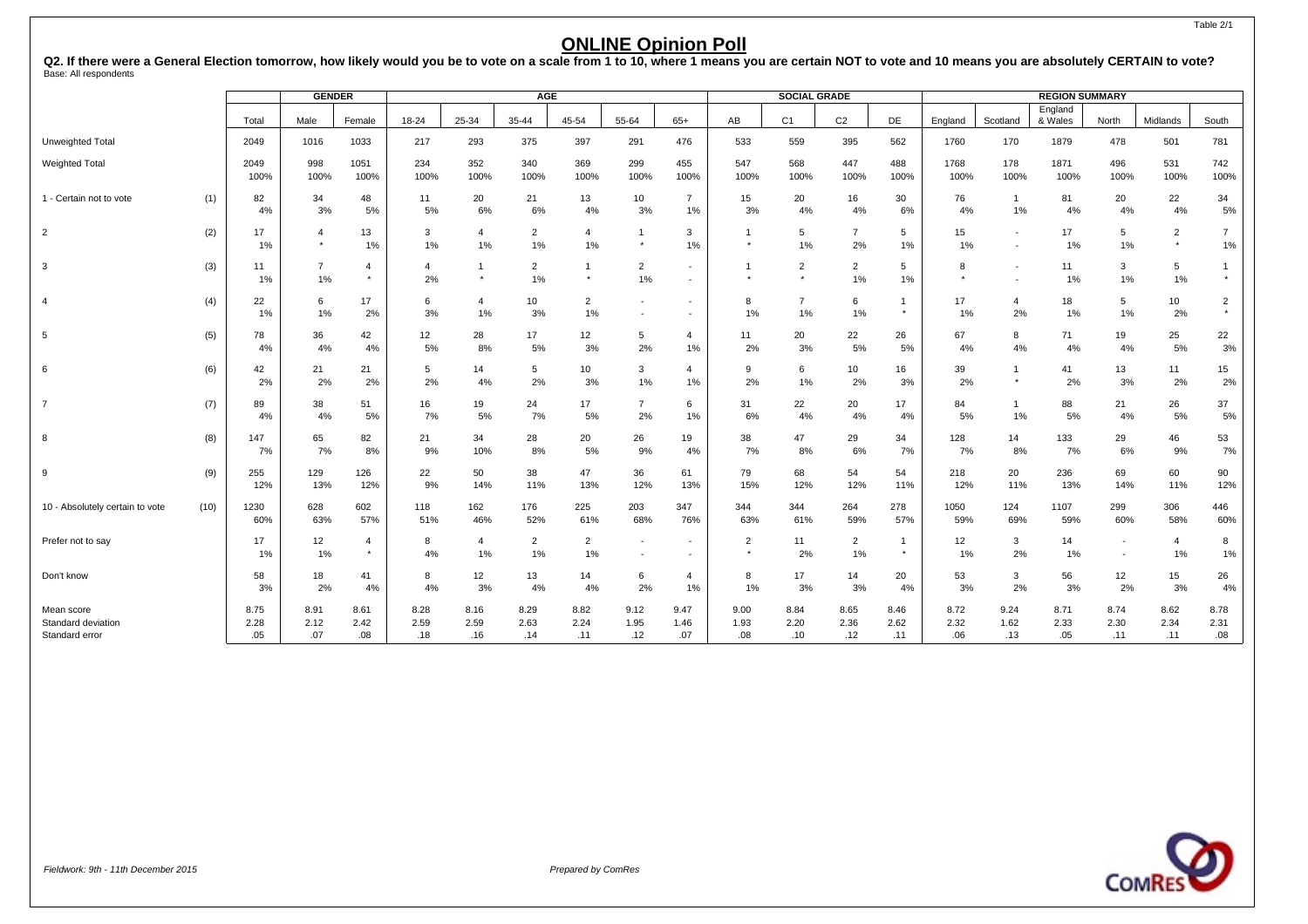Q2. If there were a General Election tomorrow, how likely would you be to vote on a scale from 1 to 10, where 1 means you are certain NOT to vote and 10 means you are absolutely CERTAIN to vote?<br><sub>Base:</sub> All respondents

|                                      |      | <b>VOTING INTENTION</b> |                |                                                      |                          |             |                          |                                                      |                          | <b>PAST VOTE - GENERAL ELECTION 2015</b> |                         |                          |
|--------------------------------------|------|-------------------------|----------------|------------------------------------------------------|--------------------------|-------------|--------------------------|------------------------------------------------------|--------------------------|------------------------------------------|-------------------------|--------------------------|
|                                      |      | Total                   | Cons           | Lab                                                  | Lib<br>Dems              | <b>UKIP</b> | Green                    | SNP                                                  | Cons                     | Lab                                      | Lib<br>Dems             | UKIP                     |
|                                      |      |                         |                |                                                      |                          |             |                          |                                                      |                          |                                          |                         |                          |
| Unweighted Total                     |      | 2049                    | 561            | 611                                                  | 109                      | 352         | 51                       | 73                                                   | 570                      | 592                                      | 129                     | 307                      |
| <b>Weighted Total</b>                |      | 2049<br>100%            | 626<br>100%    | 585<br>100%                                          | 119<br>100%              | 289<br>100% | 59<br>100%               | 78<br>100%                                           | 651<br>100%              | 552<br>100%                              | 140<br>100%             | 231<br>100%              |
|                                      |      |                         |                |                                                      |                          |             |                          |                                                      |                          |                                          |                         |                          |
| 1 - Certain not to vote              | (1)  | 82<br>4%                |                | $\overline{\phantom{a}}$<br>$\overline{\phantom{a}}$ |                          |             | $\overline{\phantom{a}}$ | $\sim$<br>$\sim$                                     | 5<br>1%                  | $\overline{1}$<br>$^\star$               | $\overline{2}$<br>$1\%$ | $\overline{1}$<br>1%     |
| $\overline{2}$                       | (2)  | 17                      |                |                                                      |                          |             |                          | $\overline{\phantom{a}}$                             |                          |                                          | $\overline{a}$          | $\overline{\phantom{a}}$ |
|                                      |      | $1\%$                   |                |                                                      |                          |             |                          | $\overline{\phantom{a}}$                             |                          | $\star$                                  |                         | $\overline{\phantom{a}}$ |
| $\mathbf{3}$                         | (3)  | 11<br>$1\%$             |                |                                                      |                          |             |                          | $\overline{\phantom{a}}$                             | $\overline{\phantom{a}}$ | $\overline{2}$<br>$\star$                |                         | $\star$                  |
|                                      |      |                         |                |                                                      |                          |             |                          |                                                      |                          |                                          |                         |                          |
| $\overline{4}$                       | (4)  | 22<br>$1\%$             |                |                                                      |                          |             |                          | $\overline{\phantom{a}}$<br>$\overline{\phantom{a}}$ | $\sqrt{2}$<br>$\star$    | $\overline{2}$<br>$\star$                | $\overline{1}$<br>$1\%$ | $\overline{2}$<br>1%     |
| 5                                    | (5)  | 78                      | 9              | 29                                                   | $\overline{4}$           | 8           | $\overline{4}$           | $\overline{2}$                                       | 5                        | 18                                       | $\overline{4}$          | $\overline{7}$           |
|                                      |      | 4%                      | $1\%$          | 5%                                                   | 3%                       | 3%          | 7%                       | 3%                                                   | 1%                       | 3%                                       | 3%                      | 3%                       |
| 6                                    | (6)  | 42<br>2%                | 16<br>3%       | 10<br>2%                                             | $\mathbf{3}$<br>2%       | 5<br>2%     | $\mathbf{1}$<br>1%       | $\mathbf{1}$<br>1%                                   | 13<br>2%                 | 8<br>1%                                  | $\overline{2}$<br>1%    | $\overline{4}$<br>2%     |
| $\overline{7}$                       |      | 89                      | 28             | 27                                                   | 11                       | 9           | 6                        | $\sim$                                               | 25                       | $27\,$                                   | 11                      | 5                        |
|                                      | (7)  | 4%                      | 4%             | 5%                                                   | 9%                       | 3%          | 10%                      | $\sim$                                               | 4%                       | 5%                                       | 8%                      | 2%                       |
| 8                                    | (8)  | 147                     | 50             | 48                                                   | 13                       | 15          | 8                        | 5                                                    | 51                       | 40                                       | 10                      | 6                        |
|                                      |      | 7%                      | 8%             | 8%                                                   | 11%                      | $5\%$       | 14%                      | 6%                                                   | 8%                       | 7%                                       | 7%                      | 3%                       |
| 9                                    | (9)  | 255<br>12%              | 92<br>15%      | 76<br>13%                                            | 21<br>18%                | 40<br>14%   | 8<br>14%                 | 5<br>6%                                              | 87<br>13%                | 74<br>13%                                | 29<br>21%               | 30<br>13%                |
|                                      | (10) | 1230                    |                |                                                      |                          |             |                          |                                                      |                          |                                          |                         |                          |
| 10 - Absolutely certain to vote      |      | 60%                     | 430<br>69%     | 395<br>68%                                           | 67<br>57%                | 212<br>73%  | 32<br>54%                | 66<br>84%                                            | 455<br>70%               | 366<br>66%                               | 78<br>56%               | 172<br>74%               |
| Prefer not to say                    |      | 17                      | $\blacksquare$ | $\overline{\phantom{a}}$                             | $\overline{\phantom{a}}$ |             | $\overline{\phantom{a}}$ | $\sim$                                               | $\overline{1}$           | $\overline{4}$                           | $\sim$                  | $\overline{\phantom{a}}$ |
|                                      |      | 1%                      |                |                                                      |                          |             |                          | $\overline{\phantom{a}}$                             | $\star$                  | 1%                                       |                         |                          |
| Don't know                           |      | 58                      |                |                                                      |                          |             |                          | $\sim$                                               | $\overline{7}$           | 10                                       | 3                       | $\mathbf{3}$             |
|                                      |      | 3%                      |                |                                                      |                          |             | $\overline{\phantom{a}}$ | $\overline{\phantom{a}}$                             | 1%                       | 2%                                       | 2%                      | 1%                       |
| Mean score                           |      | 8.75                    | 9.39           | 9.25                                                 | 9.08                     | 9.45        | 8.89                     | 9.64                                                 | 9.38                     | 9.26                                     | 9.05                    | 9.40                     |
| Standard deviation<br>Standard error |      | 2.28<br>.05             | 1.12<br>.05    | 1.35<br>.05                                          | 1.33<br>.13              | 1.15<br>.06 | 1.52<br>.21              | 1.01<br>.12                                          | 1.31<br>.06              | 1.40<br>.06                              | 1.59<br>.14             | 1.43<br>.08              |
|                                      |      |                         |                |                                                      |                          |             |                          |                                                      |                          |                                          |                         |                          |

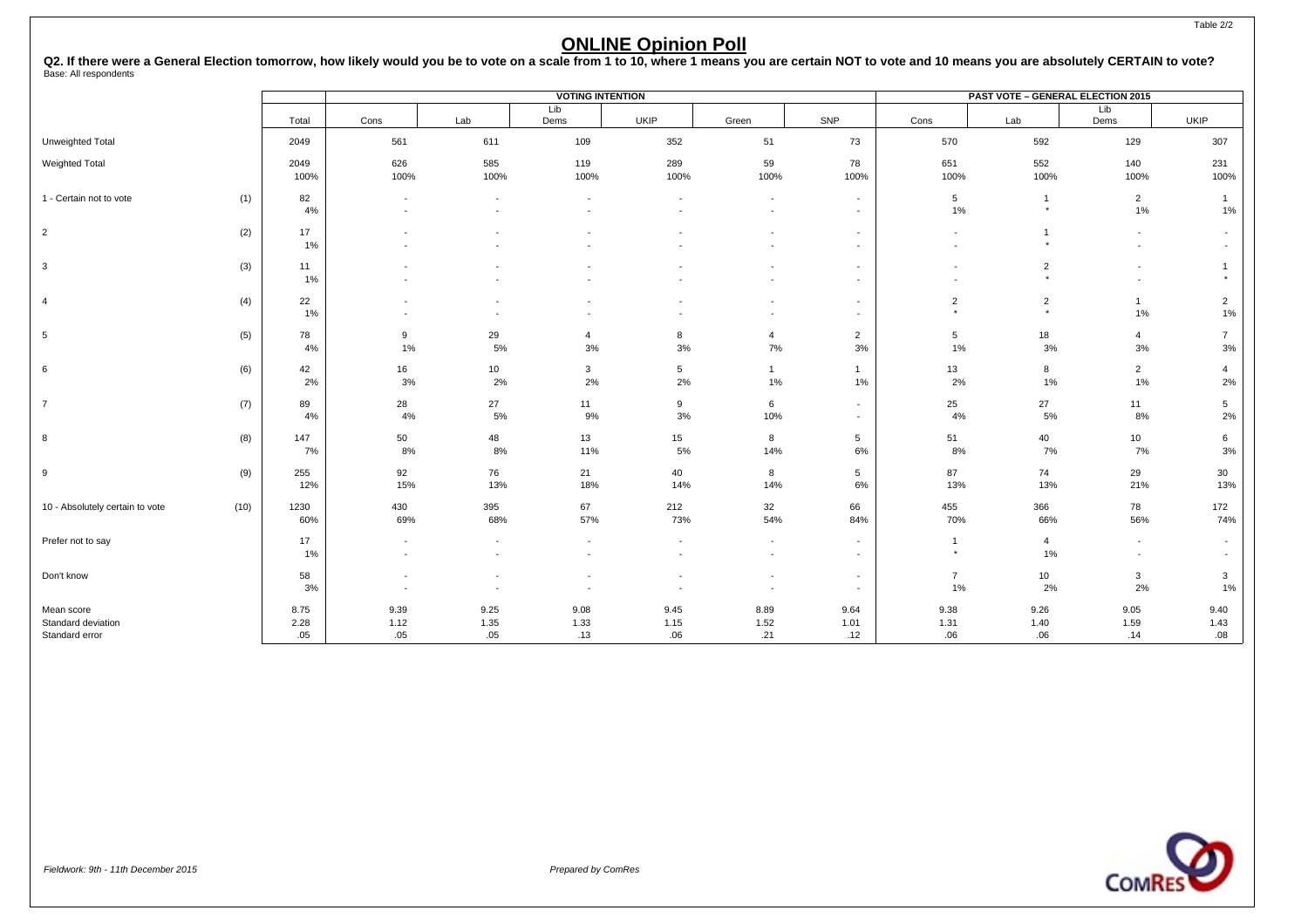Q2. If there were a General Election tomorrow, how likely would you be to vote on a scale from 1 to 10, where 1 means you are certain NOT to vote and 10 means you are absolutely CERTAIN to vote?<br><sub>Base:</sub> All respondents

|                                                    |      |                     | <b>REGION</b>                                        |                          |                                            |                      |                                            |                          |                      |                           |                      |                                                      |                                                      |
|----------------------------------------------------|------|---------------------|------------------------------------------------------|--------------------------|--------------------------------------------|----------------------|--------------------------------------------|--------------------------|----------------------|---------------------------|----------------------|------------------------------------------------------|------------------------------------------------------|
|                                                    |      | Total               | Scotland                                             | North<br>East            | North<br>West                              | Yorks & Humber       | West<br>Midlands                           | East<br>Midlands         | Wales                | Eastern                   | London               | South<br>East                                        | South<br>West                                        |
| Unweighted Total                                   |      | 2049                | 170                                                  | 88                       | 188                                        | 202                  | 145                                        | 141                      | 119                  | 215                       | 293                  | 330                                                  | 158                                                  |
| <b>Weighted Total</b>                              |      | 2049<br>100%        | 178<br>100%                                          | 86<br>100%               | 234<br>100%                                | 176<br>100%          | 184<br>100%                                | 152<br>100%              | 102<br>100%          | 195<br>100%               | 273<br>100%          | 289<br>100%                                          | 180<br>100%                                          |
| 1 - Certain not to vote                            | (1)  | 82<br>4%            | $\overline{1}$<br>$1\%$                              | 5<br>6%                  | 6<br>3%                                    | 8<br>5%              | $\overline{7}$<br>4%                       | 3<br>2%                  | $\overline{4}$<br>4% | 12<br>6%                  | 15<br>5%             | 8<br>3%                                              | 11<br>6%                                             |
| $\overline{2}$                                     | (2)  | 17<br>1%            | $\overline{\phantom{a}}$<br>$\overline{\phantom{a}}$ | $\overline{\phantom{a}}$ | $\overline{4}$<br>2%                       | $\mathbf{1}$<br>1%   | $\blacksquare$<br>$\overline{\phantom{a}}$ | 1<br>$1\%$               | $\overline{2}$<br>2% | $\overline{1}$<br>$\star$ | 3<br>1%              | 3<br>$1\%$                                           | $\mathbf{1}$<br>$1\%$                                |
| 3                                                  | (3)  | 11<br>1%            | $\overline{\phantom{a}}$<br>$\overline{\phantom{a}}$ | -1<br>2%                 | $\overline{1}$<br>1%                       |                      | 4<br>2%                                    | $\overline{\phantom{a}}$ | $\overline{2}$<br>2% | $\mathbf{1}$<br>$\star$   | $^\star$             | $\overline{\phantom{a}}$<br>$\overline{\phantom{a}}$ | $\overline{\phantom{a}}$<br>$\overline{\phantom{a}}$ |
| $\overline{4}$                                     | (4)  | 22<br>1%            | $\overline{4}$<br>2%                                 |                          | $\overline{2}$<br>1%                       | 3<br>2%              | 6<br>4%                                    |                          | $\mathbf{1}$<br>1%   | 3<br>2%                   | $\star$              | $\overline{c}$<br>$1\%$                              | $\blacksquare$<br>$\overline{\phantom{a}}$           |
| 5                                                  | (5)  | 78<br>4%            | 8<br>4%                                              | 5<br>6%                  | 9<br>4%                                    | 5<br>3%              | 10<br>5%                                   | $\overline{7}$<br>$5\%$  | $\overline{4}$<br>4% | 8<br>4%                   | $\overline{7}$<br>3% | 9<br>3%                                              | 6<br>3%                                              |
| 6                                                  | (6)  | 42<br>2%            | $\overline{1}$<br>$\star$                            | 3<br>4%                  | 8<br>3%                                    | 3<br>2%              | $\mathbf{1}$<br>1%                         | $\overline{4}$<br>2%     | $\overline{2}$<br>2% | 6<br>3%                   | 3<br>1%              | 5<br>2%                                              | $\overline{7}$<br>$4\%$                              |
| $\overline{7}$                                     | (7)  | 89<br>4%            | $\overline{1}$<br>$1\%$                              | 4<br>5%                  | 8<br>4%                                    | 8<br>5%              | 8<br>4%                                    | $\overline{7}$<br>5%     | $\overline{4}$<br>4% | 11<br>6%                  | 11<br>4%             | 13<br>$5\%$                                          | 13<br>7%                                             |
| 8                                                  | (8)  | 147<br>7%           | 14<br>8%                                             | 6<br>7%                  | 13<br>6%                                   | 10<br>6%             | 12<br>6%                                   | 15<br>10%                | 5<br>5%              | 20<br>10%                 | 22<br>8%             | 17<br>6%                                             | 13<br>7%                                             |
| $\boldsymbol{9}$                                   | (9)  | 255<br>12%          | 20<br>11%                                            | 12<br>14%                | 34<br>15%                                  | 23<br>13%            | 18<br>10%                                  | 20<br>13%                | 17<br>17%            | 22<br>11%                 | 38<br>14%            | 29<br>10%                                            | 22<br>12%                                            |
| 10 - Absolutely certain to vote                    | (10) | 1230<br>60%         | 124<br>69%                                           | 47<br>55%                | 141<br>60%                                 | 111<br>63%           | 111<br>60%                                 | 91<br>60%                | 56<br>55%            | 104<br>54%                | 158<br>58%           | 189<br>66%                                           | 99<br>55%                                            |
| Prefer not to say                                  |      | 17<br>1%            | $\mathbf{3}$<br>2%                                   |                          | $\overline{\phantom{a}}$<br>$\blacksquare$ |                      | $\mathbf{1}$<br>1%                         | 1<br>$1\%$               | $\overline{2}$<br>2% | $\mathbf{1}$<br>1%        | 4<br>1%              | $\overline{1}$<br>$\star$                            | 4<br>2%                                              |
| Don't know                                         |      | 58<br>3%            | 3<br>2%                                              | $\overline{2}$<br>2%     | $\overline{7}$<br>3%                       | $\overline{4}$<br>2% | $\overline{7}$<br>4%                       | $\overline{2}$<br>2%     | $\overline{2}$<br>2% | 5<br>3%                   | 11<br>4%             | 10<br>4%                                             | 6<br>3%                                              |
| Mean score<br>Standard deviation<br>Standard error |      | 8.75<br>2.28<br>.05 | 9.24<br>1.62<br>.13                                  | 8.46<br>2.49<br>.27      | 8.80<br>2.20<br>.16                        | 8.80<br>2.32<br>.17  | 8.60<br>2.43<br>.21                        | 8.93<br>1.90<br>.16      | 8.48<br>2.58<br>.24  | 8.40<br>2.56<br>.18       | 8.72<br>2.41<br>.14  | 8.97<br>2.09<br>.12                                  | 8.54<br>2.48<br>.20                                  |

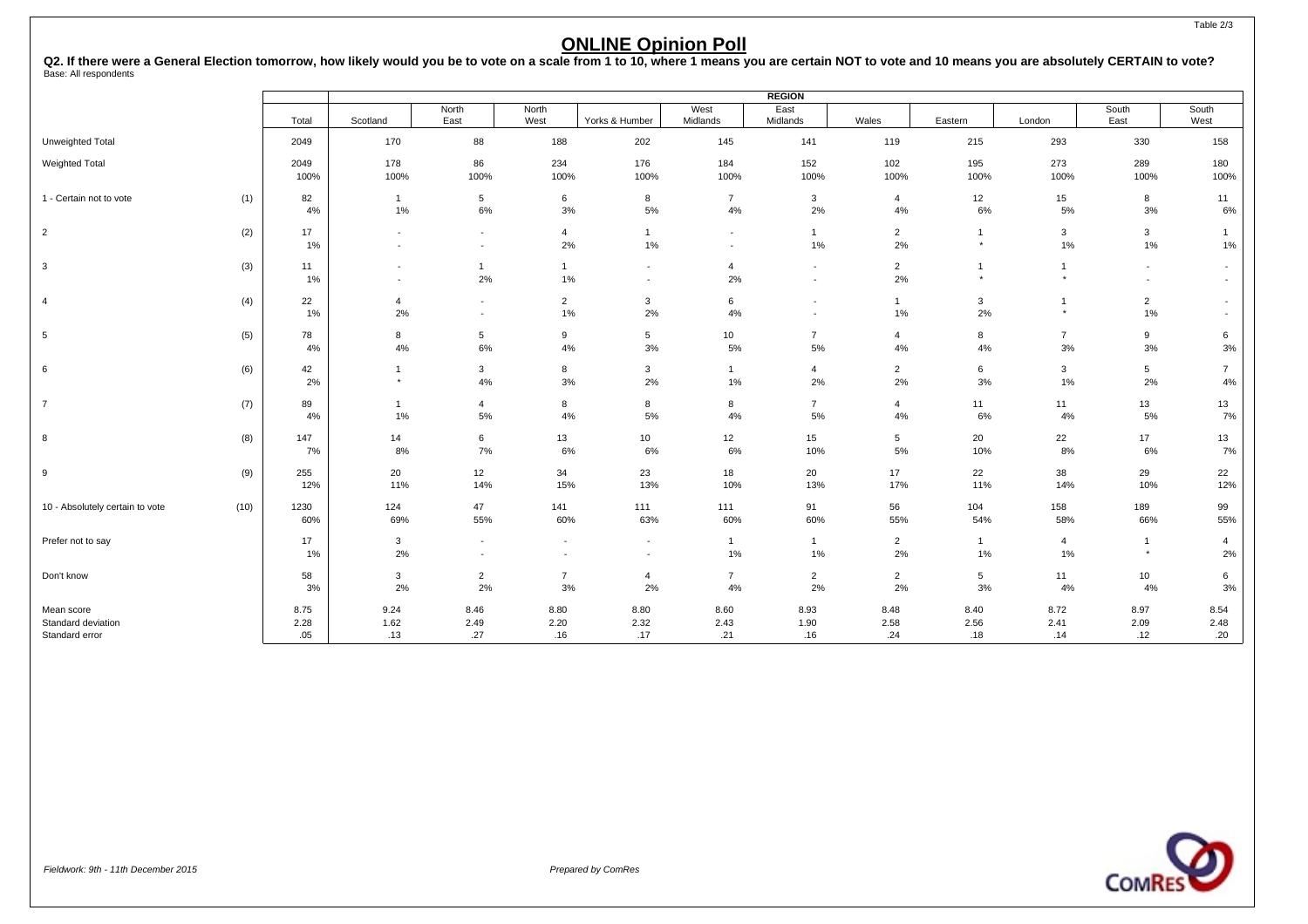#### Table 3/1

### **ONLINE Opinion Poll**

Q3. If there were a General Election tomorrow to elect MPs to Westminster, would you vote Conservative, Labour, Liberal Democrat, UKIP, SNP, Plaid Cymru or for some other party?<br><sub>Base: All likely to vote</sub>

|                         |              | <b>GENDER</b>  |                          |                |                | <b>AGE</b>     |                |                          |                          |                          | <b>SOCIAL GRADE</b> |                |                |                |                          | <b>REGION SUMMARY</b> |                          |                          |                          |
|-------------------------|--------------|----------------|--------------------------|----------------|----------------|----------------|----------------|--------------------------|--------------------------|--------------------------|---------------------|----------------|----------------|----------------|--------------------------|-----------------------|--------------------------|--------------------------|--------------------------|
|                         | Total        | Male           | Female                   | 18-24          | 25-34          | 35-44          | 45-54          | 55-64                    | $65+$                    | AB                       | C <sub>1</sub>      | C <sub>2</sub> | DE             | England        | Scotland                 | England<br>& Wales    | North                    | Midlands                 | South                    |
|                         |              |                |                          |                |                |                |                |                          |                          |                          |                     |                |                |                |                          |                       |                          |                          |                          |
| Unweighted Total        | 1839         | 938            | 901                      | 179            | 253            | 320            | 355            | 272                      | 460                      | 499                      | 497                 | 353            | 490            | 1578           | 160                      | 1679                  | 434                      | 449                      | 695                      |
| <b>Weighted Total</b>   | 1842<br>100% | 917<br>100%    | 925<br>100%              | 194<br>100%    | 307<br>100%    | 289<br>100%    | 331<br>100%    | 281<br>100%              | 441<br>100%              | 513<br>100%              | 505<br>100%         | 398<br>100%    | 426<br>100%    | 1586<br>100%   | 167<br>100%              | 1675<br>100%          | 451<br>100%              | 474<br>100%              | 662<br>100%              |
|                         |              |                |                          |                |                |                |                |                          |                          |                          |                     |                |                |                |                          |                       |                          |                          |                          |
| Conservative            | 583          | 293<br>32%     | 290                      | 38             | 57<br>19%      | 74             | 89<br>27%      | 110                      | 215<br>49%               | 207                      | 164<br>32%          | 115            | 97             | 528            | 30                       | 553                   | 125<br>28%               | 179                      | 224<br>34%               |
|                         | 32%          |                | 31%                      | 20%            |                | 26%            |                | 39%                      |                          | 40%                      |                     | 29%            | 23%            | 33%            | 18%                      | 33%                   |                          | 38%                      |                          |
| Labour                  | 532          | 277            | 255                      | 97             | 113            | 102            | 90             | 57                       | 73                       | 125                      | 148                 | 119            | 141            | 484            | 22                       | 510                   | 170                      | 115                      | 199                      |
|                         | 29%          | 30%            | 28%                      | 50%            | 37%            | 35%            | 27%            | 20%                      | 16%                      | 24%                      | 29%                 | 30%            | 33%            | 31%            | 13%                      | 30%                   | 38%                      | 24%                      | 30%                      |
| <b>Liberal Democrat</b> | 100          | 51             | 49                       | 8              | 21             | 16             | 15             | 14                       | 26                       | 37                       | 27                  | 15             | 22             | 80             | 15                       | 85                    | 18                       | 26                       | 36                       |
|                         | 5%           | 6%             | 5%                       | 4%             | 7%             | 6%             | 5%             | 5%                       | 6%                       | 7%                       | 5%                  | 4%             | 5%             | 5%             | 9%                       | 5%                    | 4%                       | 5%                       | $5%$                     |
| UKIP                    | 270          | 155            | 115                      | 9              | 37             | 35             | 68             | 57                       | 63                       | 55                       | 61                  | 74             | 80             | 245            | 9                        | 260                   | 66                       | 80                       | 99                       |
|                         | 15%          | 17%            | 12%                      | 5%             | 12%            | 12%            | 21%            | 20%                      | 14%                      | 11%                      | 12%                 | 18%            | 19%            | 15%            | 6%                       | 16%                   | 15%                      | 17%                      | 15%                      |
| Green                   | 54           | 24             | 30                       | 11             | 15             | 12             | $\overline{7}$ | 3                        | 6                        | 18                       | 15                  | 8              | 13             | 48             | $\overline{4}$           | 50                    | 13                       | 17                       | 18                       |
|                         | 3%           | 3%             | 3%                       | 6%             | 5%             | 4%             | 2%             | $1\%$                    | 1%                       | 3%                       | 3%                  | 2%             | 3%             | 3%             | 2%                       | 3%                    | 3%                       | 3%                       | 3%                       |
| SNP                     | 78           | 34             | 44                       | 4              | 19             | 14             | 13             | 10                       | 17                       | 16                       | 24                  | 23             | 14             | $\sim$         | 78                       |                       | $\overline{\phantom{a}}$ | $\overline{\phantom{a}}$ | $\sim$                   |
|                         | 4%           | 4%             | 5%                       | 2%             | 6%             | 5%             | 4%             | 4%                       | 4%                       | 3%                       | 5%                  | 6%             | 3%             | $\blacksquare$ | 46%                      |                       |                          |                          | $\blacksquare$           |
| Plaid Cymru             | 8            | 3              | 5                        | -1             | $\overline{2}$ |                | 3              | $\overline{\phantom{a}}$ | $\overline{1}$           | $\overline{\phantom{a}}$ | 3                   | $\overline{2}$ | $\overline{2}$ |                | $\overline{\phantom{a}}$ | 8                     |                          | $\overline{\phantom{a}}$ | $\overline{\phantom{a}}$ |
|                         | $\star$      | $\star$        | 1%                       | $1\%$          | $1\%$          |                | 1%             |                          |                          |                          | 1%                  | $\star$        | 1%             |                |                          |                       |                          |                          |                          |
| <b>BNP</b>              | 2            | $\overline{2}$ | $\overline{\phantom{0}}$ | ٠              |                |                |                | $\overline{2}$           | $\overline{\phantom{a}}$ |                          |                     |                | $\overline{2}$ | $\overline{2}$ |                          | $\overline{2}$        |                          | $\overline{\phantom{a}}$ |                          |
|                         | $\star$      |                | $\overline{\phantom{a}}$ |                |                |                |                | $1\%$                    | $\overline{\phantom{a}}$ |                          |                     |                | 1%             |                |                          |                       |                          |                          | $\star$                  |
| Some other party        | 4            | $\overline{2}$ | $\overline{2}$           | ٠              |                |                |                | $\overline{1}$           | $\overline{1}$           |                          |                     | $\overline{1}$ | $\overline{2}$ | $\overline{4}$ | . .                      | 4                     | $\overline{\phantom{a}}$ | 3                        | $\overline{2}$           |
|                         | $\star$      | $\star$        | $\star$                  |                | $\star$        |                |                | 1%                       | $\star$                  |                          |                     | $\star$        | 1%             |                |                          |                       |                          | 1%                       | $\star$                  |
| Prefer not to say       | 15           | 8              | 8                        | $\overline{4}$ | 3              | $\overline{2}$ | 3              |                          | 3                        | 4                        | 3                   | $\overline{2}$ | $\overline{7}$ | 12             | 3                        | 13                    | $\overline{4}$           | $\overline{2}$           | 6                        |
|                         | $1\%$        | 1%             | 1%                       | 2%             | 1%             | 1%             | 1%             | $\star$                  | 1%                       | 1%                       | 1%                  | $\star$        | 2%             | 1%             | 2%                       | $1\%$                 | 1%                       | $\star$                  | 1%                       |
| Don't know              | 197          | 70             | 127                      | 19             | 40             | 33             | 42             | 26                       | 37                       | 52                       | 58                  | 41             | 46             | 184            | 6                        | 191                   | 53                       | 53                       | 77                       |
|                         | 11%          | 8%             | 14%                      | 10%            | 13%            | 11%            | 13%            | 9%                       | 8%                       | 10%                      | 12%                 | 10%            | 11%            | 12%            | 4%                       | 11%                   | 12%                      | 11%                      | 12%                      |

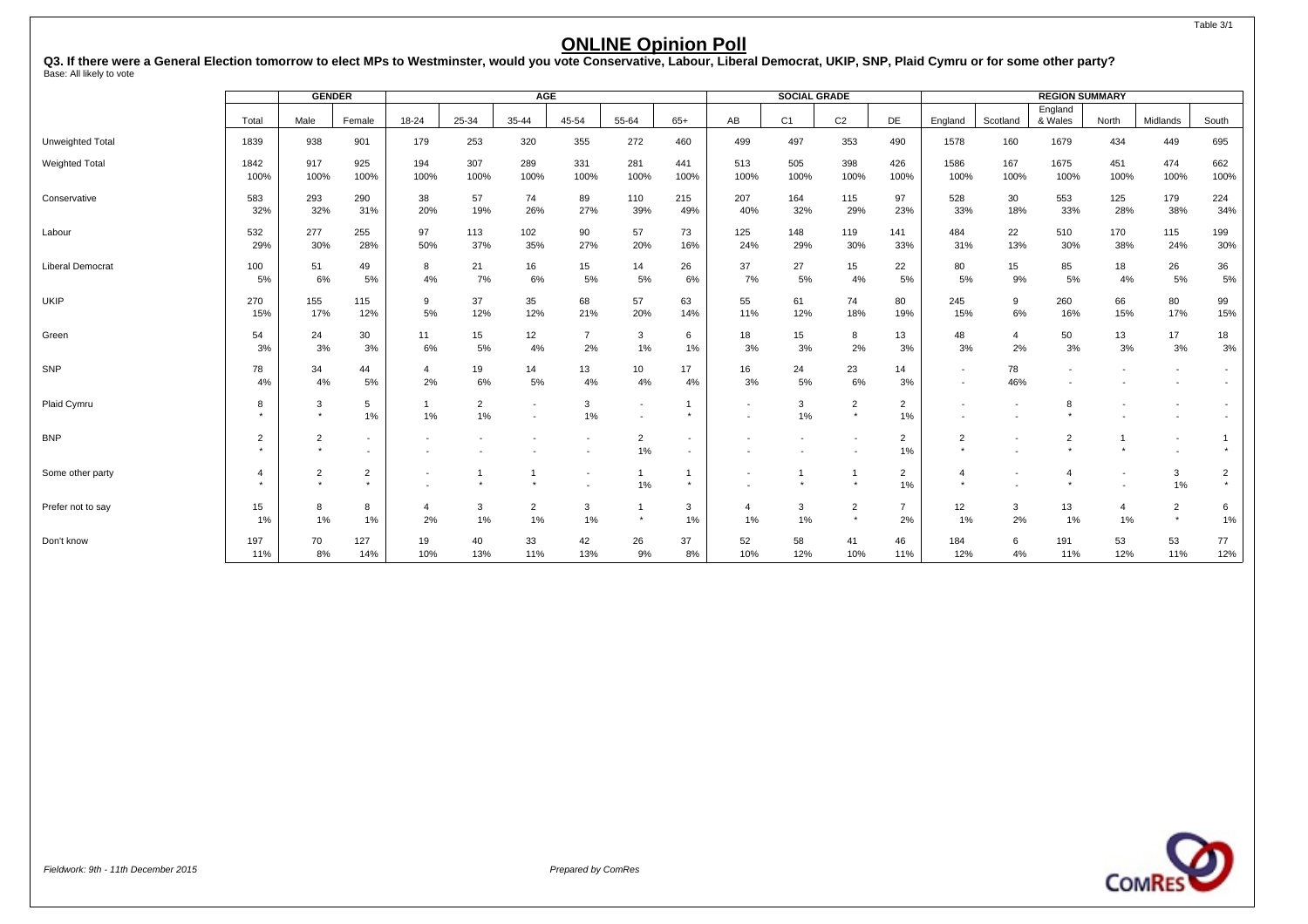Q3. If there were a General Election tomorrow to elect MPs to Westminster, would you vote Conservative, Labour, Liberal Democrat, UKIP, SNP, Plaid Cymru or for some other party?<br><sub>Base: All likely to vote</sub>

|                         |                           |                                                      |                                                      | <b>VOTING INTENTION</b>                              |             |                                                      |                                    | <b>PAST VOTE - GENERAL ELECTION 2015</b> |                                                      |                       |                                                      |
|-------------------------|---------------------------|------------------------------------------------------|------------------------------------------------------|------------------------------------------------------|-------------|------------------------------------------------------|------------------------------------|------------------------------------------|------------------------------------------------------|-----------------------|------------------------------------------------------|
|                         | Total                     | Cons                                                 | Lab                                                  | Lib<br>Dems                                          | UKIP        | Green                                                | SNP                                | Cons                                     | Lab                                                  | Lib<br>Dems           | UKIP                                                 |
| Unweighted Total        | 1839                      | 561                                                  | 611                                                  | 109                                                  | 352         | 51                                                   | 73                                 | 557                                      | 568                                                  | 123                   | 298                                                  |
| <b>Weighted Total</b>   | 1842<br>100%              | 626<br>100%                                          | 585<br>100%                                          | 119<br>100%                                          | 289<br>100% | 59<br>100%                                           | 78<br>100%                         | 636<br>100%                              | 531<br>100%                                          | 134<br>100%           | 224<br>100%                                          |
| Conservative            | 583<br>32%                | 583<br>93%                                           | $\overline{\phantom{a}}$<br>$\overline{\phantom{a}}$ | $\overline{\phantom{a}}$                             |             | $\overline{\phantom{a}}$<br>$\overline{\phantom{a}}$ | $\sim$<br>$\sim$                   | 529<br>83%                               | 12<br>2%                                             | 14<br>11%             | 9<br>4%                                              |
| Labour                  | 532<br>29%                | $\overline{\phantom{a}}$<br>$\overline{\phantom{a}}$ | 532<br>91%                                           |                                                      |             | $\blacksquare$                                       | $\sim$<br>$\sim$                   | 13<br>2%                                 | 418<br>79%                                           | 22<br>16%             | 8<br>4%                                              |
| <b>Liberal Democrat</b> | 100<br>5%                 | $\blacksquare$                                       | $\sim$<br>$\overline{\phantom{a}}$                   | 100<br>84%                                           |             | $\blacksquare$<br>$\blacksquare$                     | $\sim$<br>$\sim$                   | 11<br>2%                                 | 14<br>3%                                             | 72<br>54%             |                                                      |
| UKIP                    | 270<br>15%                |                                                      |                                                      | $\overline{\phantom{a}}$<br>$\overline{\phantom{a}}$ | 270<br>93%  | $\overline{\phantom{a}}$<br>$\overline{\phantom{a}}$ | $\sim$<br>$\sim$                   | 37<br>6%                                 | 19<br>4%                                             | 6<br>5%               | 186<br>83%                                           |
| Green                   | 54<br>3%                  |                                                      |                                                      |                                                      |             | 54<br>91%                                            | $\overline{\phantom{a}}$<br>$\sim$ | $\overline{1}$<br>$\star$                | $\overline{4}$<br>1%                                 | 1<br>$1\%$            | $\overline{\phantom{a}}$<br>$\overline{\phantom{a}}$ |
| SNP                     | 78<br>4%                  |                                                      |                                                      |                                                      |             | $\overline{\phantom{a}}$<br>$\overline{\phantom{a}}$ | 78<br>99%                          |                                          | $\overline{\phantom{a}}$<br>$\overline{\phantom{a}}$ | $\mathbf{1}$<br>$1\%$ | $\overline{\phantom{a}}$<br>$\overline{\phantom{a}}$ |
| Plaid Cymru             | 8<br>$\star$              |                                                      |                                                      |                                                      |             | $\overline{\phantom{a}}$<br>$\overline{\phantom{a}}$ | $\sim$<br>$\sim$                   | $\overline{\phantom{a}}$                 | $\overline{2}$<br>$\star$                            |                       | $\overline{\phantom{a}}$<br>$\overline{\phantom{a}}$ |
| <b>BNP</b>              | $\overline{2}$<br>$\star$ |                                                      |                                                      |                                                      |             | $\blacksquare$<br>$\overline{\phantom{a}}$           | $\overline{\phantom{a}}$<br>$\sim$ |                                          |                                                      |                       | $\overline{\phantom{a}}$<br>$\overline{\phantom{a}}$ |
| Some other party        | 4<br>$\star$              |                                                      |                                                      |                                                      |             | $\overline{\phantom{a}}$                             | $\sim$<br>$\sim$                   | $\overline{\phantom{a}}$                 | $\overline{2}$<br>$\star$                            |                       | $\overline{\phantom{a}}$                             |
| Prefer not to say       | 15<br>$1\%$               | $\star$                                              | $\overline{2}$<br>$\star$                            | $\overline{\phantom{a}}$                             |             | 2%                                                   | $\sim$<br>$\sim$                   | $\star$                                  | $\overline{\phantom{a}}$                             |                       | $\overline{\phantom{a}}$<br>$\overline{\phantom{a}}$ |
| Don't know              | 197<br>11%                | 42<br>7%                                             | 51<br>9%                                             | 19<br>16%                                            | 20<br>7%    | 7%                                                   | $\overline{1}$<br>1%               | 44<br>7%                                 | 61<br>11%                                            | 18<br>13%             | 21<br>9%                                             |

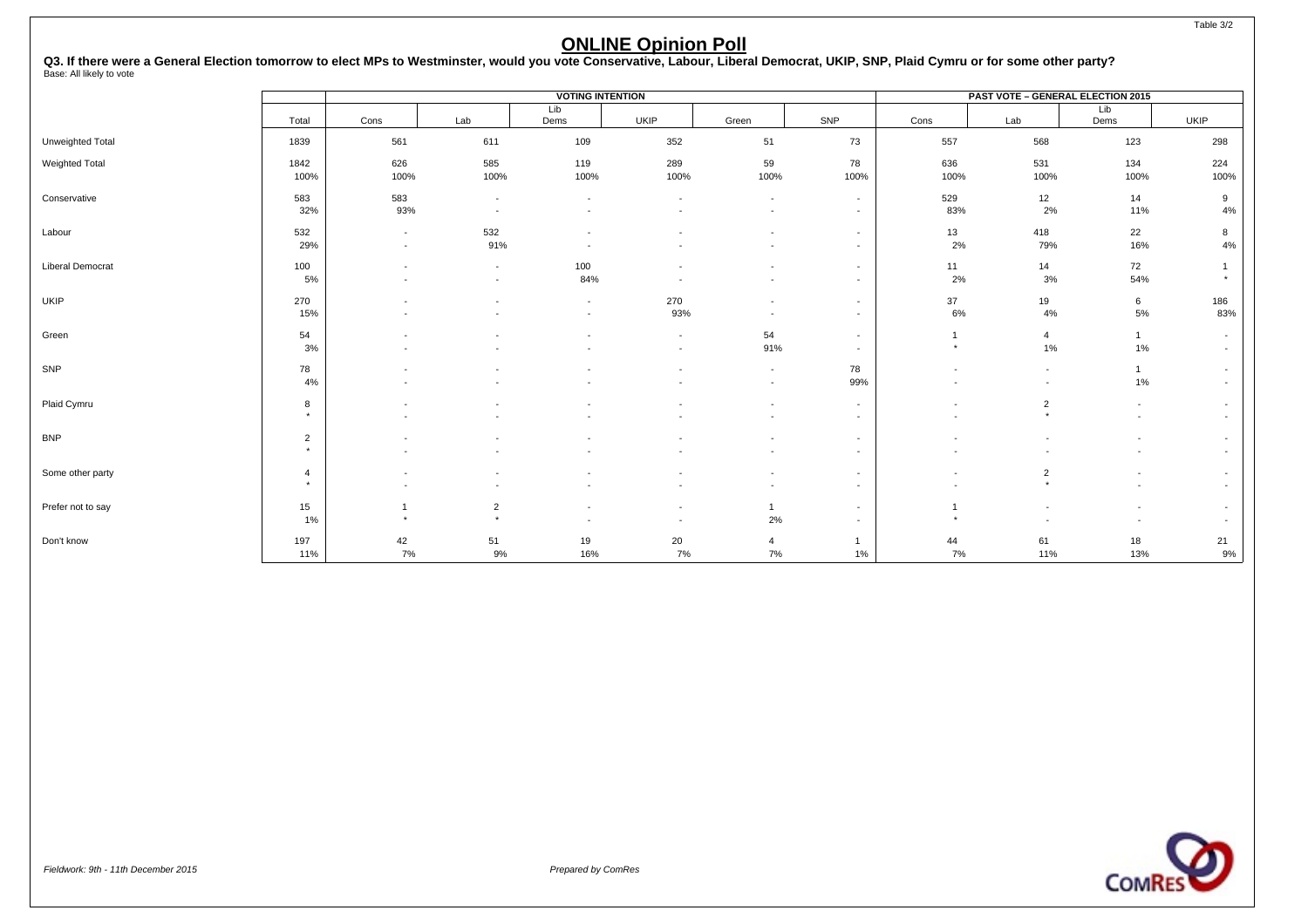Q3. If there were a General Election tomorrow to elect MPs to Westminster, would you vote Conservative, Labour, Liberal Democrat, UKIP, SNP, Plaid Cymru or for some other party?<br><sub>Base: All likely to vote</sub>

|                         | <b>REGION</b>             |                                                      |                       |                      |                      |                                                      |                         |                          |                                                      |                                                      |                                    |                                                      |  |
|-------------------------|---------------------------|------------------------------------------------------|-----------------------|----------------------|----------------------|------------------------------------------------------|-------------------------|--------------------------|------------------------------------------------------|------------------------------------------------------|------------------------------------|------------------------------------------------------|--|
|                         | Total                     | Scotland                                             | North<br>East         | North<br>West        | Yorks & Humber       | West<br>Midlands                                     | East<br>Midlands        | Wales                    | Eastern                                              | London                                               | South<br>East                      | South<br>West                                        |  |
| Unweighted Total        | 1839                      | 160                                                  | 80                    | 171                  | 183                  | 126                                                  | 134                     | 101                      | 189                                                  | 256                                                  | 300                                | 139                                                  |  |
| Weighted Total          | 1842<br>100%              | 167<br>100%                                          | 78<br>100%            | 213<br>100%          | 160<br>100%          | 159<br>100%                                          | 144<br>100%             | 88<br>100%               | 171<br>100%                                          | 239<br>100%                                          | 264<br>100%                        | 159<br>100%                                          |  |
| Conservative            | 583<br>32%                | 30<br>18%                                            | 16<br>20%             | 61<br>29%            | 48<br>30%            | 54<br>34%                                            | 56<br>39%               | 25<br>28%                | 69<br>40%                                            | 72<br>30%                                            | 94<br>36%                          | 58<br>36%                                            |  |
| Labour                  | 532<br>29%                | 22<br>13%                                            | 29<br>37%             | 87<br>41%            | 54<br>34%            | 39<br>24%                                            | 37<br>26%               | 26<br>29%                | 39<br>23%                                            | 93<br>39%                                            | 62<br>24%                          | 44<br>28%                                            |  |
| <b>Liberal Democrat</b> | 100<br>5%                 | 15<br>9%                                             | $5\phantom{.0}$<br>6% | $\overline{7}$<br>3% | $\overline{7}$<br>4% | $\overline{7}$<br>5%                                 | 10<br>7%                | $5\overline{)}$<br>6%    | 8<br>5%                                              | 8<br>3%                                              | 18<br>7%                           | 10<br>6%                                             |  |
| <b>UKIP</b>             | 270<br>15%                | 9<br>$6\%$                                           | 11<br>14%             | 27<br>13%            | 29<br>18%            | 26<br>16%                                            | 24<br>17%               | 15<br>17%                | 30 <sup>°</sup><br>17%                               | 29<br>12%                                            | 48<br>18%                          | 22<br>14%                                            |  |
| Green                   | 54<br>3%                  | $\overline{4}$<br>$2\%$                              | 5<br>6%               | 5<br>2%              | $\overline{4}$<br>2% | 6<br>4%                                              | $\overline{7}$<br>$5\%$ | $\overline{2}$<br>2%     | 3<br>$2\%$                                           | $\overline{7}$<br>$3%$                               | 10<br>4%                           | $\mathbf{1}$<br>$1\%$                                |  |
| SNP                     | 78<br>4%                  | 78<br>46%                                            |                       | $\blacksquare$       |                      | $\overline{\phantom{a}}$                             |                         | $\overline{\phantom{a}}$ |                                                      | $\overline{\phantom{a}}$                             | $\overline{\phantom{a}}$           | $\overline{\phantom{a}}$<br>$\blacksquare$           |  |
| Plaid Cymru             | 8<br>$\star$              | $\overline{\phantom{a}}$<br>$\overline{\phantom{a}}$ |                       |                      |                      |                                                      |                         | 8<br>9%                  |                                                      |                                                      |                                    | $\overline{\phantom{a}}$<br>$\overline{\phantom{a}}$ |  |
| <b>BNP</b>              | $\overline{2}$<br>$\star$ | $\overline{\phantom{a}}$<br>$\overline{\phantom{a}}$ | 1%                    |                      |                      | $\overline{\phantom{a}}$                             |                         | $\blacksquare$           | $\overline{\phantom{a}}$                             | $\star$                                              | $\overline{\phantom{a}}$           | $\overline{\phantom{a}}$<br>$\overline{\phantom{a}}$ |  |
| Some other party        | 4<br>$\star$              | $\overline{\phantom{a}}$<br>$\overline{\phantom{a}}$ |                       |                      |                      | 3<br>2%                                              |                         |                          | $\overline{\phantom{0}}$                             | $\overline{c}$<br>1%                                 | $\sim$<br>$\overline{\phantom{a}}$ | $\overline{\phantom{a}}$<br>$\overline{\phantom{a}}$ |  |
| Prefer not to say       | 15<br>1%                  | $\mathbf{3}$<br>2%                                   | $\overline{a}$        | $\overline{4}$<br>2% |                      | $\overline{\phantom{a}}$<br>$\overline{\phantom{a}}$ | $\overline{2}$<br>1%    | $\overline{1}$<br>1%     | $\overline{\phantom{a}}$<br>$\overline{\phantom{0}}$ | $\overline{\phantom{a}}$<br>$\overline{\phantom{a}}$ | $\overline{4}$<br>2%               | $\overline{2}$<br>1%                                 |  |
| Don't know              | 197<br>11%                | 6<br>4%                                              | 12<br>15%             | 23<br>11%            | 18<br>11%            | 25<br>16%                                            | $\overline{7}$<br>5%    | $\overline{7}$<br>8%     | 21<br>12%                                            | 27<br>11%                                            | 28<br>11%                          | 22<br>14%                                            |  |

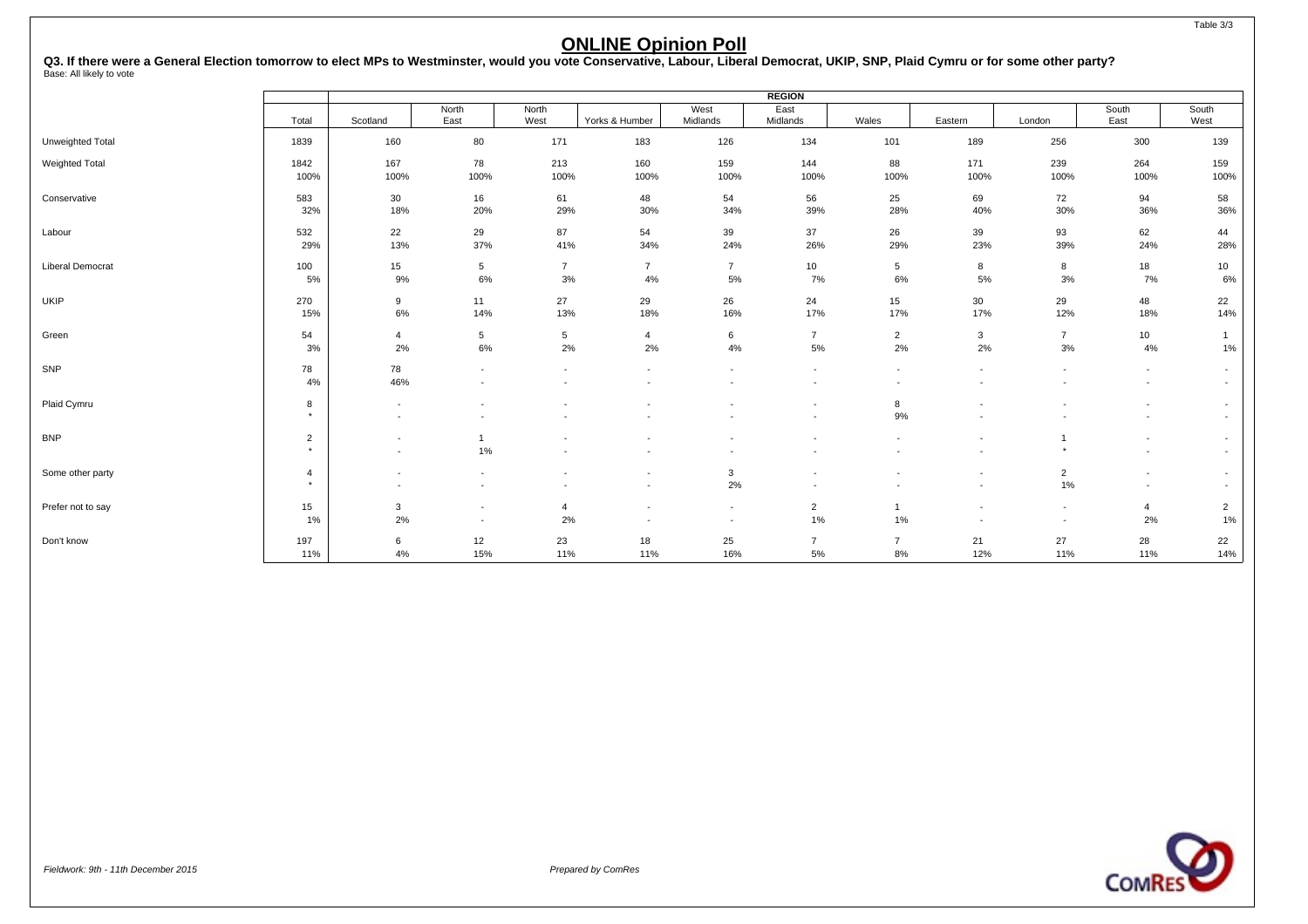|                         |                      | <b>GENDER</b>        |                                                      |                          |            | <b>AGE</b>           |                        |                      |                          |                          | <b>SOCIAL GRADE</b>  |                      |                      |                |                                                      | <b>REGION SUMMARY</b> |             |                          |                      |
|-------------------------|----------------------|----------------------|------------------------------------------------------|--------------------------|------------|----------------------|------------------------|----------------------|--------------------------|--------------------------|----------------------|----------------------|----------------------|----------------|------------------------------------------------------|-----------------------|-------------|--------------------------|----------------------|
|                         | Total                | Male                 | Female                                               | $18 - 24$                | 25-34      | 35-44                | 45-54                  | 55-64                | $65+$                    | AB                       | C <sub>1</sub>       | C <sub>2</sub>       | DE                   | England        | Scotland                                             | England<br>& Wales    | North       | Midlands                 | South                |
| Unweighted Total        | 422                  | 157                  | 265                                                  | 60                       | 76         | 94                   | 89                     | 46                   | 57                       | 89                       | 122                  | 81                   | 130                  | 375            | 19                                                   | 403                   | 100         | 101                      | 174                  |
| Weighted Total          | 419<br>100%          | 158<br>100%          | 261<br>100%                                          | 64<br>100%               | 88<br>100% | 85<br>100%           | 83<br>100%             | 46<br>100%           | 54<br>100%               | 90<br>100%               | 123<br>100%          | 91<br>100%           | 115<br>100%          | 377<br>100%    | 20<br>100%                                           | 399<br>100%           | 102<br>100% | 112<br>100%              | 164<br>100%          |
| Conservative            | 44<br>10%            | 11<br>7%             | 33<br>12%                                            | $\overline{7}$<br>11%    | 3<br>3%    | 8<br>10%             | 9<br>11%               | 3<br>7%              | 14<br>25%                | 14<br>16%                | 13<br>11%            | 8<br>9%              | 9<br>7%              | 41<br>11%      | $\overline{1}$<br>5%                                 | 43<br>11%             | 11<br>11%   | 11<br>10%                | 19<br>12%            |
| Labour                  | 51<br>12%            | 18<br>11%            | 33<br>13%                                            | $\overline{7}$<br>11%    | 11<br>12%  | 10<br>12%            | 4<br>4%                | 12<br>26%            | 8<br>14%                 | 11<br>12%                | 13<br>11%            | 12<br>13%            | 15<br>13%            | 48<br>13%      | $\overline{\phantom{a}}$<br>$\overline{\phantom{a}}$ | 51<br>13%             | 11<br>10%   | 11<br>10%                | 26<br>16%            |
| <b>Liberal Democrat</b> | 25<br>6%             | 11<br>7%             | 14<br>5%                                             | 3<br>5%                  | 4<br>5%    | $\mathbf{3}$<br>3%   | 6<br>8%                | 3<br>6%              | 6<br>11%                 | 7%                       | 8<br>7%              | $\overline{7}$<br>7% | $\overline{a}$<br>3% | 23<br>6%       | 4%                                                   | 24<br>6%              | 9<br>9%     | $\overline{7}$<br>6%     | 6<br>4%              |
| UKIP                    | 35<br>8%             | 17<br>11%            | 17<br>7%                                             | $\mathbf{1}$<br>1%       | 5<br>6%    | 12<br>14%            | 10<br>12%              | 2<br>5%              | 5<br>9%                  | 10<br>11%                | 4<br>3%              | 9<br>10%             | 12<br>11%            | 32<br>8%       | 3%                                                   | 34<br>9%              | 11<br>11%   | 9<br>8%                  | 12<br>7%             |
| Green                   | 9<br>2%              | 1%                   | 7<br>3%                                              | $\overline{\phantom{a}}$ | 1%         | 3<br>3%              | $\overline{2}$<br>$3%$ | $\overline{1}$<br>3% | $\mathbf{1}$<br>2%       | $\overline{2}$<br>3%     | 3<br>2%              | $\overline{a}$       | 3<br>3%              | 9<br>2%        | $\overline{\phantom{a}}$<br>$\overline{\phantom{a}}$ | 9<br>2%               | $1\%$       | 6<br>5%                  | $\overline{2}$<br>1% |
| SNP                     | 5<br>1%              | 1%                   | 3<br>1%                                              | -1<br>2%                 | 2%         | $\overline{1}$<br>1% | 1<br>$1\%$             |                      | $\sim$                   | $\overline{\phantom{a}}$ | $\overline{1}$<br>1% | $\overline{2}$<br>3% | -1<br>1%             | $\blacksquare$ | 5<br>23%                                             |                       |             | $\overline{\phantom{a}}$ |                      |
| Plaid Cymru             | $\overline{2}$<br>1% | $\overline{2}$<br>2% | $\overline{\phantom{a}}$<br>$\overline{\phantom{a}}$ |                          |            | 1%                   | $1\%$                  |                      | $\mathbf{1}$<br>1%       |                          |                      | 1<br>1%              | 1%                   |                |                                                      | $\mathcal{D}$<br>1%   |             |                          |                      |
| <b>BNP</b>              |                      |                      | $\overline{\phantom{a}}$<br>$\overline{\phantom{a}}$ |                          |            |                      |                        |                      | $\overline{\phantom{a}}$ |                          |                      |                      |                      |                |                                                      |                       |             |                          |                      |
| Some other party        | $\overline{7}$<br>2% | 2%                   | 3<br>1%                                              |                          | 2<br>2%    | $\overline{2}$<br>2% | $\overline{2}$<br>2%   | -1<br>3%             | $\sim$<br>$\sim$         | $\overline{2}$<br>2%     | 3<br>2%              | 1<br>1%              | 1<br>$1\%$           | 6<br>2%        | $\overline{\phantom{a}}$                             | 2%                    | $1\%$       | 3<br>3%                  | 1%                   |
| Prefer not to say       | 43<br>10%            | 22<br>14%            | 21<br>8%                                             | 15<br>23%                | 12<br>14%  | 3<br>4%              | 6<br>7%                | 4<br>9%              | 3<br>6%                  | 9<br>10%                 | 16<br>13%            | 7<br>7%              | 11<br>10%            | 36<br>10%      | 5<br>26%                                             | 38<br>9%              | 5<br>5%     | 8<br>7%                  | 23<br>14%            |
| Don't know              | 199<br>48%           | 70<br>44%            | 129<br>50%                                           | 30<br>47%                | 49<br>56%  | 42<br>49%            | 42<br>51%              | 19<br>41%            | 17<br>31%                | 36<br>40%                | 62<br>50%            | 45<br>49%            | 58<br>50%            | 183<br>48%     | 8<br>39%                                             | 192<br>48%            | 52<br>51%   | 57<br>51%                | 74<br>46%            |



#### Fieldwork: 9th - 11th December 2015 Prepared by ComRes

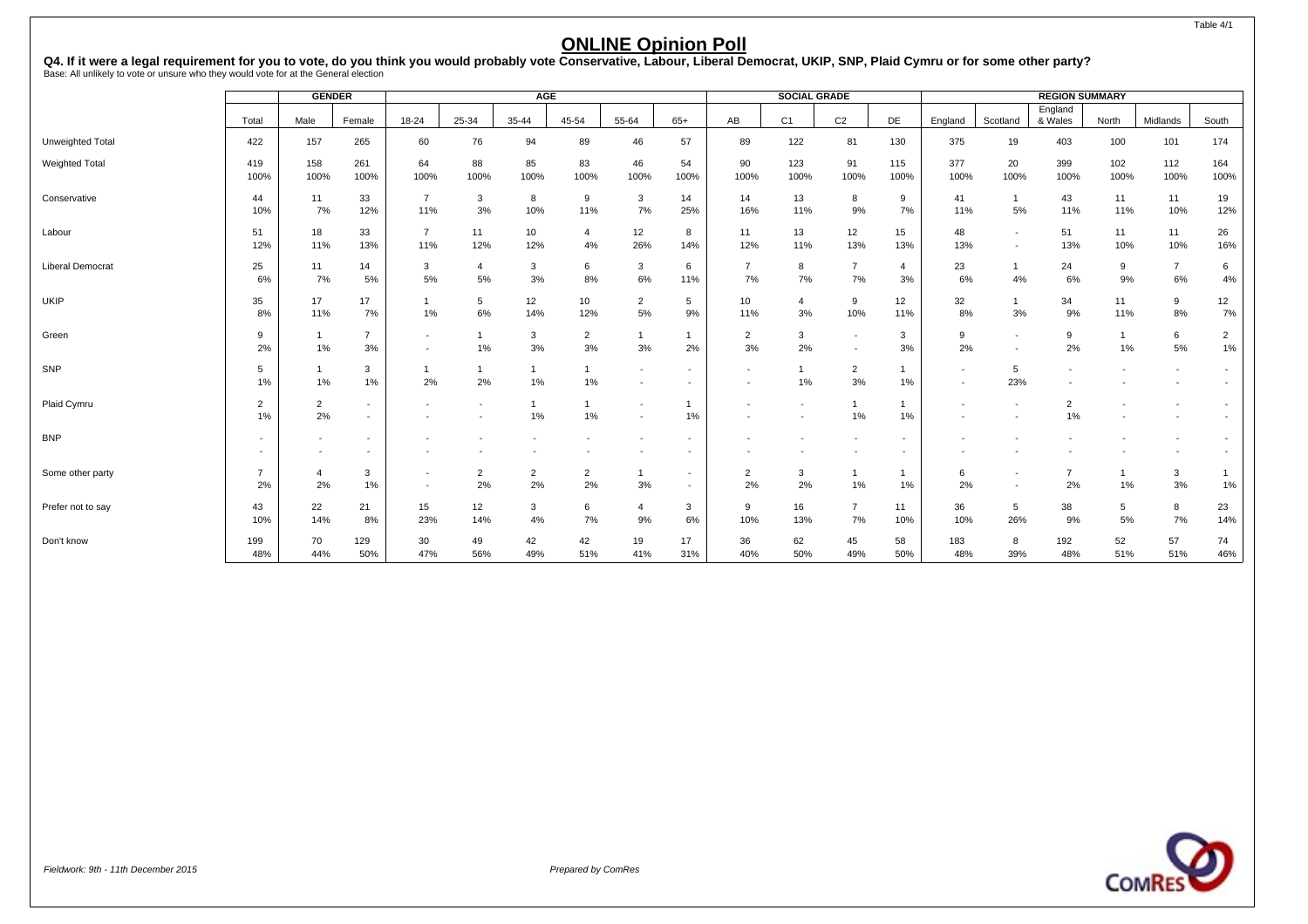|                         |                          |            |                          | <b>VOTING INTENTION</b>  |             |                          |                                                      |                | <b>PAST VOTE - GENERAL ELECTION 2015</b> |                       |                      |
|-------------------------|--------------------------|------------|--------------------------|--------------------------|-------------|--------------------------|------------------------------------------------------|----------------|------------------------------------------|-----------------------|----------------------|
|                         | Total                    | Cons       | Lab                      | Lib<br>Dems              | <b>UKIP</b> | Green                    | SNP                                                  | Cons           | Lab                                      | Lib<br>Dems           | <b>UKIP</b>          |
| Unweighted Total        | 422                      | 40         | 58                       | 16                       | 24          | 5                        | $\overline{1}$                                       | 53             | 91                                       | 23                    | 34                   |
| <b>Weighted Total</b>   | 419<br>100%              | 43<br>100% | 54<br>100%               | 19<br>100%               | 20<br>100%  | 5<br>100%                | $\overline{1}$<br>100%                               | 60<br>100%     | 81<br>100%                               | 24<br>100%            | 28<br>100%           |
| Conservative            | 44                       | 26         |                          |                          |             |                          | $\overline{\phantom{0}}$                             | 24             | $\mathbf{1}$                             |                       |                      |
|                         | 10%                      | 60%        | $\overline{\phantom{a}}$ |                          |             |                          | $\sim$                                               | 40%            | 1%                                       | $4\%$                 |                      |
| Labour                  | 51<br>12%                |            | 22<br>42%                |                          |             |                          | $\overline{\phantom{a}}$<br>$\overline{\phantom{a}}$ | 3<br>4%        | 20<br>25%                                | 3<br>13%              | $\overline{2}$<br>7% |
|                         |                          |            |                          |                          |             |                          |                                                      |                |                                          |                       |                      |
| <b>Liberal Democrat</b> | 25<br>6%                 |            | $\overline{\phantom{a}}$ | 15<br>81%                |             |                          | $\overline{\phantom{a}}$<br>$\overline{\phantom{a}}$ | 5<br>8%        | 6<br>8%                                  | $\overline{7}$<br>28% |                      |
| <b>UKIP</b>             | 35                       |            |                          | $\overline{\phantom{a}}$ | 16          |                          | $\overline{\phantom{a}}$                             | 1              | 6                                        | $\mathbf{1}$          | 14                   |
|                         | 8%                       |            |                          |                          | 82%         |                          | $\overline{\phantom{a}}$                             | 2%             | 7%                                       | 4%                    | 51%                  |
| Green                   | 9<br>2%                  |            |                          |                          |             | $\overline{2}$<br>43%    | $\overline{\phantom{a}}$<br>$\overline{\phantom{a}}$ |                | $\overline{2}$<br>$3%$                   |                       |                      |
| SNP                     | 5<br>$1\%$               |            |                          |                          |             | $\overline{\phantom{a}}$ | $\overline{1}$<br>100%                               |                |                                          | $\mathbf{1}$<br>$5\%$ |                      |
|                         |                          |            |                          |                          |             |                          |                                                      |                |                                          |                       |                      |
| Plaid Cymru             | $\overline{2}$<br>1%     |            |                          |                          |             |                          | $\overline{\phantom{a}}$<br>$\overline{\phantom{a}}$ |                |                                          | 3%                    |                      |
| <b>BNP</b>              | $\overline{\phantom{a}}$ |            |                          |                          |             |                          | $\overline{\phantom{a}}$                             |                |                                          |                       |                      |
|                         | ۰                        |            |                          |                          |             |                          | $\overline{\phantom{a}}$                             |                |                                          |                       |                      |
| Some other party        | $\overline{7}$<br>2%     |            |                          |                          |             |                          | $\overline{\phantom{a}}$                             |                | $\overline{2}$<br>2%                     |                       | 2%                   |
| Prefer not to say       | 43                       |            | 4                        |                          |             | $\overline{2}$           | $\sim$                                               | $\overline{2}$ | 5                                        |                       |                      |
|                         | 10%                      | 3%         | 8%                       |                          |             | 37%                      | $\overline{\phantom{a}}$                             | 4%             | 6%                                       |                       |                      |
| Don't know              | 199<br>48%               | 16<br>37%  | 27<br>50%                | 3<br>19%                 | 3<br>18%    | 19%                      | $\sim$<br>$\sim$                                     | 25<br>41%      | 39<br>48%                                | 10<br>43%             | 11<br>40%            |



Table 4/2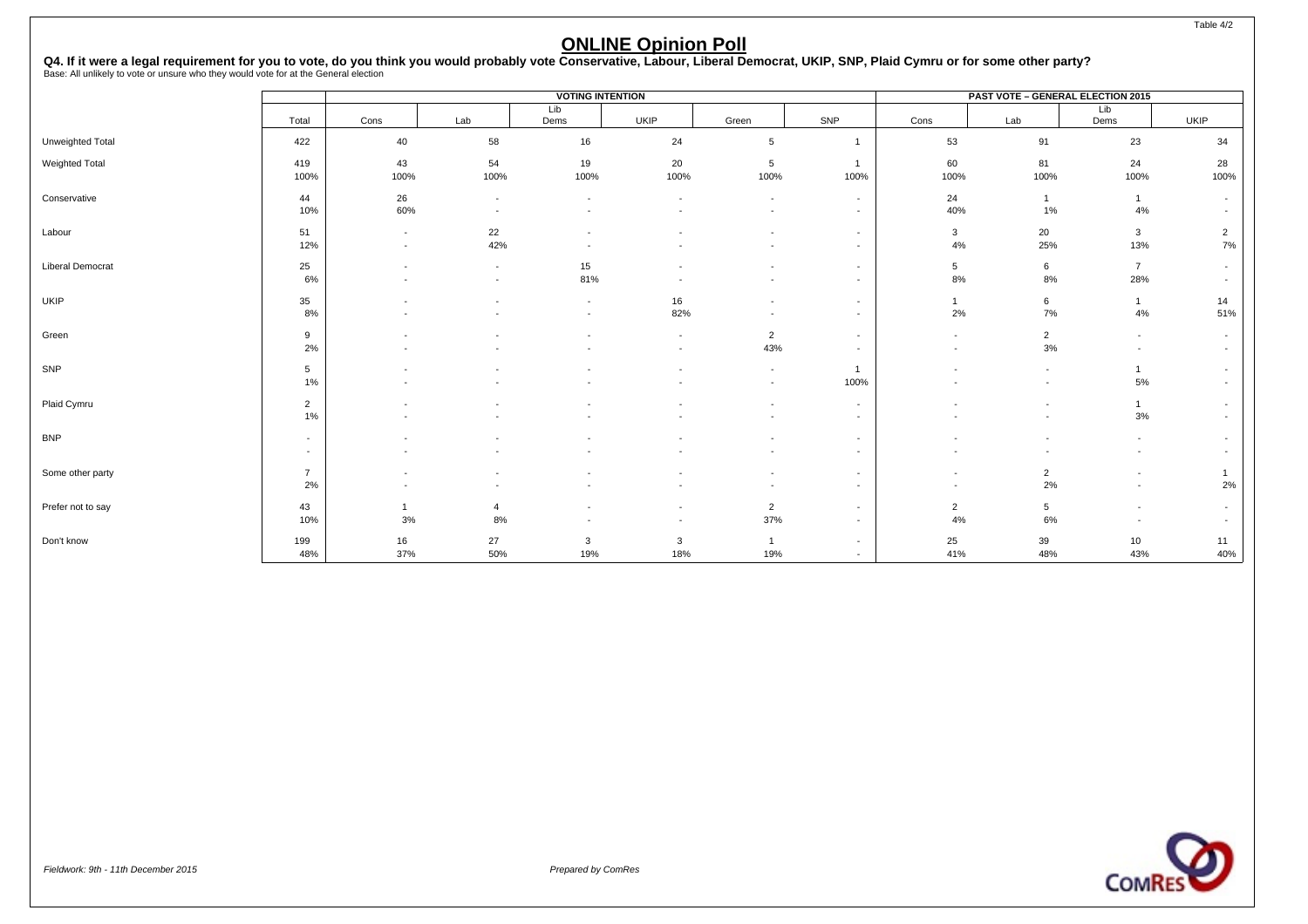# Q4. If it were a legal requirement for you to vote, do you think you would probably vote Conservative, Labour, Liberal Democrat, UKIP, SNP, Plaid Cymru or for some other party?<br>Base: All unlikely to vote or unsure who they

|                         |                      |                                    |                       |                                                      |                                                      |                          | <b>REGION</b>            |                                    |                      |                        |                                                      |                                                      |
|-------------------------|----------------------|------------------------------------|-----------------------|------------------------------------------------------|------------------------------------------------------|--------------------------|--------------------------|------------------------------------|----------------------|------------------------|------------------------------------------------------|------------------------------------------------------|
|                         | Total                | Scotland                           | North<br>East         | North<br>West                                        | Yorks & Humber                                       | West<br>Midlands         | East<br>Midlands         | Wales                              | Eastern              | London                 | South<br>East                                        | South<br>West                                        |
| Unweighted Total        | 422                  | 19                                 | 21                    | 39                                                   | 40                                                   | 39                       | 16                       | 28                                 | 46                   | 66                     | 68                                                   | 40                                                   |
| Weighted Total          | 419<br>100%          | 20<br>100%                         | 20<br>100%            | 48<br>100%                                           | 34<br>100%                                           | 50<br>100%               | 17<br>100%               | 22<br>100%                         | 44<br>100%           | 61<br>100%             | 57<br>100%                                           | 45<br>100%                                           |
| Conservative            | 44<br>10%            | $\overline{1}$<br>$5\%$            | 3<br>16%              | 6<br>12%                                             | 3<br>7%                                              | $\mathbf{1}$<br>3%       | $\mathbf{1}$<br>7%       | $\overline{1}$<br>7%               | 9<br>19%             | $\overline{4}$<br>6%   | 10<br>18%                                            | 5<br>11%                                             |
| Labour                  | 51<br>12%            | $\sim$<br>$\overline{\phantom{a}}$ | 3<br>13%              | $\mathbf{3}$<br>5%                                   | 6<br>16%                                             | $5\overline{5}$<br>10%   | 3<br>16%                 | $\mathbf{3}$<br>14%                | 3<br>7%              | 14<br>23%              | $\overline{7}$<br>13%                                | 5<br>10%                                             |
| <b>Liberal Democrat</b> | 25<br>6%             | $\mathbf{1}$<br>4%                 | $\mathbf{1}$<br>4%    | 9<br>18%                                             | $\overline{\phantom{a}}$<br>$\overline{\phantom{a}}$ | $\overline{2}$<br>5%     | $\mathbf{1}$<br>8%       | $\overline{2}$<br>8%               | 3<br>8%              | $\overline{4}$<br>7%   | $\mathbf{1}$<br>$1\%$                                | $\overline{1}$<br>2%                                 |
| UKIP                    | 35<br>8%             | $\mathbf{1}$<br>$3%$               | $\overline{2}$<br>11% | 6<br>12%                                             | 3<br>10%                                             | 4<br>9%                  | $\mathbf{1}$<br>$7\%$    | $\overline{2}$<br>10%              | 3<br>7%              | $\mathbf{3}$<br>5%     | 5 <sub>5</sub><br>9%                                 | $\overline{4}$<br>8%                                 |
| Green                   | 9<br>2%              | $\sim$<br>$\sim$                   | $\mathbf{1}$<br>$6\%$ | $\overline{\phantom{a}}$<br>$\overline{\phantom{a}}$ | $\overline{\phantom{a}}$                             | 5<br>10%                 | $\overline{\phantom{a}}$ | $\sim$<br>$\overline{\phantom{a}}$ | $\mathbf{1}$<br>2%   | $\overline{2}$<br>$3%$ | $\sim$<br>$\overline{\phantom{a}}$                   | $\sim$<br>$\overline{\phantom{a}}$                   |
| SNP                     | 5<br>1%              | 5<br>23%                           |                       |                                                      |                                                      | $\blacksquare$           |                          | $\overline{\phantom{a}}$           |                      | $\blacksquare$         | $\overline{\phantom{a}}$                             | $\overline{\phantom{a}}$<br>$\overline{\phantom{a}}$ |
| Plaid Cymru             | $\overline{2}$<br>1% |                                    |                       |                                                      |                                                      |                          |                          | $\overline{2}$<br>11%              |                      |                        |                                                      | $\overline{\phantom{a}}$<br>$\overline{\phantom{a}}$ |
| <b>BNP</b>              | $\sim$<br>$\sim$     | $\overline{\phantom{a}}$           |                       |                                                      | $\overline{\phantom{a}}$                             | $\overline{\phantom{a}}$ | $\overline{\phantom{a}}$ | $\blacksquare$                     |                      |                        | $\sim$                                               | $\overline{\phantom{a}}$<br>$\overline{\phantom{a}}$ |
| Some other party        | $\overline{7}$<br>2% | $\overline{\phantom{a}}$           |                       | $\overline{\phantom{a}}$<br>$\overline{\phantom{a}}$ | -1<br>4%                                             | $\mathbf{1}$<br>3%       | $\mathbf{1}$<br>4%       | $\overline{1}$<br>4%               | $\overline{1}$<br>2% |                        | $\overline{\phantom{a}}$<br>$\overline{\phantom{a}}$ | 3%                                                   |
| Prefer not to say       | 43<br>10%            | 5<br>26%                           | $\mathbf{1}$<br>6%    | $\overline{4}$<br>8%                                 | $\overline{\phantom{a}}$<br>$\overline{\phantom{a}}$ | $\overline{4}$<br>8%     | $\mathbf{1}$<br>5%       | $\mathbf{1}$<br>7%                 | 3<br>7%              | 10<br>17%              | 8<br>13%                                             | 6<br>13%                                             |
| Don't know              | 199<br>48%           | 8<br>39%                           | 9<br>45%              | 22<br>45%                                            | 21<br>62%                                            | 26<br>52%                | 9<br>52%                 | 9<br>39%                           | 21<br>48%            | 24<br>39%              | 26<br>46%                                            | 24<br>54%                                            |

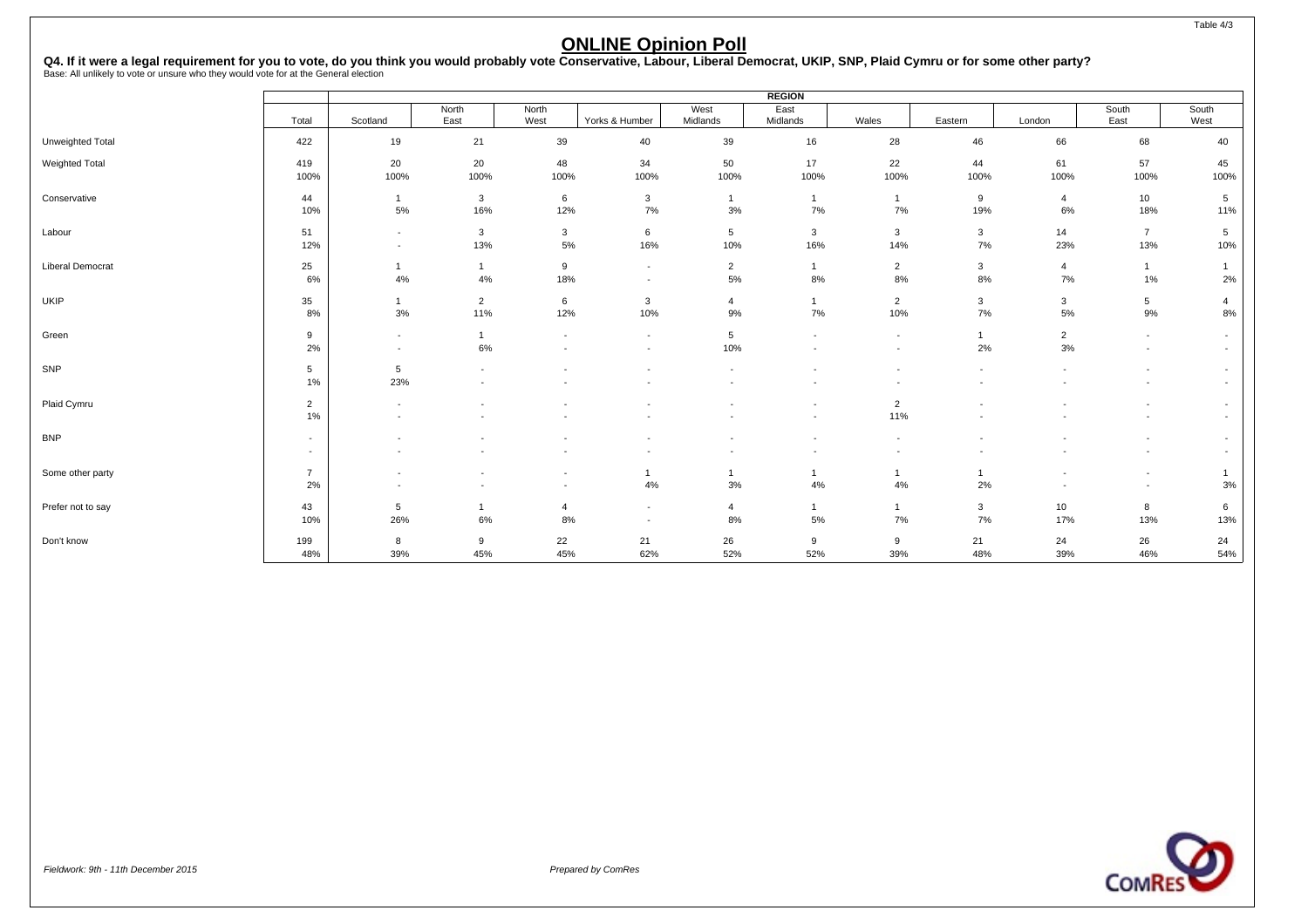**Q5. Generally speaking, do you think of yourself as Conservative, Labour, Liberal Democrat, UKIP, SNP, Plaid Cymru or another party?** Base: All respondents

|                         |                | <b>GENDER</b>  |                |                |             | <b>AGE</b>     |                |                |                |                          | <b>SOCIAL GRADE</b> |                |                |                          |                          | <b>REGION SUMMARY</b> |                |                          |                          |
|-------------------------|----------------|----------------|----------------|----------------|-------------|----------------|----------------|----------------|----------------|--------------------------|---------------------|----------------|----------------|--------------------------|--------------------------|-----------------------|----------------|--------------------------|--------------------------|
|                         | Total          | Male           | Female         | 18-24          | 25-34       | 35-44          | 45-54          | 55-64          | $65+$          | AB                       | C <sub>1</sub>      | C <sub>2</sub> | DE             | England                  | Scotland                 | England<br>& Wales    | North          | Midlands                 | South                    |
|                         |                |                |                |                |             |                |                |                |                |                          |                     |                |                |                          |                          |                       |                |                          |                          |
| Unweighted Total        | 2049           | 1016           | 1033           | 217            | 293         | 375            | 397            | 291            | 476            | 533                      | 559                 | 395            | 562            | 1760                     | 170                      | 1879                  | 478            | 501                      | 781                      |
| <b>Weighted Total</b>   | 2049<br>100%   | 998<br>100%    | 1051<br>100%   | 234<br>100%    | 352<br>100% | 340<br>100%    | 369<br>100%    | 299<br>100%    | 455<br>100%    | 547<br>100%              | 568<br>100%         | 447<br>100%    | 488<br>100%    | 1768<br>100%             | 178<br>100%              | 1871<br>100%          | 496<br>100%    | 531<br>100%              | 742<br>100%              |
|                         |                |                |                |                |             |                |                |                |                |                          |                     |                |                |                          |                          |                       |                |                          |                          |
| Conservative            | 642<br>31%     | 312<br>31%     | 329<br>31%     | 46<br>20%      | 59<br>17%   | 78<br>23%      | 104<br>28%     | 120<br>40%     | 234<br>52%     | 218<br>40%               | 189<br>33%          | 131<br>29%     | 103<br>21%     | 581<br>33%               | 36<br>20%                | 606<br>32%            | 147<br>30%     | 192<br>36%               | 241<br>33%               |
| Labour                  | 618            | 321            | 297            | 88             | 118         | 121            | 116            | 83             | 94             | 142                      | 159                 | 143            | 173            | 546                      | 30                       | 589                   | 181            | 147                      | 218                      |
|                         | 30%            | 32%            | 28%            | 37%            | 33%         | 36%            | 31%            | 28%            | 21%            | 26%                      | 28%                 | 32%            | 36%            | 31%                      | 17%                      | 31%                   | 37%            | 28%                      | 29%                      |
| <b>Liberal Democrat</b> | 133            | 69             | 64             | 13             | 19          | 26             | 19             | 15             | 41             | 53                       | 40                  | 17             | 24             | 114                      | 15                       | 118                   | 27             | 37                       | 51                       |
|                         | 6%             | 7%             | 6%             | 6%             | 6%          | 8%             | 5%             | 5%             | 9%             | 10%                      | 7%                  | 4%             | 5%             | 6%                       | 8%                       | 6%                    | 5%             | 7%                       | 7%                       |
| UKIP                    | 194            | 99             | 95             | $\overline{7}$ | 35          | 30             | 45             | 36             | 41             | 41                       | 42                  | 48             | 63             | 182                      | 3                        | 191                   | 47             | 52                       | 83                       |
|                         | 9%             | 10%            | 9%             | 3%             | 10%         | 9%             | 12%            | 12%            | 9%             | 7%                       | 7%                  | 11%            | 13%            | 10%                      | 2%                       | 10%                   | 9%             | 10%                      | 11%                      |
| Green                   | 57             | 23             | 33             | 14             | 16          | 9              | 11             | $\overline{a}$ | 3              | 14                       | 20                  | 9              | 14             | 53                       | 3                        | 54                    | 16             | 16                       | 21                       |
|                         | 3%             | 2%             | 3%             | 6%             | 5%          | 3%             | 3%             | 1%             | 1%             | 3%                       | 3%                  | 2%             | 3%             | 3%                       | 1%                       | 3%                    | 3%             | 3%                       | 3%                       |
| SNP                     | 75             | 35             | 40             | 5              | 21          | 11             | 12             | 12             | 15             | 14                       | 24                  | 22             | 15             | $\overline{\phantom{a}}$ | 75                       |                       |                | $\overline{\phantom{a}}$ | $\overline{\phantom{a}}$ |
|                         | 4%             | 3%             | 4%             | 2%             | 6%          | 3%             | 3%             | 4%             | 3%             | 3%                       | 4%                  | 5%             | 3%             | $\overline{\phantom{a}}$ | 42%                      |                       |                |                          | $\overline{\phantom{a}}$ |
| Plaid Cymru             | $\overline{7}$ | 4              | 3              | $\mathbf{1}$   |             |                | $\overline{2}$ |                | $\overline{1}$ | $\overline{\phantom{a}}$ | 3                   | $\overline{1}$ | $\overline{2}$ |                          |                          | $\overline{7}$        |                |                          |                          |
|                         | $\star$        |                | $\star$        | 1%             | $\star$     |                |                |                | $\star$        |                          | 1%                  | $\star$        | $\star$        |                          |                          |                       |                |                          |                          |
| <b>BNP</b>              | 4              | $\overline{4}$ | 1              | $\mathbf{1}$   |             |                |                | $\overline{2}$ | $\overline{1}$ |                          |                     | $\overline{1}$ | 3              | $\overline{4}$           |                          | $\overline{4}$        |                |                          | $\overline{2}$           |
|                         | ٠              |                | $\star$        |                |             |                |                | $1\%$          | $\star$        |                          |                     | $\star$        | 1%             |                          |                          |                       |                |                          |                          |
| Some other party        | 12             | 8              | $\overline{4}$ | $\overline{1}$ | 1           | $\overline{4}$ |                | $\overline{2}$ | 3              | 4                        | 3                   | $\overline{2}$ | 3              | 12                       | $\overline{\phantom{a}}$ | 12                    | $\overline{2}$ | $\overline{7}$           | 3                        |
|                         | 1%             | 1%             | $\star$        | 1%             | $\star$     | 1%             |                | 1%             | 1%             | 1%                       | 1%                  | $\star$        | 1%             | 1%                       | $\overline{\phantom{a}}$ | 1%                    | $\star$        | 1%                       |                          |
| Prefer not to say       | 37             | 19             | 18             | 12             | 13          | 3              | 6              |                | 3              | 8                        | 11                  | 9              | 9              | 32                       | 4                        | 33                    | 5              | $\overline{7}$           | 21                       |
|                         | 2%             | 2%             | 2%             | 5%             | 4%          | 1%             | 2%             | $\star$        | 1%             | 2%                       | 2%                  | 2%             | 2%             | 2%                       | 2%                       | 2%                    | $1\%$          | $1\%$                    | 3%                       |
| Don't know              | 270            | 104            | 166            | 46             | 69          | 57             | 54             | 24             | 20             | 53                       | 75                  | 63             | 79             | 244                      | 14                       | 257                   | 70             | 72                       | 102                      |
|                         | 13%            | 10%            | 16%            | 20%            | 20%         | 17%            | 15%            | 8%             | 5%             | 10%                      | 13%                 | 14%            | 16%            | 14%                      | 8%                       | 14%                   | 14%            | 13%                      | 14%                      |

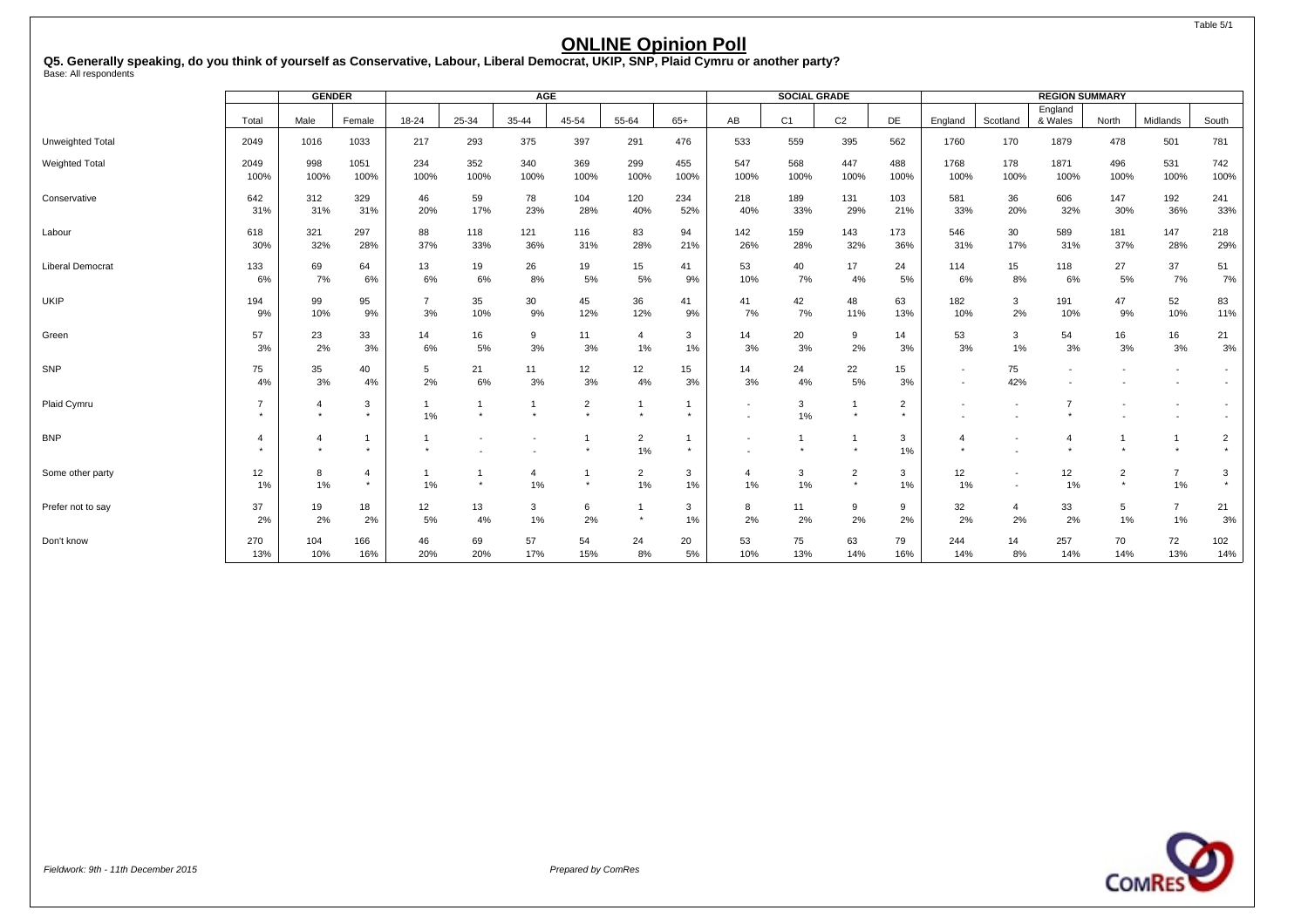Table 5/2

### **ONLINE Opinion Poll**

**Q5. Generally speaking, do you think of yourself as Conservative, Labour, Liberal Democrat, UKIP, SNP, Plaid Cymru or another party?** Base: All respondents

|                         |                           |                          |                      | <b>VOTING INTENTION</b>                    |                         |                                                      |                                                      |                           | <b>PAST VOTE - GENERAL ELECTION 2015</b> |                                                      |                                            |
|-------------------------|---------------------------|--------------------------|----------------------|--------------------------------------------|-------------------------|------------------------------------------------------|------------------------------------------------------|---------------------------|------------------------------------------|------------------------------------------------------|--------------------------------------------|
|                         | Total                     | Cons                     | Lab                  | Lib<br>Dems                                | <b>UKIP</b>             | Green                                                | SNP                                                  | Cons                      | Lab                                      | Lib<br>Dems                                          | <b>UKIP</b>                                |
| Unweighted Total        | 2049                      | 561                      | 611                  | 109                                        | 352                     | 51                                                   | 73                                                   | 570                       | 592                                      | 129                                                  | 307                                        |
| <b>Weighted Total</b>   | 2049<br>100%              | 626<br>100%              | 585<br>100%          | 119<br>100%                                | 289<br>100%             | 59<br>100%                                           | 78<br>100%                                           | 651<br>100%               | 552<br>100%                              | 140<br>100%                                          | 231<br>100%                                |
| Conservative            | 642<br>31%                | 550<br>88%               | 12<br>2%             | 13<br>11%                                  | 46<br>16%               | $\mathbf{1}$<br>2%                                   | $\overline{1}$<br>2%                                 | 536<br>82%                | 15<br>3%                                 | 20<br>14%                                            | 29<br>13%                                  |
| Labour                  | 618<br>30%                | 14<br>2%                 | 508<br>87%           | 10<br>8%                                   | 31<br>11%               | 8<br>13%                                             | $\overline{4}$<br>5%                                 | 19<br>3%                  | 472<br>85%                               | 13<br>9%                                             | 21<br>9%                                   |
| <b>Liberal Democrat</b> | 133<br>6%                 | 14<br>2%                 | 20<br>3%             | 81<br>68%                                  | $\mathbf{3}$<br>1%      | $\overline{4}$<br>7%                                 | $\overline{1}$<br>1%                                 | 17<br>3%                  | 11<br>2%                                 | 84<br>60%                                            | 3<br>1%                                    |
| UKIP                    | 194<br>9%                 | 6<br>$1\%$               | 1<br>$\star$         | $\sim$<br>$\sim$                           | 175<br>60%              | $\overline{\phantom{a}}$<br>$\overline{\phantom{a}}$ | $\sim$<br>$\sim$                                     | 18<br>3%                  | 8<br>1%                                  | $\mathbf{1}$<br>$1\%$                                | 152<br>66%                                 |
| Green                   | 57<br>3%                  | $\overline{4}$<br>$1\%$  | $\overline{7}$<br>1% | $\overline{\phantom{a}}$                   | $\overline{2}$<br>$1\%$ | 38<br>65%                                            | $\overline{1}$<br>2%                                 | 5<br>1%                   | 3<br>1%                                  | $\sim$<br>$\overline{\phantom{a}}$                   | $\overline{\mathbf{1}}$<br>$\star$         |
| SNP                     | 75<br>4%                  | $\overline{\phantom{a}}$ |                      | $\overline{\phantom{a}}$                   | $\overline{4}$<br>1%    | $\sim$<br>$\overline{\phantom{a}}$                   | 69<br>88%                                            | $\overline{\phantom{a}}$  | $\overline{\phantom{a}}$                 | $\overline{\phantom{a}}$                             | $\sim$<br>$\sim$                           |
| Plaid Cymru             | $\overline{7}$<br>$\star$ |                          |                      |                                            | $\star$                 | $\overline{\phantom{a}}$<br>$\overline{\phantom{a}}$ | $\sim$<br>$\overline{a}$                             |                           |                                          |                                                      | $\overline{\phantom{a}}$<br>$\overline{a}$ |
| <b>BNP</b>              | $\overline{4}$<br>$\star$ |                          |                      |                                            |                         | $\overline{\phantom{a}}$                             | $\overline{\phantom{a}}$<br>$\overline{\phantom{a}}$ |                           |                                          | $\overline{\phantom{a}}$                             | $\overline{1}$<br>1%                       |
| Some other party        | 12<br>$1\%$               |                          | $\star$              |                                            |                         |                                                      | $\overline{a}$<br>$\overline{\phantom{a}}$           | $\ddot{}$                 | $\overline{2}$<br>$\rightarrow$          | $\overline{\phantom{a}}$<br>$\overline{\phantom{a}}$ | $\overline{2}$<br>1%                       |
| Prefer not to say       | 37<br>2%                  | $\ddot{\phantom{1}}$     | $\overline{4}$<br>1% | $\overline{a}$<br>$\overline{\phantom{a}}$ |                         | $\overline{\phantom{a}}$                             | $\overline{a}$<br>$\sim$                             | $\overline{1}$<br>$\star$ | 5<br>1%                                  | $\overline{\phantom{a}}$<br>$\overline{\phantom{a}}$ | 3<br>1%                                    |
| Don't know              | 270<br>13%                | 36<br>6%                 | 31<br>5%             | 15<br>13%                                  | 25<br>9%                | 8<br>13%                                             | $\overline{2}$<br>2%                                 | 55<br>8%                  | 35<br>6%                                 | 23<br>17%                                            | 19<br>8%                                   |

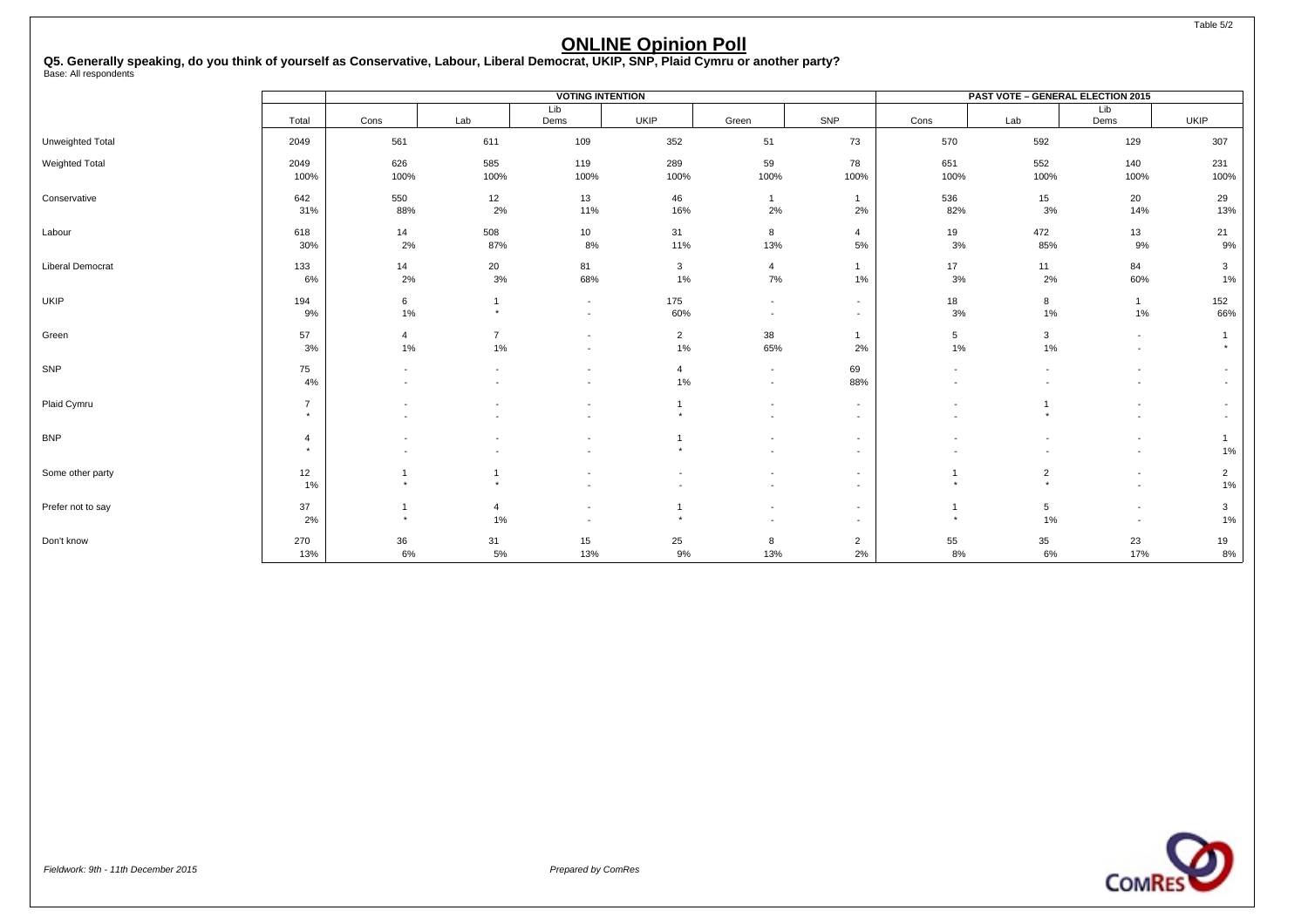Table 5/3

### **ONLINE Opinion Poll**

**Q5. Generally speaking, do you think of yourself as Conservative, Labour, Liberal Democrat, UKIP, SNP, Plaid Cymru or another party?** Base: All respondents

|                         |                |                          |                |                          |                          |                          | <b>REGION</b>            |                          |                          |                          |                          |                          |
|-------------------------|----------------|--------------------------|----------------|--------------------------|--------------------------|--------------------------|--------------------------|--------------------------|--------------------------|--------------------------|--------------------------|--------------------------|
|                         |                |                          | North          | North                    |                          | West                     | East                     |                          |                          |                          | South                    | South                    |
|                         | Total          | Scotland                 | East           | West                     | Yorks & Humber           | Midlands                 | Midlands                 | Wales                    | Eastern                  | London                   | East                     | West                     |
| Unweighted Total        | 2049           | 170                      | 88             | 188                      | 202                      | 145                      | 141                      | 119                      | 215                      | 293                      | 330                      | 158                      |
| <b>Weighted Total</b>   | 2049           | 178                      | 86             | 234                      | 176                      | 184                      | 152                      | 102                      | 195                      | 273                      | 289                      | 180                      |
|                         | 100%           | 100%                     | 100%           | 100%                     | 100%                     | 100%                     | 100%                     | 100%                     | 100%                     | 100%                     | 100%                     | 100%                     |
| Conservative            | 642            | 36                       | 17             | 77                       | 54                       | 61                       | 60                       | 26                       | 71                       | 74                       | 105                      | 62                       |
|                         | 31%            | 20%                      | 20%            | 33%                      | 30%                      | 33%                      | 40%                      | 25%                      | 36%                      | 27%                      | 36%                      | 34%                      |
| Labour                  | 618            | 30                       | 33             | 86                       | 61                       | 52                       | 45                       | 42                       | 50                       | 109                      | 61                       | 48                       |
|                         | 30%            | 17%                      | 39%            | 37%                      | 35%                      | 28%                      | 30%                      | 41%                      | 26%                      | 40%                      | 21%                      | 27%                      |
| <b>Liberal Democrat</b> | 133            | 15                       | $\overline{4}$ | 15                       | $\overline{7}$           | 10                       | 8                        | $\overline{4}$           | 18                       | 13                       | 26                       | 12                       |
|                         | 6%             | 8%                       | $5\%$          | 7%                       | 4%                       | 6%                       | 6%                       | 3%                       | 9%                       | 5%                       | 9%                       | 7%                       |
| UKIP                    | 194            | $\mathbf{3}$             | 9              | 20                       | 17                       | 16                       | 15                       | 9                        | 21                       | 22                       | 43                       | 17                       |
|                         | 9%             | 2%                       | 11%            | 9%                       | 10%                      | 9%                       | 10%                      | 9%                       | 11%                      | 8%                       | 15%                      | 10%                      |
| Green                   | 57             | $\mathbf{3}$             | 6              | $\overline{7}$           | 3                        | 5                        | $\overline{7}$           | $\mathbf{1}$             | 5                        | 6                        | 11                       | 4                        |
|                         | 3%             | $1\%$                    | 7%             | 3%                       | 2%                       | 3%                       | 4%                       | 1%                       | 3%                       | 2%                       | 4%                       | 2%                       |
| SNP                     | 75             | 75                       |                | $\overline{\phantom{a}}$ |                          | $\overline{\phantom{a}}$ |                          | $\blacksquare$           | $\overline{\phantom{a}}$ | $\overline{\phantom{a}}$ | $\overline{\phantom{a}}$ | $\overline{\phantom{a}}$ |
|                         | 4%             | 42%                      |                |                          |                          | $\blacksquare$           |                          | $\overline{\phantom{a}}$ |                          | $\blacksquare$           | $\overline{a}$           | $\overline{\phantom{a}}$ |
| Plaid Cymru             | $\overline{7}$ | ٠                        |                |                          |                          |                          |                          | $\overline{7}$           |                          |                          |                          | $\overline{\phantom{a}}$ |
|                         | $\star$        | $\blacksquare$           |                | $\blacksquare$           |                          | $\blacksquare$           | $\overline{\phantom{a}}$ | 6%                       |                          | $\overline{\phantom{a}}$ | $\overline{\phantom{a}}$ | $\blacksquare$           |
| <b>BNP</b>              | 4              | $\overline{\phantom{a}}$ |                |                          |                          | $\blacksquare$           |                          | $\overline{\phantom{a}}$ |                          | $\overline{2}$           |                          | $\overline{\phantom{a}}$ |
|                         | $\star$        | $\overline{\phantom{a}}$ | 1%             | $\overline{\phantom{a}}$ |                          | $\overline{\phantom{a}}$ | $1\%$                    | $\overline{\phantom{a}}$ | $\overline{\phantom{a}}$ | 1%                       | $\star$                  | $\overline{\phantom{a}}$ |
| Some other party        | 12             | $\overline{\phantom{a}}$ |                | $\overline{\phantom{a}}$ | $\overline{2}$           | 6                        |                          | $\overline{\phantom{a}}$ | 1                        | $\mathbf{3}$             | $\overline{\phantom{a}}$ | $\overline{\phantom{a}}$ |
|                         | 1%             | $\blacksquare$           |                | $\overline{\phantom{a}}$ | 1%                       | 4%                       |                          | $\blacksquare$           | $\star$                  | 1%                       | $\overline{\phantom{a}}$ | $\overline{\phantom{a}}$ |
| Prefer not to say       | 37             | 4                        | -1             | $\overline{4}$           | $\overline{\phantom{a}}$ | 3                        | 1                        | $\overline{2}$           | 3                        | 11                       | 6                        | $\overline{4}$           |
|                         | 2%             | 2%                       | 1%             | 2%                       | $\overline{\phantom{a}}$ | 2%                       | 1%                       | 2%                       | 1%                       | 4%                       | 2%                       | 2%                       |
| Don't know              | 270            | 14                       | 14             | 24                       | 32                       | 31                       | 15                       | 13                       | 26                       | 33                       | 36                       | 34                       |
|                         | 13%            | 8%                       | 16%            | 10%                      | 18%                      | 17%                      | 10%                      | 13%                      | 14%                      | 12%                      | 12%                      | 19%                      |

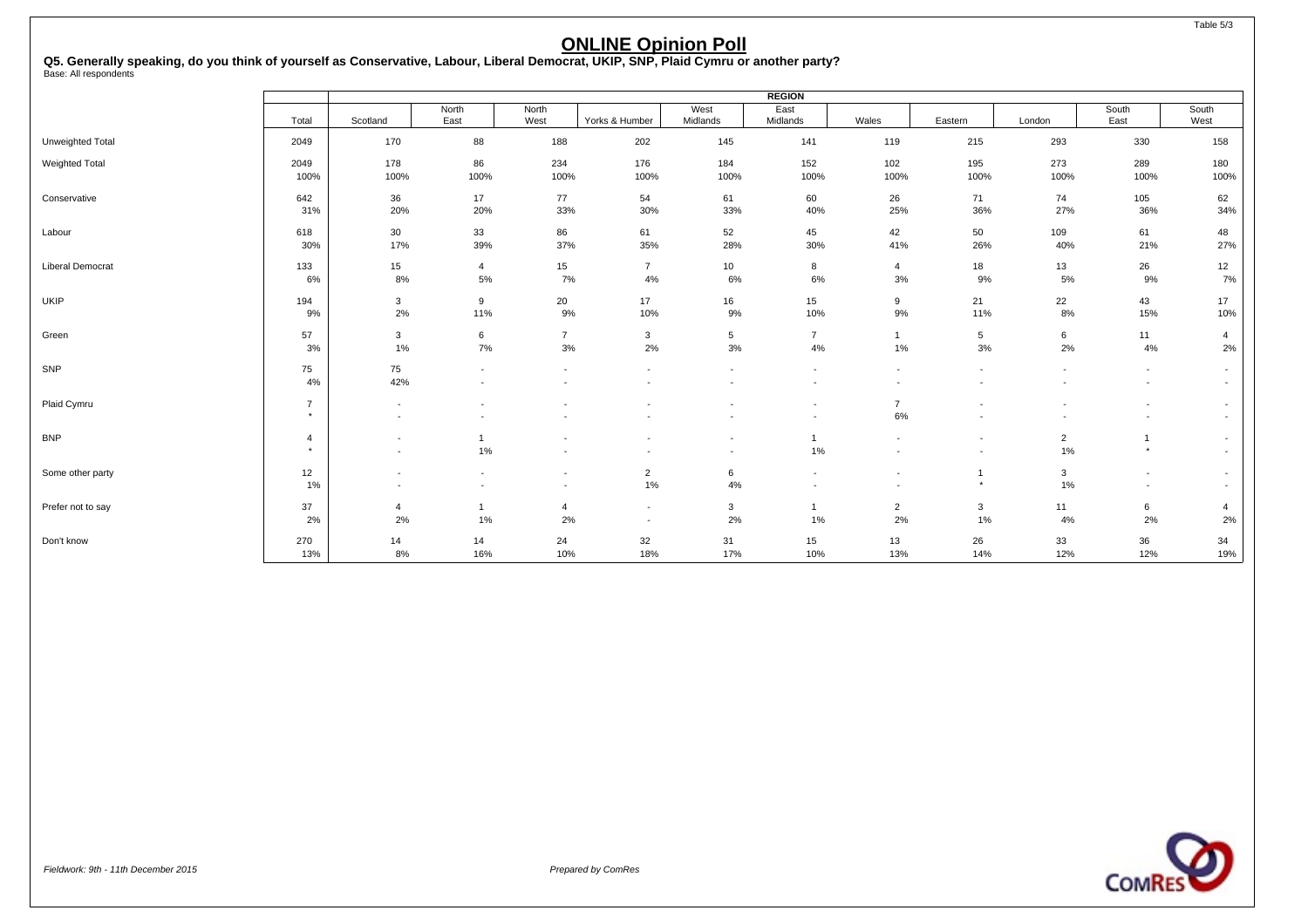# **Q3/Q4/Q5 Voting intention (Turnout weighted)** Base: All likely to vote and expressing a voting intention

|                         |       | <b>GENDER</b> |                          |                |                | <b>AGE</b> |                 |       |                          |      | <b>SOCIAL GRADE</b> |                |       |         |                          | <b>REGION SUMMARY</b> |       |          |       |
|-------------------------|-------|---------------|--------------------------|----------------|----------------|------------|-----------------|-------|--------------------------|------|---------------------|----------------|-------|---------|--------------------------|-----------------------|-------|----------|-------|
|                         | Total | Male          | Female                   | 18-24          | 25-34          | 35-44      | 45-54           |       | $65+$                    | AB   | C <sub>1</sub>      | C <sub>2</sub> | DE    |         | Scotland                 | England<br>& Wales    | North | Midlands |       |
|                         |       |               |                          |                |                |            |                 | 55-64 |                          |      |                     |                |       | England |                          |                       |       |          | South |
| Unweighted Total        | 1777  | 919           | 858                      | 171            | 230            | 309        | 345             | 267   | 455                      | 485  | 480                 | 341            | 471   | 1522    | 156                      | 1621                  | 418   | 437      | 667   |
| Weighted Total          | 1256  | 626           | 630                      | 82             | 127            | 184        | 230             | 234   | 399                      | 520  | 393                 | 234            | 109   | 1080    | 120                      | 1136                  | 307   | 315      | 458   |
|                         | 100%  | 100%          | 100%                     | 100%           | 100%           | 100%       | 100%            | 100%  | 100%                     | 100% | 100%                | 100%           | 100%  | 100%    | 100%                     | 100%                  | 100%  | 100%     | 100%  |
| Conservative            | 508   | 244           | 265                      | 20             | 30             | 55         | 79              | 107   | 217                      | 240  | 158                 | 79             | 31    | 464     | 25                       | 483                   | 113   | 148      | 204   |
|                         | 40%   | 39%           | 42%                      | 25%            | 24%            | 30%        | 34%             | 46%   | 54%                      | 46%  | 40%                 | 34%            | 29%   | 43%     | 21%                      | 43%                   | 37%   | 47%      | 45%   |
| Labour                  | 359   | 181           | 179                      | 45             | 59             | 69         | 66              | 53    | 68                       | 129  | 116                 | 77             | 39    | 324     | 17                       | 343                   | 112   | 73       | 139   |
|                         | 29%   | 29%           | 28%                      | 54%            | 47%            | 37%        | 29%             | 23%   | 17%                      | 25%  | 29%                 | 33%            | 36%   | 30%     | 14%                      | 30%                   | 36%   | 23%      | 30%   |
| <b>Liberal Democrat</b> | 87    | 46            | 42                       | 5              | 11             | 12         | 15              | 13    | 31                       | 43   | 26                  | 12             | 6     | 72      | 12                       | 75                    | 18    | 22       | 32    |
|                         | 7%    | 7%            | 7%                       | 6%             | 9%             | 7%         | 6%              | 6%    | 8%                       | 8%   | 7%                  | 5%             | 5%    | 7%      | 10%                      | 7%                    | 6%    | 7%       | 7%    |
| <b>UKIP</b>             | 198   | 114           | 84                       | 4              | 12             | 27         | 51              | 46    | 58                       | 69   | 58                  | 47             | 24    | 181     | 8                        | 190                   | 53    | 59       | 68    |
|                         | 16%   | 18%           | 13%                      | 5%             | 10%            | 15%        | 22%             | 20%   | 14%                      | 13%  | 15%                 | 20%            | 22%   | 17%     | 6%                       | 17%                   | 17%   | 19%      | 15%   |
| Green                   | 38    | 12            | 26                       | 5              | $\overline{7}$ | 10         | $\overline{7}$  | 2     | $\overline{7}$           | 20   | 10                  | 5              | 3     | 33      | $\overline{a}$           | 34                    | 11    | 10       | 11    |
|                         | 3%    | 2%            | 4%                       | 7%             | 5%             | 5%         | 3%              | 1%    | 2%                       | 4%   | 3%                  | 2%             | 3%    | 3%      | 4%                       | 3%                    | 4%    | 3%       | 3%    |
| SNP                     | 54    | 23            | 31                       | $\overline{2}$ | 6              | 10         | 10 <sup>1</sup> | 10    | 15                       | 18   | 19                  | 14             | 3     | $\sim$  | 54                       |                       |       |          |       |
|                         | 4%    | 4%            | 5%                       | 2%             | 5%             | 6%         | 4%              | 4%    | 4%                       | 3%   | 5%                  | 6%             | 3%    |         | 45%                      |                       |       |          |       |
| Plaid Cymru             | 5     |               | 3                        |                |                |            | $\overline{2}$  |       |                          |      | $\overline{2}$      |                |       |         |                          |                       |       |          |       |
|                         |       |               | 1%                       | 1%             | 1%             |            | $1\%$           |       | $\star$                  |      | 1%                  | 1%             | 1%    |         |                          |                       |       |          |       |
| <b>BNP</b>              |       |               | $\sim$                   |                |                |            |                 |       | $\overline{\phantom{a}}$ |      |                     |                |       |         | $\overline{\phantom{a}}$ |                       |       | $\sim$   |       |
|                         |       |               | $\overline{\phantom{a}}$ |                |                |            |                 |       | $\overline{\phantom{a}}$ |      |                     |                | $1\%$ |         |                          |                       |       |          |       |
| Other                   | 5     | 4             |                          |                |                |            |                 | 2     | $\mathbf{1}$             |      | 3                   |                |       | 5       |                          | 5                     |       | 3        | 3     |
|                         |       | 1%            |                          | 1%             |                |            |                 | 1%    | $\star$                  |      | 1%                  |                | $1\%$ |         |                          |                       |       | $1\%$    | $1\%$ |

Table 6/1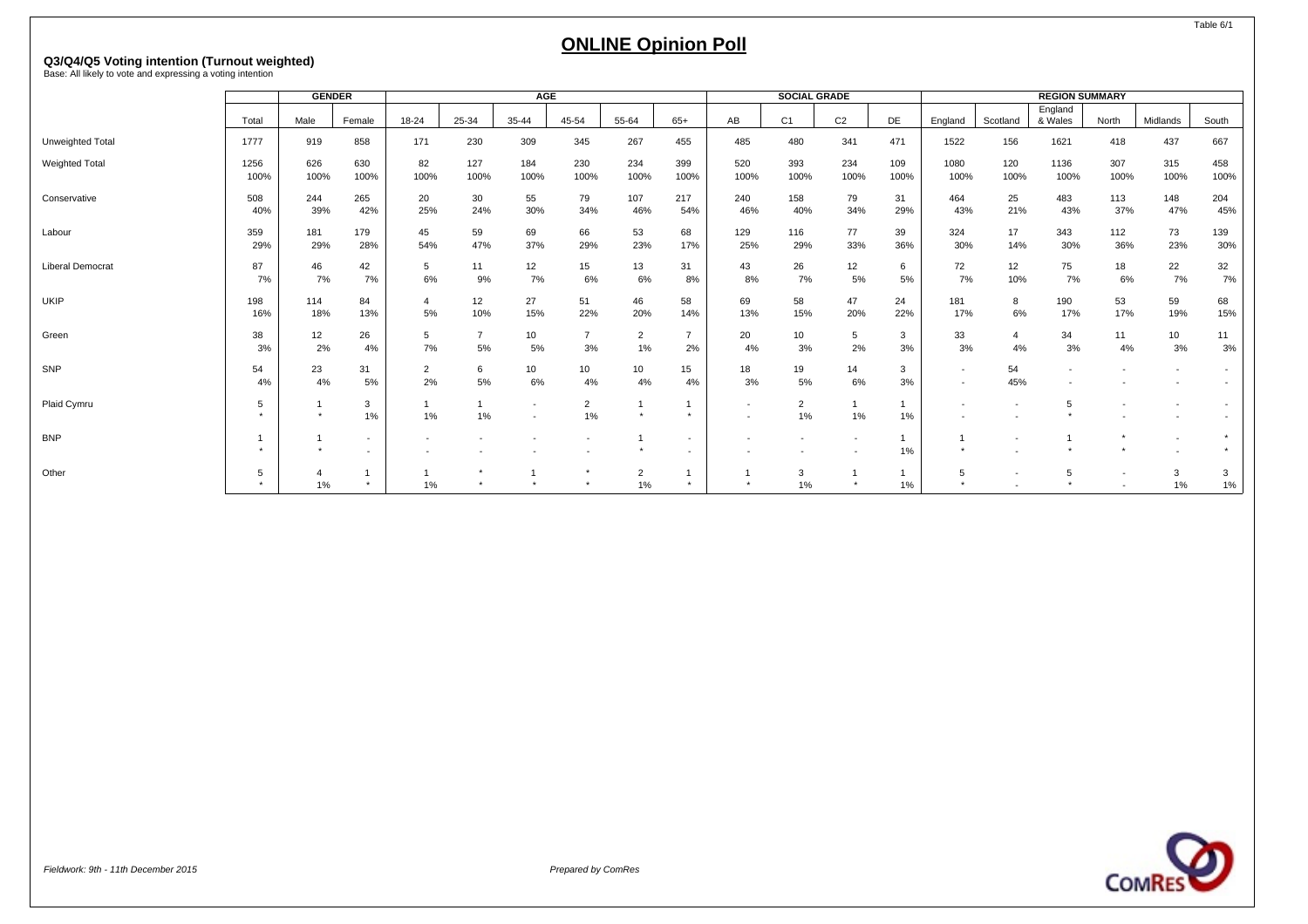# **Q3/Q4/Q5 Voting intention (Turnout weighted)** Base: All likely to vote and expressing a voting intention

|                         |                      |                          |                          | <b>VOTING INTENTION</b>  |                          |                          |        |                          | <b>PAST VOTE - GENERAL ELECTION 2015</b> |         |                          |
|-------------------------|----------------------|--------------------------|--------------------------|--------------------------|--------------------------|--------------------------|--------|--------------------------|------------------------------------------|---------|--------------------------|
|                         | Total                |                          |                          | Lib<br>Dems              |                          |                          | SNP    |                          |                                          | Lib     |                          |
|                         |                      | Cons                     | Lab                      |                          | UKIP                     | Green                    |        | Cons                     | Lab                                      | Dems    | <b>UKIP</b>              |
| Unweighted Total        | 1777                 | 561                      | 611                      | 109                      | 352                      | 51                       | 73     | 552                      | 560                                      | 119     | 293                      |
| Weighted Total          | 1256                 | 508                      | 359                      | 87                       | 198                      | 38                       | 54     | 505                      | 330                                      | 100     | 152                      |
|                         | 100%                 | 100%                     | 100%                     | 100%                     | 100%                     | 100%                     | 100%   | 100%                     | 100%                                     | 100%    | 100%                     |
| Conservative            | 508                  | 508                      | $\overline{\phantom{a}}$ |                          | $\overline{\phantom{a}}$ | $\overline{\phantom{a}}$ | $\sim$ | 454                      | 11                                       | 15      | 10                       |
|                         | 40%                  | 100%                     | $\overline{\phantom{a}}$ |                          |                          | $\overline{\phantom{a}}$ | $\sim$ | 90%                      | 3%                                       | 15%     | 7%                       |
| Labour                  | 359                  | $\sim$                   | 359                      |                          |                          | $\overline{\phantom{a}}$ | $\sim$ | $\overline{7}$           | 282                                      | 17      | $\overline{7}$           |
|                         | 29%                  | $\overline{\phantom{a}}$ | 100%                     |                          |                          | $\overline{\phantom{a}}$ | $\sim$ | 1%                       | 85%                                      | 17%     | 5%                       |
| <b>Liberal Democrat</b> | 87                   | $\overline{\phantom{a}}$ | $\overline{\phantom{a}}$ | 87                       |                          | $\overline{\phantom{a}}$ | $\sim$ | 9                        | 13                                       | 60      |                          |
|                         | 7%                   |                          | $\overline{\phantom{a}}$ | 100%                     |                          |                          | $\sim$ | 2%                       | 4%                                       | 60%     |                          |
| UKIP                    | 198                  | $\overline{\phantom{a}}$ | $\overline{\phantom{a}}$ | $\overline{\phantom{a}}$ | 198                      | $\overline{\phantom{a}}$ | $\sim$ | 34                       | 15                                       | 6       | 133                      |
|                         | 16%                  |                          |                          | $\overline{\phantom{a}}$ | 100%                     |                          | $\sim$ | 7%                       | 5%                                       | 6%      | 87%                      |
| Green                   | 38                   | $\overline{\phantom{a}}$ |                          |                          | $\overline{a}$           | 38                       | $\sim$ |                          | $\overline{4}$                           |         | $\overline{\phantom{a}}$ |
|                         | 3%                   |                          |                          |                          | $\overline{\phantom{a}}$ | 100%                     | $\sim$ | $\rightarrow$            | 1%                                       | $1\%$   | $\overline{\phantom{a}}$ |
| SNP                     | 54                   | $\sim$                   | $\overline{\phantom{a}}$ |                          |                          | $\overline{\phantom{a}}$ | 54     |                          | $\overline{\phantom{a}}$                 |         | $\overline{\phantom{a}}$ |
|                         | 4%                   |                          |                          |                          |                          | $\overline{\phantom{a}}$ | 100%   |                          | $\overline{\phantom{a}}$                 | $1\%$   | $\overline{\phantom{a}}$ |
| Plaid Cymru             | 5                    |                          |                          |                          |                          | $\overline{\phantom{a}}$ | $\sim$ | $\overline{\phantom{a}}$ | $\overline{2}$                           | $\star$ |                          |
|                         | $\ddot{\phantom{1}}$ |                          |                          |                          |                          | $\overline{\phantom{a}}$ | $\sim$ | $\overline{\phantom{a}}$ | 1%                                       | $\star$ | $\overline{\phantom{a}}$ |
| <b>BNP</b>              |                      | $\overline{\phantom{a}}$ | $\overline{\phantom{a}}$ |                          |                          | $\overline{\phantom{a}}$ | $\sim$ | $\overline{\phantom{a}}$ | $\overline{\phantom{a}}$                 |         | $\overline{\phantom{a}}$ |
|                         | $\star$              |                          |                          |                          |                          | $\overline{\phantom{a}}$ | $\sim$ |                          |                                          |         | $\overline{\phantom{a}}$ |
| Other                   | 5                    | $\overline{\phantom{a}}$ | $\overline{\phantom{a}}$ |                          | $\overline{\phantom{a}}$ | $\overline{\phantom{a}}$ | $\sim$ | $\overline{\phantom{a}}$ | 3                                        |         |                          |
|                         | $\star$              |                          |                          |                          |                          |                          | $\sim$ |                          | 1%                                       |         | 1%                       |

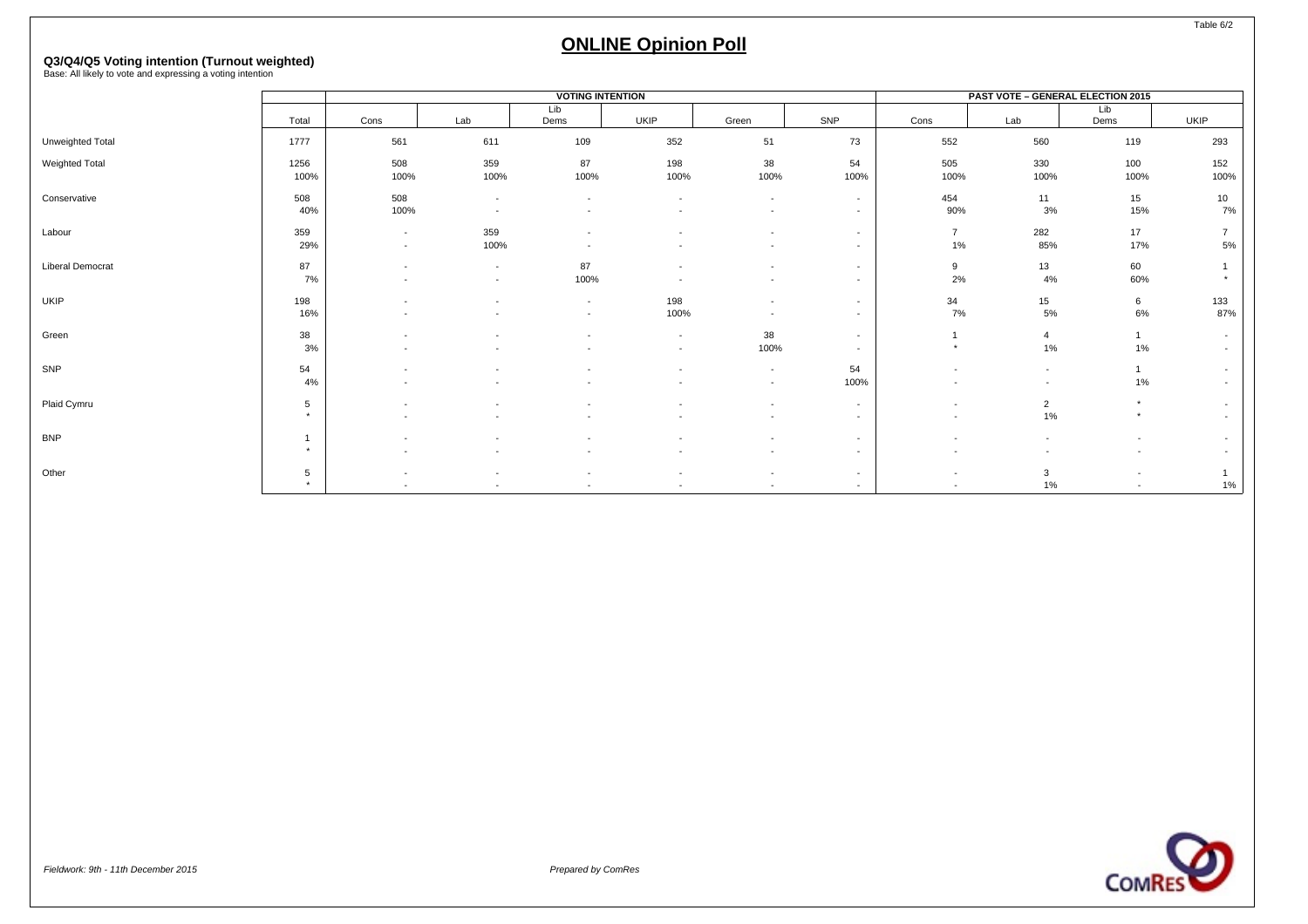# **Q3/Q4/Q5 Voting intention (Turnout weighted)** Base: All likely to vote and expressing a voting intention

|                  |              |                                    |                                                      |                                                      |                                    |                      | <b>REGION</b>                                        |                                            |                                                      |                          |                                                      |                                    |
|------------------|--------------|------------------------------------|------------------------------------------------------|------------------------------------------------------|------------------------------------|----------------------|------------------------------------------------------|--------------------------------------------|------------------------------------------------------|--------------------------|------------------------------------------------------|------------------------------------|
|                  | Total        | Scotland                           | North<br>East                                        | North<br>West                                        | Yorks & Humber                     | West<br>Midlands     | East<br>Midlands                                     | Wales                                      | Eastern                                              | London                   | South<br>East                                        | South<br>West                      |
| Unweighted Total | 1777         | 156                                | 77                                                   | 165                                                  | 176                                | 121                  | 132                                                  | 99                                         | 184                                                  | 250                      | 290                                                  | 127                                |
| Weighted Total   | 1256<br>100% | 120<br>100%                        | 51<br>100%                                           | 142<br>100%                                          | 114<br>100%                        | 99<br>100%           | 97<br>100%                                           | 56<br>100%                                 | 119<br>100%                                          | 173<br>100%              | 182<br>100%                                          | 103<br>100%                        |
| Conservative     | 508<br>40%   | 25<br>21%                          | 16<br>32%                                            | 55<br>38%                                            | 42<br>37%                          | 43<br>43%            | 44<br>46%                                            | 19<br>33%                                  | 60<br>51%                                            | 67<br>39%                | 85<br>47%                                            | 53<br>51%                          |
| Labour           | 359<br>29%   | 17<br>14%                          | 20<br>39%                                            | 53<br>37%                                            | 39<br>35%                          | 23<br>23%            | 24<br>25%                                            | 19<br>33%                                  | 26<br>22%                                            | 69<br>40%                | 42<br>23%                                            | 28<br>27%                          |
| Liberal Democrat | 87<br>7%     | 12<br>10%                          | $\mathbf{3}$<br>7%                                   | 10<br>7%                                             | $\overline{4}$<br>4%               | 6<br>6%              | $\overline{7}$<br>7%                                 | 3<br>5%                                    | 9<br>8%                                              | 9<br>5%                  | 17<br>9%                                             | $\overline{7}$<br>6%               |
| <b>UKIP</b>      | 198<br>16%   | 8<br>6%                            | $\overline{7}$<br>14%                                | 22<br>15%                                            | 24<br>21%                          | 22<br>22%            | 16<br>17%                                            | 10<br>18%                                  | 21<br>17%                                            | 22<br>13%                | 33<br>18%                                            | 13<br>13%                          |
| Green            | 38<br>3%     | $\overline{4}$<br>4%               | $\overline{4}$<br>7%                                 | $\mathbf{3}$<br>2%                                   | $\overline{4}$<br>4%               | $\mathbf{3}$<br>3%   | $5\phantom{.0}$<br>5%                                | $\mathbf{1}$<br>2%                         | $\overline{2}$<br>2%                                 | $\overline{4}$<br>3%     | 5<br>3%                                              | $\overline{2}$<br>2%               |
| SNP              | 54<br>4%     | 54<br>45%                          | $\overline{\phantom{a}}$                             | ٠                                                    |                                    |                      | ٠                                                    | $\overline{\phantom{a}}$                   |                                                      | $\overline{\phantom{a}}$ | $\overline{\phantom{a}}$<br>$\overline{\phantom{a}}$ | $\overline{\phantom{a}}$<br>$\sim$ |
| Plaid Cymru      | 5<br>$\star$ | $\sim$                             | $\overline{\phantom{a}}$<br>$\overline{\phantom{a}}$ | ٠                                                    |                                    |                      | $\overline{\phantom{a}}$<br>$\overline{\phantom{a}}$ | 5<br>8%                                    |                                                      |                          | $\overline{\phantom{a}}$<br>$\overline{\phantom{a}}$ | $\sim$<br>$\overline{\phantom{a}}$ |
| <b>BNP</b>       | $\star$      | $\sim$<br>$\overline{\phantom{a}}$ | $^\star$<br>1%                                       | $\sim$<br>$\overline{\phantom{a}}$                   |                                    |                      | $\overline{\phantom{a}}$<br>$\overline{\phantom{a}}$ | $\sim$<br>$\overline{\phantom{a}}$         |                                                      | $\star$<br>$\star$       | $\overline{\phantom{a}}$<br>$\overline{\phantom{a}}$ | $\overline{a}$<br>$\sim$           |
| Other            | 5<br>$\star$ | $\overline{\phantom{a}}$           | $\overline{\phantom{a}}$<br>$\sim$                   | $\overline{\phantom{a}}$<br>$\overline{\phantom{a}}$ | $\overline{\phantom{a}}$<br>$\sim$ | $\overline{2}$<br>2% | $\star$<br>$^\star$                                  | $\overline{\phantom{a}}$<br>$\overline{a}$ | $\overline{\phantom{a}}$<br>$\overline{\phantom{a}}$ | 1%                       | $\overline{\phantom{a}}$<br>$\overline{\phantom{a}}$ | 1%                                 |



Table 6/3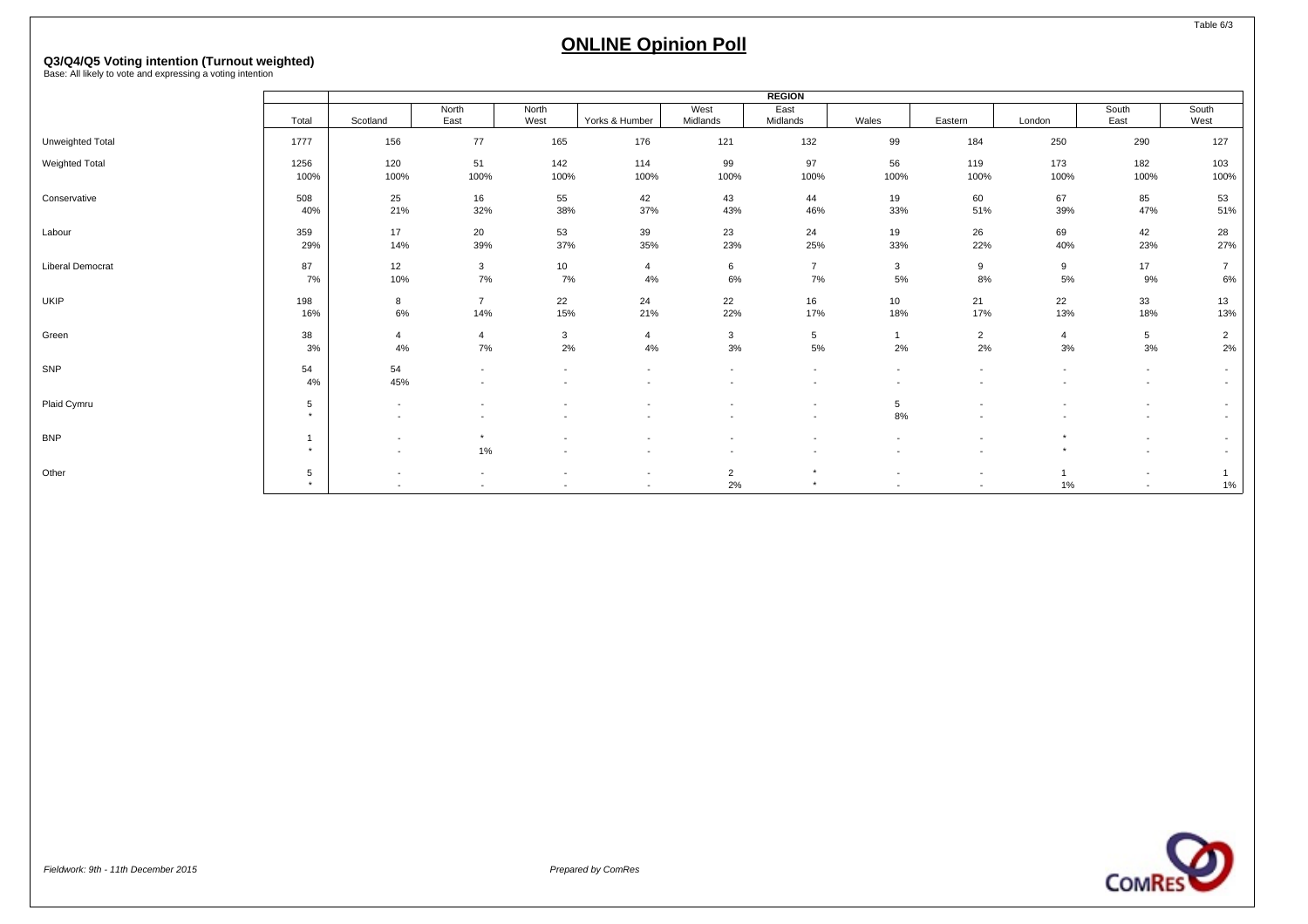#### **Q6\_SUM. Do you agree or disagree with each of the following statements?**

#### **SUMMARY TABLE**

Base: All respondents

|                                                                                                                       | Total        | Agree      | Disagree   | Don't know |
|-----------------------------------------------------------------------------------------------------------------------|--------------|------------|------------|------------|
| Jeremy Corbyn is turning out to be a good leader of the<br>Labour Party                                               | 2049         | 503        | 937        | 610        |
|                                                                                                                       | 100%         | 25%        | 46%        | 30%        |
| David Cameron is turning out to be a good prime minister                                                              | 2049<br>100% | 713<br>35% | 957<br>47% | 380<br>19% |
|                                                                                                                       |              |            |            |            |
| Hilary Benn would make a good leader of the Labour Party                                                              | 2049         | 604        | 361        | 1084       |
|                                                                                                                       | 100%         | 29%        | 18%        | 53%        |
| Jeremy Corbyn offers a positive difference from other                                                                 |              |            |            |            |
| politicians                                                                                                           | 2049         | 810        | 768        | 471        |
|                                                                                                                       | 100%         | 40%        | 37%        | 23%        |
| Jeremy Corbyn is being treated unfairly by the media                                                                  | 2049         | 755        | 813        | 481        |
|                                                                                                                       | 100%         | 37%        | 40%        | 23%        |
| People from the EU who come to live in the UK should only                                                             |              |            |            |            |
| receive tax credits after living here for four years                                                                  | 2049         | 1521       | 240        | 288        |
|                                                                                                                       | 100%         | 74%        | 12%        | 14%        |
| I expect David Cameron will be able to renegotiate Britain's<br>relationship with the EU so that EU citizens can only |              |            |            |            |
| receive tax credits after living in Britain for four years                                                            | 2049         | 627        | 748        | 674        |
|                                                                                                                       | 100%         | 31%        | 37%        | 33%        |



Table 7/1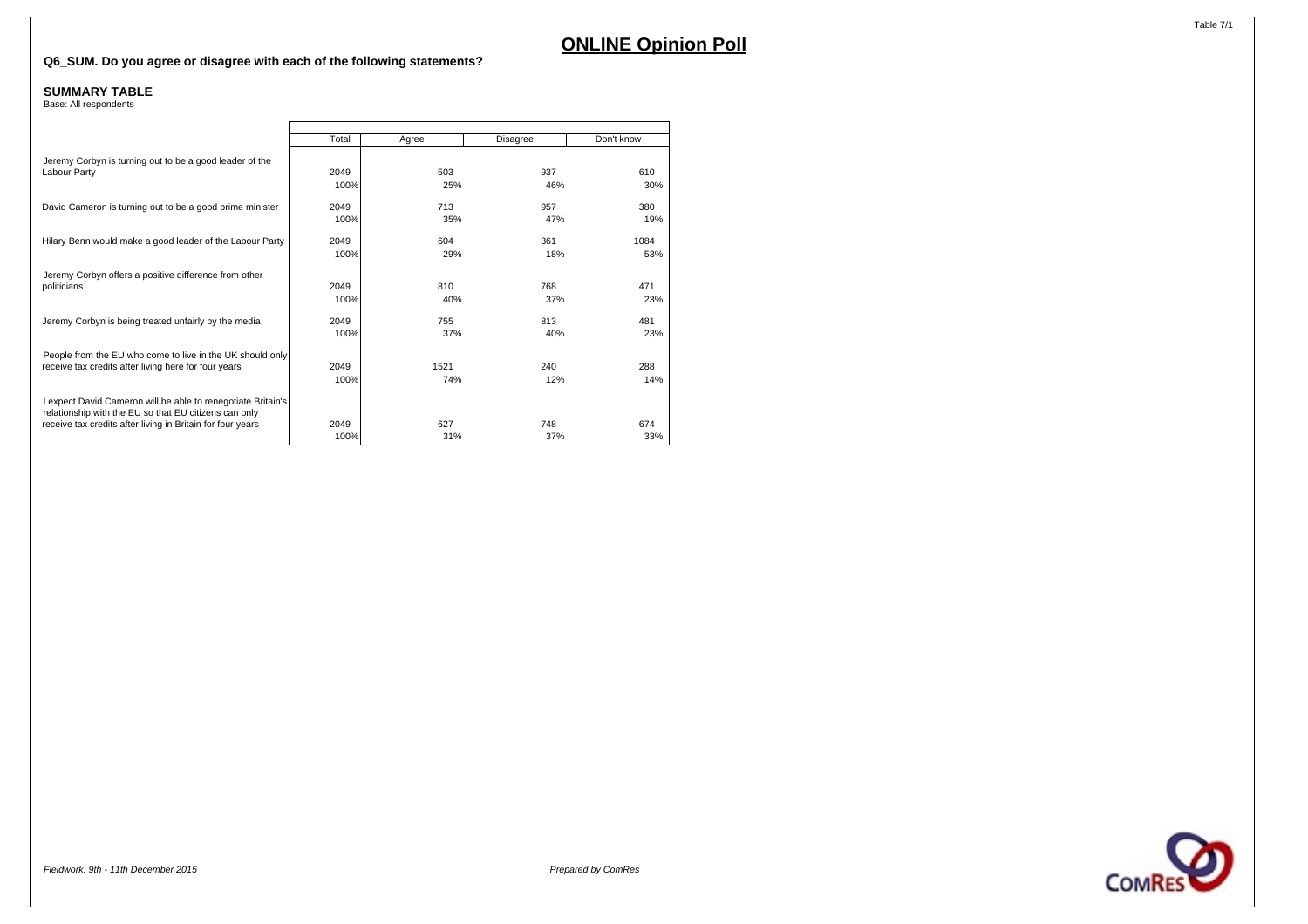#### **Q6\_SUM. Do you agree or disagree with each of the following statements?**

#### **SUMMARY TABLE**

Base: All respondents

|                                                                                                                     | Total | Aaree | Disagree | Don't know |
|---------------------------------------------------------------------------------------------------------------------|-------|-------|----------|------------|
| The recent storms and flooding in the UK are probably a<br>result of climate change mainly caused by human activity | 2049  | 933   | 541      | 575        |
|                                                                                                                     | 100%  | 46%   | 26%      | 28%        |

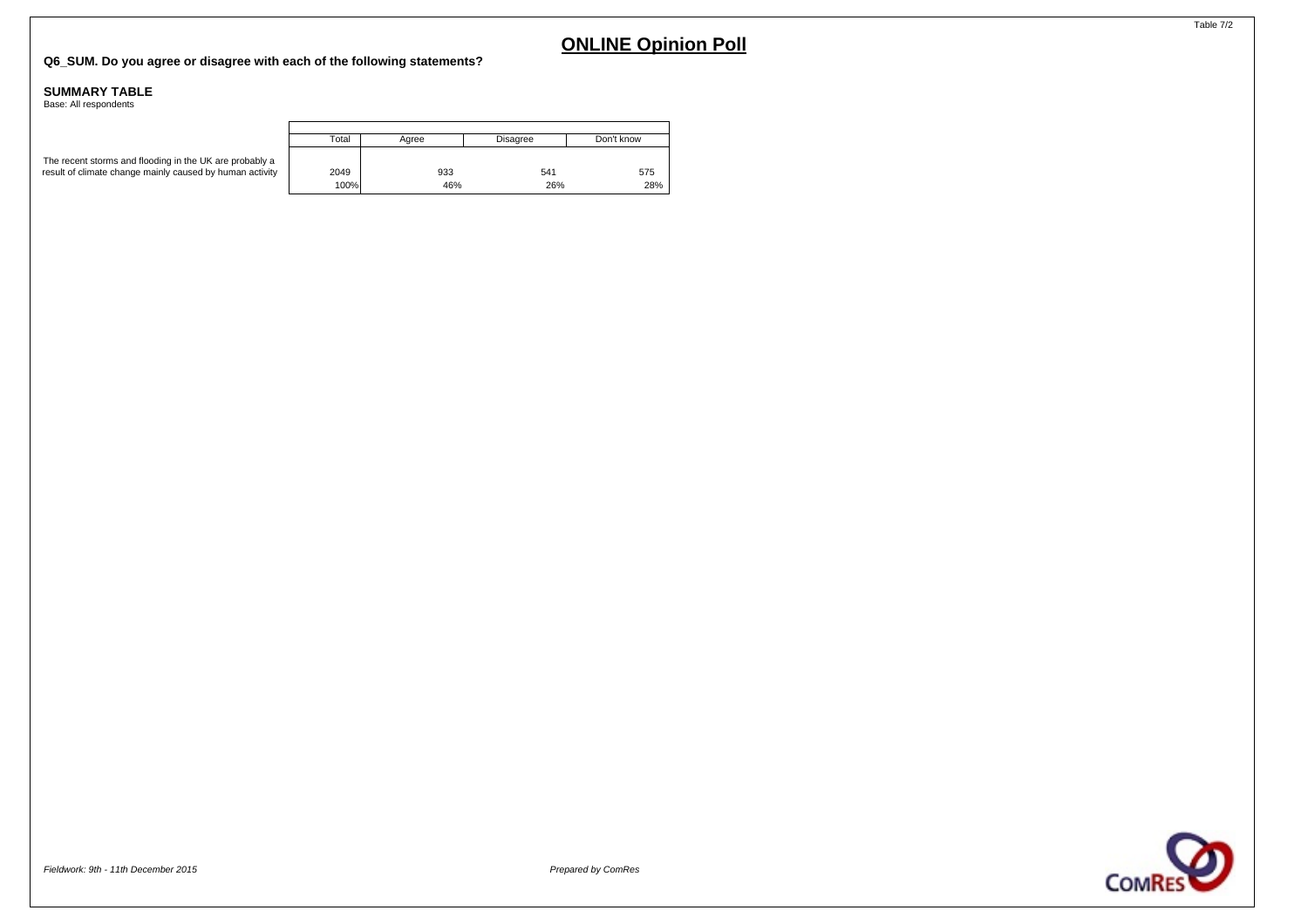#### **Q6\_1. Do you agree or disagree with each of the following statements?**

# **Jeremy Corbyn is turning out to be a good leader of the Labour Party** Base: All respondents

|                       |       | <b>GENDER</b> |        |       |       | AGE   |       |       |      |      | <b>SOCIAL GRADE</b> |                |      |         |          | <b>REGION SUMMARY</b> |       |          |       |
|-----------------------|-------|---------------|--------|-------|-------|-------|-------|-------|------|------|---------------------|----------------|------|---------|----------|-----------------------|-------|----------|-------|
|                       | Total | Male          | Female | 18-24 | 25-34 | 35-44 | 45-54 | 55-64 | 65+  | AB   | C <sub>1</sub>      | C <sub>2</sub> | DE   | England | Scotland | England<br>& Wales    | North | Midlands | South |
| Unweighted Total      | 2049  | 1016          | 1033   | 217   | 293   | 375   | 397   | 291   | 476  | 533  | 559                 | 395            | 562  | 1760    | 170      | 1879                  | 478   | 501      | 781   |
| <b>Weighted Total</b> | 2049  | 998           | 1051   | 234   | 352   | 340   | 369   | 299   | 455  | 547  | 568                 | 447            | 488  | 1768    | 178      | 1871                  | 496   | 531      | 742   |
|                       | 100%  | 100%          | 100%   | 100%  | 100%  | 100%  | 100%  | 100%  | 100% | 100% | 100%                | 100%           | 100% | 100%    | 100%     | 100%                  | 100%  | 100%     | 100%  |
| Agree                 | 503   | 239           | 263    | 88    | 121   | 91    | 82    | 57    | 62   | 140  | 132                 | 110            | 120  | 419     | 51       | 452                   | 132   | 103      | 184   |
|                       | 25%   | 24%           | 25%    | 38%   | 34%   | 27%   | 22%   | 19%   | 14%  | 26%  | 23%                 | 25%            | 25%  | 24%     | 28%      | 24%                   | 27%   | 19%      | 25%   |
| Disagree              | 937   | 494           | 443    | 48    | 100   | 142   | 175   | 170   | 301  | 287  | 260                 | 193            | 197  | 824     | 72       | 865                   | 217   | 271      | 336   |
|                       | 46%   | 49%           | 42%    | 21%   | 28%   | 42%   | 47%   | 57%   | 66%  | 52%  | 46%                 | 43%            | 40%  | 47%     | 40%      | 46%                   | 44%   | 51%      | 45%   |
| Don't know            | 610   | 265           | 344    | 97    | 131   | 107   | 112   | 71    | 91   | 121  | 175                 | 143            | 170  | 525     | 56       | 554                   | 147   | 156      | 222   |
|                       | 30%   | 27%           | 33%    | 42%   | 37%   | 31%   | 30%   | 24%   | 20%  | 22%  | 31%                 | 32%            | 35%  | 30%     | 31%      | 30%                   | 30%   | 29%      | 30%   |



Table 8/1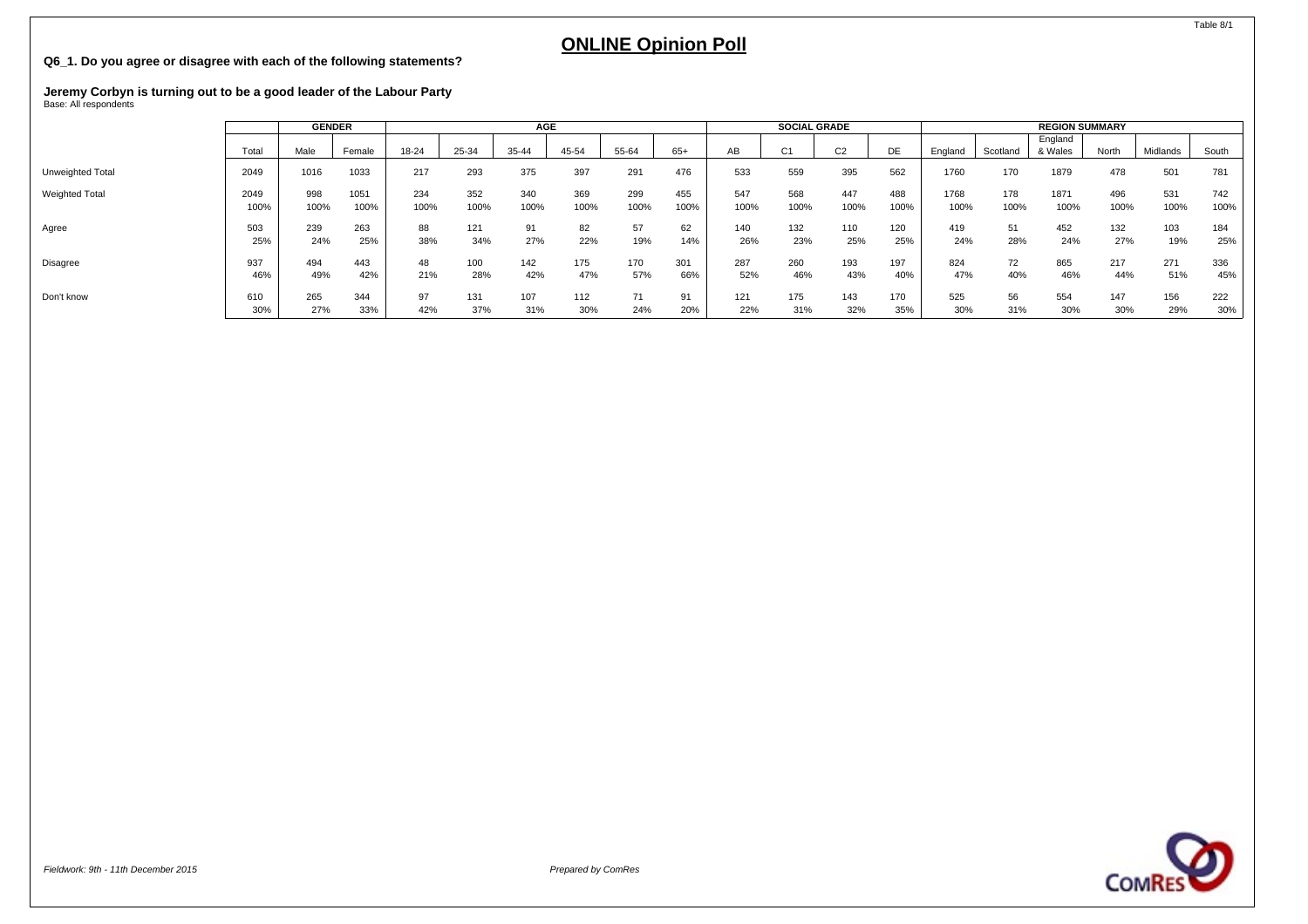#### **Q6\_1. Do you agree or disagree with each of the following statements?**

### **Jeremy Corbyn is turning out to be a good leader of the Labour Party** Base: All respondents

|                       |       |      |      | <b>VOTING INTENTION</b> |             |       |      |      | <b>PAST VOTE - GENERAL ELECTION 2015</b> |      |      |
|-----------------------|-------|------|------|-------------------------|-------------|-------|------|------|------------------------------------------|------|------|
|                       | Total |      |      | Lib                     | <b>UKIP</b> |       | SNP  | Cons |                                          | Lib  | UKIP |
|                       |       | Cons | Lab  | Dems                    |             | Green |      |      | Lab                                      | Dems |      |
| Unweighted Total      | 2049  | 561  | 611  | 109                     | 352         | 51    | 73   | 570  | 592                                      | 129  | 307  |
| <b>Weighted Total</b> | 2049  | 626  | 585  | 119                     | 289         | 59    | 78   | 651  | 552                                      | 140  | 231  |
|                       | 100%  | 100% | 100% | 100%                    | 100%        | 100%  | 100% | 100% | 100%                                     | 100% | 100% |
| Agree                 | 503   | 37   | 326  | 16                      | 27          | 20    | 30   | 46   | 245                                      | 37   | 31   |
|                       | 25%   | 6%   | 56%  | 14%                     | 9%          | 34%   | 38%  | 7%   | 44%                                      | 26%  | 13%  |
| Disagree              | 937   | 467  | 101  | 65                      | 187         | 16    | 21   | 469  | 145                                      | 60   | 146  |
|                       | 46%   | 75%  | 17%  | 55%                     | 65%         | 28%   | 27%  | 72%  | 26%                                      | 43%  | 63%  |
| Don't know            | 610   | 121  | 158  | 37                      | 76          | 22    | 27   | 136  | 162                                      | 43   | 54   |
|                       | 30%   | 19%  | 27%  | 32%                     | 26%         | 38%   | 35%  | 21%  | 29%                                      | 31%  | 23%  |



Fieldwork: 9th - 11th December 2015 Prepared by ComRes

Table 8/2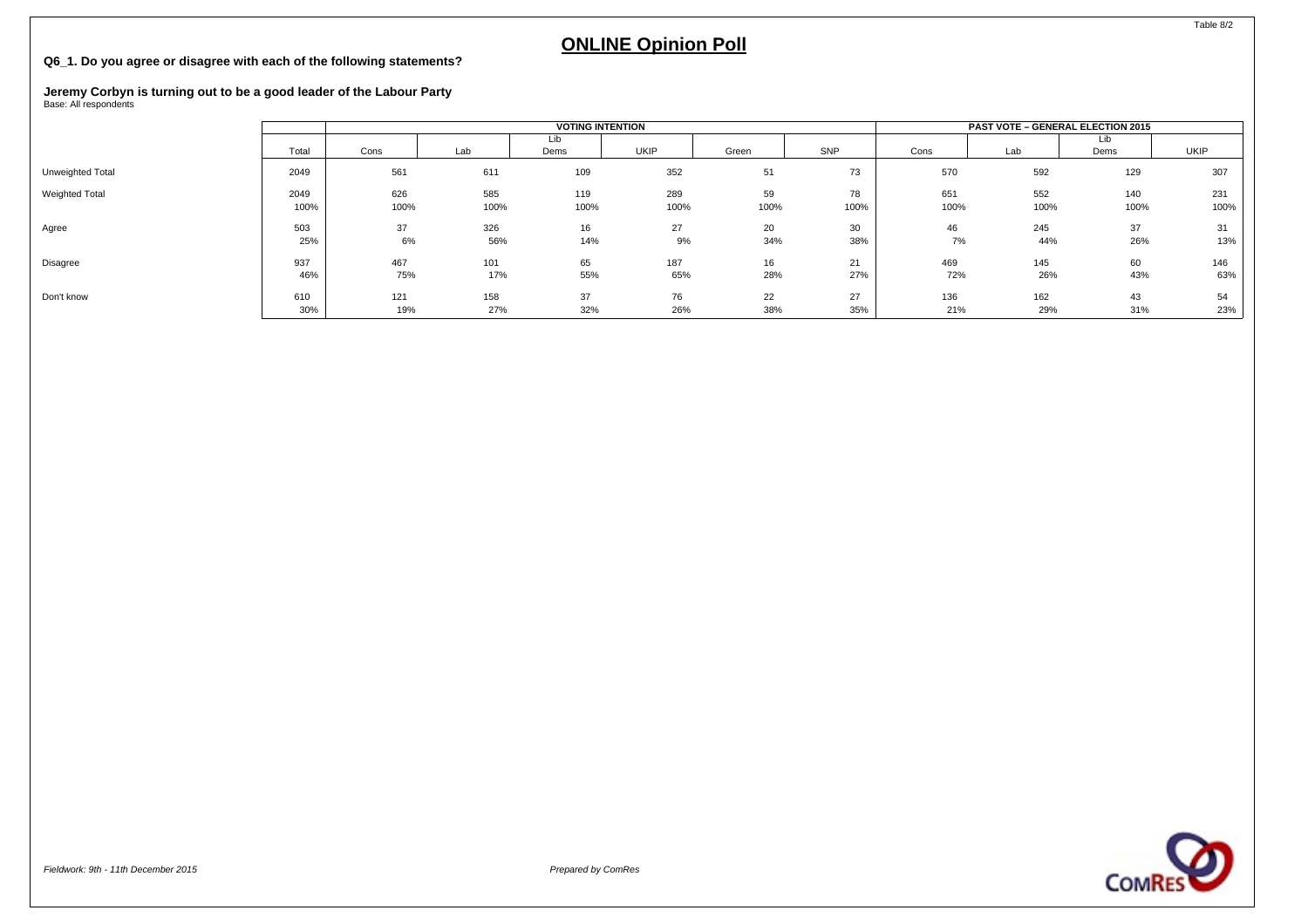#### **Q6\_1. Do you agree or disagree with each of the following statements?**

### **Jeremy Corbyn is turning out to be a good leader of the Labour Party** Base: All respondents

|                  |       |          |       |       |                |          | <b>REGION</b> |       |         |        |       |       |
|------------------|-------|----------|-------|-------|----------------|----------|---------------|-------|---------|--------|-------|-------|
|                  |       |          | North | North |                | West     | East          |       |         |        | South | South |
|                  | Total | Scotland | East  | West  | Yorks & Humber | Midlands | Midlands      | Wales | Eastern | London | East  | West  |
| Unweighted Total | 2049  | 170      | 88    | 188   | 202            | 145      | 141           | 119   | 215     | 293    | 330   | 158   |
| Weighted Total   | 2049  | 178      | 86    | 234   | 176            | 184      | 152           | 102   | 195     | 273    | 289   | 180   |
|                  | 100%  | 100%     | 100%  | 100%  | 100%           | 100%     | 100%          | 100%  | 100%    | 100%   | 100%  | 100%  |
| Agree            | 503   | 51       | 24    | 63    | 45             | 41       | 30            | 33    | 33      | 85     | 60    | 39    |
|                  | 25%   | 28%      | 28%   | 27%   | 25%            | 22%      | 20%           | 32%   | 17%     | 31%    | 21%   | 21%   |
| Disagree         | 937   | 72       | 31    | 96    | 90             | 77       | 89            | 41    | 105     | 106    | 149   | 81    |
|                  | 46%   | 40%      | 36%   | 41%   | 51%            | 42%      | 59%           | 40%   | 54%     | 39%    | 52%   | 45%   |
| Don't know       | 610   | 56       | 31    | 74    | 42             | 67       | 32            | 28    | 57      | 81     | 80    | 61    |
|                  | 30%   | 31%      | 36%   | 32%   | 24%            | 36%      | 21%           | 28%   | 29%     | 30%    | 28%   | 34%   |

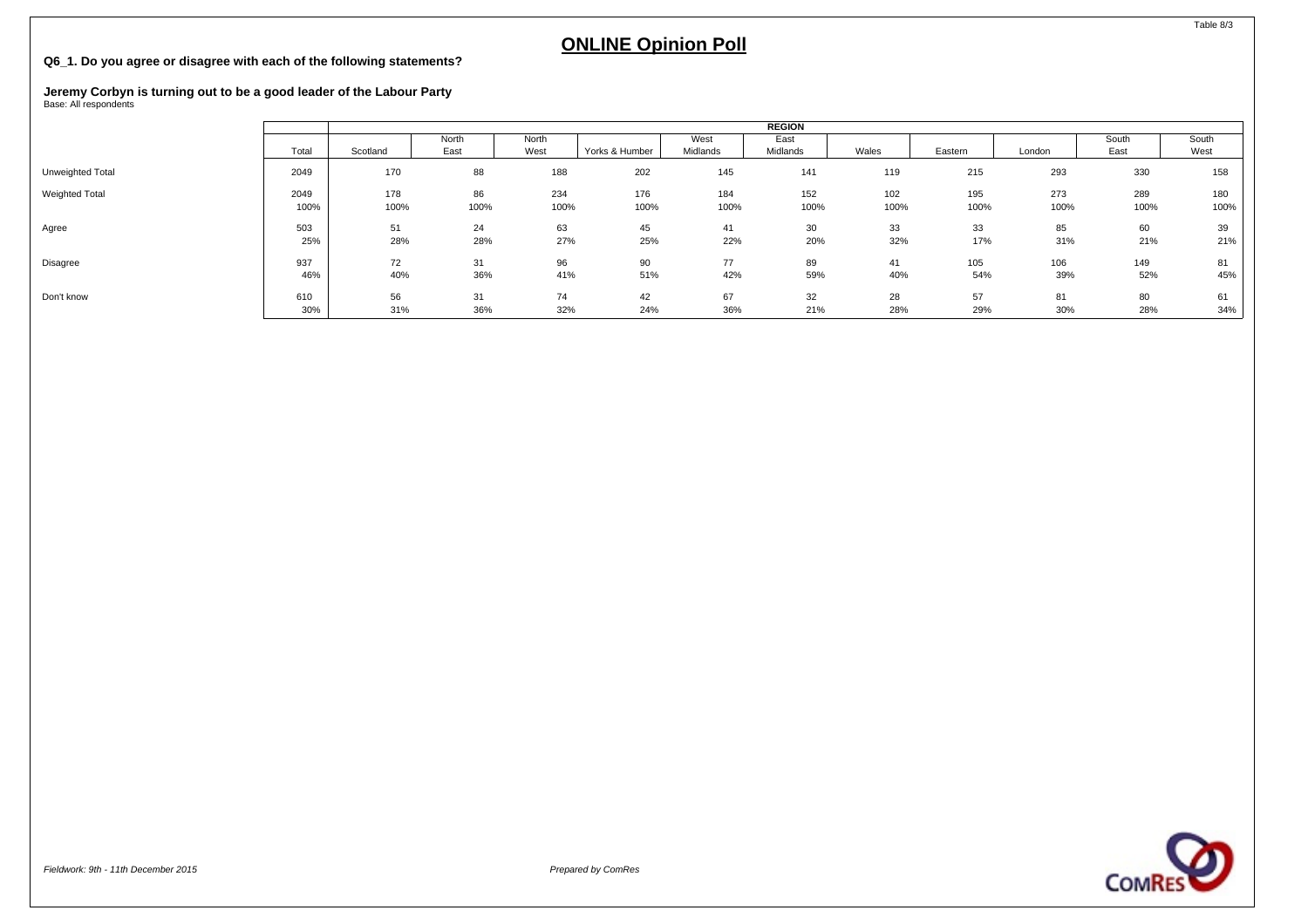#### **Q6\_2. Do you agree or disagree with each of the following statements?**

# **David Cameron is turning out to be a good prime minister** Base: All respondents

|                  |              | <b>GENDER</b> |              |             |             | <b>AGE</b>  |             |             |             |             |              | <b>SOCIAL GRADE</b> |             |              |             | <b>REGION SUMMARY</b> |             |             |             |
|------------------|--------------|---------------|--------------|-------------|-------------|-------------|-------------|-------------|-------------|-------------|--------------|---------------------|-------------|--------------|-------------|-----------------------|-------------|-------------|-------------|
|                  | Total        | Male          | Female       | 18-24       | 25-34       | 35-44       | 45-54       | 55-64       | 65+         | AВ          | $\sim$<br>U1 | C <sub>2</sub>      | DE          | England      | Scotland    | England<br>& Wales    | North       | Midlands    | South       |
| Unweighted Total | 2049         | 1016          | 1033         | 217         | 293         | 375         | 397         | 291         | 476         | 533         | 559          | 395                 | 562         | 1760         | 170         | 1879                  | 478         | 501         | 781         |
| Weighted Total   | 2049<br>100% | 998<br>100%   | 1051<br>100% | 234<br>100% | 352<br>100% | 340<br>100% | 369<br>100% | 299<br>100% | 455<br>100% | 547<br>100% | 568<br>100%  | 447<br>100%         | 488<br>100% | 1768<br>100% | 178<br>100% | 1871<br>100%          | 496<br>100% | 531<br>100% | 742<br>100% |
| Agree            | 713<br>35%   | 375<br>38%    | 338<br>32%   | 56<br>24%   | 90<br>26%   | 97<br>29%   | 106<br>29%  | 123<br>41%  | 239<br>53%  | 232<br>42%  | 202<br>36%   | 153<br>34%          | 126<br>26%  | 629<br>36%   | 53<br>30%   | 660<br>35%            | 166<br>33%  | 203<br>38%  | 260<br>35%  |
| Disagree         | 957<br>47%   | 460<br>46%    | 497<br>47%   | 120<br>51%  | 185<br>52%  | 173<br>51%  | 193<br>52%  | 128<br>43%  | 157<br>35%  | 220<br>40%  | 266<br>47%   | 206<br>46%          | 265<br>54%  | 802<br>45%   | 100<br>56%  | 856<br>46%            | 235<br>47%  | 223<br>42%  | 344<br>46%  |
| Don't know       | 380<br>19%   | 163<br>16%    | 217<br>21%   | 57<br>24%   | 22%         | 69<br>20%   | 69<br>19%   | 49<br>16%   | 59<br>13%   | 95<br>17%   | 100<br>18%   | 88<br>20%           | 96<br>20%   | 337<br>19%   | 25<br>14%   | 354<br>19%            | 95<br>19%   | 104<br>20%  | 137<br>19%  |



Table 9/1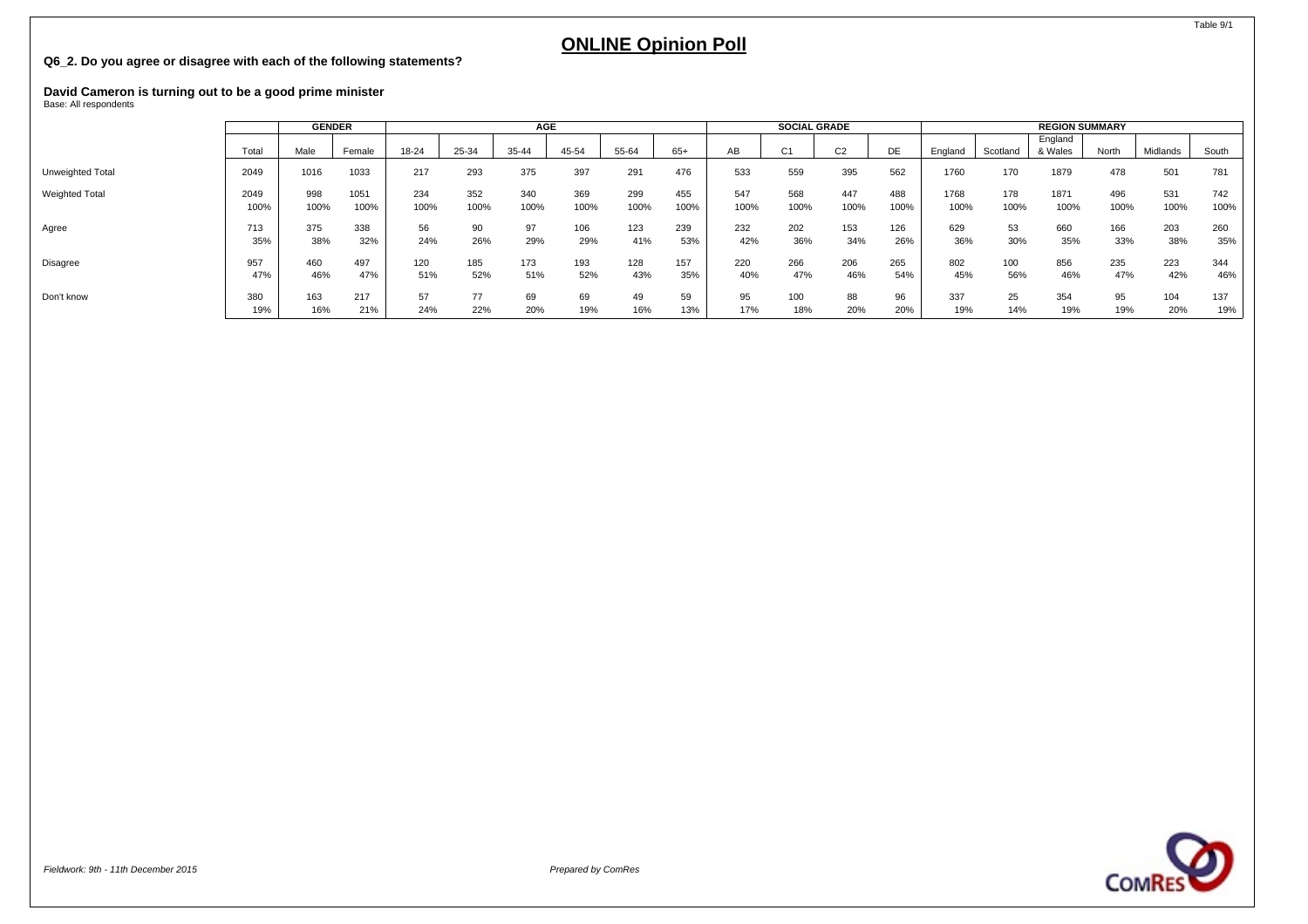#### **Q6\_2. Do you agree or disagree with each of the following statements?**

### **David Cameron is turning out to be a good prime minister** Base: All respondents

|                  |              |             |             | <b>VOTING INTENTION</b> |             |            |            |             | <b>PAST VOTE - GENERAL ELECTION 2015</b> |             |             |
|------------------|--------------|-------------|-------------|-------------------------|-------------|------------|------------|-------------|------------------------------------------|-------------|-------------|
|                  | Total        | Cons        | Lab         | Dems                    | <b>UKIP</b> | Green      | SNP        | Cons        | Lab                                      | Lib<br>Dems | <b>UKIP</b> |
| Unweighted Total | 2049         | 561         | 611         | 109                     | 352         | 51         | 73         | 570         | 592                                      | 129         | 307         |
| Weighted Total   | 2049<br>100% | 626<br>100% | 585<br>100% | 119<br>100%             | 289<br>100% | 59<br>100% | 78<br>100% | 651<br>100% | 552<br>100%                              | 140<br>100% | 231<br>100% |
| Agree            | 713<br>35%   | 502<br>80%  | 60<br>10%   | 41<br>34%               | 54<br>18%   | 6<br>10%   | 12%        | 481<br>74%  | 61<br>11%                                | 48<br>34%   | 46<br>20%   |
| Disagree         | 957<br>47%   | 36<br>6%    | 454<br>78%  | 51<br>43%               | 183<br>63%  | 39<br>67%  | 63<br>80%  | 75<br>11%   | 417<br>76%                               | 59<br>42%   | 142<br>61%  |
| Don't know       | 380<br>19%   | 88<br>14%   | 72<br>12%   | 27<br>23%               | 53<br>18%   | 13<br>23%  | 8%         | 96<br>15%   | 74<br>13%                                | 33<br>23%   | 43<br>19%   |

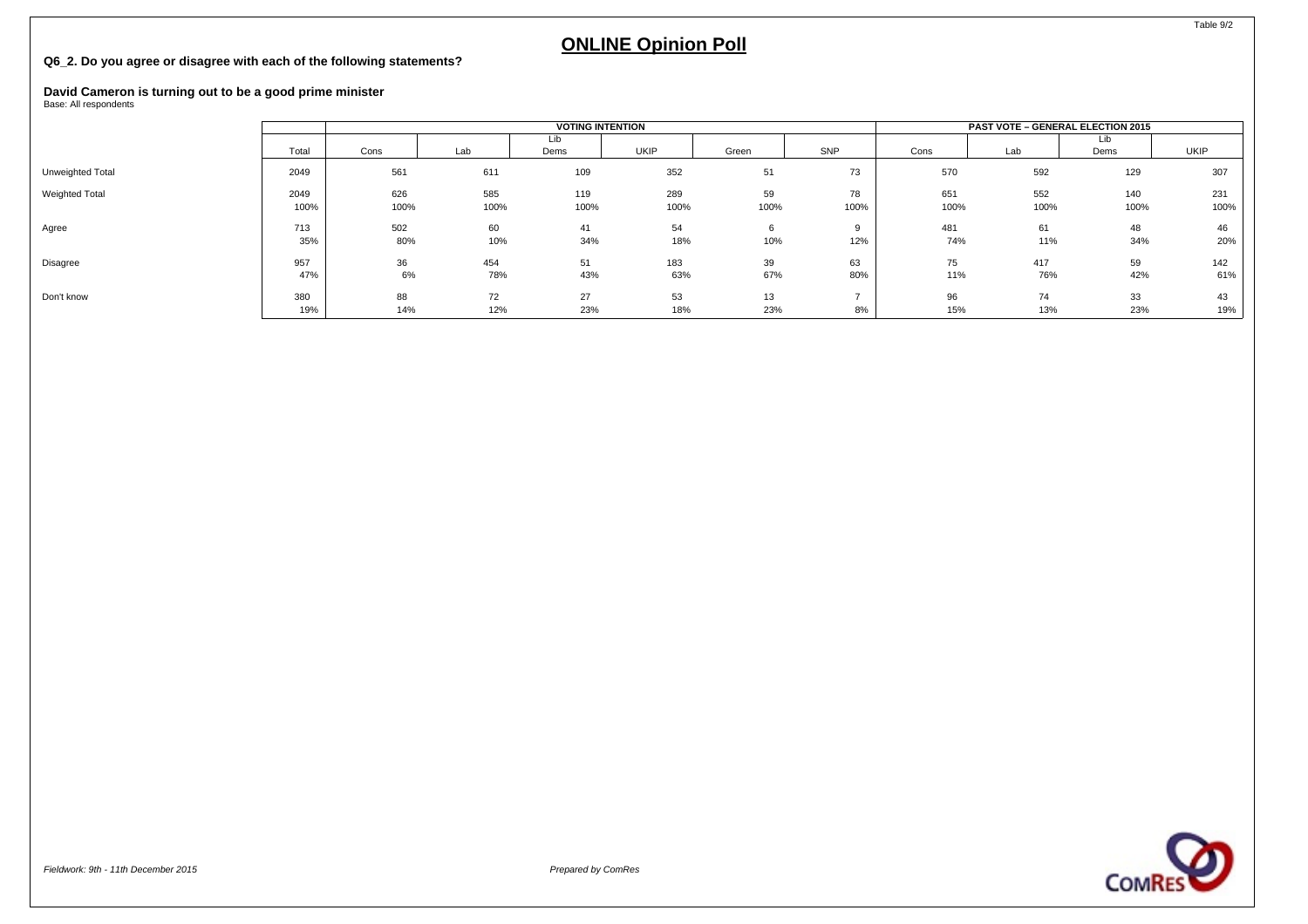#### **Q6\_2. Do you agree or disagree with each of the following statements?**

### **David Cameron is turning out to be a good prime minister** Base: All respondents

|                  |       |          |       |       |                |          | <b>REGION</b> |       |         |        |       |       |
|------------------|-------|----------|-------|-------|----------------|----------|---------------|-------|---------|--------|-------|-------|
|                  |       |          | North | North |                | West     | East          |       |         |        | South | South |
|                  | Total | Scotland | East  | West  | Yorks & Humber | Midlands | Midlands      | Wales | Eastern | London | East  | West  |
| Unweighted Total | 2049  | 170      | 88    | 188   | 202            | 145      | 141           | 119   | 215     | 293    | 330   | 158   |
| Weighted Total   | 2049  | 178      | 86    | 234   | 176            | 184      | 152           | 102   | 195     | 273    | 289   | 180   |
|                  | 100%  | 100%     | 100%  | 100%  | 100%           | 100%     | 100%          | 100%  | 100%    | 100%   | 100%  | 100%  |
| Agree            | 713   | 53       | 28    | 74    | 64             | 63       | 64            | 31    | 77      | 90     | 105   | 65    |
|                  | 35%   | 30%      | 33%   | 32%   | 36%            | 34%      | 42%           | 30%   | 39%     | 33%    | 36%   | 36%   |
| Disagree         | 957   | 100      | 41    | 114   | 80             | 84       | 57            | 54    | 81      | 133    | 131   | 81    |
|                  | 47%   | 56%      | 47%   | 49%   | 45%            | 46%      | 38%           | 53%   | 42%     | 49%    | 45%   | 45%   |
| Don't know       | 380   | 25       | 17    | 46    | 32             | 37       | 30            | 18    | 37      | 50     | 53    | 34    |
|                  | 19%   | 14%      | 20%   | 20%   | 18%            | 20%      | 20%           | 17%   | 19%     | 19%    | 18%   | 19%   |

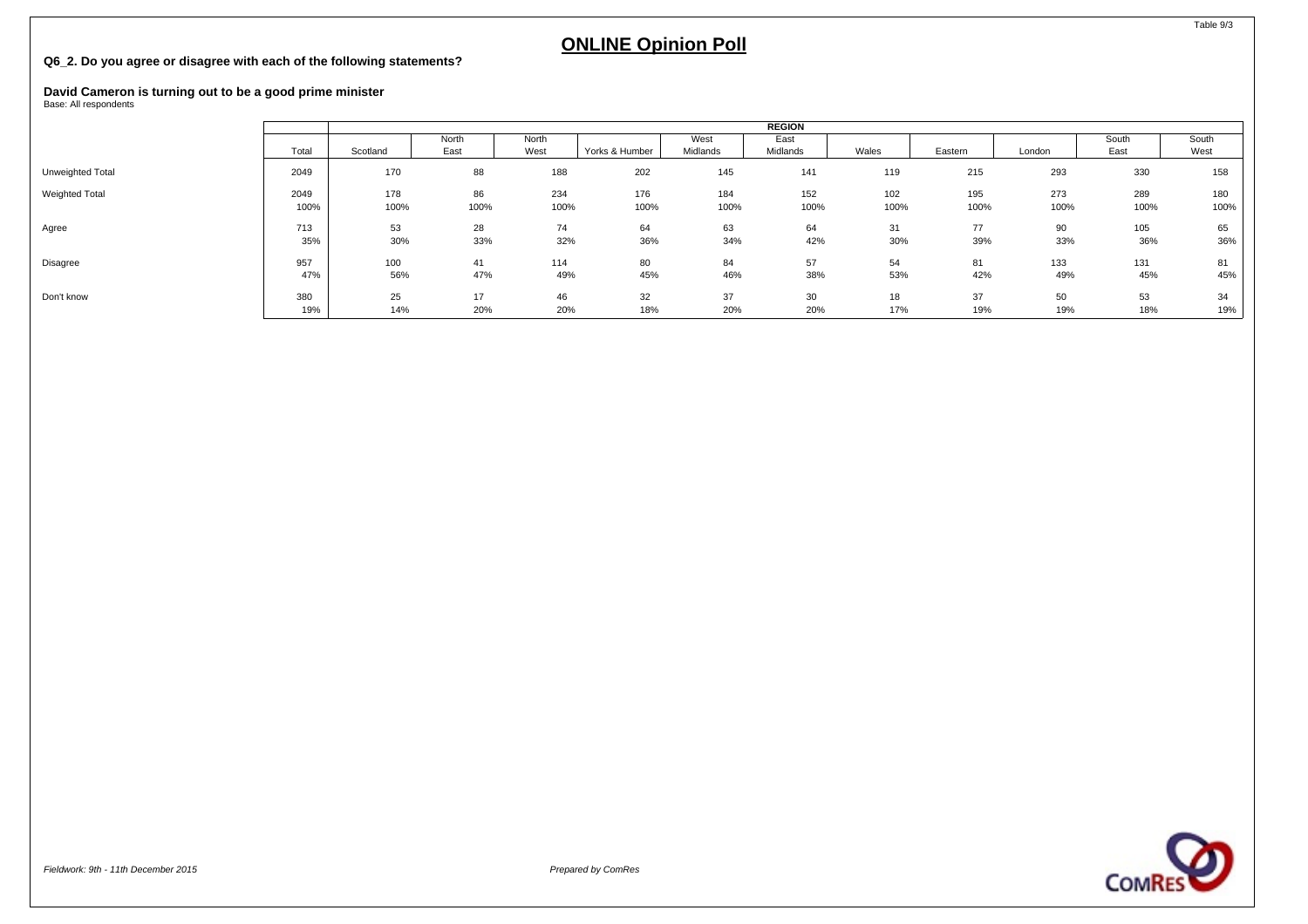#### **Q6\_3. Do you agree or disagree with each of the following statements?**

# **Hilary Benn would make a good leader of the Labour Party** Base: All respondents

|                  |       | <b>GENDER</b> |        |       |       | AGE   |       |       |       |      | <b>SOCIAL GRADE</b> |                |      |         |          | <b>REGION SUMMARY</b> |       |          |       |
|------------------|-------|---------------|--------|-------|-------|-------|-------|-------|-------|------|---------------------|----------------|------|---------|----------|-----------------------|-------|----------|-------|
|                  | Total | Male          | Female | 18-24 | 25-34 | 35-44 | 45-54 | 55-64 | $65+$ | AB   | C <sub>1</sub>      | C <sub>2</sub> | DE   | England | Scotland | England<br>& Wales    | North | Midlands | South |
| Unweighted Total | 2049  | 1016          | 1033   | 217   | 293   | 375   | 397   | 291   | 476   | 533  | 559                 | 395            | 562  | 1760    | 170      | 1879                  | 478   | 501      | 781   |
| Weighted Total   | 2049  | 998           | 1051   | 234   | 352   | 340   | 369   | 299   | 455   | 547  | 568                 | 447            | 488  | 1768    | 178      | 1871                  | 496   | 531      | 742   |
|                  | 100%  | 100%          | 100%   | 100%  | 100%  | 100%  | 100%  | 100%  | 100%  | 100% | 100%                | 100%           | 100% | 100%    | 100%     | 100%                  | 100%  | 100%     | 100%  |
| Agree            | 604   | 347           | 257    | 30    | 59    | 79    | 103   | 112   | 222   | 197  | 174                 | 111            | 122  | 526     | 52       | 552                   | 141   | 163      | 222   |
|                  | 29%   | 35%           | 24%    | 13%   | 17%   | 23%   | 28%   | 37%   | 49%   | 36%  | 31%                 | 25%            | 25%  | 30%     | 29%      | 30%                   | 28%   | 31%      | 30%   |
| Disagree         | 361   | 200           | 161    | 56    | 72    | 70    | 70    | 45    | 48    | 91   | 112                 | 72             | 87   | 295     | 46       | 315                   | 84    | 90       | 121   |
|                  | 18%   | 20%           | 15%    | 24%   | 20%   | 21%   | 19%   | 15%   | 11%   | 17%  | 20%                 | 16%            | 18%  | 17%     | 26%      | 17%                   | 17%   | 17%      | 16%   |
| Don't know       | 1084  | 451           | 633    | 148   | 222   | 190   | 196   | 143   | 185   | 259  | 281                 | 264            | 279  | 947     | 81       | 1003                  | 271   | 278      | 399   |
|                  | 53%   | 45%           | 60%    | 63%   | 63%   | 56%   | 53%   | 48%   | 41%   | 47%  | 50%                 | 59%            | 57%  | 54%     | 45%      | 54%                   | 55%   | 52%      | 54%   |

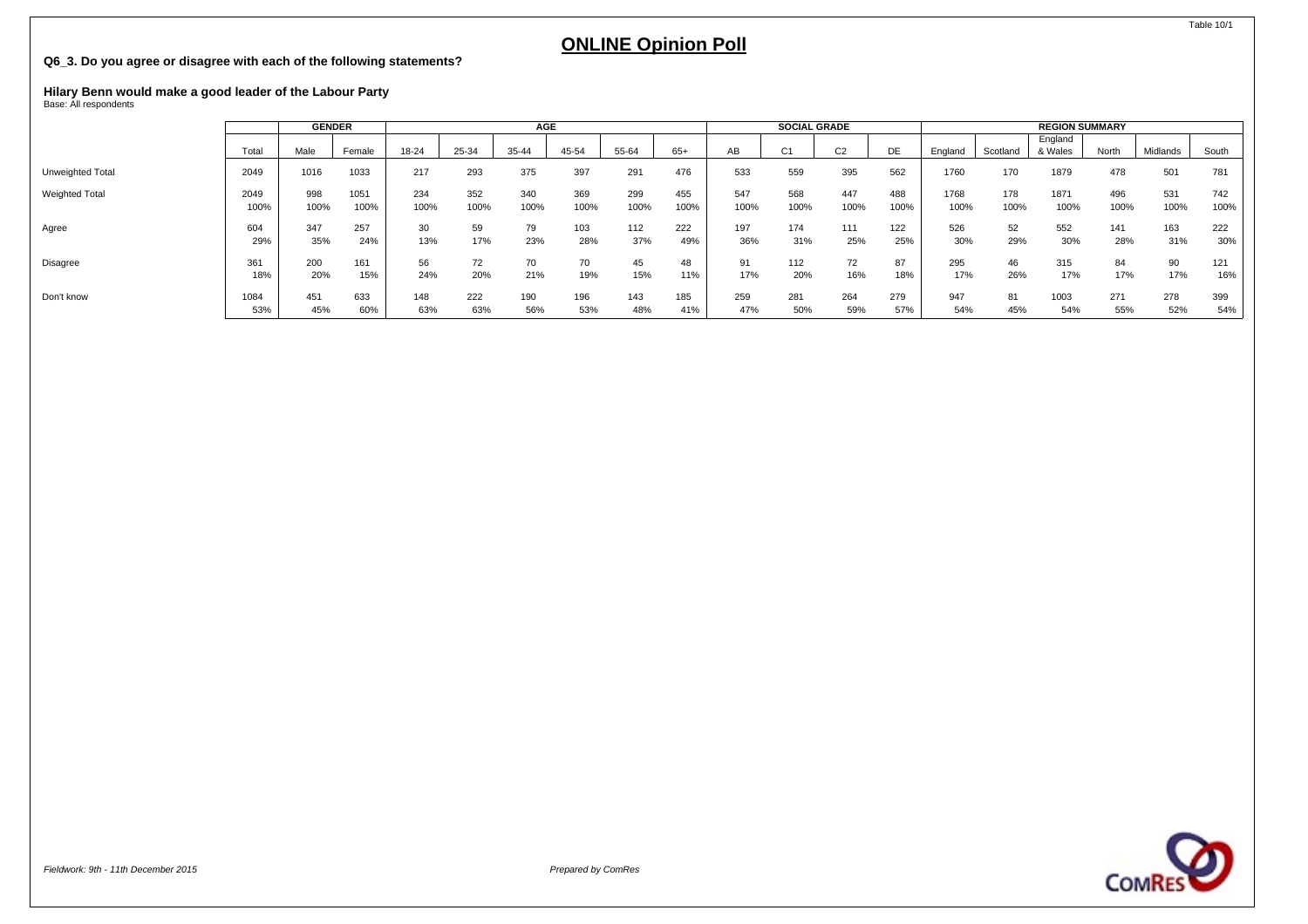#### **Q6\_3. Do you agree or disagree with each of the following statements?**

# **Hilary Benn would make a good leader of the Labour Party** Base: All respondents

|                       |       |      |      | <b>VOTING INTENTION</b> |      |       |      |      | <b>PAST VOTE - GENERAL ELECTION 2015</b> |             |             |
|-----------------------|-------|------|------|-------------------------|------|-------|------|------|------------------------------------------|-------------|-------------|
|                       | Total | Cons | Lab  | Lib<br>Dems             | UKIP | Green | SNP  | Cons | Lab                                      | Lib<br>Dems | <b>UKIP</b> |
| Unweighted Total      | 2049  | 561  | 611  | 109                     | 352  | 51    | 73   | 570  | 592                                      | 129         | 307         |
| <b>Weighted Total</b> | 2049  | 626  | 585  | 119                     | 289  | 59    | 78   | 651  | 552                                      | 140         | 231         |
|                       | 100%  | 100% | 100% | 100%                    | 100% | 100%  | 100% | 100% | 100%                                     | 100%        | 100%        |
| Agree                 | 604   | 260  | 146  | 44                      | 97   | 12    | 15   | 271  | 143                                      | 48          | 73          |
|                       | 29%   | 42%  | 25%  | 37%                     | 34%  | 20%   | 19%  | 42%  | 26%                                      | 34%         | 32%         |
| Disagree              | 361   | 65   | 150  | 22                      | 48   | 16    | 28   | 79   | 134                                      | 25          | 42          |
|                       | 18%   | 10%  | 26%  | 19%                     | 17%  | 27%   | 36%  | 12%  | 24%                                      | 18%         | 18%         |
| Don't know            | 1084  | 300  | 289  | 52                      | 144  | 31    | 35   | 301  | 275                                      | 68          | 116         |
|                       | 53%   | 48%  | 49%  | 44%                     | 50%  | 53%   | 45%  | 46%  | 50%                                      | 48%         | 50%         |



Table 10/2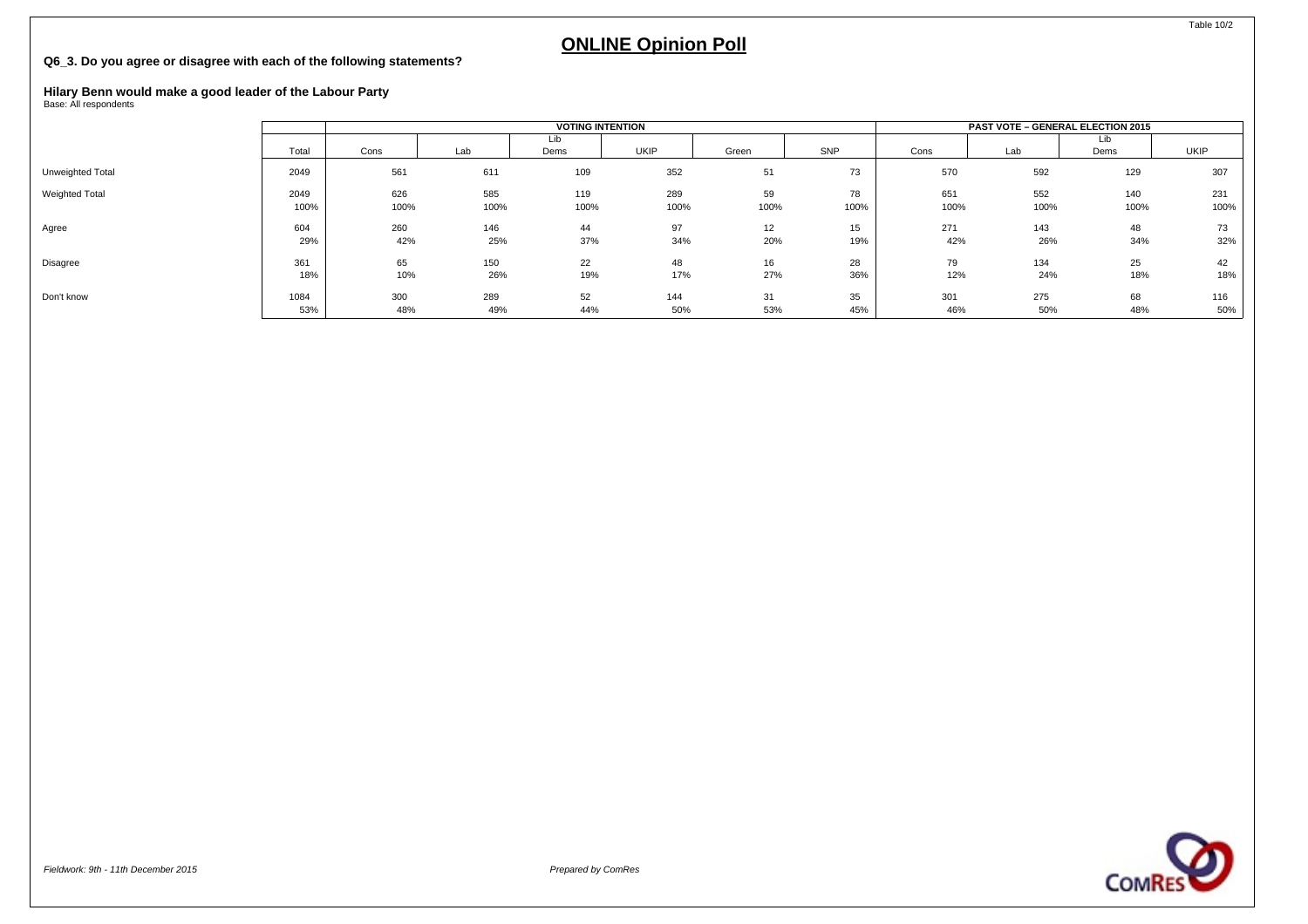#### **Q6\_3. Do you agree or disagree with each of the following statements?**

# **Hilary Benn would make a good leader of the Labour Party** Base: All respondents

|                  |       |          |       |       |                |          | <b>REGION</b> |       |         |        |       |       |
|------------------|-------|----------|-------|-------|----------------|----------|---------------|-------|---------|--------|-------|-------|
|                  |       |          | North | North |                | West     | East          |       |         |        | South | South |
|                  | Total | Scotland | East  | West  | Yorks & Humber | Midlands | Midlands      | Wales | Eastern | London | East  | West  |
| Unweighted Total | 2049  | 170      | 88    | 188   | 202            | 145      | 141           | 119   | 215     | 293    | 330   | 158   |
| Weighted Total   | 2049  | 178      | 86    | 234   | 176            | 184      | 152           | 102   | 195     | 273    | 289   | 180   |
|                  | 100%  | 100%     | 100%  | 100%  | 100%           | 100%     | 100%          | 100%  | 100%    | 100%   | 100%  | 100%  |
| Agree            | 604   | 52       | 23    | 60    | 57             | 53       | 50            | 27    | 60      | 86     | 98    | 38    |
|                  | 29%   | 29%      | 27%   | 26%   | 32%            | 29%      | 33%           | 26%   | 31%     | 32%    | 34%   | 21%   |
| Disagree         | 361   | 46       | 16    | 33    | 35             | 30       | 31            | 20    | 30      | 49     | 41    | 31    |
|                  | 18%   | 26%      | 18%   | 14%   | 20%            | 16%      | 20%           | 20%   | 15%     | 18%    | 14%   | 17%   |
| Don't know       | 1084  | 81       | 47    | 140   | 84             | 101      | 71            | 56    | 105     | 137    | 150   | 111   |
|                  | 53%   | 45%      | 55%   | 60%   | 48%            | 55%      | 47%           | 54%   | 54%     | 50%    | 52%   | 61%   |



Table 10/3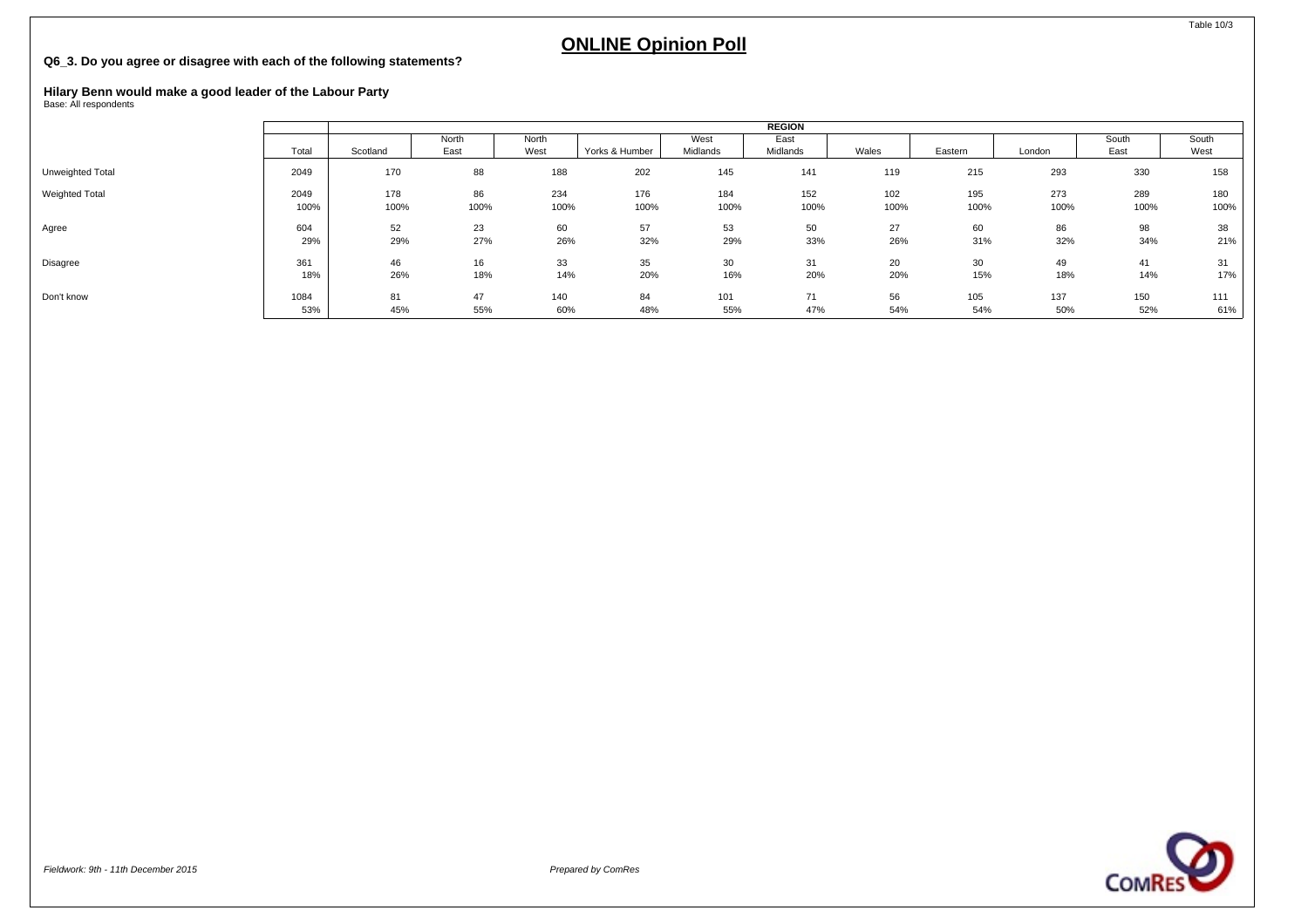#### **Q6\_4. Do you agree or disagree with each of the following statements?**

# **Jeremy Corbyn offers a positive difference from other politicians** Base: All respondents

|                       |              | <b>GENDER</b> |              |             |             | <b>AGE</b>  |             |             |             |             | <b>SOCIAL GRADE</b> |                |             |              |             | <b>REGION SUMMARY</b> |             |             |             |
|-----------------------|--------------|---------------|--------------|-------------|-------------|-------------|-------------|-------------|-------------|-------------|---------------------|----------------|-------------|--------------|-------------|-----------------------|-------------|-------------|-------------|
|                       | Total        | Male          | Female       | 18-24       | 25-34       | 35-44       | 45-54       | 55-64       | 65+         | AВ          | $\sim$              | C <sub>2</sub> | DE          | England      | Scotland    | England<br>& Wales    | North       | Midlands    | South       |
| Unweighted Total      | 2049         | 1016          | 1033         | 217         | 293         | 375         | 397         | 291         | 476         | 533         | 559                 | 395            | 562         | 1760         | 170         | 1879                  | 478         | 501         | 781         |
| <b>Weighted Total</b> | 2049<br>100% | 998<br>100%   | 1051<br>100% | 234<br>100% | 352<br>100% | 340<br>100% | 369<br>100% | 299<br>100% | 455<br>100% | 547<br>100% | 568<br>100%         | 447<br>100%    | 488<br>100% | 1768<br>100% | 178<br>100% | 1871<br>100%          | 496<br>100% | 531<br>100% | 742<br>100% |
| Agree                 | 810<br>40%   | 415<br>42%    | 395<br>38%   | 114<br>49%  | 155<br>44%  | 130<br>38%  | 132<br>36%  | 109<br>36%  | 170<br>37%  | 237<br>43%  | 222<br>39%          | 172<br>38%     | 180<br>37%  | 683<br>39%   | 80<br>45%   | 731<br>39%            | 202<br>41%  | 172<br>32%  | 309<br>42%  |
| Disagree              | 768<br>37%   | 397<br>40%    | 370<br>35%   | 39<br>17%   | 78<br>22%   | 116<br>34%  | 154<br>42%  | 139<br>47%  | 242<br>53%  | 217<br>40%  | 214<br>38%          | 164<br>37%     | 171<br>35%  | 671<br>38%   | 57<br>32%   | 710<br>38%            | 168<br>34%  | 240<br>45%  | 263<br>36%  |
| Don't know            | 471<br>23%   | 186<br>19%    | 286<br>27%   | 81<br>34%   | 120<br>34%  | 94<br>28%   | 82<br>22%   | 17%         | 44<br>10%   | 93<br>17%   | 131<br>23%          | 111<br>25%     | 136<br>28%  | 414<br>23%   | 41<br>23%   | 430<br>23%            | 126<br>25%  | 119<br>22%  | 170<br>23%  |



Table 11/1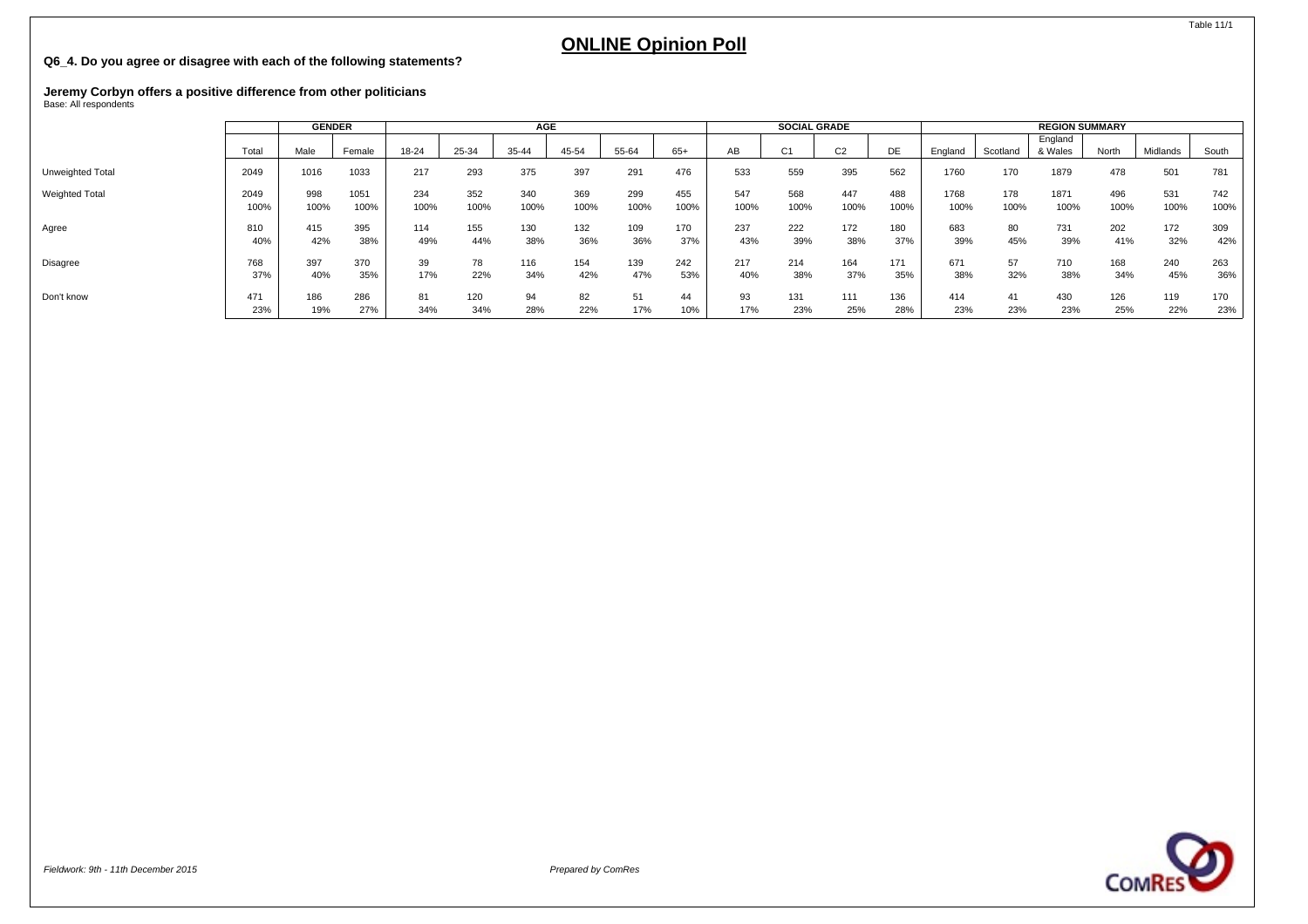#### **Q6\_4. Do you agree or disagree with each of the following statements?**

## **Jeremy Corbyn offers a positive difference from other politicians** Base: All respondents

|                       |       |      |      | <b>VOTING INTENTION</b> |      |       |      |      | <b>PAST VOTE - GENERAL ELECTION 2015</b> |             |             |
|-----------------------|-------|------|------|-------------------------|------|-------|------|------|------------------------------------------|-------------|-------------|
|                       | Total | Cons | Lab  | Lib<br>Dems             | UKIP | Green | SNP  | Cons | Lab                                      | Lib<br>Dems | <b>UKIP</b> |
| Unweighted Total      | 2049  | 561  | 611  | 109                     | 352  | 51    | 73   | 570  | 592                                      | 129         | 307         |
| <b>Weighted Total</b> | 2049  | 626  | 585  | 119                     | 289  | 59    | 78   | 651  | 552                                      | 140         | 231         |
|                       | 100%  | 100% | 100% | 100%                    | 100% | 100%  | 100% | 100% | 100%                                     | 100%        | 100%        |
| Agree                 | 810   | 137  | 409  | 53                      | 68   | 32    | 40   | 150  | 338                                      | 71          | 67          |
|                       | 40%   | 22%  | 70%  | 45%                     | 24%  | 55%   | 51%  | 23%  | 61%                                      | 51%         | 29%         |
| Disagree              | 768   | 392  | 82   | 39                      | 160  | 11    | 17   | 398  | 117                                      | 36          | 120         |
|                       | 37%   | 63%  | 14%  | 33%                     | 55%  | 18%   | 22%  | 61%  | 21%                                      | 26%         | 52%         |
| Don't know            | 471   | 96   | 94   | 26                      | 61   | 16    | 22   | 103  | 97                                       | 33          | 44          |
|                       | 23%   | 15%  | 16%  | 22%                     | 21%  | 27%   | 28%  | 16%  | 18%                                      | 23%         | 19%         |



Table 11/2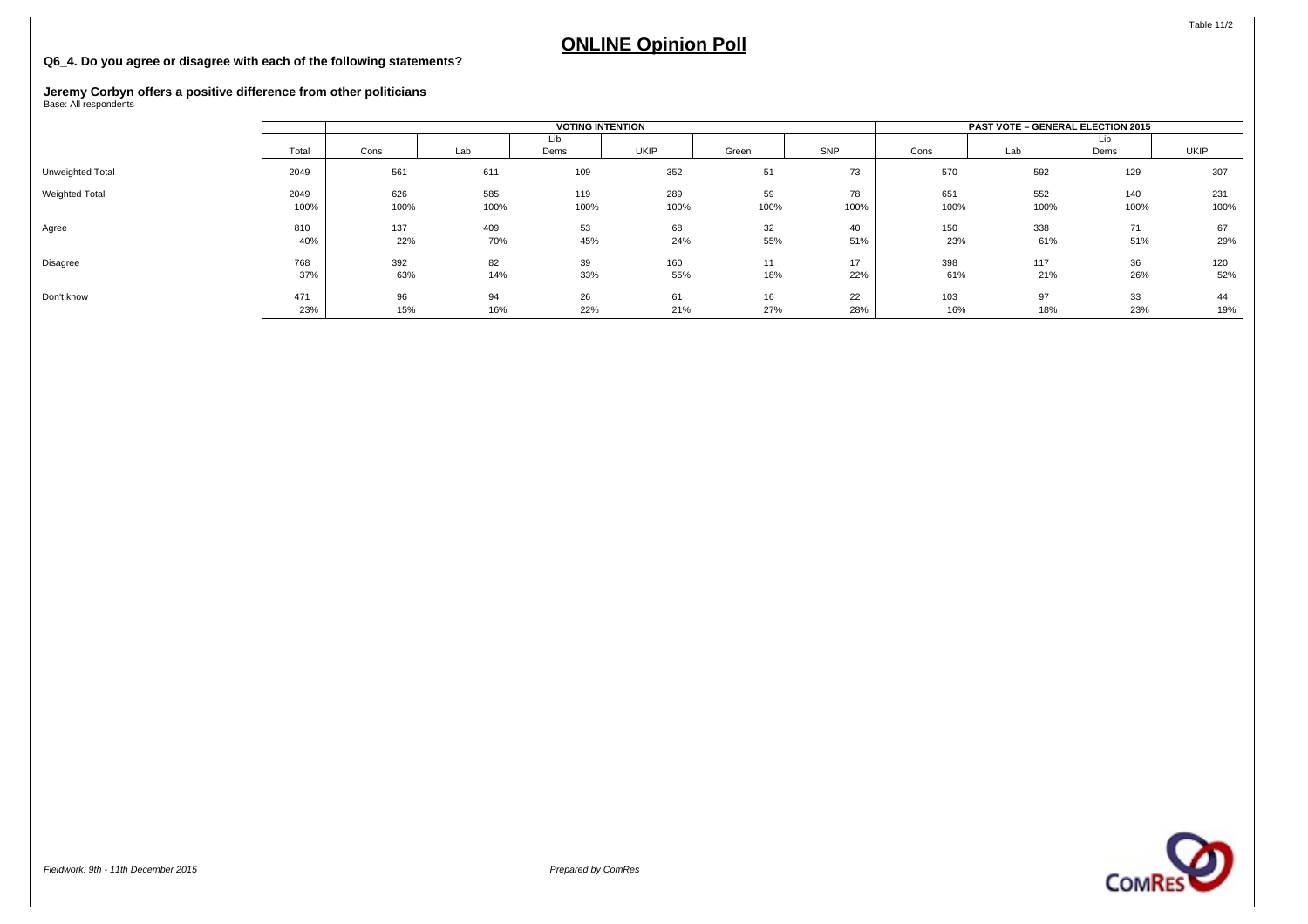#### **Q6\_4. Do you agree or disagree with each of the following statements?**

# **Jeremy Corbyn offers a positive difference from other politicians** Base: All respondents

|                  |       |          |       |       |                |          | <b>REGION</b> |       |         |        |       |       |
|------------------|-------|----------|-------|-------|----------------|----------|---------------|-------|---------|--------|-------|-------|
|                  |       |          | North | North |                | West     | East          |       |         |        | South | South |
|                  | Total | Scotland | East  | West  | Yorks & Humber | Midlands | Midlands      | Wales | Eastern | London | East  | West  |
| Unweighted Total | 2049  | 170      | 88    | 188   | 202            | 145      | 141           | 119   | 215     | 293    | 330   | 158   |
| Weighted Total   | 2049  | 178      | 86    | 234   | 176            | 184      | 152           | 102   | 195     | 273    | 289   | 180   |
|                  | 100%  | 100%     | 100%  | 100%  | 100%           | 100%     | 100%          | 100%  | 100%    | 100%   | 100%  | 100%  |
| Agree            | 810   | 80       | 33    | 103   | 66             | 69       | 46            | 48    | 57      | 129    | 110   | 70    |
|                  | 40%   | 45%      | 39%   | 44%   | 37%            | 37%      | 30%           | 47%   | 29%     | 47%    | 38%   | 39%   |
| Disagree         | 768   | 57       | 29    | 68    | 72             | 71       | 78            | 39    | 90      | 82     | 116   | 66    |
|                  | 37%   | 32%      | 33%   | 29%   | 41%            | 39%      | 52%           | 38%   | 46%     | 30%    | 40%   | 36%   |
| Don't know       | 471   | 41       | 24    | 63    | 38             | 44       | 27            | 16    | 47      | 62     | 62    | 45    |
|                  | 23%   | 23%      | 28%   | 27%   | 22%            | 24%      | 18%           | 15%   | 24%     | 23%    | 22%   | 25%   |



Table 11/3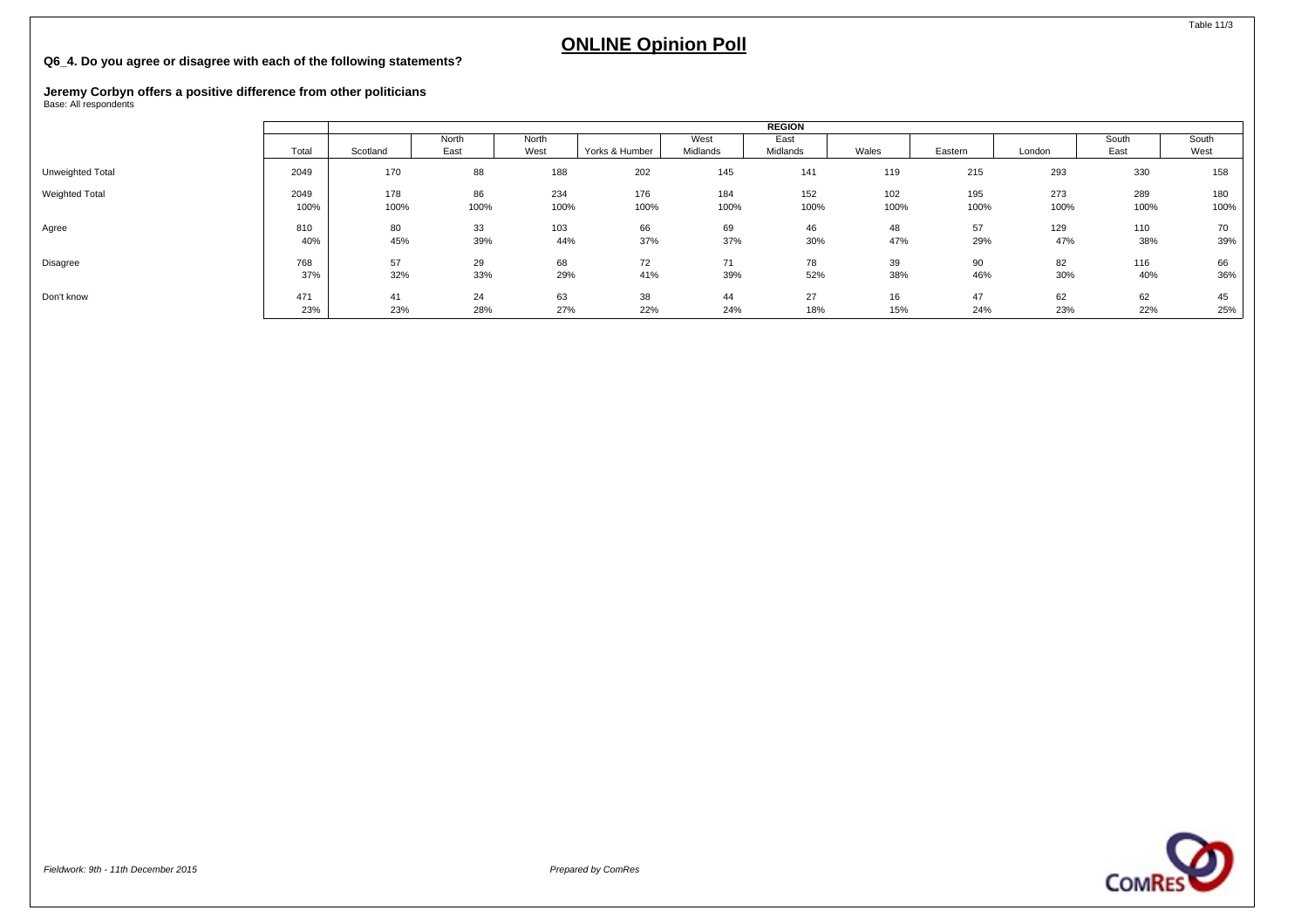#### **Q6\_5. Do you agree or disagree with each of the following statements?**

# **Jeremy Corbyn is being treated unfairly by the media** Base: All respondents

|                       |       | <b>GENDER</b> |        |       |       | AGE   |       |       |       |      |                | <b>SOCIAL GRADE</b> |      |         |          | <b>REGION SUMMARY</b> |       |          |       |
|-----------------------|-------|---------------|--------|-------|-------|-------|-------|-------|-------|------|----------------|---------------------|------|---------|----------|-----------------------|-------|----------|-------|
|                       | Total | Male          | Female | 18-24 | 25-34 | 35-44 | 45-54 | 55-64 | $65+$ | AB   | C <sub>1</sub> | $\sim$<br>UZ.       | DE   | England | Scotland | England<br>& Wales    | North | Midlands | South |
| Unweighted Total      | 2049  | 1016          | 1033   | 217   | 293   | 375   | 397   | 291   | 476   | 533  | 559            | 395                 | 562  | 1760    | 170      | 1879                  | 478   | 501      | 781   |
| <b>Weighted Total</b> | 2049  | 998           | 1051   | 234   | 352   | 340   | 369   | 299   | 455   | 547  | 568            | 447                 | 488  | 1768    | 178      | 1871                  | 496   | 531      | 742   |
|                       | 100%  | 100%          | 100%   | 100%  | 100%  | 100%  | 100%  | 100%  | 100%  | 100% | 100%           | 100%                | 100% | 100%    | 100%     | 100%                  | 100%  | 100%     | 100%  |
| Agree                 | 755   | 378           | 377    | 109   | 145   | 125   | 135   | 101   | 139   | 201  | 213            | 161                 | 180  | 627     | 82       | 673                   | 178   | 153      | 295   |
|                       | 37%   | 38%           | 36%    | 47%   | 41%   | 37%   | 37%   | 34%   | 31%   | 37%  | 38%            | 36%                 | 37%  | 35%     | 46%      | 36%                   | 36%   | 29%      | 40%   |
| Disagree              | 813   | 430           | 383    | 45    | 92    | 129   | 143   | 142   | 263   | 252  | 221            | 172                 | 167  | 710     | 62       | 751                   | 202   | 231      | 277   |
|                       | 40%   | 43%           | 36%    | 19%   | 26%   | 38%   | 39%   | 47%   | 58%   | 46%  | 39%            | 39%                 | 34%  | 40%     | 35%      | 40%                   | 41%   | 44%      | 37%   |
| Don't know            | 481   | 190           | 291    | 79    | 116   | 86    | 91    | 56    | 53    | 94   | 133            | 114                 | 140  | 432     | 34       | 447                   | 116   | 146      | 170   |
|                       | 23%   | 19%           | 28%    | 34%   | 33%   | 25%   | 25%   | 19%   | 12%   | 17%  | 23%            | 25%                 | 29%  | 24%     | 19%      | 24%                   | 23%   | 27%      | 23%   |

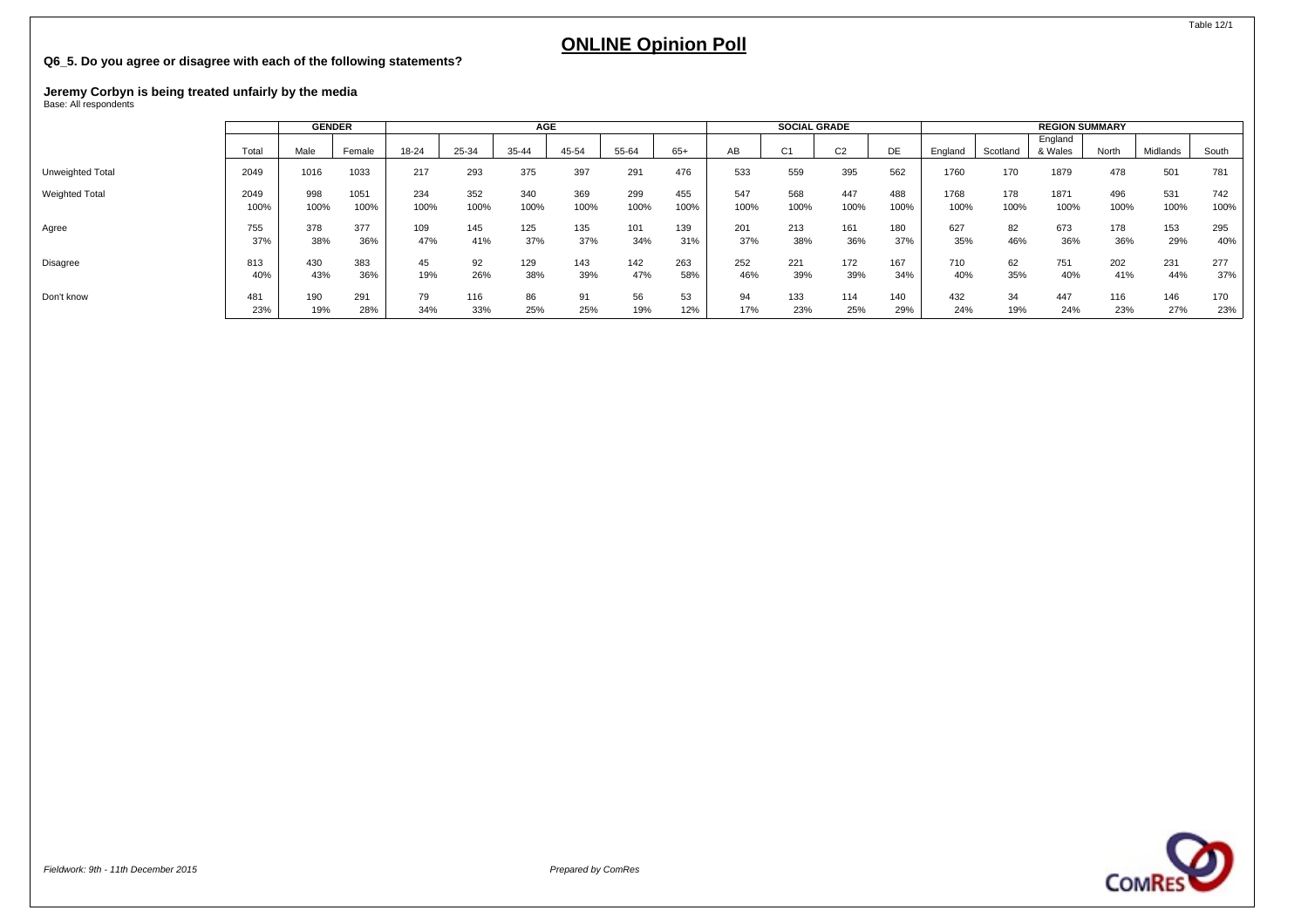### **Q6\_5. Do you agree or disagree with each of the following statements?**

## **Jeremy Corbyn is being treated unfairly by the media** Base: All respondents

|                  |              |             |             | <b>VOTING INTENTION</b> |             |            |            |             | <b>PAST VOTE - GENERAL ELECTION 2015</b> |             |             |
|------------------|--------------|-------------|-------------|-------------------------|-------------|------------|------------|-------------|------------------------------------------|-------------|-------------|
|                  | Total        | Cons        | Lab         | Lib<br>Dems             | <b>UKIP</b> | Green      | SNP        | Cons        | Lab                                      | Lib<br>Dems | <b>UKIP</b> |
| Unweighted Total | 2049         | 561         | 611         | 109                     | 352         | 51         | 73         | 570         | 592                                      | 129         | 307         |
| Weighted Total   | 2049<br>100% | 626<br>100% | 585<br>100% | 119<br>100%             | 289<br>100% | 59<br>100% | 78<br>100% | 651<br>100% | 552<br>100%                              | 140<br>100% | 231<br>100% |
| Agree            | 755<br>37%   | 83<br>13%   | 403<br>69%  | 48<br>41%               | 68<br>23%   | 32<br>54%  | 49<br>63%  | 98<br>15%   | 329<br>60%                               | 67<br>48%   | 61<br>26%   |
| Disagree         | 813<br>40%   | 440<br>70%  | 85<br>15%   | 44<br>38%               | 156<br>54%  | 11%        | 14<br>18%  | 446<br>69%  | 112<br>20%                               | 45<br>32%   | 116<br>50%  |
| Don't know       | 481<br>23%   | 102<br>16%  | 96<br>16%   | 26<br>22%               | 66<br>23%   | 21<br>36%  | 15<br>20%  | 106<br>16%  | 111<br>20%                               | 28<br>20%   | 54<br>23%   |



Table 12/2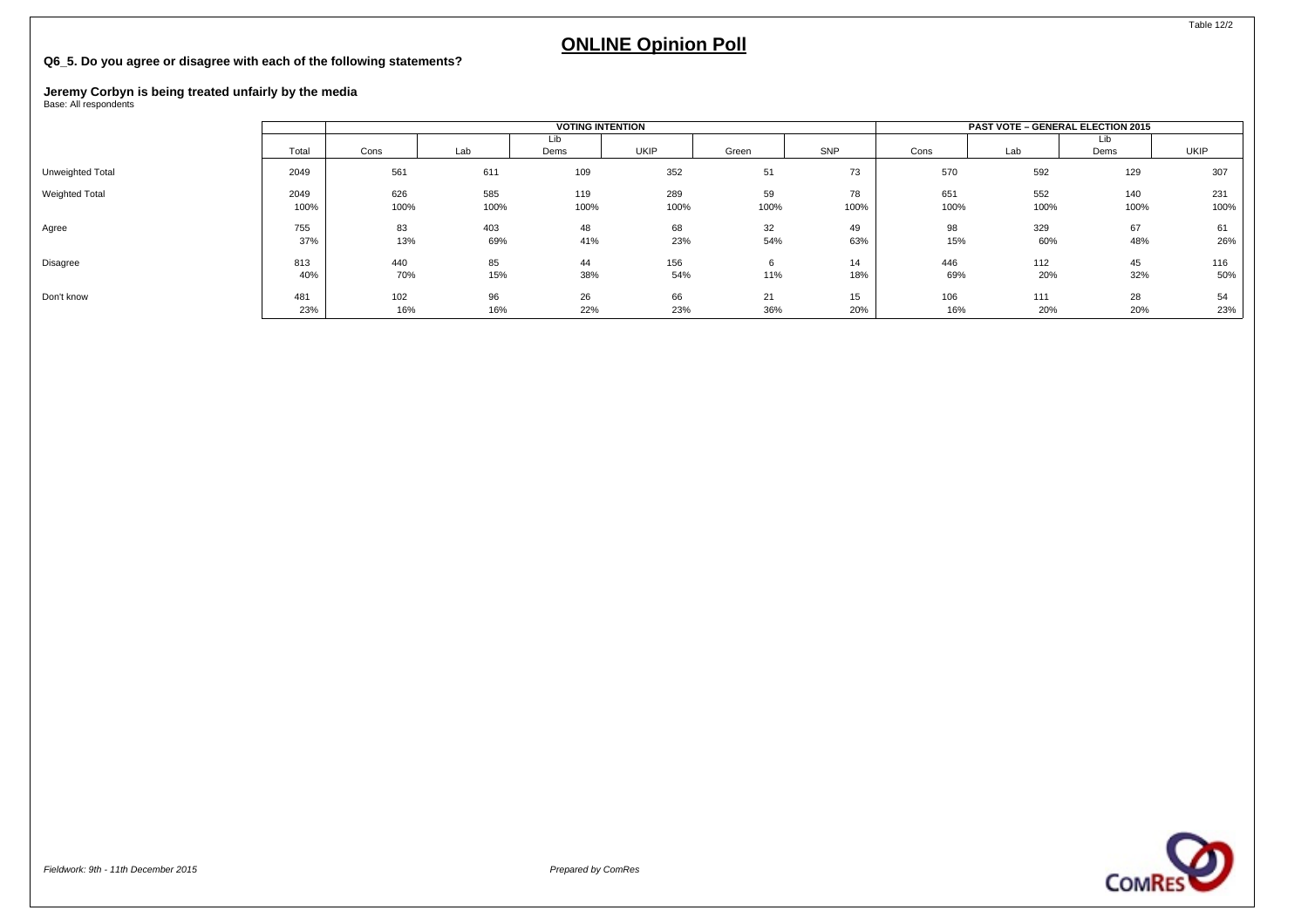### **Q6\_5. Do you agree or disagree with each of the following statements?**

# **Jeremy Corbyn is being treated unfairly by the media** Base: All respondents

|                  |       |          |               |               |                |                  | <b>REGION</b>    |       |         |        |               |               |
|------------------|-------|----------|---------------|---------------|----------------|------------------|------------------|-------|---------|--------|---------------|---------------|
|                  | Total | Scotland | North<br>East | North<br>West | Yorks & Humber | West<br>Midlands | East<br>Midlands | Wales | Eastern | London | South<br>East | South<br>West |
| Unweighted Total | 2049  | 170      | 88            | 188           | 202            | 145              | 141              | 119   | 215     | 293    | 330           | 158           |
| Weighted Total   | 2049  | 178      | 86            | 234           | 176            | 184              | 152              | 102   | 195     | 273    | 289           | 180           |
|                  | 100%  | 100%     | 100%          | 100%          | 100%           | 100%             | 100%             | 100%  | 100%    | 100%   | 100%          | 100%          |
| Agree            | 755   | 82       | 32            | 89            | 57             | 63               | 40               | 47    | 50      | 130    | 98            | 67            |
|                  | 37%   | 46%      | 37%           | 38%           | 32%            | 34%              | 26%              | 46%   | 26%     | 48%    | 34%           | 37%           |
| Disagree         | 813   | 62       | 29            | 89            | 84             | 72               | 73               | 41    | 86      | 83     | 133           | 61            |
|                  | 40%   | 35%      | 33%           | 38%           | 48%            | 39%              | 48%              | 40%   | 44%     | 31%    | 46%           | 34%           |
| Don't know       | 481   | 34       | 26            | 55            | 35             | 49               | 39               | 15    | 58      | 59     | 58            | 52            |
|                  | 23%   | 19%      | 30%           | 24%           | 20%            | 27%              | 26%              | 15%   | 30%     | 22%    | 20%           | 29%           |

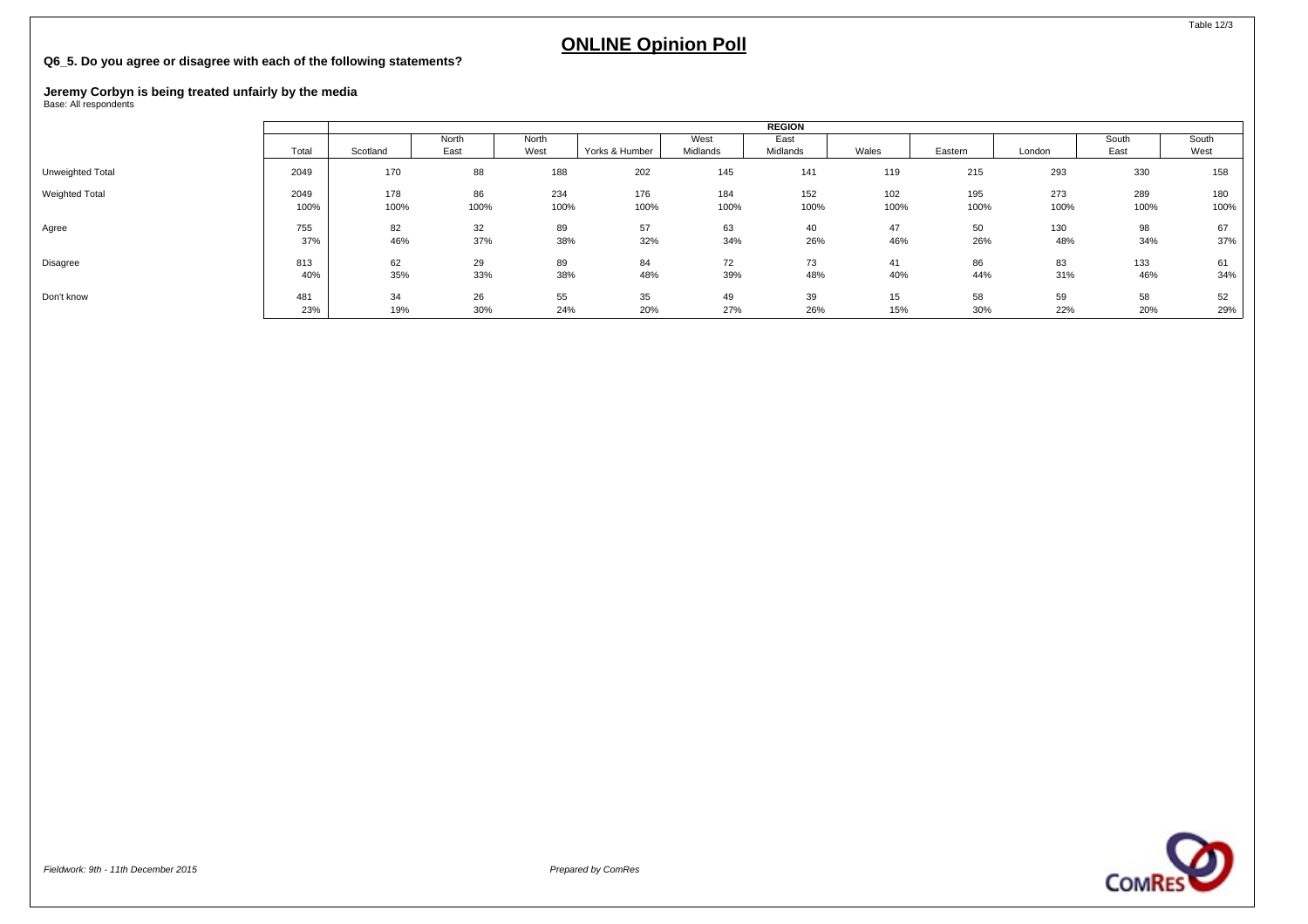### **Q6\_6. Do you agree or disagree with each of the following statements?**

**People from the EU who come to live in the UK should only receive tax credits after living here for four years** Base: All respondents

|                       |       | <b>GENDER</b> |        |       |       | AGE   |       |       |      |      | <b>SOCIAL GRADE</b> |                |      |         |          | <b>REGION SUMMARY</b> |       |          |       |
|-----------------------|-------|---------------|--------|-------|-------|-------|-------|-------|------|------|---------------------|----------------|------|---------|----------|-----------------------|-------|----------|-------|
|                       | Total | Male          | Female | 18-24 | 25-34 | 35-44 | 45-54 | 55-64 | 65+  | AB   | C <sub>1</sub>      | C <sub>2</sub> | DE   | England | Scotland | England<br>& Wales    | North | Midlands | South |
| Unweighted Total      | 2049  | 1016          | 1033   | 217   | 293   | 375   | 397   | 291   | 476  | 533  | 559                 | 395            | 562  | 1760    | 170      | 1879                  | 478   | 501      | 781   |
| <b>Weighted Total</b> | 2049  | 998           | 1051   | 234   | 352   | 340   | 369   | 299   | 455  | 547  | 568                 | 447            | 488  | 1768    | 178      | 1871                  | 496   | 531      | 742   |
|                       | 100%  | 100%          | 100%   | 100%  | 100%  | 100%  | 100%  | 100%  | 100% | 100% | 100%                | 100%           | 100% | 100%    | 100%     | 100%                  | 100%  | 100%     | 100%  |
| Agree                 | 1521  | 716           | 804    | 127   | 215   | 246   | 277   | 255   | 400  | 404  | 407                 | 337            | 373  | 1317    | 123      | 1398                  | 377   | 406      | 534   |
|                       | 74%   | 72%           | 77%    | 54%   | 61%   | 72%   | 75%   | 85%   | 88%  | 74%  | 72%                 | 75%            | 77%  | 74%     | 69%      | 75%                   | 76%   | 76%      | 72%   |
| Disagree              | 240   | 146           | 95     | 45    | 52    | 41    | 49    | 19    | 34   | 71   | 78                  | 43             | 49   | 203     | 29       | 211                   | 50    | 56       | 97    |
|                       | 12%   | 15%           | 9%     | 19%   | 15%   | 12%   | 13%   | 6%    | 8%   | 13%  | 14%                 | 10%            | 10%  | 11%     | 16%      | 11%                   | 10%   | 10%      | 13%   |
| Don't know            | 288   | 136           | 152    | 61    | 86    | 53    | 42    | 25    | 21   | 72   | 83                  | 67             | 65   | 249     | 27       | 261                   | 69    | 69       | 111   |
|                       | 14%   | 14%           | 14%    | 26%   | 24%   | 16%   | 12%   | 8%    | 5%   | 13%  | 15%                 | 15%            | 13%  | 14%     | 15%      | 14%                   | 14%   | 13%      | 15%   |

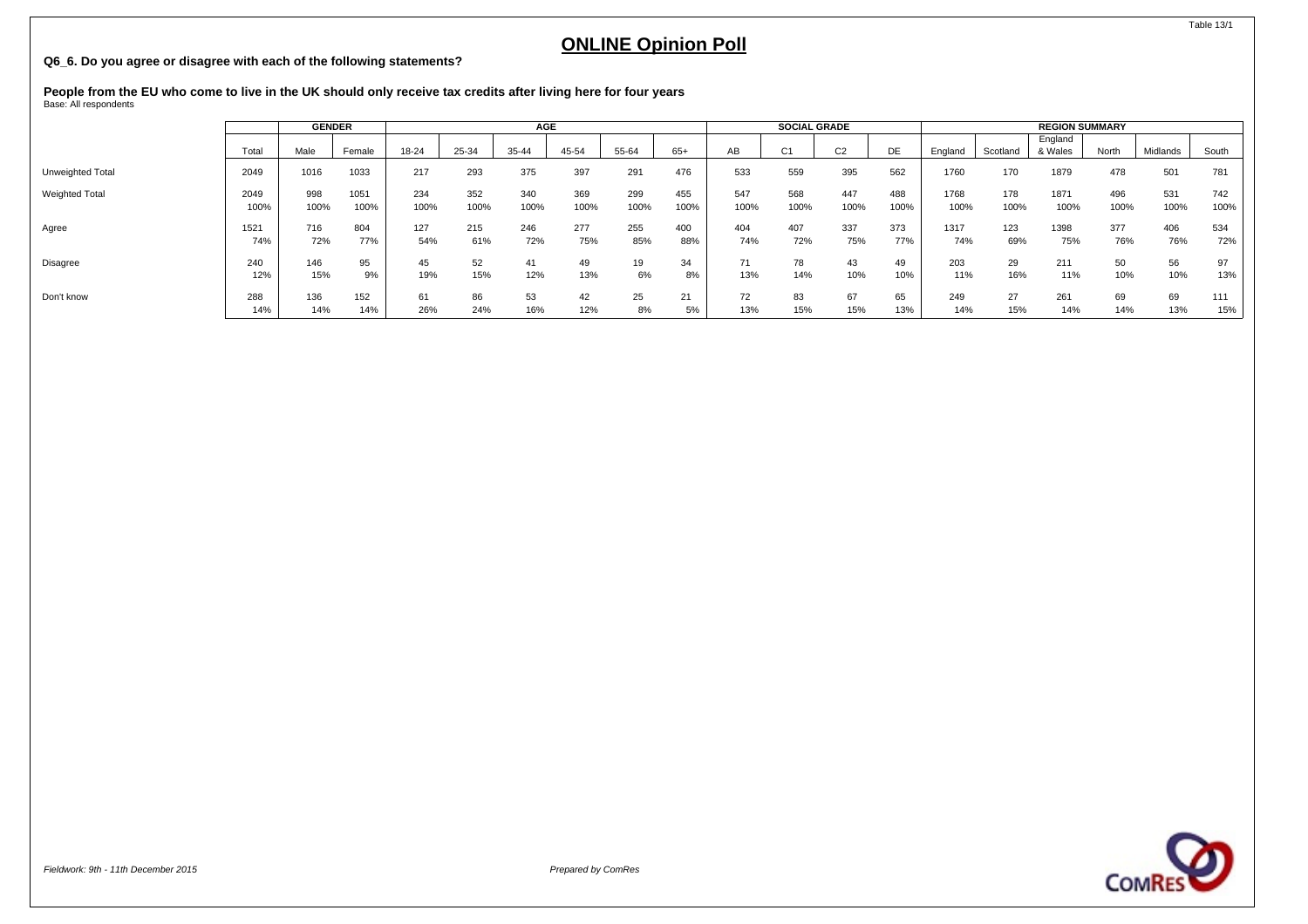### **Q6\_6. Do you agree or disagree with each of the following statements?**

**People from the EU who come to live in the UK should only receive tax credits after living here for four years** Base: All respondents

|                  |       |      |      |      | <b>VOTING INTENTION</b> |       |      |      | PAST VOTE - GENERAL ELECTION 2015 |             |             |
|------------------|-------|------|------|------|-------------------------|-------|------|------|-----------------------------------|-------------|-------------|
|                  | Total | Cons | Lab  | Dems | <b>UKIP</b>             | Green | SNP  | Cons | Lab                               | Lib<br>Dems | <b>UKIP</b> |
| Unweighted Total | 2049  | 561  | 611  | 109  | 352                     | 51    | 73   | 570  | 592                               | 129         | 307         |
| Weighted Total   | 2049  | 626  | 585  | 119  | 289                     | 59    | 78   | 651  | 552                               | 140         | 231         |
|                  | 100%  | 100% | 100% | 100% | 100%                    | 100%  | 100% | 100% | 100%                              | 100%        | 100%        |
| Agree            | 1521  | 547  | 372  | 84   | 261                     | 27    | 48   | 561  | 358                               | 105         | 204         |
|                  | 74%   | 87%  | 64%  | 71%  | 90%                     | 46%   | 61%  | 86%  | 65%                               | 75%         | 88%         |
| Disagree         | 240   | 34   | 121  | 20   | 15                      | 14    | 16   | 39   | 103                               | 18          | 15          |
|                  | 12%   | 5%   | 21%  | 17%  | 5%                      | 24%   | 20%  | 6%   | 19%                               | 13%         | 6%          |
| Don't know       | 288   | 45   | 92   | 15   | 13                      | 18    | 15   | 51   | 91                                | 18          | 12          |
|                  | 14%   | 7%   | 16%  | 12%  | 5%                      | 30%   | 19%  | 8%   | 16%                               | 13%         | 5%          |

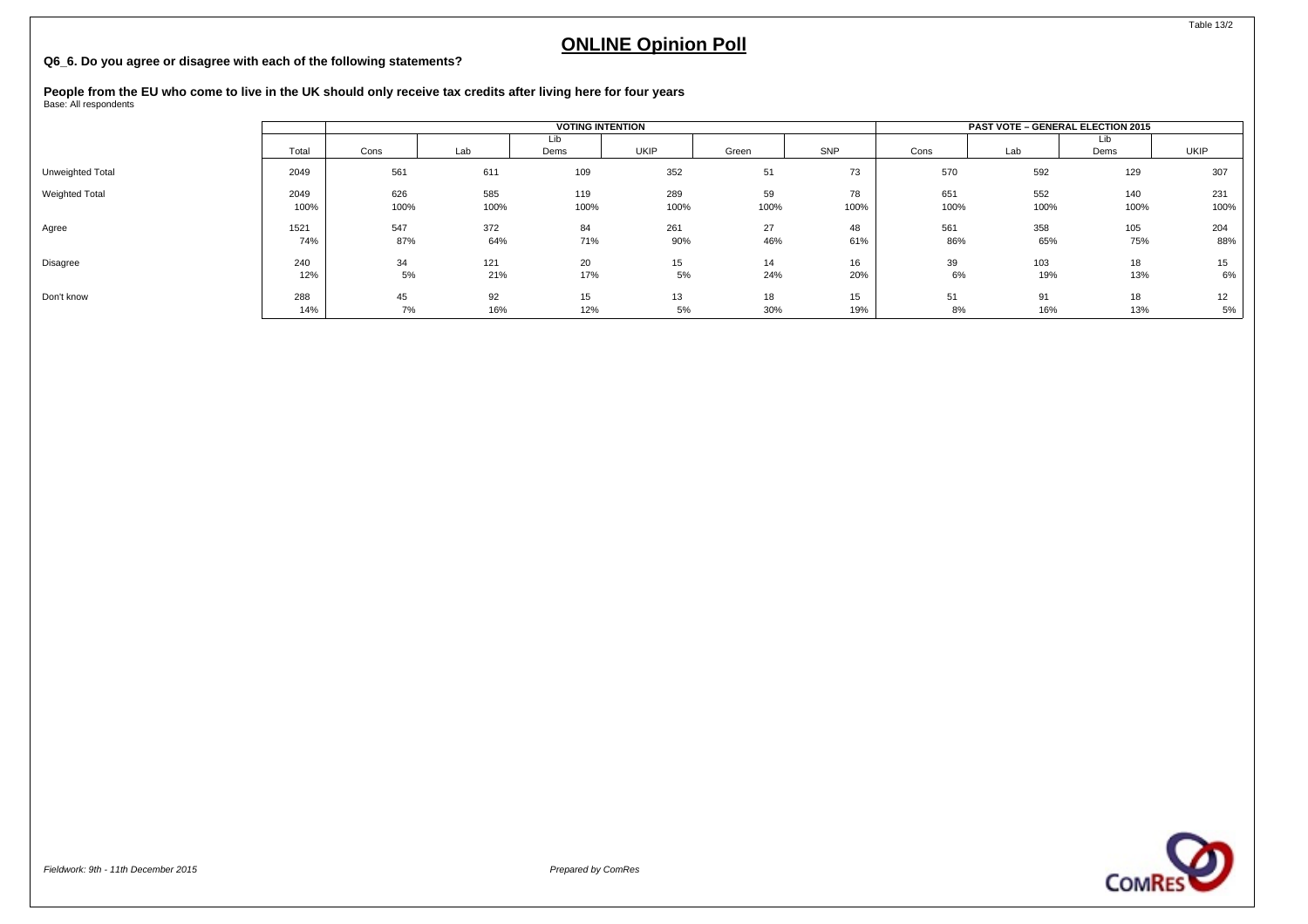### **Q6\_6. Do you agree or disagree with each of the following statements?**

**People from the EU who come to live in the UK should only receive tax credits after living here for four years** Base: All respondents

|                  |       |          |       |       |                |          | <b>REGION</b> |       |         |        |       |       |
|------------------|-------|----------|-------|-------|----------------|----------|---------------|-------|---------|--------|-------|-------|
|                  |       |          | North | North |                | West     | East          |       |         |        | South | South |
|                  | Total | Scotland | East  | West  | Yorks & Humber | Midlands | Midlands      | Wales | Eastern | London | East  | West  |
| Unweighted Total | 2049  | 170      | 88    | 188   | 202            | 145      | 141           | 119   | 215     | 293    | 330   | 158   |
| Weighted Total   | 2049  | 178      | 86    | 234   | 176            | 184      | 152           | 102   | 195     | 273    | 289   | 180   |
|                  | 100%  | 100%     | 100%  | 100%  | 100%           | 100%     | 100%          | 100%  | 100%    | 100%   | 100%  | 100%  |
|                  |       |          |       |       |                |          |               |       |         |        |       |       |
| Agree            | 1521  | 123      | 64    | 172   | 142            | 140      | 116           | 81    | 150     | 187    | 213   | 133   |
|                  | 74%   | 69%      | 74%   | 73%   | 80%            | 76%      | 77%           | 79%   | 77%     | 69%    | 74%   | 74%   |
| Disagree         | 240   | 29       |       | 30    | 13             | 21       | 16            | 9     | 19      | 39     | 43    | 15    |
|                  | 12%   | 16%      | 8%    | 13%   | 7%             | 11%      | 10%           | 9%    | 10%     | 14%    | 15%   | 9%    |
| Don't know       | 288   | 27       | 15    | 32    | 21             | 24       | 20            | 12    | 25      | 46     | 33    | 32    |
|                  | 14%   | 15%      | 18%   | 14%   | 12%            | 13%      | 13%           | 12%   | 13%     | 17%    | 11%   | 18%   |



Table 13/3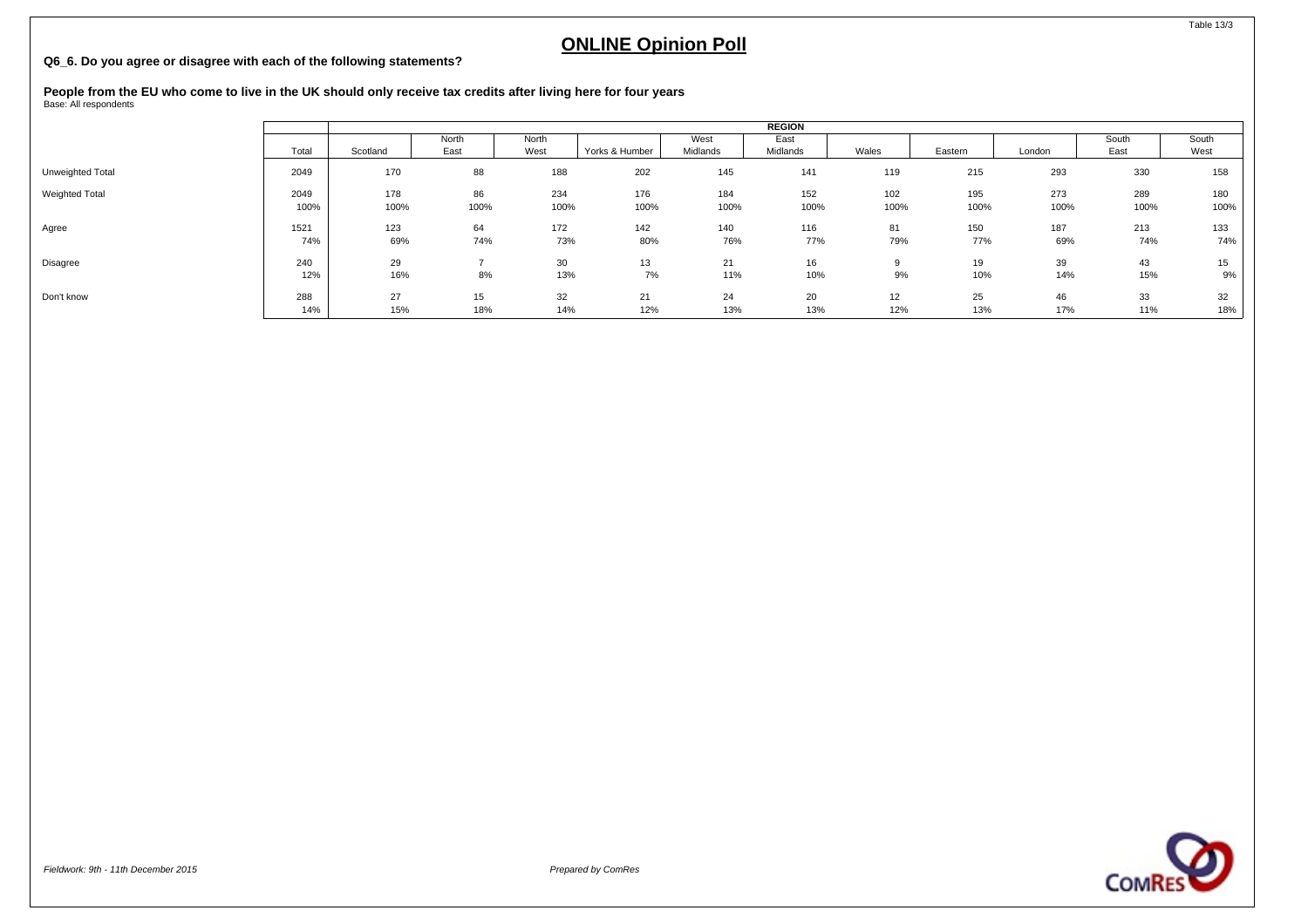#### **Q6\_7. Do you agree or disagree with each of the following statements?**

I expect David Cameron will be able to renegotiate Britain's relationship with the EU so that EU citizens can only receive tax credits after living in Britain for four years<br><sub>Base:</sub> All respondents

|                       |       | <b>GENDER</b> |        |       |       | <b>AGE</b> |       |       |      |      | <b>SOCIAL GRADE</b> |                |      |         |          | <b>REGION SUMMARY</b> |       |          |       |
|-----------------------|-------|---------------|--------|-------|-------|------------|-------|-------|------|------|---------------------|----------------|------|---------|----------|-----------------------|-------|----------|-------|
|                       | Total | Male          | Female | 18-24 | 25-34 | 35-44      | 45-54 | 55-64 | 65+  | AВ   | C <sub>1</sub>      | C <sub>2</sub> | DE   | England | Scotland | England<br>& Wales    | North | Midlands | South |
| Unweighted Total      | 2049  | 1016          | 1033   | 217   | 293   | 375        | 397   | 291   | 476  | 533  | 559                 | 395            | 562  | 1760    | 170      | 1879                  | 478   | 501      | 781   |
| <b>Weighted Total</b> | 2049  | 998           | 1051   | 234   | 352   | 340        | 369   | 299   | 455  | 547  | 568                 | 447            | 488  | 1768    | 178      | 1871                  | 496   | 531      | 742   |
|                       | 100%  | 100%          | 100%   | 100%  | 100%  | 100%       | 100%  | 100%  | 100% | 100% | 100%                | 100%           | 100% | 100%    | 100%     | 100%                  | 100%  | 100%     | 100%  |
| Agree                 | 627   | 286           | 341    | 82    | 98    | 116        | 105   | 89    | 136  | 162  | 168                 | 162            | 135  | 545     | 47       | 580                   | 159   | 177      | 208   |
|                       | 31%   | 29%           | 32%    | 35%   | 28%   | 34%        | 29%   | 30%   | 30%  | 30%  | 30%                 | 36%            | 28%  | 31%     | 26%      | 31%                   | 32%   | 33%      | 28%   |
| Disagree              | 748   | 424           | 324    | 62    | 120   | 111        | 151   | 117   | 187  | 209  | 213                 | 147            | 180  | 632     | 74       | 674                   | 193   | 184      | 255   |
|                       | 37%   | 43%           | 31%    | 26%   | 34%   | 33%        | 41%   | 39%   | 41%  | 38%  | 38%                 | 33%            | 37%  | 36%     | 42%      | 36%                   | 39%   | 35%      | 34%   |
| Don't know            | 674   | 288           | 386    | 90    | 134   | 113        | 113   | 93    | 132  | 176  | 187                 | 138            | 173  | 592     | 57       | 617                   | 143   | 169      | 279   |
|                       | 33%   | 29%           | 37%    | 38%   | 38%   | 33%        | 31%   | 31%   | 29%  | 32%  | 33%                 | 31%            | 36%  | 33%     | 32%      | 33%                   | 29%   | 32%      | 38%   |

**COMRES** 

Table 14/1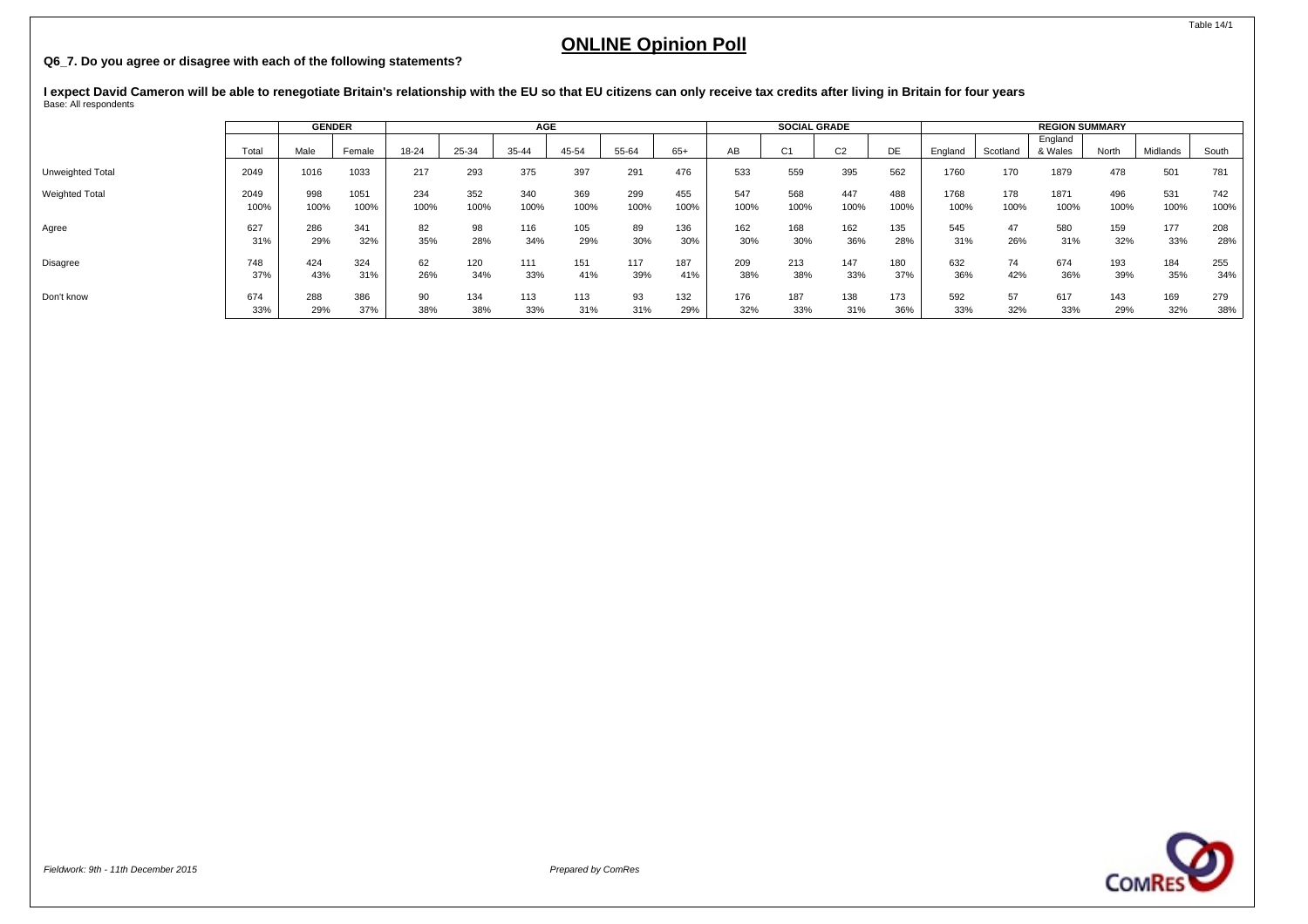#### **Q6\_7. Do you agree or disagree with each of the following statements?**

I expect David Cameron will be able to renegotiate Britain's relationship with the EU so that EU citizens can only receive tax credits after living in Britain for four years<br><sub>Base:</sub> All respondents

|                  |              |             |             |             | <b>VOTING INTENTION</b> |            |            |             | <b>PAST VOTE - GENERAL ELECTION 2015</b> |             |             |
|------------------|--------------|-------------|-------------|-------------|-------------------------|------------|------------|-------------|------------------------------------------|-------------|-------------|
|                  | Total        | Cons        | Lab         | Lib<br>Dems | UKIP                    | Green      | SNP        | Cons        | Lab                                      | Lib<br>Dems | UKIP        |
| Unweighted Total | 2049         | 561         | 611         | 109         | 352                     | 51         | 73         | 570         | 592                                      | 129         | 307         |
| Weighted Total   | 2049<br>100% | 626<br>100% | 585<br>100% | 119<br>100% | 289<br>100%             | 59<br>100% | 78<br>100% | 651<br>100% | 552<br>100%                              | 140<br>100% | 231<br>100% |
| Agree            | 627<br>31%   | 304<br>49%  | 157<br>27%  | 35<br>30%   | 49<br>17%               | 13%        | 15<br>19%  | 294<br>45%  | 138<br>25%                               | 46<br>33%   | 41<br>18%   |
| Disagree         | 748<br>37%   | 137<br>22%  | 250<br>43%  | 44<br>37%   | 179<br>62%              | 24<br>41%  | 39<br>50%  | 162<br>25%  | 238<br>43%                               | 52<br>37%   | 137<br>59%  |
| Don't know       | 674<br>33%   | 185<br>30%  | 178<br>30%  | 39<br>33%   | 61<br>21%               | 27<br>46%  | 24<br>31%  | 195<br>30%  | 176<br>32%                               | 42<br>30%   | 54<br>23%   |



Table 14/2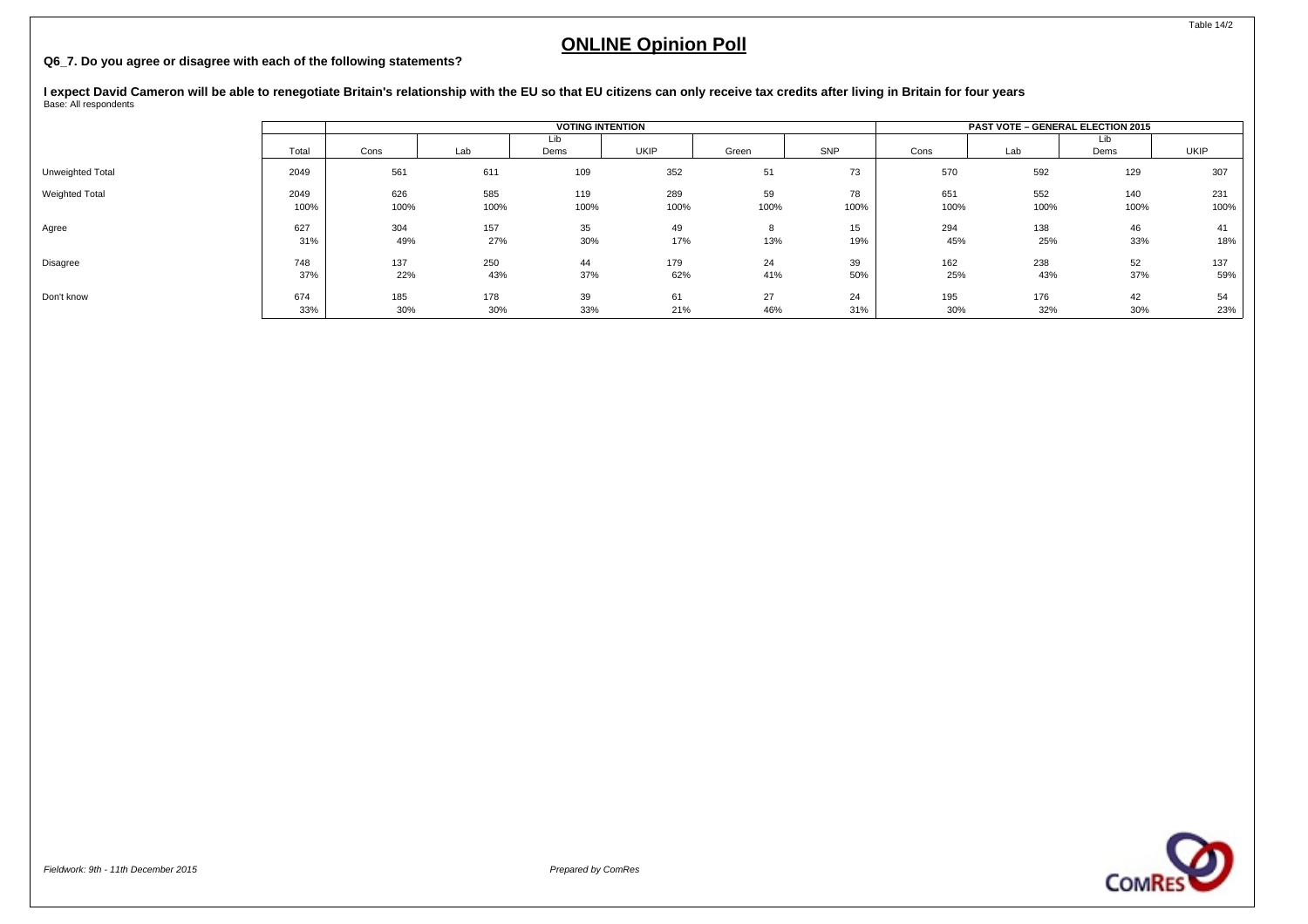### **Q6\_7. Do you agree or disagree with each of the following statements?**

I expect David Cameron will be able to renegotiate Britain's relationship with the EU so that EU citizens can only receive tax credits after living in Britain for four years<br><sub>Base:</sub> All respondents

|                  |            |           |           |           |                |           | <b>REGION</b> |           |           |           |           |           |
|------------------|------------|-----------|-----------|-----------|----------------|-----------|---------------|-----------|-----------|-----------|-----------|-----------|
|                  |            |           | North     | North     |                | West      | East          |           |           |           | South     | South     |
|                  | Total      | Scotland  | East      | West      | Yorks & Humber | Midlands  | Midlands      | Wales     | Eastern   | London    | East      | West      |
| Unweighted Total | 2049       | 170       | 88        | 188       | 202            | 145       | 141           | 119       | 215       | 293       | 330       | 158       |
| Weighted Total   | 2049       | 178       | 86        | 234       | 176            | 184       | 152           | 102       | 195       | 273       | 289       | 180       |
|                  | 100%       | 100%      | 100%      | 100%      | 100%           | 100%      | 100%          | 100%      | 100%      | 100%      | 100%      | 100%      |
| Agree            | 627<br>31% | 47<br>26% | 23<br>27% | 71<br>30% | 65<br>37%      | 72<br>39% | 54<br>35%     | 35<br>34% | 52<br>27% | 80<br>29% | 84<br>29% | 44<br>24% |
| Disagree         | 748        | 74        | 35        | 88        | 70             | 59        | 55            | 42        | 70        | 95        | 103       | 57        |
|                  | 37%        | 42%       | 41%       | 38%       | 40%            | 32%       | 36%           | 41%       | 36%       | 35%       | 36%       | 32%       |
| Don't know       | 674        | 57        | 28        | 74        | 41             | 54        | 43            | 25        | 73        | 98        | 102       | 79        |
|                  | 33%        | 32%       | 32%       | 32%       | 23%            | 29%       | 28%           | 25%       | 37%       | 36%       | 35%       | 44%       |

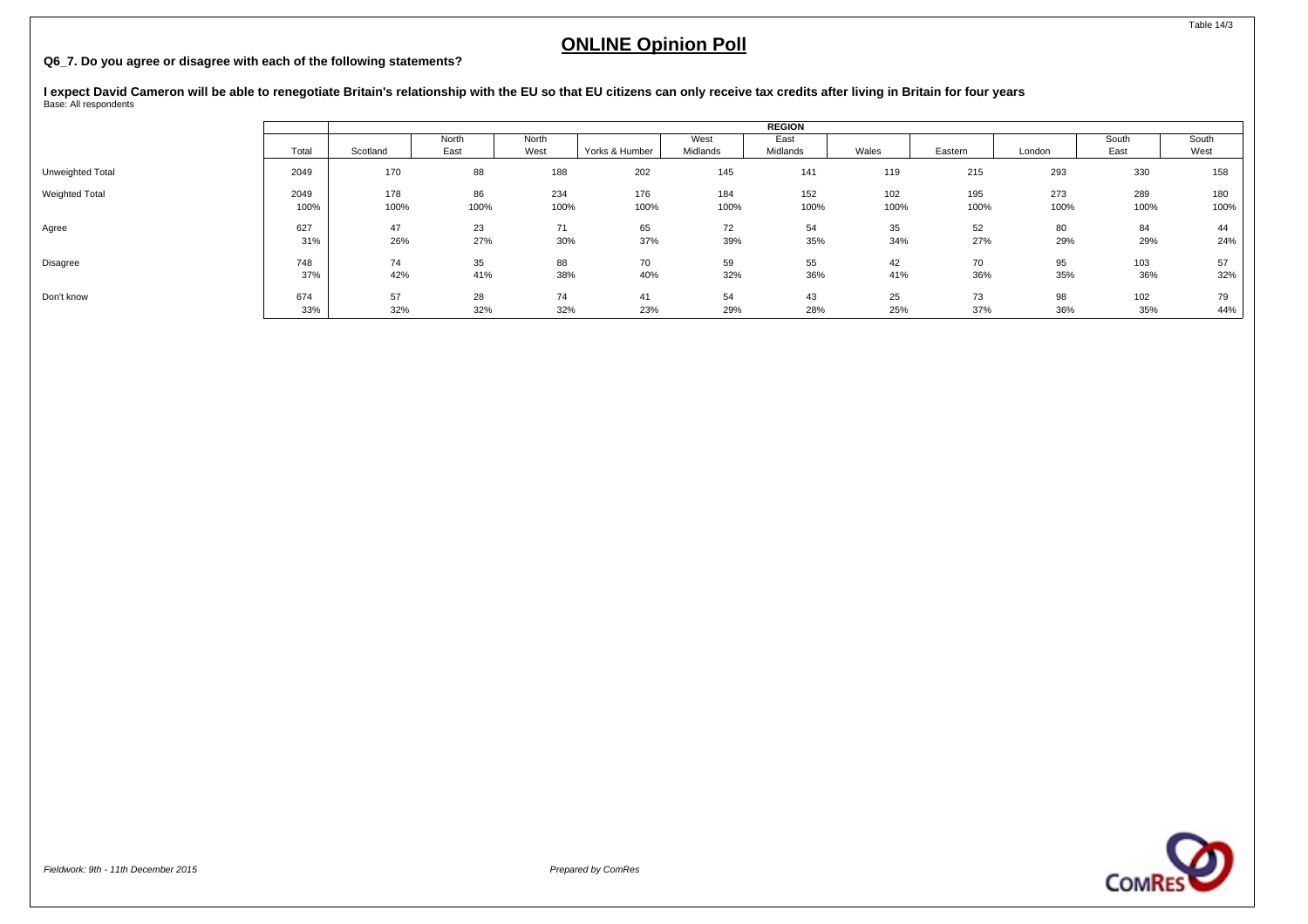### **Q6\_8. Do you agree or disagree with each of the following statements?**

**The recent storms and flooding in the UK are probably a result of climate change mainly caused by human activity** Base: All respondents

|                         |       | <b>GENDER</b> |        |       |       | AGE   |       |       |      |      | <b>SOCIAL GRADE</b> |                |      |         |          | <b>REGION SUMMARY</b> |       |          |       |
|-------------------------|-------|---------------|--------|-------|-------|-------|-------|-------|------|------|---------------------|----------------|------|---------|----------|-----------------------|-------|----------|-------|
|                         | Total | Male          | Female | 18-24 | 25-34 | 35-44 | 45-54 | 55-64 | 65+  | AB   | C <sub>1</sub>      | C <sub>2</sub> | DE   | England | Scotland | England<br>& Wales    | North | Midlands | South |
| <b>Unweighted Total</b> | 2049  | 1016          | 1033   | 217   | 293   | 375   | 397   | 291   | 476  | 533  | 559                 | 395            | 562  | 1760    | 170      | 1879                  | 478   | 501      | 781   |
| Weighted Total          | 2049  | 998           | 1051   | 234   | 352   | 340   | 369   | 299   | 455  | 547  | 568                 | 447            | 488  | 1768    | 178      | 1871                  | 496   | 531      | 742   |
|                         | 100%  | 100%          | 100%   | 100%  | 100%  | 100%  | 100%  | 100%  | 100% | 100% | 100%                | 100%           | 100% | 100%    | 100%     | 100%                  | 100%  | 100%     | 100%  |
| Agree                   | 933   | 431           | 501    | 121   | 168   | 146   | 163   | 140   | 195  | 244  | 276                 | 192            | 220  | 799     | 83       | 850                   | 213   | 238      | 348   |
|                         | 46%   | 43%           | 48%    | 52%   | 48%   | 43%   | 44%   | 47%   | 43%  | 45%  | 49%                 | 43%            | 45%  | 45%     | 47%      | 45%                   | 43%   | 45%      | 47%   |
| Disagree                | 541   | 312           | 229    | 43    | 79    | 103   | 102   | 85    | 129  | 154  | 140                 | 117            | 130  | 467     | 42       | 499                   | 137   | 140      | 190   |
|                         | 26%   | 31%           | 22%    | 18%   | 22%   | 30%   | 28%   | 29%   | 28%  | 28%  | 25%                 | 26%            | 27%  | 26%     | 24%      | 27%                   | 28%   | 26%      | 26%   |
| Don't know              | 575   | 255           | 320    | 69    | 106   | 91    | 103   | 74    | 131  | 148  | 151                 | 138            | 137  | 503     | 53       | 522                   | 146   | 153      | 204   |
|                         | 28%   | 26%           | 30%    | 30%   | 30%   | 27%   | 28%   | 25%   | 29%  | 27%  | 27%                 | 31%            | 28%  | 28%     | 30%      | 28%                   | 29%   | 29%      | 27%   |

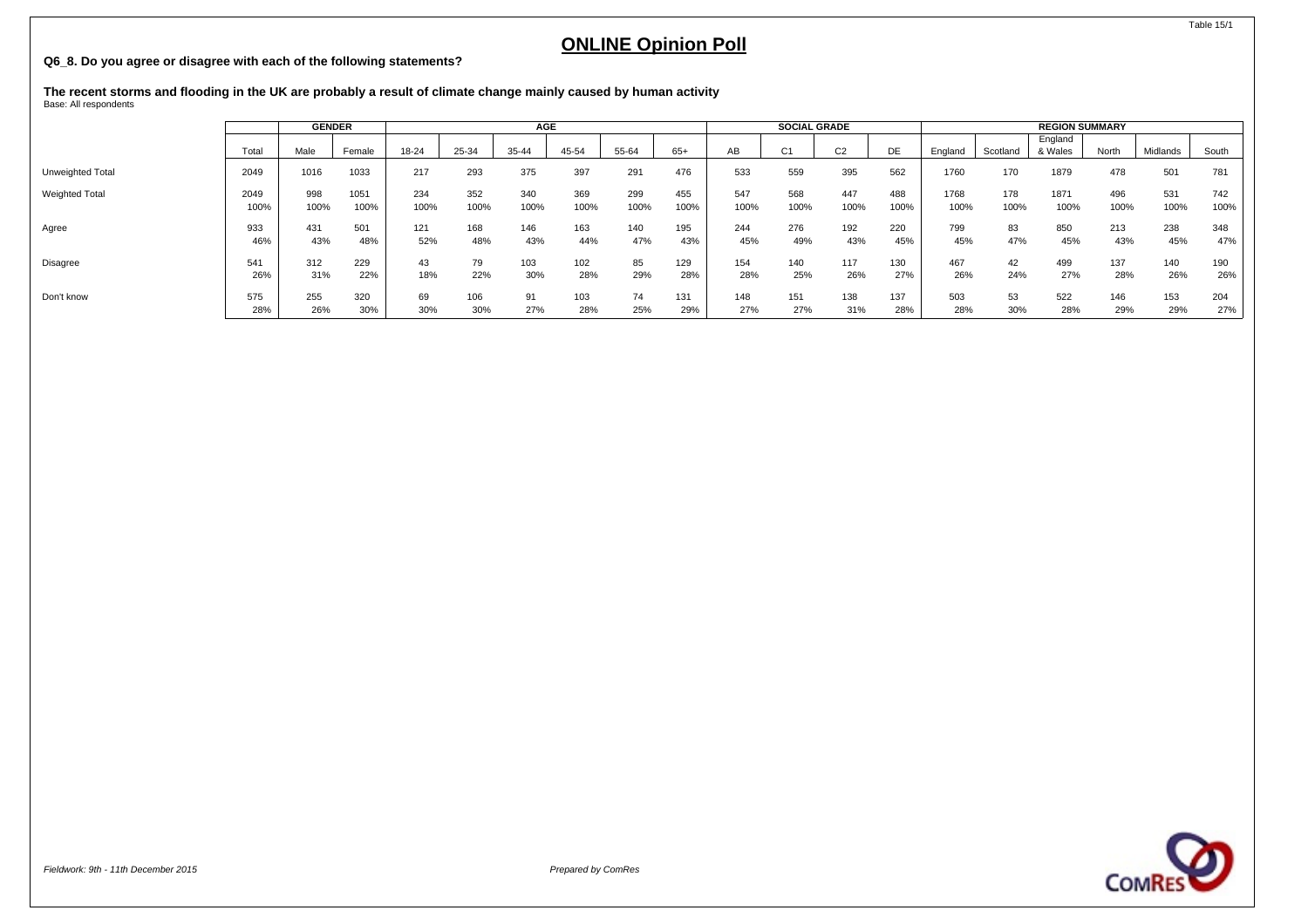### **Q6\_8. Do you agree or disagree with each of the following statements?**

**The recent storms and flooding in the UK are probably a result of climate change mainly caused by human activity** Base: All respondents

|                  |              |             |             | <b>VOTING INTENTION</b> |             |            |            |             | <b>PAST VOTE - GENERAL ELECTION 2015</b> |             |             |
|------------------|--------------|-------------|-------------|-------------------------|-------------|------------|------------|-------------|------------------------------------------|-------------|-------------|
|                  | Total        | Cons        | Lab         | Lib<br>Dems             | UKIP        | Green      | SNP        | Cons        | Lab                                      | Lib<br>Dems | <b>UKIP</b> |
| Unweighted Total | 2049         | 561         | 611         | 109                     | 352         | 51         | 73         | 570         | 592                                      | 129         | 307         |
| Weighted Total   | 2049<br>100% | 626<br>100% | 585<br>100% | 119<br>100%             | 289<br>100% | 59<br>100% | 78<br>100% | 651<br>100% | 552<br>100%                              | 140<br>100% | 231<br>100% |
| Agree            | 933<br>46%   | 252<br>40%  | 321<br>55%  | 61<br>51%               | 107<br>37%  | 44<br>74%  | 46<br>59%  | 253<br>39%  | 298<br>54%                               | 70<br>50%   | 83<br>36%   |
| Disagree         | 541<br>26%   | 197<br>32%  | 121<br>21%  | 26<br>22%               | 121<br>42%  | 10%        | 15<br>19%  | 214<br>33%  | 113<br>20%                               | 27<br>19%   | 98<br>43%   |
| Don't know       | 575<br>28%   | 176<br>28%  | 143<br>24%  | 32<br>27%               | 61<br>21%   | 15%        | 18<br>23%  | 184<br>28%  | 142<br>26%                               | 44<br>31%   | 50<br>22%   |

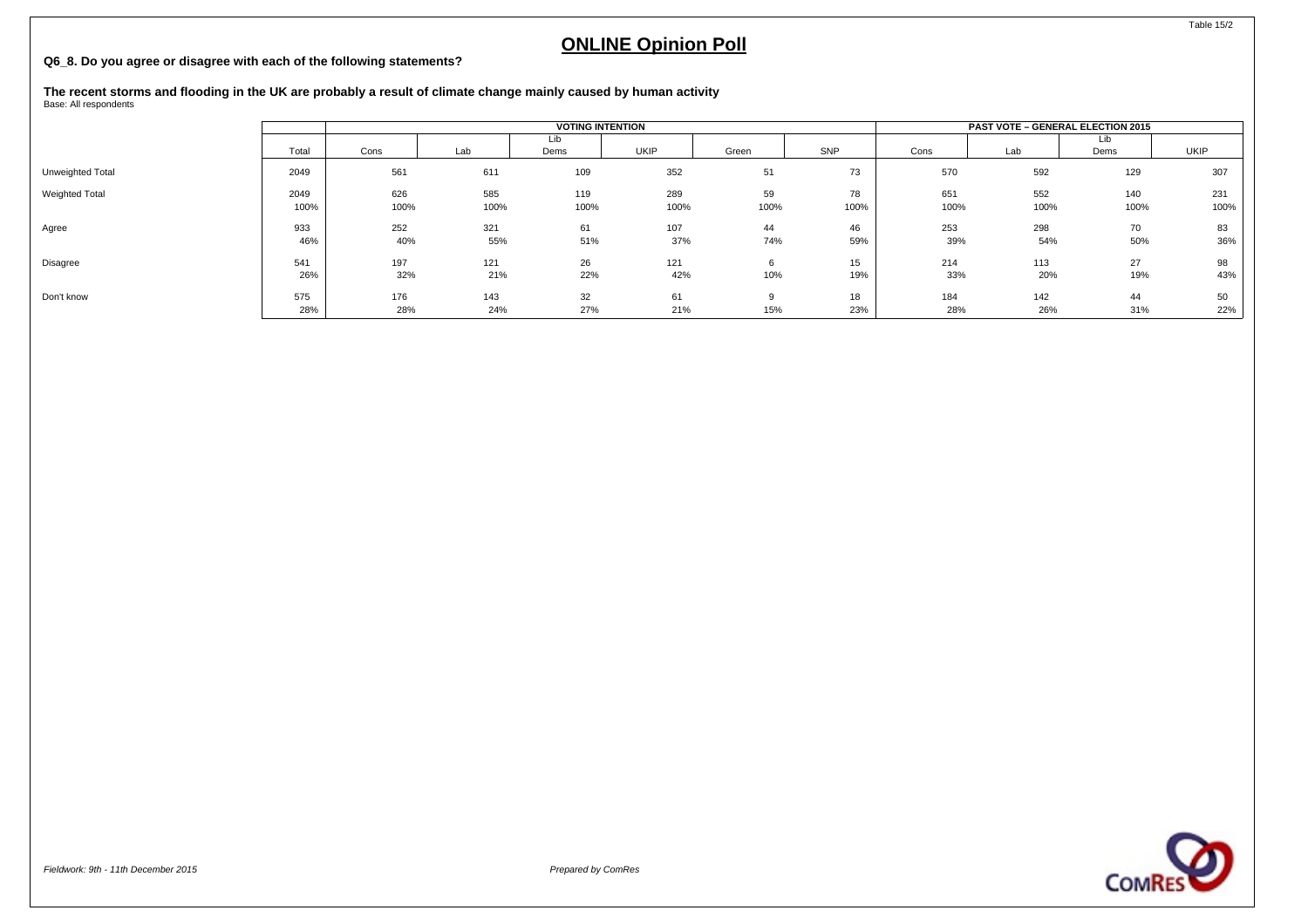### **Q6\_8. Do you agree or disagree with each of the following statements?**

**The recent storms and flooding in the UK are probably a result of climate change mainly caused by human activity** Base: All respondents

|                  |       |          |       |       |                |          | <b>REGION</b> |       |         |        |       |       |
|------------------|-------|----------|-------|-------|----------------|----------|---------------|-------|---------|--------|-------|-------|
|                  |       |          | North | North |                | West     | East          |       |         |        | South | South |
|                  | Total | Scotland | East  | West  | Yorks & Humber | Midlands | Midlands      | Wales | Eastern | London | East  | West  |
| Unweighted Total | 2049  | 170      | 88    | 188   | 202            | 145      | 141           | 119   | 215     | 293    | 330   | 158   |
| Weighted Total   | 2049  | 178      | 86    | 234   | 176            | 184      | 152           | 102   | 195     | 273    | 289   | 180   |
|                  | 100%  | 100%     | 100%  | 100%  | 100%           | 100%     | 100%          | 100%  | 100%    | 100%   | 100%  | 100%  |
| Agree            | 933   | 83       | 34    | 110   | 69             | 84       | 82            | 51    | 71      | 128    | 142   | 78    |
|                  | 46%   | 47%      | 39%   | 47%   | 39%            | 45%      | 54%           | 49%   | 37%     | 47%    | 49%   | 43%   |
| Disagree         | 541   | 42       | 22    | 54    | 60             | 53       | 31            | 32    | 56      | 67     | 76    | 46    |
|                  | 26%   | 24%      | 26%   | 23%   | 34%            | 29%      | 21%           | 31%   | 29%     | 25%    | 26%   | 26%   |
| Don't know       | 575   | 53       | 30    | 69    | 47             | 48       | 38            | 20    | 67      | 77     | 70    | 56    |
|                  | 28%   | 30%      | 35%   | 30%   | 27%            | 26%      | 25%           | 19%   | 34%     | 28%    | 24%   | 31%   |

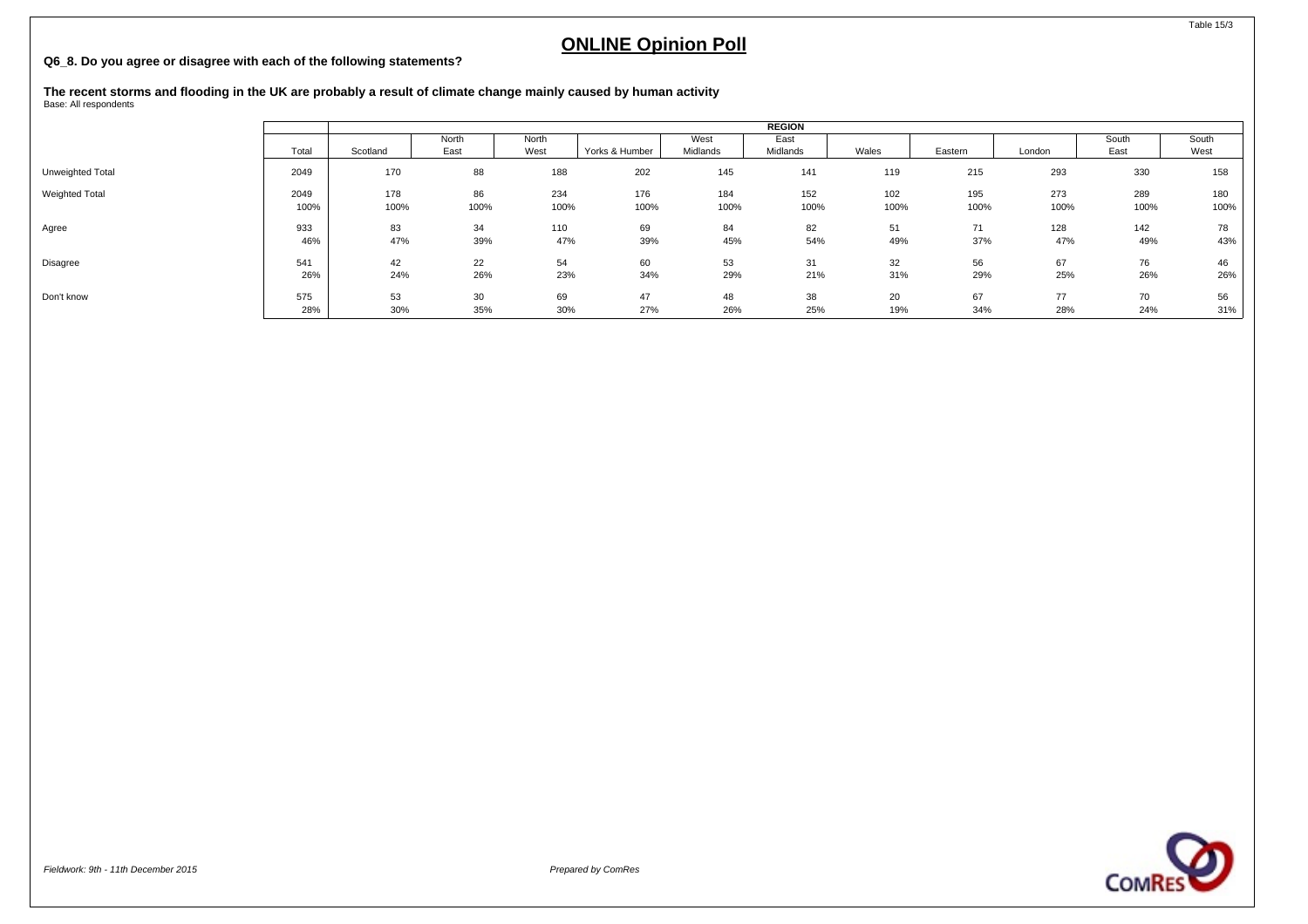### **Q7\_SUM. Do you agree or disagree with each of the following statements?**

#### **SUMMARY TABLE**

Base: All respondents

|                                                                                                                                                               | Total        | Agree      | Disagree    | Don't know |
|---------------------------------------------------------------------------------------------------------------------------------------------------------------|--------------|------------|-------------|------------|
| Britain should take part in air strikes against ISIS (Da'esh)                                                                                                 | 2049         | 962        | 686         | 401        |
| in Syria at the current time                                                                                                                                  | 100%         | 47%        | 33%         | 20%        |
| British troops should take part in a ground war against ISIS                                                                                                  | 2049         | 521        | 980         | 548        |
| (Da'esh) in Syria at the current time                                                                                                                         | 100%         | 25%        | 48%         | 27%        |
| There are no circumstances under which British troops                                                                                                         | 2049         | 656        | 851         | 542        |
| should be sent to fight a ground war against ISIS                                                                                                             | 100%         | 32%        | 42%         | 26%        |
| The government should remove all of welfare benefits and<br>state pension paid to people and give all British citizens a<br>flat-rate monthly payment instead | 2049<br>100% | 374<br>18% | 1078<br>53% | 597<br>29% |
| The Government should raise taxes to pay for better flood                                                                                                     | 2049         | 450        | 1122        | 477        |
| defences                                                                                                                                                      | 100%         | 22%        | 55%         | 23%        |
| People generally feel under pressure to spend too much at                                                                                                     | 2049         | 1779       | 144         | 126        |
| Christmas                                                                                                                                                     | 100%         | 87%        | 7%          | 6%         |
| I can only afford to pay for Christmas by using credit cards                                                                                                  | 2049         | 317        | 1613        | 119        |
| and overdrafts                                                                                                                                                | 100%         | 15%        | 79%         | 6%         |

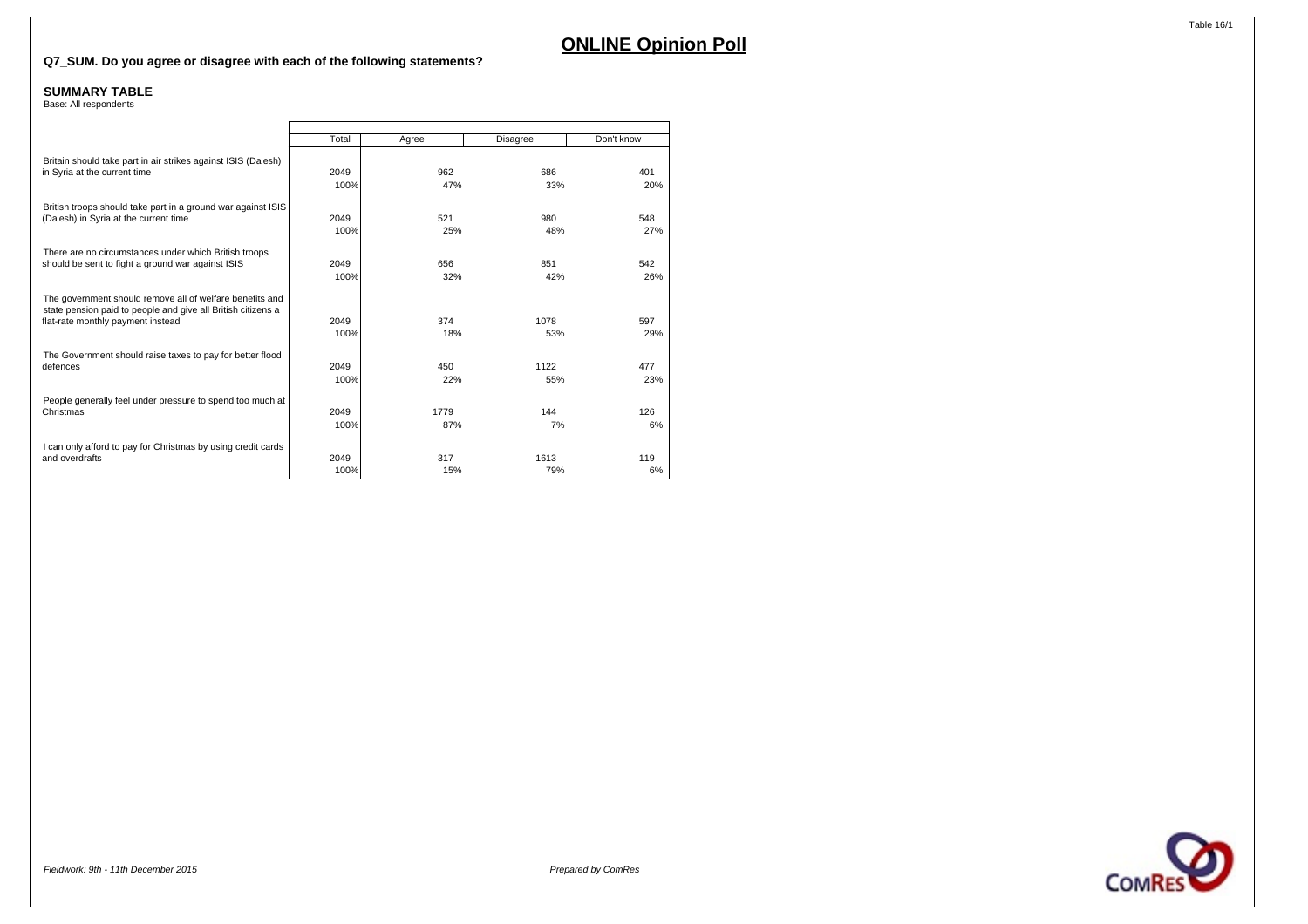### **Q7\_SUM. Do you agree or disagree with each of the following statements?**

#### **SUMMARY TABLE**

Base: All respondents

|                                                            | Total | Aaree | Disagree | Don't know |
|------------------------------------------------------------|-------|-------|----------|------------|
| I plan to spend less on Christmas this year than last year | 2049  | 924   | 838      | 286        |
|                                                            | 100%  | 45%   | 41%      | 14%        |

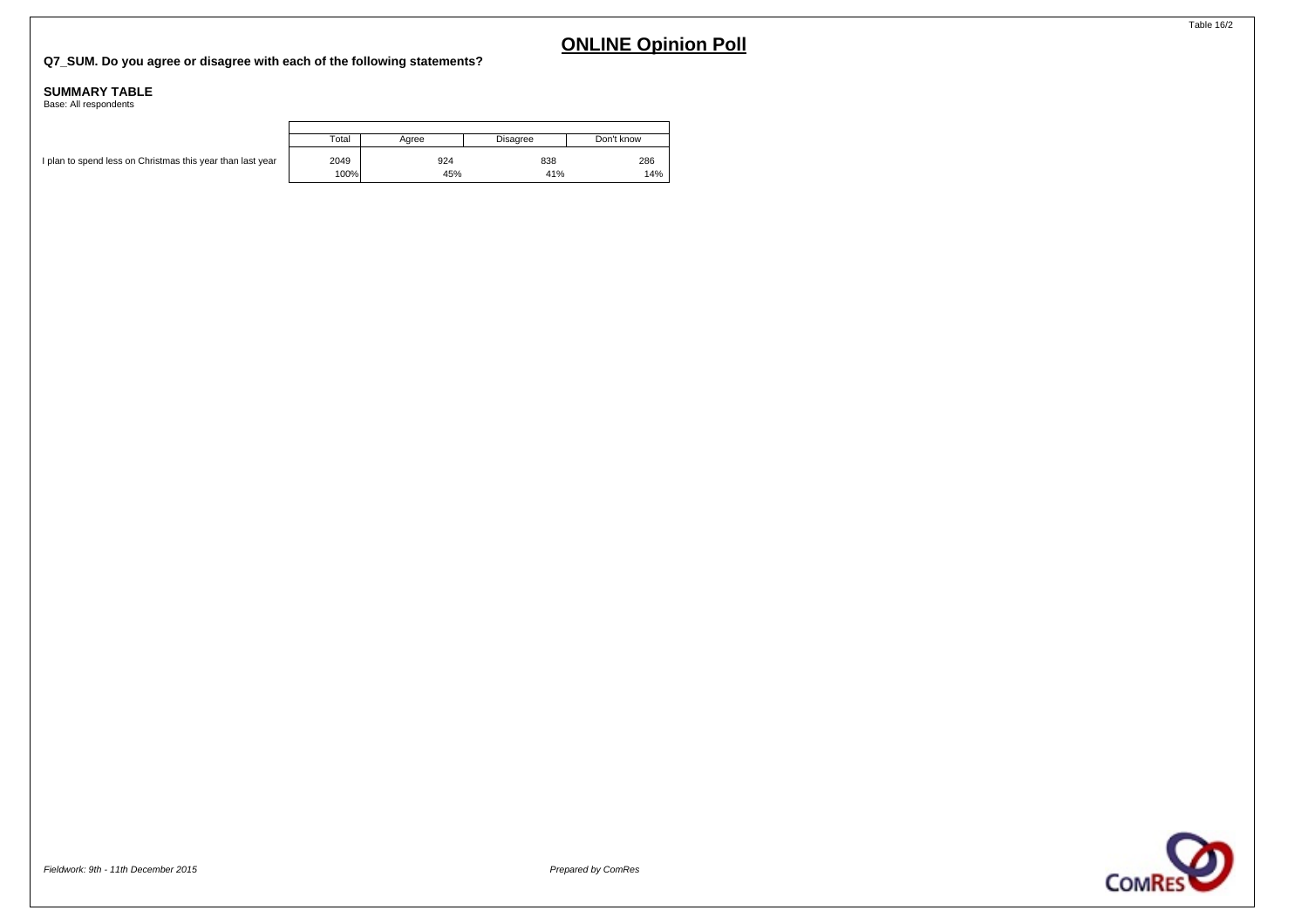### **Q7\_1. Do you agree or disagree with each of the following?**

# **Britain should take part in air strikes against ISIS (Da'esh) in Syria at the current time** Base: All respondents

|                       |       | <b>GENDER</b> |        |       |       | <b>AGE</b> |       |       |      |      | <b>SOCIAL GRADE</b> |                |      |         |          | <b>REGION SUMMARY</b> |       |          |       |
|-----------------------|-------|---------------|--------|-------|-------|------------|-------|-------|------|------|---------------------|----------------|------|---------|----------|-----------------------|-------|----------|-------|
|                       | Total | Male          | Female | 18-24 | 25-34 | 35-44      | 45-54 | 55-64 | 65+  | AВ   | C <sub>1</sub>      | C <sub>2</sub> | DE   | England | Scotland | England<br>& Wales    | North | Midlands | South |
| Unweighted Total      | 2049  | 1016          | 1033   | 217   | 293   | 375        | 397   | 291   | 476  | 533  | 559                 | 395            | 562  | 1760    | 170      | 1879                  | 478   | 501      | 781   |
| <b>Weighted Total</b> | 2049  | 998           | 1051   | 234   | 352   | 340        | 369   | 299   | 455  | 547  | 568                 | 447            | 488  | 1768    | 178      | 1871                  | 496   | 531      | 742   |
|                       | 100%  | 100%          | 100%   | 100%  | 100%  | 100%       | 100%  | 100%  | 100% | 100% | 100%                | 100%           | 100% | 100%    | 100%     | 100%                  | 100%  | 100%     | 100%  |
| Agree                 | 962   | 555           | 407    | 69    | 129   | 140        | 180   | 166   | 278  | 292  | 236                 | 210            | 223  | 838     | 81       | 882                   | 230   | 279      | 329   |
|                       | 47%   | 56%           | 39%    | 30%   | 37%   | 41%        | 49%   | 55%   | 61%  | 53%  | 42%                 | 47%            | 46%  | 47%     | 45%      | 47%                   | 46%   | 53%      | 44%   |
| Disagree              | 686   | 301           | 384    | 105   | 136   | 128        | 113   | 82    | 121  | 175  | 220                 | 134            | 157  | 573     | 66       | 620                   | 164   | 158      | 251   |
|                       | 33%   | 30%           | 37%    | 45%   | 39%   | 38%        | 31%   | 27%   | 27%  | 32%  | 39%                 | 30%            | 32%  | 32%     | 37%      | 33%                   | 33%   | 30%      | 34%   |
| Don't know            | 401   | 141           | 260    | 59    | 87    | 73         | 76    | 51    | 55   | 79   | 112                 | 103            | 108  | 358     | 32       | 369                   | 103   | 93       | 162   |
|                       | 20%   | 14%           | 25%    | 25%   | 25%   | 21%        | 21%   | 17%   | 12%  | 15%  | 20%                 | 23%            | 22%  | 20%     | 18%      | 20%                   | 21%   | 18%      | 22%   |

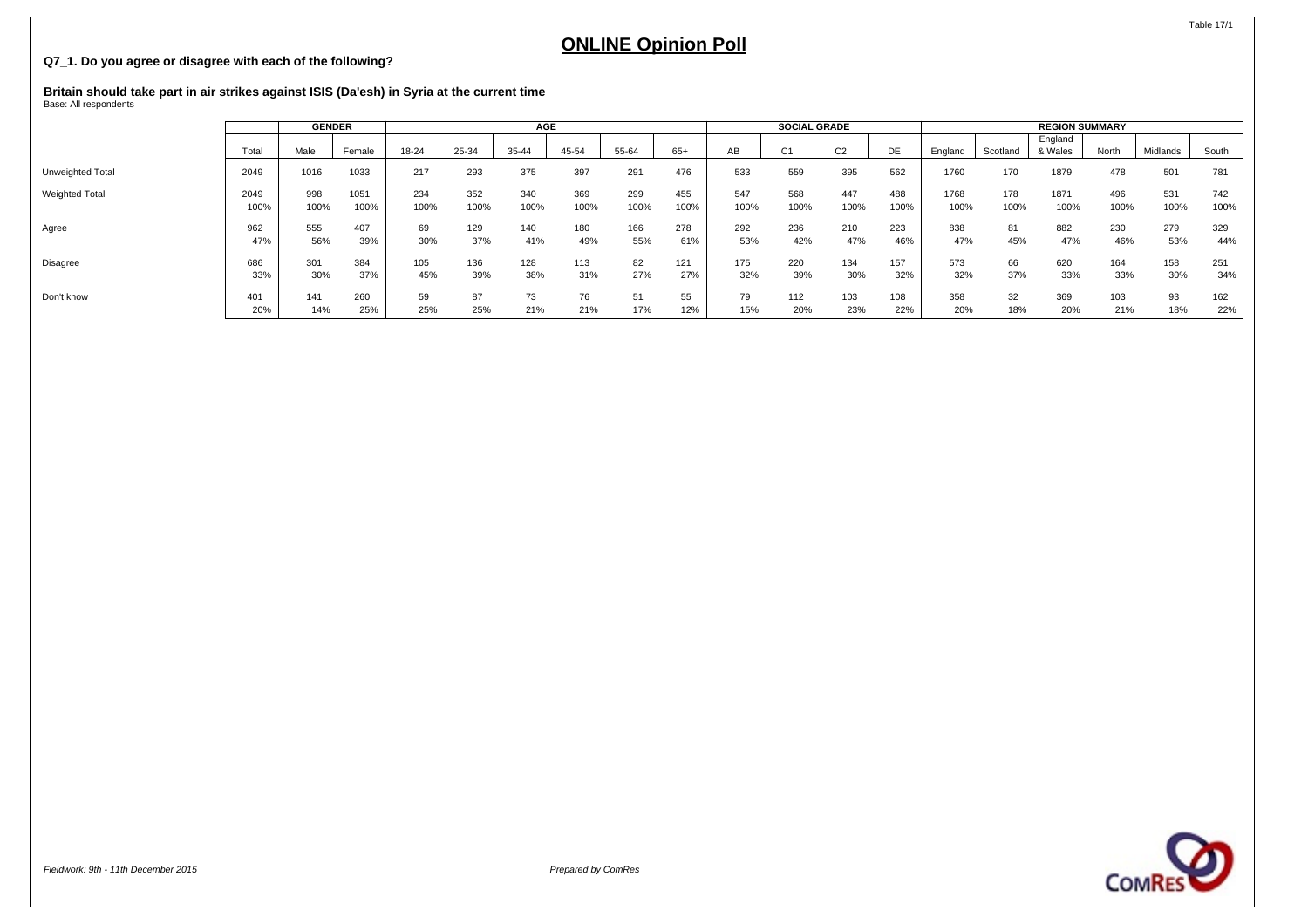### **Q7\_1. Do you agree or disagree with each of the following?**

# **Britain should take part in air strikes against ISIS (Da'esh) in Syria at the current time** Base: All respondents

|                       |              |             |             | <b>VOTING INTENTION</b> |             |            |            |             | <b>PAST VOTE - GENERAL ELECTION 2015</b> |             |             |
|-----------------------|--------------|-------------|-------------|-------------------------|-------------|------------|------------|-------------|------------------------------------------|-------------|-------------|
|                       | Total        | Cons        | Lab         | Lib<br>Dems             | <b>UKIP</b> | Green      | SNP        | Cons        | Lab                                      | Lib<br>Dems | UKIP        |
| Unweighted Total      | 2049         | 561         | 611         | 109                     | 352         | 51         | 73         | 570         | 592                                      | 129         | 307         |
| <b>Weighted Total</b> | 2049<br>100% | 626<br>100% | 585<br>100% | 119<br>100%             | 289<br>100% | 59<br>100% | 78<br>100% | 651<br>100% | 552<br>100%                              | 140<br>100% | 231<br>100% |
| Agree                 | 962<br>47%   | 428<br>68%  | 174<br>30%  | 67<br>56%               | 179<br>62%  | 15%        | 24<br>30%  | 434<br>67%  | 184<br>33%                               | 71<br>51%   | 132<br>57%  |
| Disagree              | 686<br>33%   | 88<br>14%   | 301<br>51%  | 37<br>32%               | 77<br>27%   | 41<br>70%  | 43<br>55%  | 108<br>17%  | 257<br>47%                               | 52<br>37%   | 69<br>30%   |
| Don't know            | 401<br>20%   | 109<br>17%  | 111<br>19%  | 14<br>12%               | 33<br>12%   | 15%        | 11<br>15%  | 109<br>17%  | 111<br>20%                               | 18<br>13%   | 30<br>13%   |



Table 17/2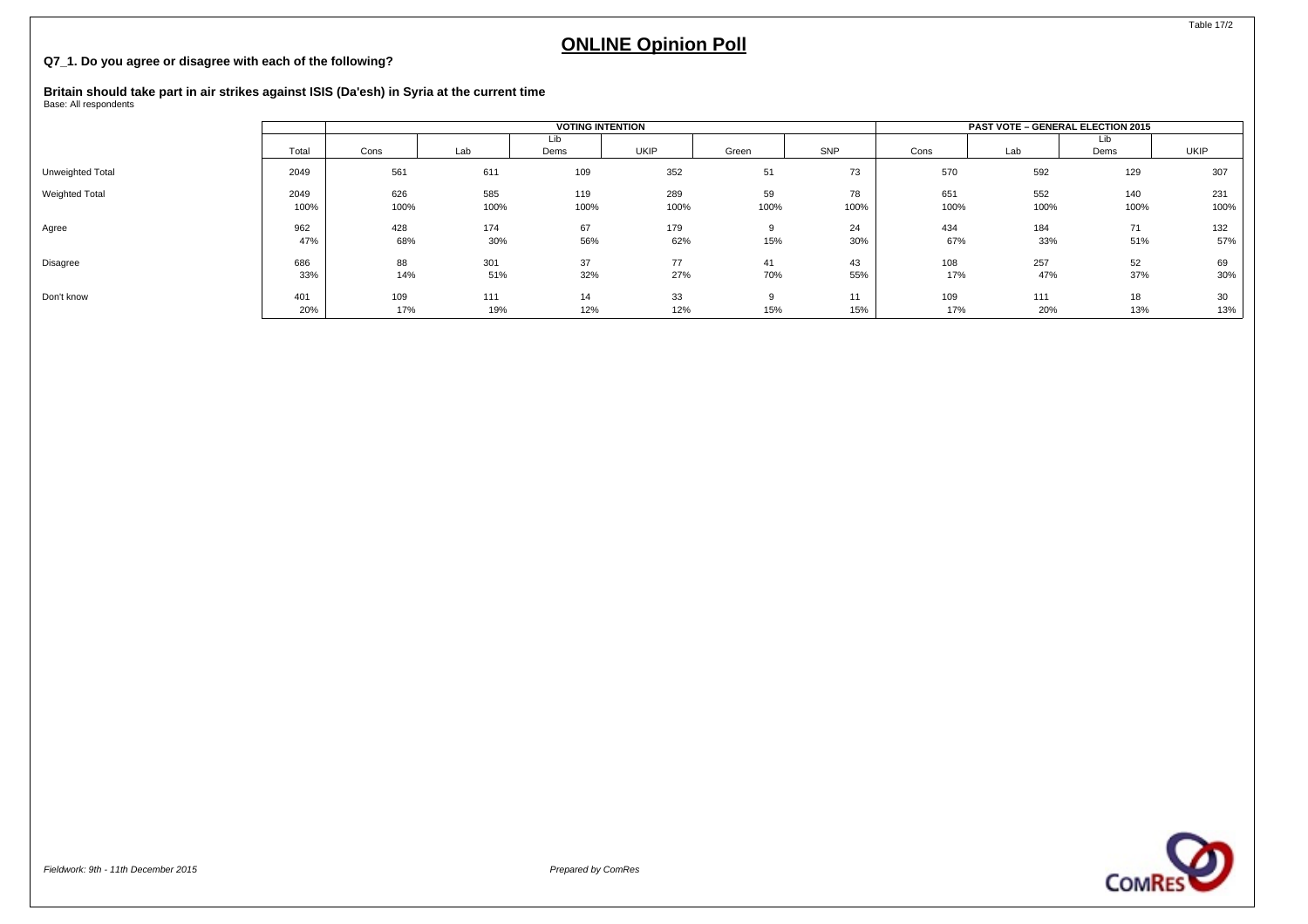### **Q7\_1. Do you agree or disagree with each of the following?**

# **Britain should take part in air strikes against ISIS (Da'esh) in Syria at the current time** Base: All respondents

|                  |       |          |       |       |                |          | <b>REGION</b> |       |         |        |       |       |
|------------------|-------|----------|-------|-------|----------------|----------|---------------|-------|---------|--------|-------|-------|
|                  |       |          | North | North |                | West     | East          |       |         |        | South | South |
|                  | Total | Scotland | East  | West  | Yorks & Humber | Midlands | Midlands      | Wales | Eastern | London | East  | West  |
| Unweighted Total | 2049  | 170      | 88    | 188   | 202            | 145      | 141           | 119   | 215     | 293    | 330   | 158   |
| Weighted Total   | 2049  | 178      | 86    | 234   | 176            | 184      | 152           | 102   | 195     | 273    | 289   | 180   |
|                  | 100%  | 100%     | 100%  | 100%  | 100%           | 100%     | 100%          | 100%  | 100%    | 100%   | 100%  | 100%  |
| Agree            | 962   | 81       | 37    | 105   | 88             | 87       | 89            | 44    | 104     | 107    | 151   | 71    |
|                  | 47%   | 45%      | 43%   | 45%   | 50%            | 47%      | 58%           | 43%   | 53%     | 39%    | 52%   | 39%   |
| Disagree         | 686   | 66       | 28    | 78    | 58             | 60       | 41            | 47    | 57      | 106    | 85    | 61    |
|                  | 33%   | 37%      | 33%   | 33%   | 33%            | 33%      | 27%           | 45%   | 29%     | 39%    | 29%   | 34%   |
| Don't know       | 401   | 32       | 21    | 51    | 31             | 37       | 22            | 12    | 34      | 60     | 54    | 49    |
|                  | 20%   | 18%      | 24%   | 22%   | 18%            | 20%      | 14%           | 11%   | 17%     | 22%    | 19%   | 27%   |

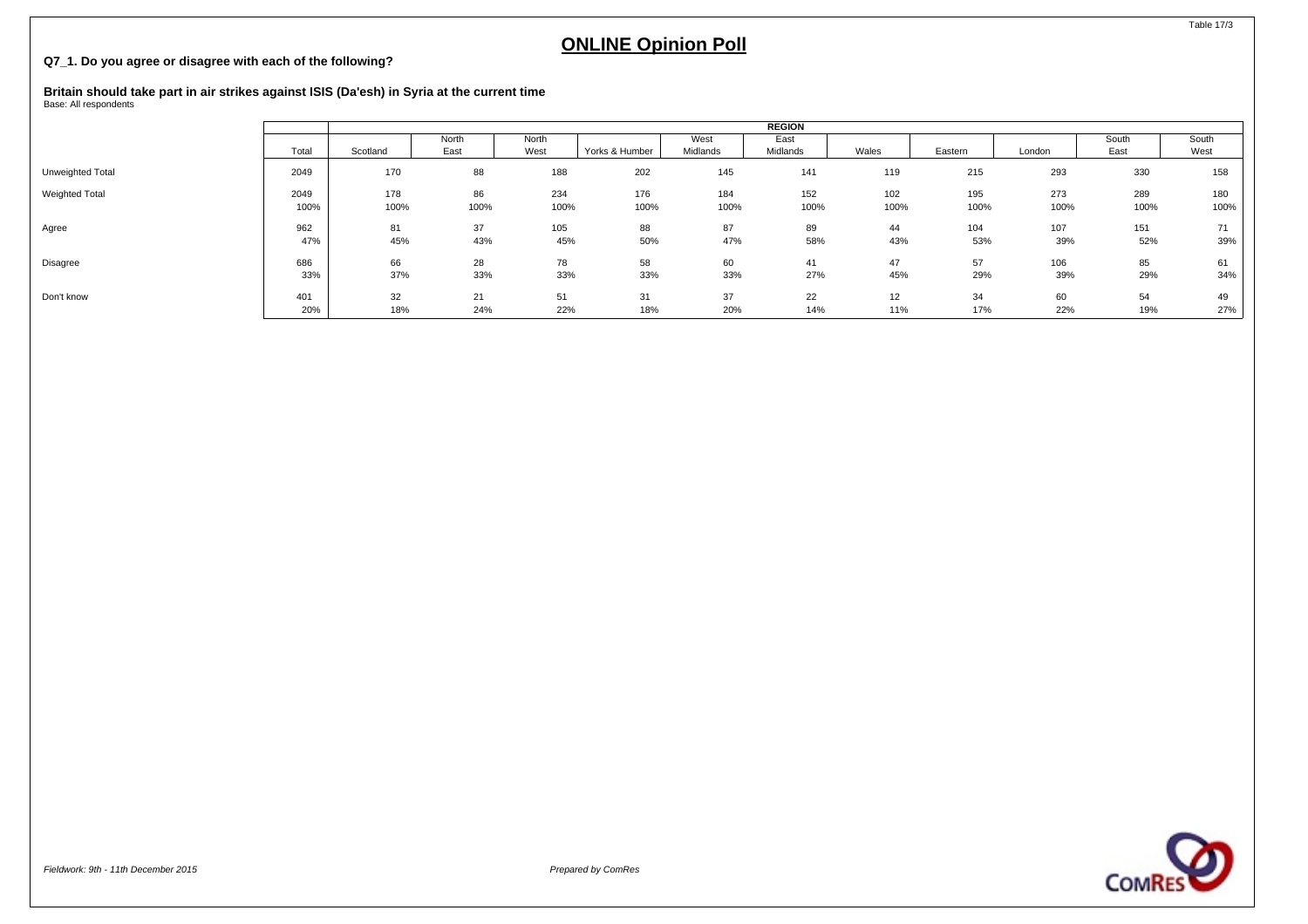### **Q7\_2. Do you agree or disagree with each of the following?**

# **British troops should take part in a ground war against ISIS (Da'esh) in Syria at the current time** Base: All respondents

|                       |       | <b>GENDER</b> |        |       |       | AGE   |       |       |       |      | <b>SOCIAL GRADE</b> |                |      |         |          | <b>REGION SUMMARY</b> |       |          |       |
|-----------------------|-------|---------------|--------|-------|-------|-------|-------|-------|-------|------|---------------------|----------------|------|---------|----------|-----------------------|-------|----------|-------|
|                       | Total | Male          | Female | 18-24 | 25-34 | 35-44 | 45-54 | 55-64 | $65+$ | AB   | C <sub>1</sub>      | C <sub>2</sub> | DE   | England | Scotland | England<br>& Wales    | North | Midlands | South |
| Unweighted Total      | 2049  | 1016          | 1033   | 217   | 293   | 375   | 397   | 291   | 476   | 533  | 559                 | 395            | 562  | 1760    | 170      | 1879                  | 478   | 501      | 781   |
| <b>Weighted Total</b> | 2049  | 998           | 1051   | 234   | 352   | 340   | 369   | 299   | 455   | 547  | 568                 | 447            | 488  | 1768    | 178      | 1871                  | 496   | 531      | 742   |
|                       | 100%  | 100%          | 100%   | 100%  | 100%  | 100%  | 100%  | 100%  | 100%  | 100% | 100%                | 100%           | 100% | 100%    | 100%     | 100%                  | 100%  | 100%     | 100%  |
| Agree                 | 521   | 294           | 227    | 59    | 90    | 95    | 112   | 72    | 93    | 137  | 130                 | 121            | 133  | 447     | 45       | 476                   | 140   | 138      | 169   |
|                       | 25%   | 29%           | 22%    | 25%   | 26%   | 28%   | 30%   | 24%   | 21%   | 25%  | 23%                 | 27%            | 27%  | 25%     | 25%      | 25%                   | 28%   | 26%      | 23%   |
| Disagree              | 980   | 484           | 497    | 112   | 161   | 140   | 155   | 158   | 256   | 275  | 292                 | 191            | 223  | 842     | 85       | 895                   | 225   | 262      | 355   |
|                       | 48%   | 48%           | 47%    | 48%   | 46%   | 41%   | 42%   | 53%   | 56%   | 50%  | 51%                 | 43%            | 46%  | 48%     | 48%      | 48%                   | 45%   | 49%      | 48%   |
| Don't know            | 548   | 220           | 328    | 63    | 102   | 106   | 101   | 70    | 106   | 135  | 146                 | 135            | 132  | 479     | 48       | 499                   | 131   | 131      | 217   |
|                       | 27%   | 22%           | 31%    | 27%   | 29%   | 31%   | 27%   | 23%   | 23%   | 25%  | 26%                 | 30%            | 27%  | 27%     | 27%      | 27%                   | 26%   | 25%      | 29%   |

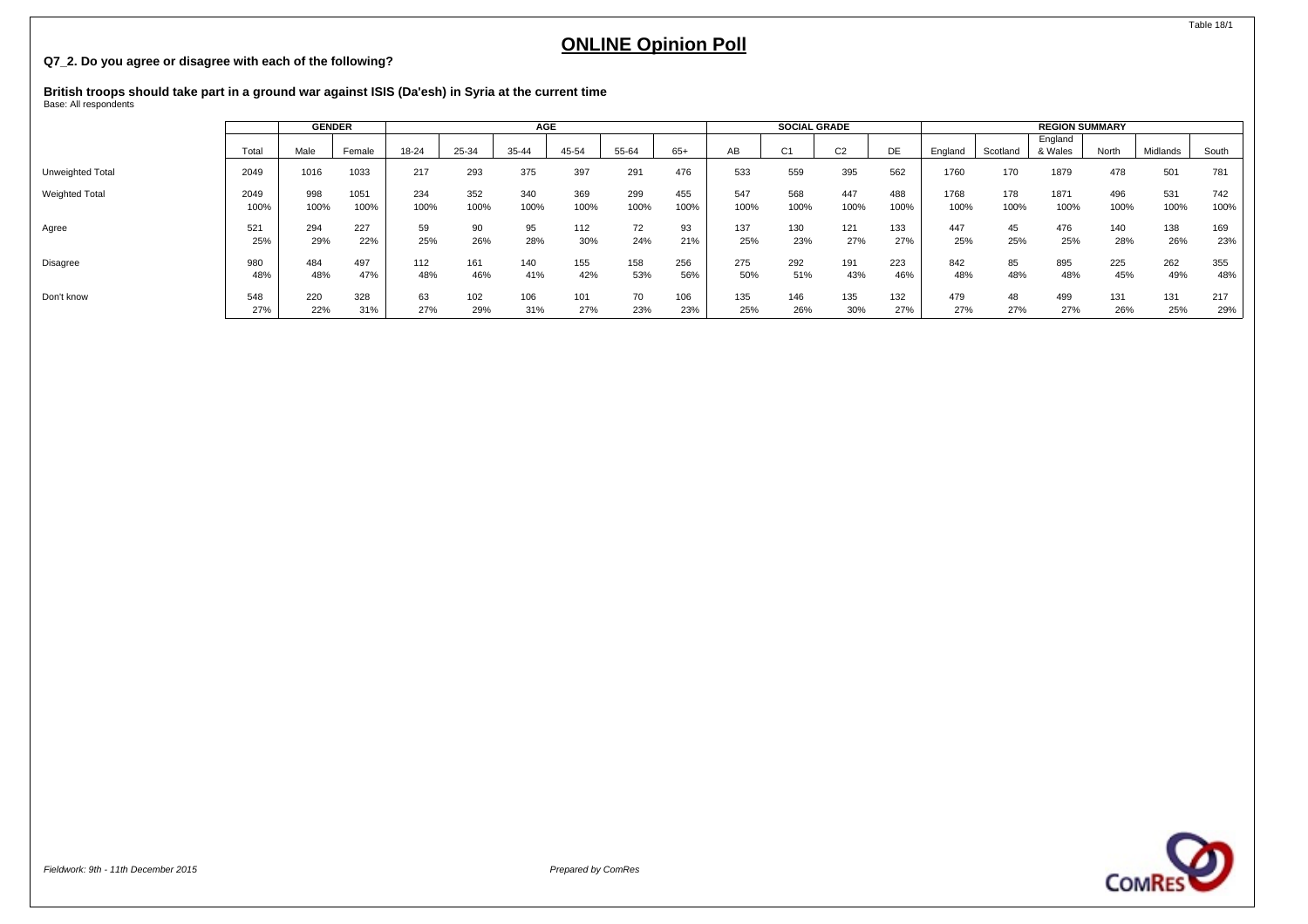### **Q7\_2. Do you agree or disagree with each of the following?**

## **British troops should take part in a ground war against ISIS (Da'esh) in Syria at the current time** Base: All respondents

|                  |              |             |             | <b>VOTING INTENTION</b> |             |            |            |             | <b>PAST VOTE - GENERAL ELECTION 2015</b> |             |             |
|------------------|--------------|-------------|-------------|-------------------------|-------------|------------|------------|-------------|------------------------------------------|-------------|-------------|
|                  | Total        | Cons        | Lab         | Lib<br>Dems             | UKIP        | Green      | SNP        | Cons        | Lab                                      | LID<br>Dems | UKIP        |
| Unweighted Total | 2049         | 561         | 611         | 109                     | 352         | 51         | 73         | 570         | 592                                      | 129         | 307         |
| Weighted Total   | 2049<br>100% | 626<br>100% | 585<br>100% | 119<br>100%             | 289<br>100% | 59<br>100% | 78<br>100% | 651<br>100% | 552<br>100%                              | 140<br>100% | 231<br>100% |
| Agree            | 521<br>25%   | 181<br>29%  | 126<br>22%  | 33<br>28%               | 92<br>32%   | 13%        | 23<br>29%  | 191<br>29%  | 130<br>23%                               | 29<br>21%   | 64<br>28%   |
| Disagree         | 980<br>48%   | 264<br>42%  | 323<br>55%  | 67<br>56%               | 133<br>46%  | 39<br>66%  | 43<br>55%  | 280<br>43%  | 280<br>51%                               | 79<br>57%   | 117<br>50%  |
| Don't know       | 548<br>27%   | 180<br>29%  | 136<br>23%  | 19<br>16%               | 65<br>22%   | 12<br>21%  | 13<br>16%  | 180<br>28%  | 142<br>26%                               | 31<br>22%   | 51<br>22%   |



Table 18/2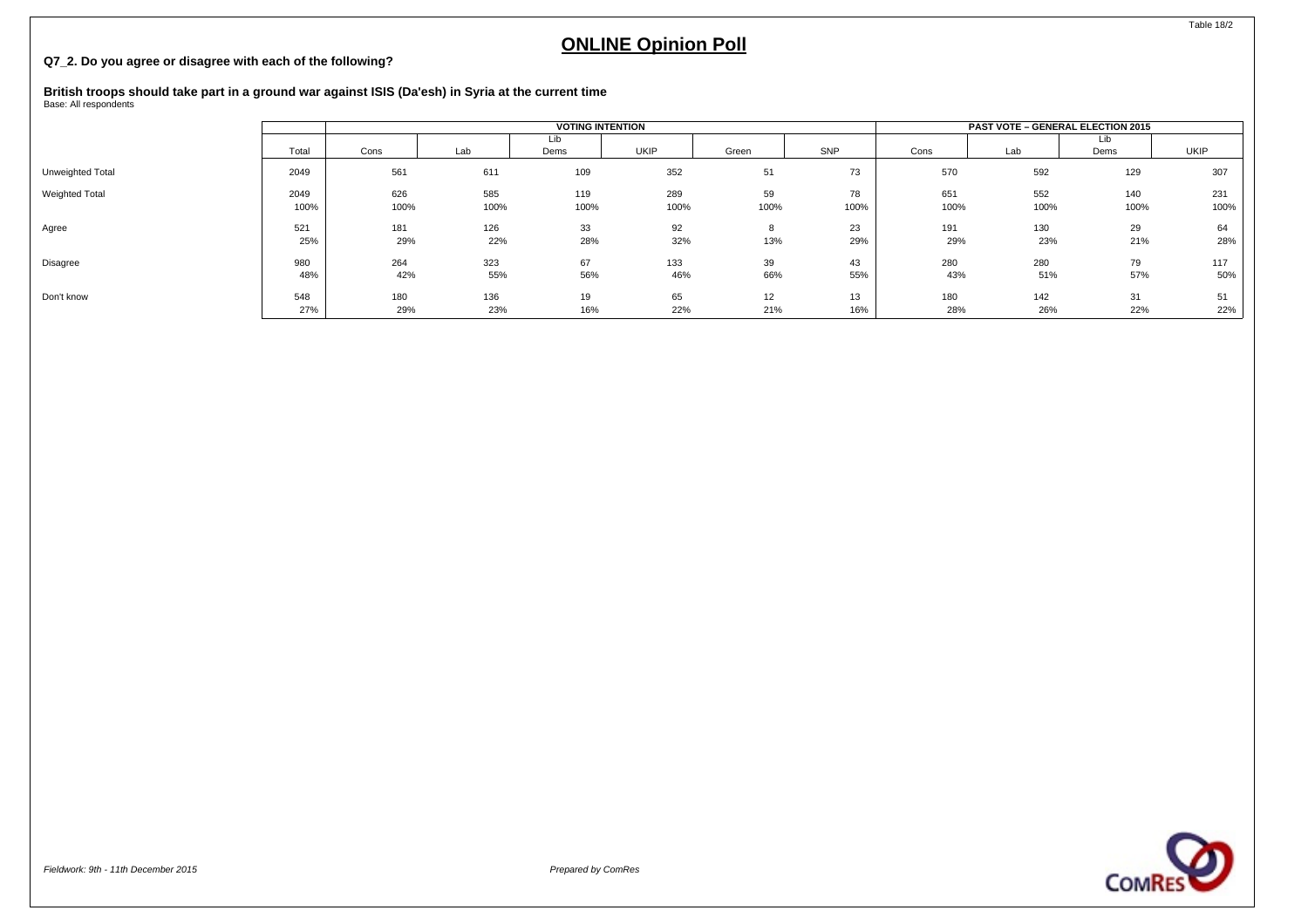### **Q7\_2. Do you agree or disagree with each of the following?**

# **British troops should take part in a ground war against ISIS (Da'esh) in Syria at the current time** Base: All respondents

|                  |       |          |       |       |                |          | <b>REGION</b> |       |         |        |       |       |
|------------------|-------|----------|-------|-------|----------------|----------|---------------|-------|---------|--------|-------|-------|
|                  |       |          | North | North |                | West     | East          |       |         |        | South | South |
|                  | Total | Scotland | East  | West  | Yorks & Humber | Midlands | Midlands      | Wales | Eastern | London | East  | West  |
| Unweighted Total | 2049  | 170      | 88    | 188   | 202            | 145      | 141           | 119   | 215     | 293    | 330   | 158   |
| Weighted Total   | 2049  | 178      | 86    | 234   | 176            | 184      | 152           | 102   | 195     | 273    | 289   | 180   |
|                  | 100%  | 100%     | 100%  | 100%  | 100%           | 100%     | 100%          | 100%  | 100%    | 100%   | 100%  | 100%  |
| Agree            | 521   | 45       | 27    | 61    | 52             | 54       | 39            | 30    | 45      | 55     | 78    | 36    |
|                  | 25%   | 25%      | 31%   | 26%   | 30%            | 29%      | 26%           | 29%   | 23%     | 20%    | 27%   | 20%   |
| Disagree         | 980   | 85       | 37    | 110   | 77             | 80       | 79            | 53    | 103     | 133    | 140   | 83    |
|                  | 48%   | 48%      | 43%   | 47%   | 44%            | 44%      | 52%           | 51%   | 53%     | 49%    | 48%   | 46%   |
| Don't know       | 548   | 48       | 22    | 62    | 47             | 50       | 34            | 20    | 47      | 85     | 72    | 61    |
|                  | 27%   | 27%      | 26%   | 27%   | 27%            | 27%      | 22%           | 20%   | 24%     | 31%    | 25%   | 34%   |

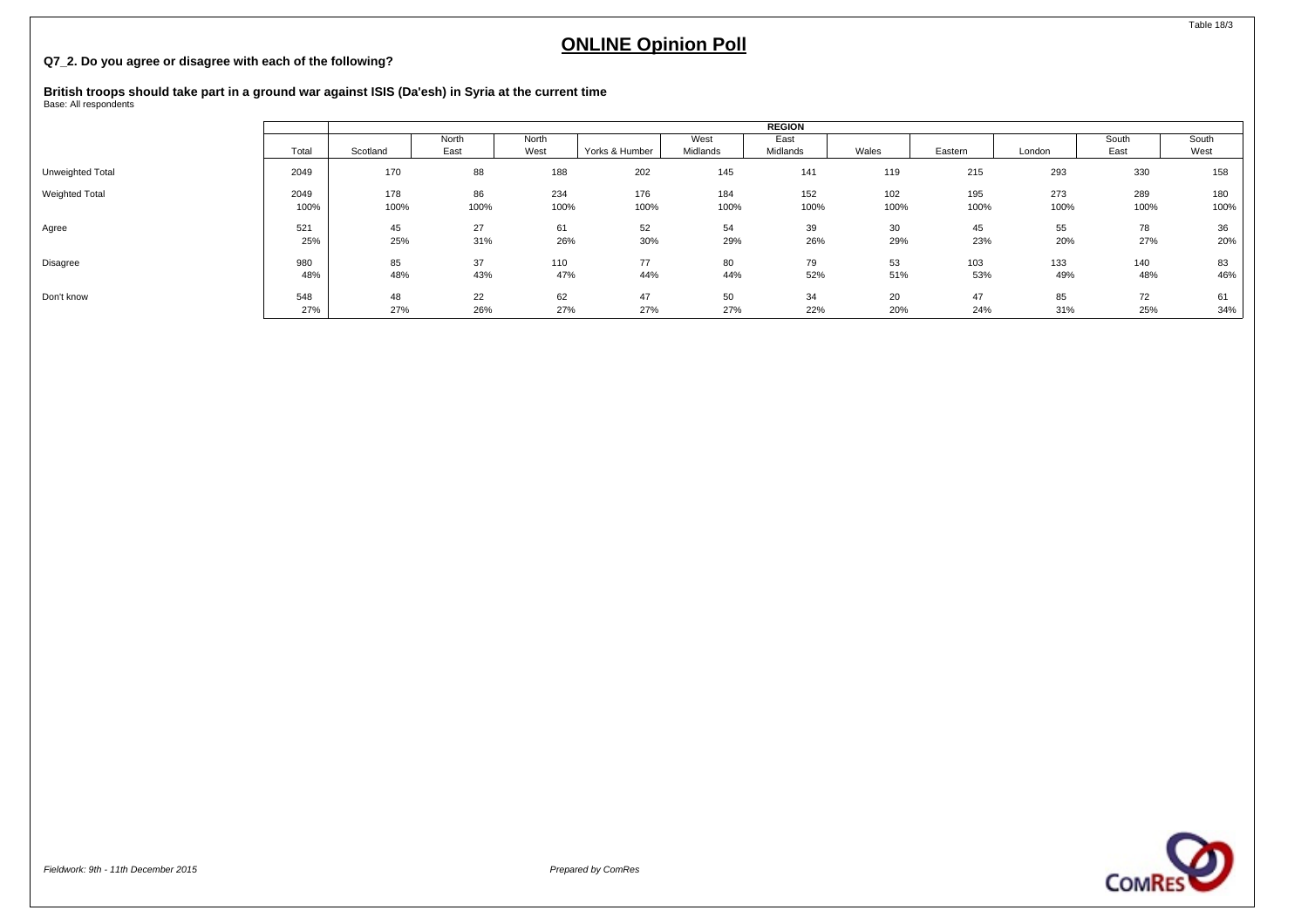### **Q7\_3. Do you agree or disagree with each of the following?**

**There are no circumstances under which British troops should be sent to fight a ground war against ISIS** Base: All respondents

|                         |       | <b>GENDER</b> |        |       |       | <b>AGE</b> |       |       |       |      | <b>SOCIAL GRADE</b> |                |      |         |          | <b>REGION SUMMARY</b> |       |          |       |
|-------------------------|-------|---------------|--------|-------|-------|------------|-------|-------|-------|------|---------------------|----------------|------|---------|----------|-----------------------|-------|----------|-------|
|                         | Total | Male          | Female | 18-24 | 25-34 | 35-44      | 45-54 | 55-64 | $65+$ | AВ   | C <sub>1</sub>      | C <sub>2</sub> | DE   | England | Scotland | England<br>& Wales    | North | Midlands | South |
| <b>Unweighted Total</b> | 2049  | 1016          | 1033   | 217   | 293   | 375        | 397   | 291   | 476   | 533  | 559                 | 395            | 562  | 1760    | 170      | 1879                  | 478   | 501      | 781   |
| <b>Weighted Total</b>   | 2049  | 998           | 1051   | 234   | 352   | 340        | 369   | 299   | 455   | 547  | 568                 | 447            | 488  | 1768    | 178      | 1871                  | 496   | 531      | 742   |
|                         | 100%  | 100%          | 100%   | 100%  | 100%  | 100%       | 100%  | 100%  | 100%  | 100% | 100%                | 100%           | 100% | 100%    | 100%     | 100%                  | 100%  | 100%     | 100%  |
| Agree                   | 656   | 287           | 369    | 68    | 106   | 106        | 96    | 108   | 171   | 174  | 175                 | 138            | 169  | 561     | 61       | 594                   | 153   | 158      | 249   |
|                         | 32%   | 29%           | 35%    | 29%   | 30%   | 31%        | 26%   | 36%   | 38%   | 32%  | 31%                 | 31%            | 35%  | 32%     | 34%      | 32%                   | 31%   | 30%      | 34%   |
| Disagree                | 851   | 503           | 349    | 98    | 134   | 158        | 175   | 116   | 170   | 253  | 244                 | 176            | 179  | 722     | 77       | 775                   | 217   | 229      | 276   |
|                         | 42%   | 50%           | 33%    | 42%   | 38%   | 46%        | 47%   | 39%   | 37%   | 46%  | 43%                 | 39%            | 37%  | 41%     | 43%      | 41%                   | 44%   | 43%      | 37%   |
| Don't know              | 542   | 208           | 334    | 68    | 112   | 77         | 98    | 74    | 114   | 120  | 149                 | 133            | 140  | 485     | 40       | 502                   | 126   | 143      | 216   |
|                         | 26%   | 21%           | 32%    | 29%   | 32%   | 23%        | 26%   | 25%   | 25%   | 22%  | 26%                 | 30%            | 29%  | 27%     | 22%      | 27%                   | 25%   | 27%      | 29%   |

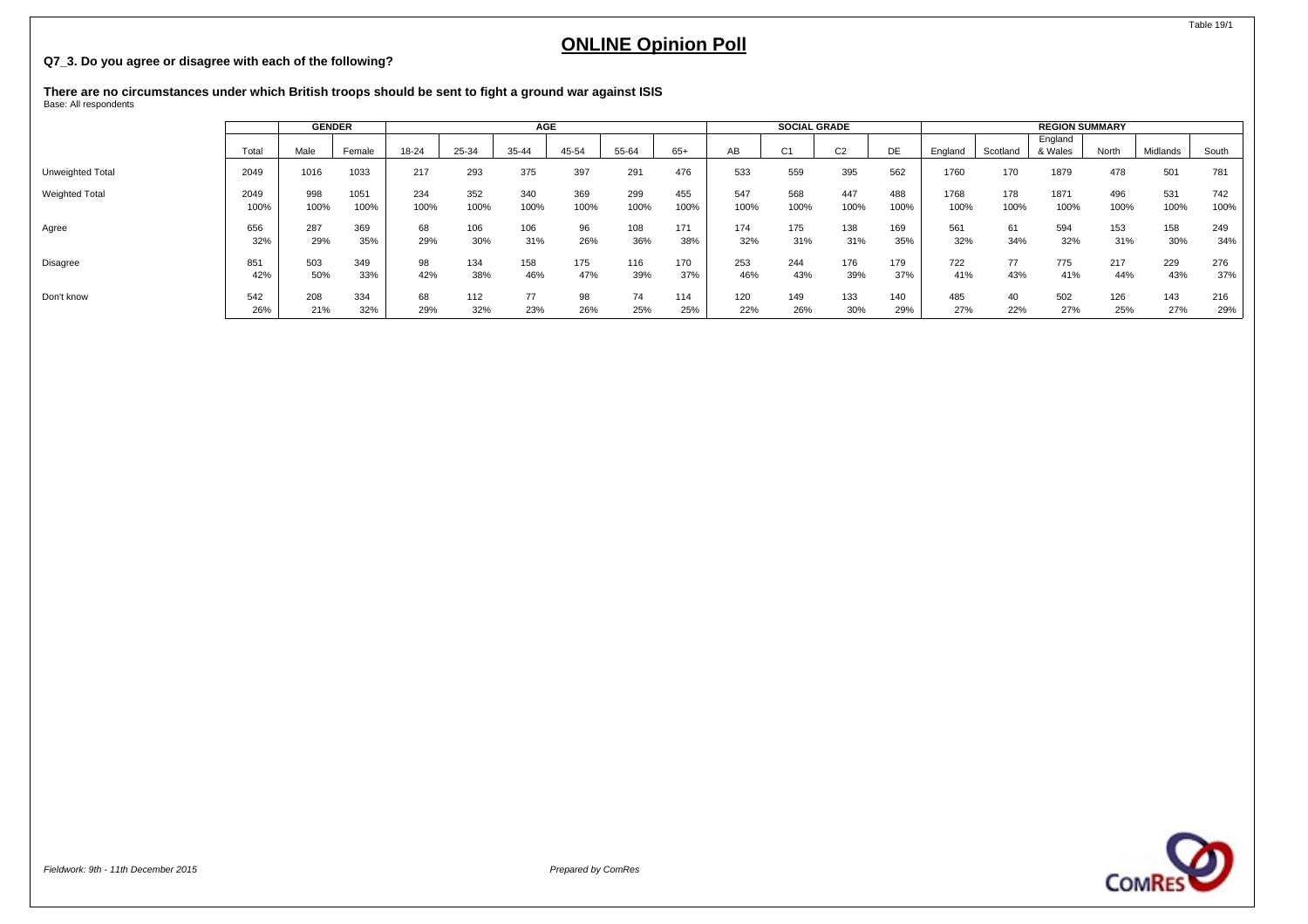#### **Q7\_3. Do you agree or disagree with each of the following?**

**There are no circumstances under which British troops should be sent to fight a ground war against ISIS** Base: All respondents

**VOTING INTENTION PAST VOTE – GENERAL ELECTION 2015** Total Cons Lab Lib<br>Dems Dems | UKIP | Green | SNP | Cons | Lab Lib Dems UKIP Unweighted Total 2049 561 611 109 352 51 73 570 592 129 307 Weighted Total 626 585 119 289 59 78 | 651 552 140 231 100% 100% 100% 100% 100% 100% 100% 100% 100% 100% 100% Agree 656 166 166 221 40 92 23 23 34 186 199 45 80 30 199 45 32% 27% 38% 33% 32% 40% 43% 29% 36% 32% 35% Disagree 851 308 214 55 142 20 32 314 200 67 99 42% | 49% 37% 47% 34% 41% | 48% 43% 43% Don't know | 542 | 152 150 23 56 15 12 | 151 153 28 52 26% 24% 26% 20% 19% 26% 15% 23% 28% 20% 22%



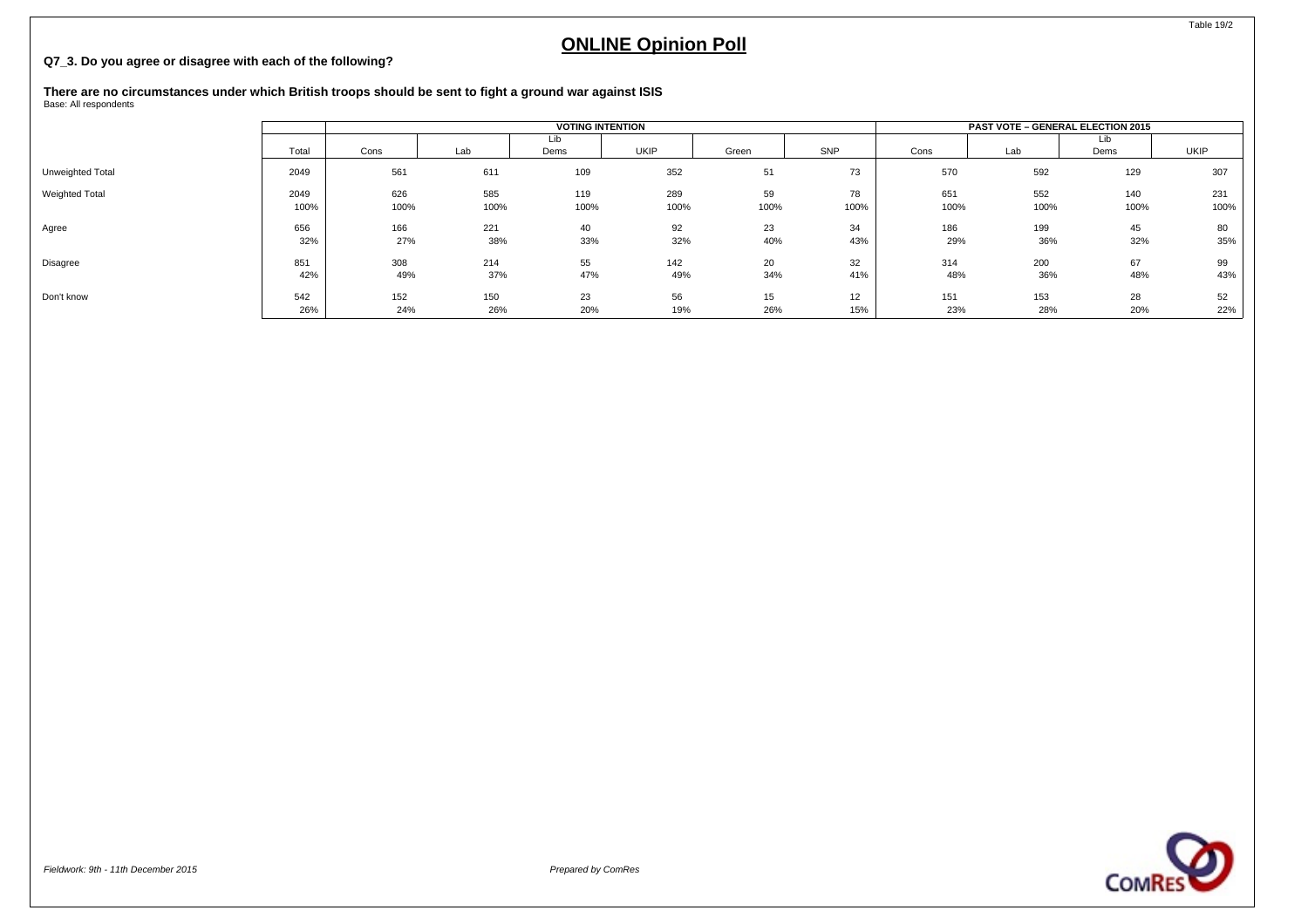### **Q7\_3. Do you agree or disagree with each of the following?**

**There are no circumstances under which British troops should be sent to fight a ground war against ISIS** Base: All respondents

|                       |       |          |       |       |                |          | <b>REGION</b> |       |         |        |       |       |
|-----------------------|-------|----------|-------|-------|----------------|----------|---------------|-------|---------|--------|-------|-------|
|                       |       |          | North | North |                | West     | East          |       |         |        | South | South |
|                       | Total | Scotland | East  | West  | Yorks & Humber | Midlands | Midlands      | Wales | Eastern | London | East  | West  |
| Unweighted Total      | 2049  | 170      | 88    | 188   | 202            | 145      | 141           | 119   | 215     | 293    | 330   | 158   |
| <b>Weighted Total</b> | 2049  | 178      | 86    | 234   | 176            | 184      | 152           | 102   | 195     | 273    | 289   | 180   |
|                       | 100%  | 100%     | 100%  | 100%  | 100%           | 100%     | 100%          | 100%  | 100%    | 100%   | 100%  | 100%  |
| Agree                 | 656   | 61       | 25    | 77    | 51             | 50       | 46            | 33    | 62      | 94     | 97    | 59    |
|                       | 32%   | 34%      | 29%   | 33%   | 29%            | 27%      | 31%           | 32%   | 32%     | 34%    | 34%   | 33%   |
| Disagree              | 851   | 77       | 37    | 96    | 84             | 80       | 68            | 53    | 81      | 98     | 120   | 58    |
|                       | 42%   | 43%      | 42%   | 41%   | 48%            | 44%      | 45%           | 51%   | 42%     | 36%    | 41%   | 32%   |
| Don't know            | 542   | 40       | 25    | 60    | 41             | 54       | 38            | 17    | 51      | 81     | 72    | 63    |
|                       | 26%   | 22%      | 29%   | 26%   | 23%            | 29%      | 25%           | 16%   | 26%     | 30%    | 25%   | 35%   |



Table 19/3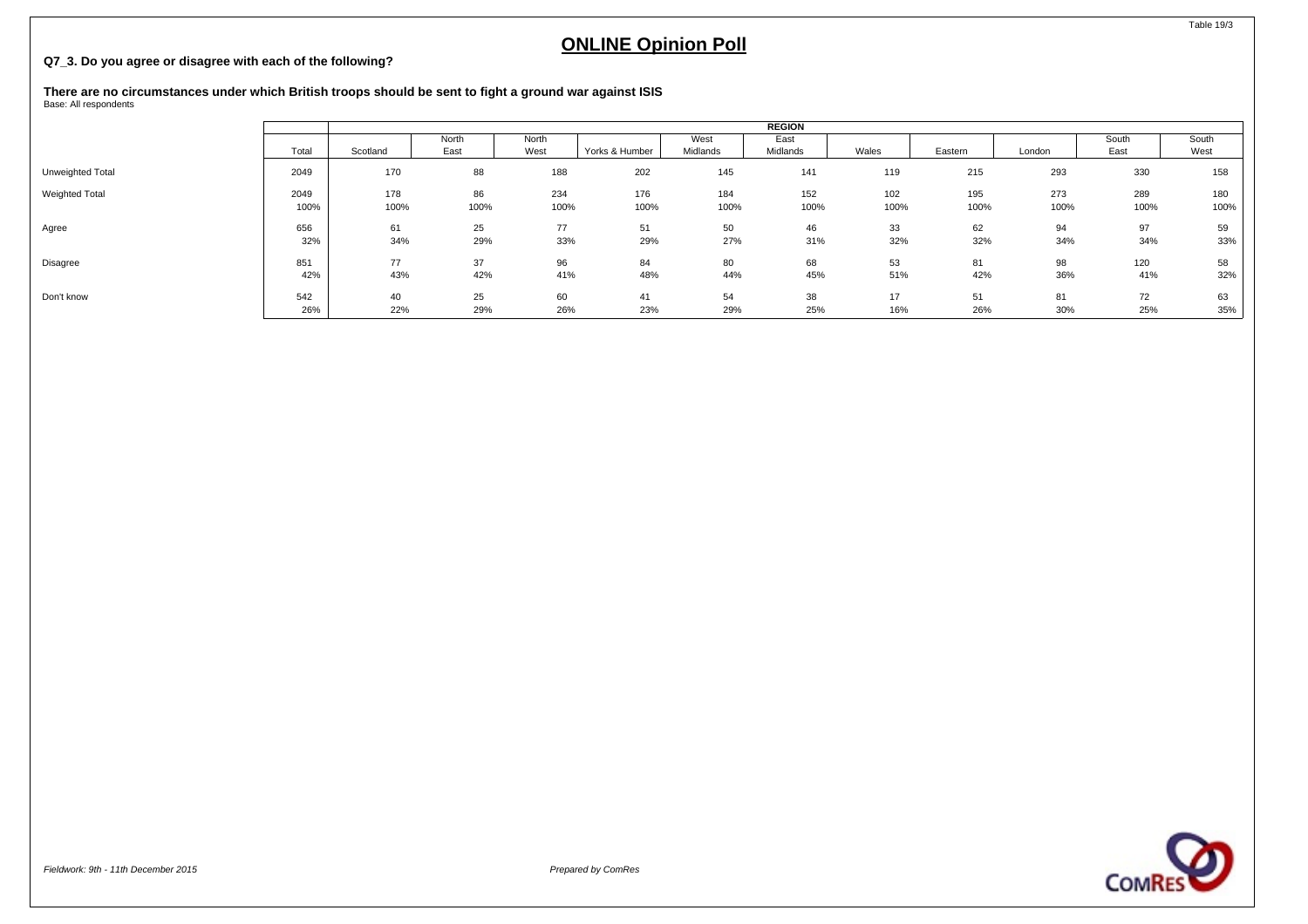### **Q7\_4. Do you agree or disagree with each of the following?**

**The government should remove all of welfare benefits and state pension paid to people and give all British citizens a flat-rate monthly payment instead** Base: All respondents

|                       |       | <b>GENDER</b> |        |       |       | AGE   |       |       |       |      | <b>SOCIAL GRADE</b> |                |      |         |          | <b>REGION SUMMARY</b> |       |          |       |
|-----------------------|-------|---------------|--------|-------|-------|-------|-------|-------|-------|------|---------------------|----------------|------|---------|----------|-----------------------|-------|----------|-------|
|                       | Total | Male          | Female | 18-24 | 25-34 | 35-44 | 45-54 | 55-64 | $65+$ | AB   | C <sub>1</sub>      | C <sub>2</sub> | DE   | England | Scotland | England<br>& Wales    | North | Midlands | South |
| Unweighted Total      | 2049  | 1016          | 1033   | 217   | 293   | 375   | 397   | 291   | 476   | 533  | 559                 | 395            | 562  | 1760    | 170      | 1879                  | 478   | 501      | 781   |
| <b>Weighted Total</b> | 2049  | 998           | 1051   | 234   | 352   | 340   | 369   | 299   | 455   | 547  | 568                 | 447            | 488  | 1768    | 178      | 1871                  | 496   | 531      | 742   |
|                       | 100%  | 100%          | 100%   | 100%  | 100%  | 100%  | 100%  | 100%  | 100%  | 100% | 100%                | 100%           | 100% | 100%    | 100%     | 100%                  | 100%  | 100%     | 100%  |
| Agree                 | 374   | 204           | 170    | 45    | 92    | 57    | 80    | 55    | 46    | 93   | 110                 | 92             | 78   | 313     | 35       | 339                   | 87    | 95       | 130   |
|                       | 18%   | 20%           | 16%    | 19%   | 26%   | 17%   | 22%   | 18%   | 10%   | 17%  | 19%                 | 21%            | 16%  | 18%     | 19%      | 18%                   | 18%   | 18%      | 18%   |
| <b>Disagree</b>       | 1078  | 529           | 549    | 122   | 143   | 167   | 177   | 169   | 300   | 309  | 308                 | 204            | 258  | 926     | 105      | 973                   | 262   | 274      | 390   |
|                       | 53%   | 53%           | 52%    | 52%   | 41%   | 49%   | 48%   | 57%   | 66%   | 56%  | 54%                 | 46%            | 53%  | 52%     | 59%      | 52%                   | 53%   | 52%      | 53%   |
| Don't know            | 597   | 264           | 333    | 67    | 117   | 117   | 112   | 75    | 109   | 145  | 149                 | 151            | 152  | 530     | 38       | 559                   | 147   | 162      | 221   |
|                       | 29%   | 26%           | 32%    | 29%   | 33%   | 34%   | 30%   | 25%   | 24%   | 26%  | 26%                 | 34%            | 31%  | 30%     | 22%      | 30%                   | 30%   | 30%      | 30%   |

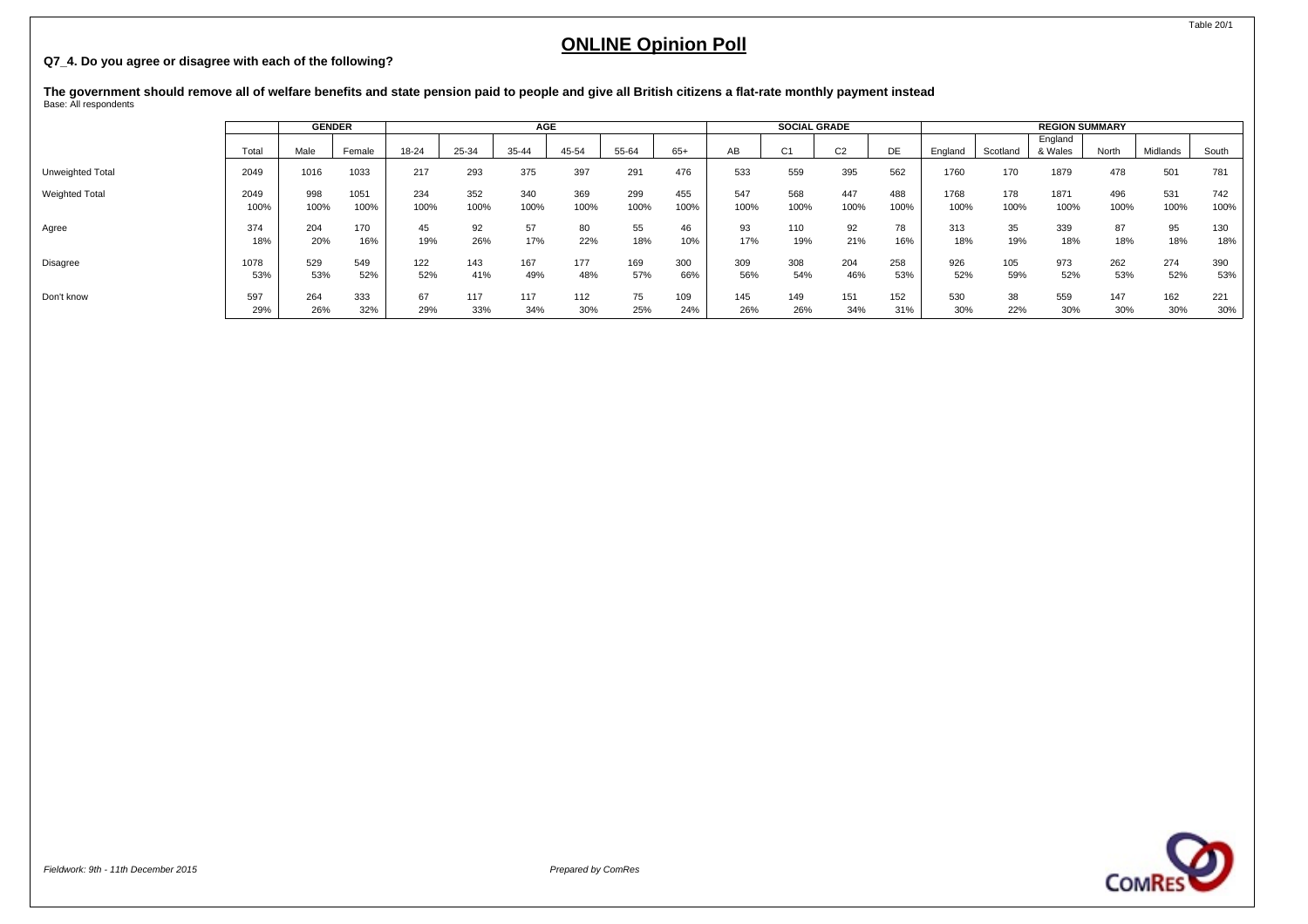### **Q7\_4. Do you agree or disagree with each of the following?**

# **The government should remove all of welfare benefits and state pension paid to people and give all British citizens a flat-rate monthly payment instead** Base: All respondents

|                  |       |      |      |             | <b>VOTING INTENTION</b> |       |      |      | <b>PAST VOTE - GENERAL ELECTION 2015</b> |             |             |
|------------------|-------|------|------|-------------|-------------------------|-------|------|------|------------------------------------------|-------------|-------------|
|                  | Total | Cons | Lab  | Lib<br>Dems | UKIP                    | Green | SNP  | Cons | Lab                                      | Lib<br>Dems | <b>UKIP</b> |
| Unweighted Total | 2049  | 561  | 611  | 109         | 352                     | 51    | 73   | 570  | 592                                      | 129         | 307         |
| Weighted Total   | 2049  | 626  | 585  | 119         | 289                     | 59    | 78   | 651  | 552                                      | 140         | 231         |
|                  | 100%  | 100% | 100% | 100%        | 100%                    | 100%  | 100% | 100% | 100%                                     | 100%        | 100%        |
| Agree            | 374   | 101  | 122  | 19          | 67                      | 12    | 14   | 113  | 99                                       | 24          | 52          |
|                  | 18%   | 16%  | 21%  | 16%         | 23%                     | 20%   | 18%  | 17%  | 18%                                      | 17%         | 23%         |
| Disagree         | 1078  | 326  | 316  | 79          | 153                     | 34    | 47   | 334  | 307                                      | 91          | 124         |
|                  | 53%   | 52%  | 54%  | 66%         | 53%                     | 57%   | 60%  | 51%  | 56%                                      | 65%         | 54%         |
| Don't know       | 597   | 199  | 147  | 21          | 69                      | 13    | 18   | 204  | 146                                      | 26          | 55          |
|                  | 29%   | 32%  | 25%  | 18%         | 24%                     | 23%   | 22%  | 31%  | 27%                                      | 19%         | 24%         |

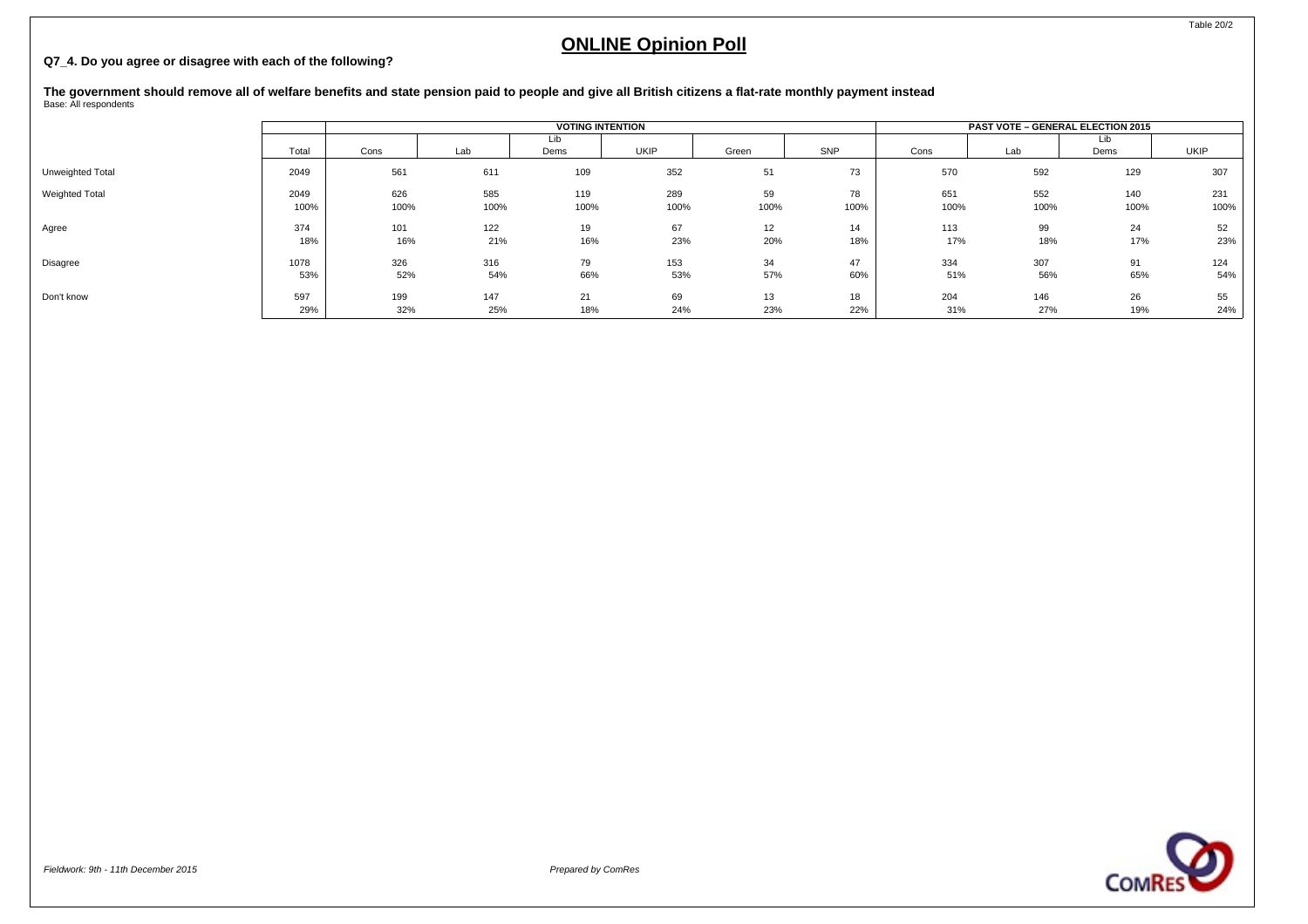### **Q7\_4. Do you agree or disagree with each of the following?**

**The government should remove all of welfare benefits and state pension paid to people and give all British citizens a flat-rate monthly payment instead** Base: All respondents

|                  |       |          |       |       |                |          | <b>REGION</b> |       |         |        |       |       |
|------------------|-------|----------|-------|-------|----------------|----------|---------------|-------|---------|--------|-------|-------|
|                  |       |          | North | North |                | West     | East          |       |         |        | South | South |
|                  | Total | Scotland | East  | West  | Yorks & Humber | Midlands | Midlands      | Wales | Eastern | London | East  | West  |
| Unweighted Total | 2049  | 170      | 88    | 188   | 202            | 145      | 141           | 119   | 215     | 293    | 330   | 158   |
| Weighted Total   | 2049  | 178      | 86    | 234   | 176            | 184      | 152           | 102   | 195     | 273    | 289   | 180   |
|                  | 100%  | 100%     | 100%  | 100%  | 100%           | 100%     | 100%          | 100%  | 100%    | 100%   | 100%  | 100%  |
| Agree            | 374   | 35       | 12    | 43    | 32             | 33       | 27            | 26    | 35      | 48     | 52    | 30    |
|                  | 18%   | 19%      | 14%   | 18%   | 18%            | 18%      | 18%           | 26%   | 18%     | 18%    | 18%   | 17%   |
| Disagree         | 1078  | 105      | 42    | 128   | 92             | 93       | 82            | 47    | 99      | 137    | 155   | 98    |
|                  | 53%   | 59%      | 49%   | 55%   | 52%            | 50%      | 54%           | 46%   | 51%     | 50%    | 54%   | 54%   |
| Don't know       | 597   | 38       | 32    | 63    | 52             | 59       | 42            | 29    | 60      | 87     | 82    | 52    |
|                  | 29%   | 22%      | 37%   | 27%   | 29%            | 32%      | 28%           | 28%   | 31%     | 32%    | 28%   | 29%   |

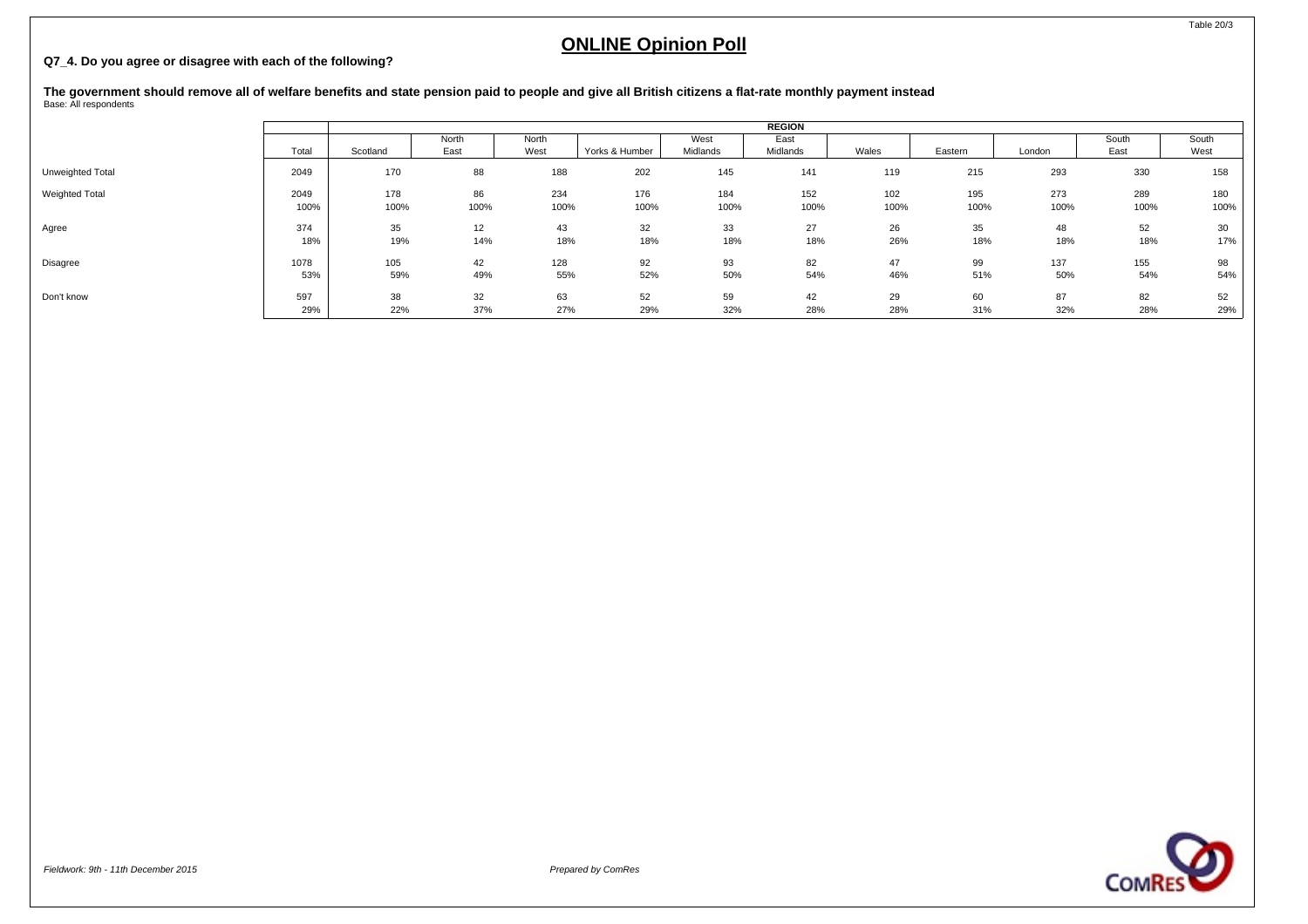### **Q7\_5. Do you agree or disagree with each of the following?**

# **The Government should raise taxes to pay for better flood defences** Base: All respondents

|                       |       | <b>GENDER</b> |        |       |       | AGE   |       |       |      |      | <b>SOCIAL GRADE</b> |                |      |         |          | <b>REGION SUMMARY</b> |       |          |       |
|-----------------------|-------|---------------|--------|-------|-------|-------|-------|-------|------|------|---------------------|----------------|------|---------|----------|-----------------------|-------|----------|-------|
|                       | Total | Male          | Female | 18-24 | 25-34 | 35-44 | 45-54 | 55-64 | 65+  | AВ   | C <sub>1</sub>      | C <sub>2</sub> | DE   | England | Scotland | England<br>& Wales    | North | Midlands | South |
| Unweighted Total      | 2049  | 1016          | 1033   | 217   | 293   | 375   | 397   | 291   | 476  | 533  | 559                 | 395            | 562  | 1760    | 170      | 1879                  | 478   | 501      | 781   |
| <b>Weighted Total</b> | 2049  | 998           | 1051   | 234   | 352   | 340   | 369   | 299   | 455  | 547  | 568                 | 447            | 488  | 1768    | 178      | 1871                  | 496   | 531      | 742   |
|                       | 100%  | 100%          | 100%   | 100%  | 100%  | 100%  | 100%  | 100%  | 100% | 100% | 100%                | 100%           | 100% | 100%    | 100%     | 100%                  | 100%  | 100%     | 100%  |
| Agree                 | 450   | 210           | 240    | 55    | 65    | 60    | 64    | 63    | 143  | 148  | 114                 | 97             | 91   | 395     | 33       | 417                   | 110   | 111      | 174   |
|                       | 22%   | 21%           | 23%    | 23%   | 18%   | 18%   | 17%   | 21%   | 31%  | 27%  | 20%                 | 22%            | 19%  | 22%     | 18%      | 22%                   | 22%   | 21%      | 23%   |
| Disagree              | 1122  | 590           | 532    | 114   | 191   | 203   | 223   | 180   | 212  | 290  | 311                 | 241            | 279  | 946     | 110      | 1012                  | 276   | 297      | 373   |
|                       | 55%   | 59%           | 51%    | 49%   | 54%   | 60%   | 60%   | 60%   | 47%  | 53%  | 55%                 | 54%            | 57%  | 53%     | 62%      | 54%                   | 56%   | 56%      | 50%   |
| Don't know            | 477   | 198           | 279    | 65    | 97    | 76    | 82    | 57    | 100  | 109  | 143                 | 108            | 117  | 427     | 35       | 442                   | 110   | 123      | 195   |
|                       | 23%   | 20%           | 27%    | 28%   | 28%   | 22%   | 22%   | 19%   | 22%  | 20%  | 25%                 | 24%            | 24%  | 24%     | 20%      | 24%                   | 22%   | 23%      | 26%   |



Table 21/1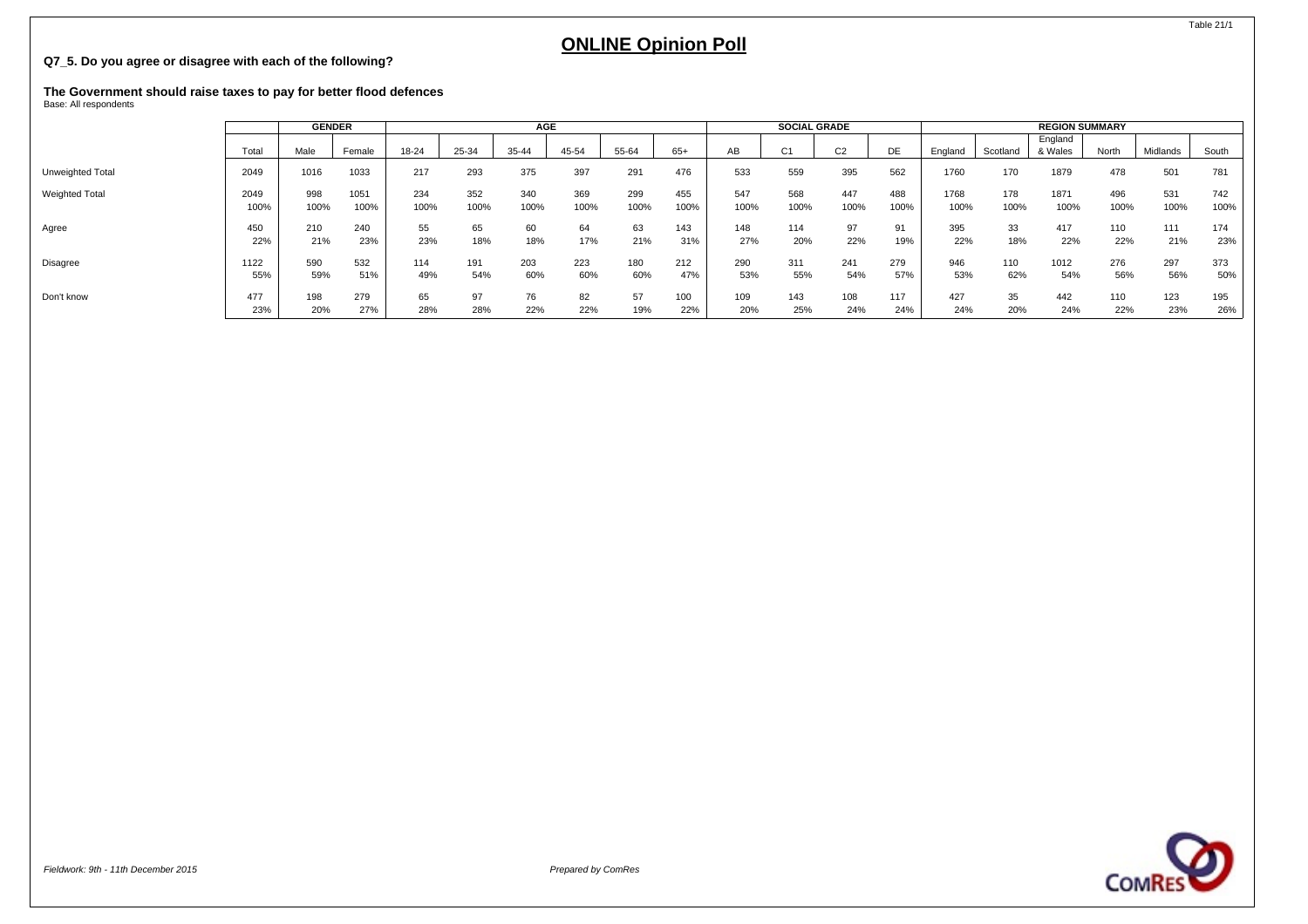### **Q7\_5. Do you agree or disagree with each of the following?**

## **The Government should raise taxes to pay for better flood defences** Base: All respondents

|                  |       |      |      | <b>VOTING INTENTION</b> |             |       |          |      | <b>PAST VOTE - GENERAL ELECTION 2015</b> |             |      |
|------------------|-------|------|------|-------------------------|-------------|-------|----------|------|------------------------------------------|-------------|------|
|                  | Total | Cons | Lab  | Lib<br>Dems             | <b>UKIP</b> | Green | SNP      | Cons | Lab                                      | Lib<br>Dems | UKIP |
| Unweighted Total | 2049  | 561  | 611  | 109                     | 352         | 51    | 73       | 570  | 592                                      | 129         | 307  |
| Weighted Total   | 2049  | 626  | 585  | 119                     | 289         | 59    | 78       | 651  | 552                                      | 140         | 231  |
|                  | 100%  | 100% | 100% | 100%                    | 100%        | 100%  | 100%     | 100% | 100%                                     | 100%        | 100% |
| Agree            | 450   | 148  | 161  | 33                      | 49          | 11    | $\Omega$ | 152  | 149                                      | 37          | 39   |
|                  | 22%   | 24%  | 27%  | 27%                     | 17%         | 19%   | 12%      | 23%  | 27%                                      | 27%         | 17%  |
| Disagree         | 1122  | 329  | 302  | 57                      | 199         | 34    | 57       | 354  | 282                                      | 61          | 159  |
|                  | 55%   | 53%  | 52%  | 48%                     | 69%         | 59%   | 72%      | 54%  | 51%                                      | 44%         | 69%  |
| Don't know       | 477   | 149  | 123  | 29                      | 42          | 13    | 12       | 145  | 121                                      | 42          | 33   |
|                  | 23%   | 24%  | 21%  | 25%                     | 14%         | 22%   | 16%      | 22%  | 22%                                      | 30%         | 14%  |



Fieldwork: 9th - 11th December 2015 Prepared by ComRes

Table 21/2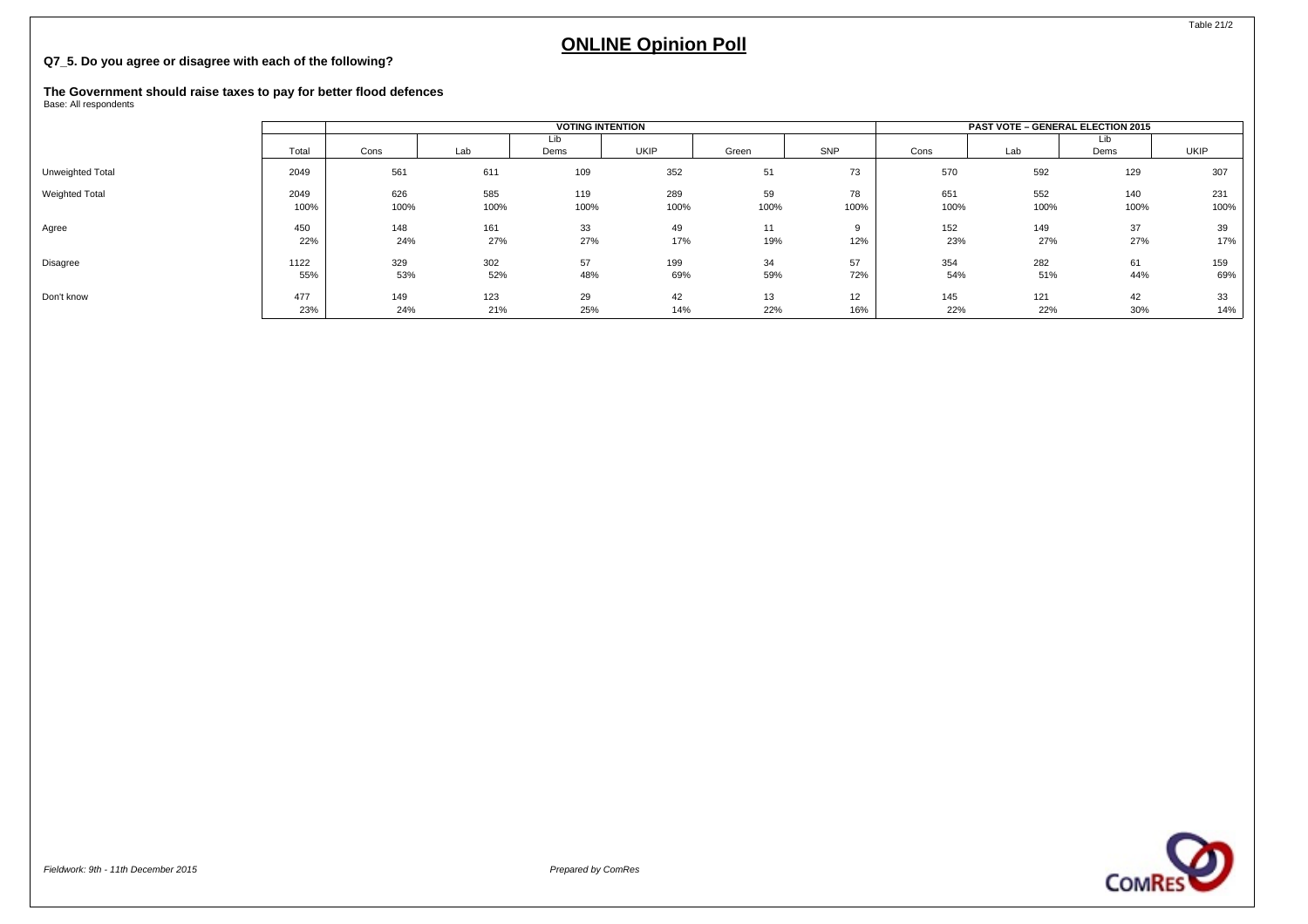### **Q7\_5. Do you agree or disagree with each of the following?**

## **The Government should raise taxes to pay for better flood defences** Base: All respondents

|                  |       |          |       |       |                |          | <b>REGION</b> |       |         |        |       |       |
|------------------|-------|----------|-------|-------|----------------|----------|---------------|-------|---------|--------|-------|-------|
|                  |       |          | North | North |                | West     | East          |       |         |        | South | South |
|                  | Total | Scotland | East  | West  | Yorks & Humber | Midlands | Midlands      | Wales | Eastern | London | East  | West  |
| Unweighted Total | 2049  | 170      | 88    | 188   | 202            | 145      | 141           | 119   | 215     | 293    | 330   | 158   |
| Weighted Total   | 2049  | 178      | 86    | 234   | 176            | 184      | 152           | 102   | 195     | 273    | 289   | 180   |
|                  | 100%  | 100%     | 100%  | 100%  | 100%           | 100%     | 100%          | 100%  | 100%    | 100%   | 100%  | 100%  |
| Agree            | 450   | 33       | 20    | 53    | 37             | 41       | 36            | 22    | 34      | 68     | 69    | 37    |
|                  | 22%   | 18%      | 23%   | 23%   | 21%            | 22%      | 24%           | 21%   | 18%     | 25%    | 24%   | 20%   |
| Disagree         | 1122  | 110      | 40    | 127   | 108            | 105      | 81            | 66    | 111     | 124    | 152   | 97    |
|                  | 55%   | 62%      | 47%   | 55%   | 61%            | 57%      | 54%           | 64%   | 57%     | 45%    | 53%   | 54%   |
| Don't know       | 477   | 35       | 25    | 53    | 31             | 39       | 35            | 15    | 50      | 80     | 68    | 47    |
|                  | 23%   | 20%      | 30%   | 23%   | 18%            | 21%      | 23%           | 15%   | 25%     | 29%    | 23%   | 26%   |



Table 21/3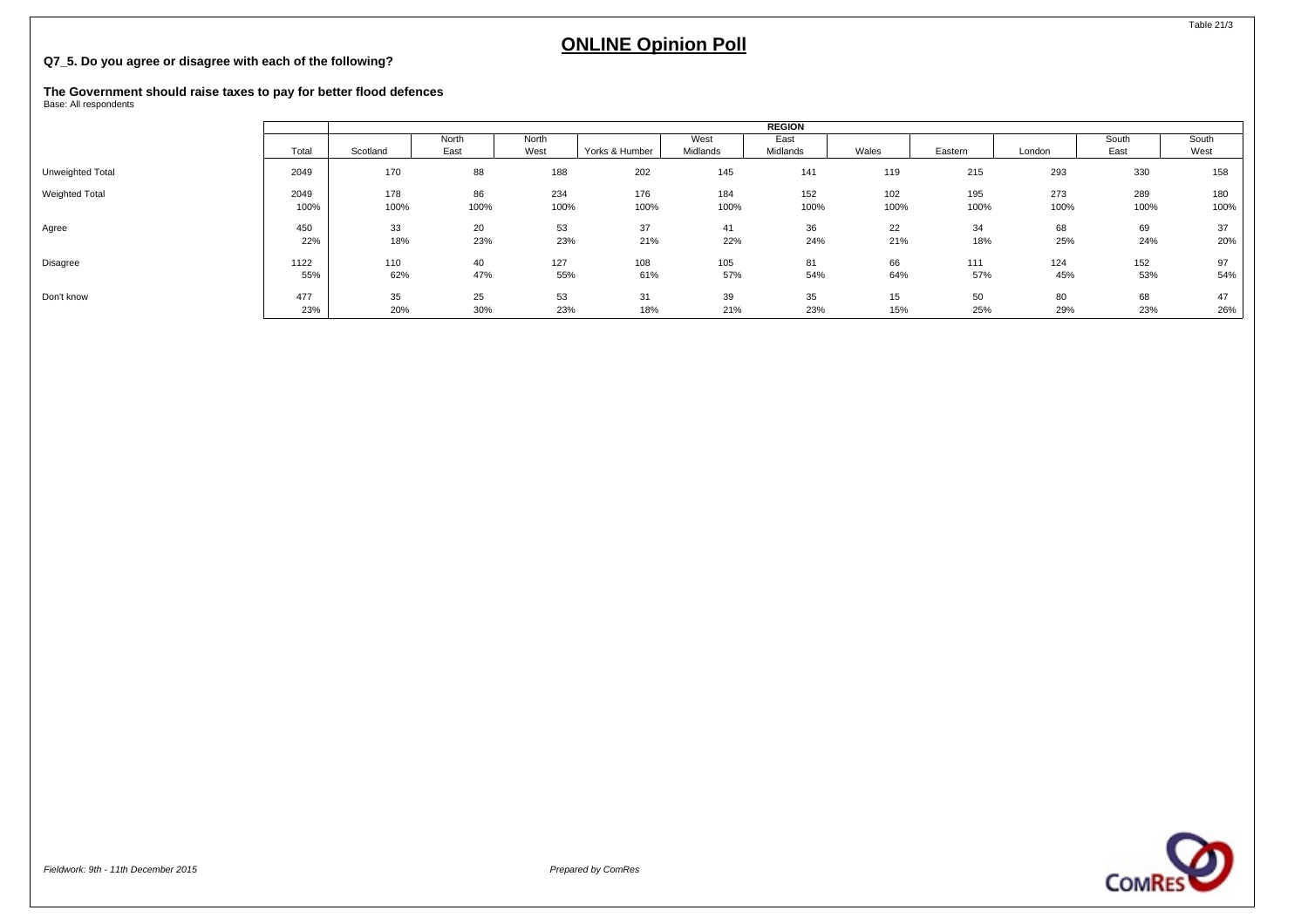### **Q7\_6. Do you agree or disagree with each of the following?**

# **People generally feel under pressure to spend too much at Christmas** Base: All respondents

|                       |              | <b>GENDER</b> |              |             |             | <b>AGE</b>  |             |             |             |             | <b>SOCIAL GRADE</b> |                |             |              |             | <b>REGION SUMMARY</b> |             |             |             |
|-----------------------|--------------|---------------|--------------|-------------|-------------|-------------|-------------|-------------|-------------|-------------|---------------------|----------------|-------------|--------------|-------------|-----------------------|-------------|-------------|-------------|
|                       | Total        | Male          | Female       | 18-24       | 25-34       | 35-44       | 45-54       | 55-64       | $65+$       | AВ          | C <sub>1</sub>      | C <sub>2</sub> | DE          | England      | Scotland    | England<br>& Wales    | North       | Midlands    | South       |
| Unweighted Total      | 2049         | 1016          | 1033         | 217         | 293         | 375         | 397         | 291         | 476         | 533         | 559                 | 395            | 562         | 1760         | 170         | 1879                  | 478         | 501         | 781         |
| <b>Weighted Total</b> | 2049<br>100% | 998<br>100%   | 1051<br>100% | 234<br>100% | 352<br>100% | 340<br>100% | 369<br>100% | 299<br>100% | 455<br>100% | 547<br>100% | 568<br>100%         | 447<br>100%    | 488<br>100% | 1768<br>100% | 178<br>100% | 1871<br>100%          | 496<br>100% | 531<br>100% | 742<br>100% |
| Agree                 | 1779<br>87%  | 853<br>85%    | 926<br>88%   | 174<br>75%  | 278<br>79%  | 299<br>88%  | 338<br>92%  | 278<br>93%  | 412<br>91%  | 467<br>85%  | 498<br>88%          | 389<br>87%     | 425<br>87%  | 1532<br>87%  | 154<br>87%  | 1625<br>87%           | 431<br>87%  | 455<br>86%  | 646<br>87%  |
| Disagree              | 144<br>7%    | 78<br>8%      | 66<br>6%     | 29<br>12%   | 38<br>11%   | 22<br>6%    | 19<br>5%    | 4%          | 25<br>5%    | 44<br>8%    | 37<br>7%            | 33<br>7%       | 30<br>6%    | 126<br>7%    | 11<br>6%    | 133<br>7%             | 38<br>8%    | 43<br>8%    | $6\%$       |
| Don't know            | 126<br>6%    | 67<br>7%      | 59<br>6%     | 30<br>13%   | 36<br>10%   | 19<br>6%    | 12<br>3%    | 10<br>3%    | 19<br>4%    | 36<br>7%    | 33<br>6%            | 25<br>6%       | 32<br>7%    | 110<br>6%    | 13<br>7%    | 113<br>6%             | 27<br>5%    | 33<br>6%    | 50<br>7%    |



Table 22/1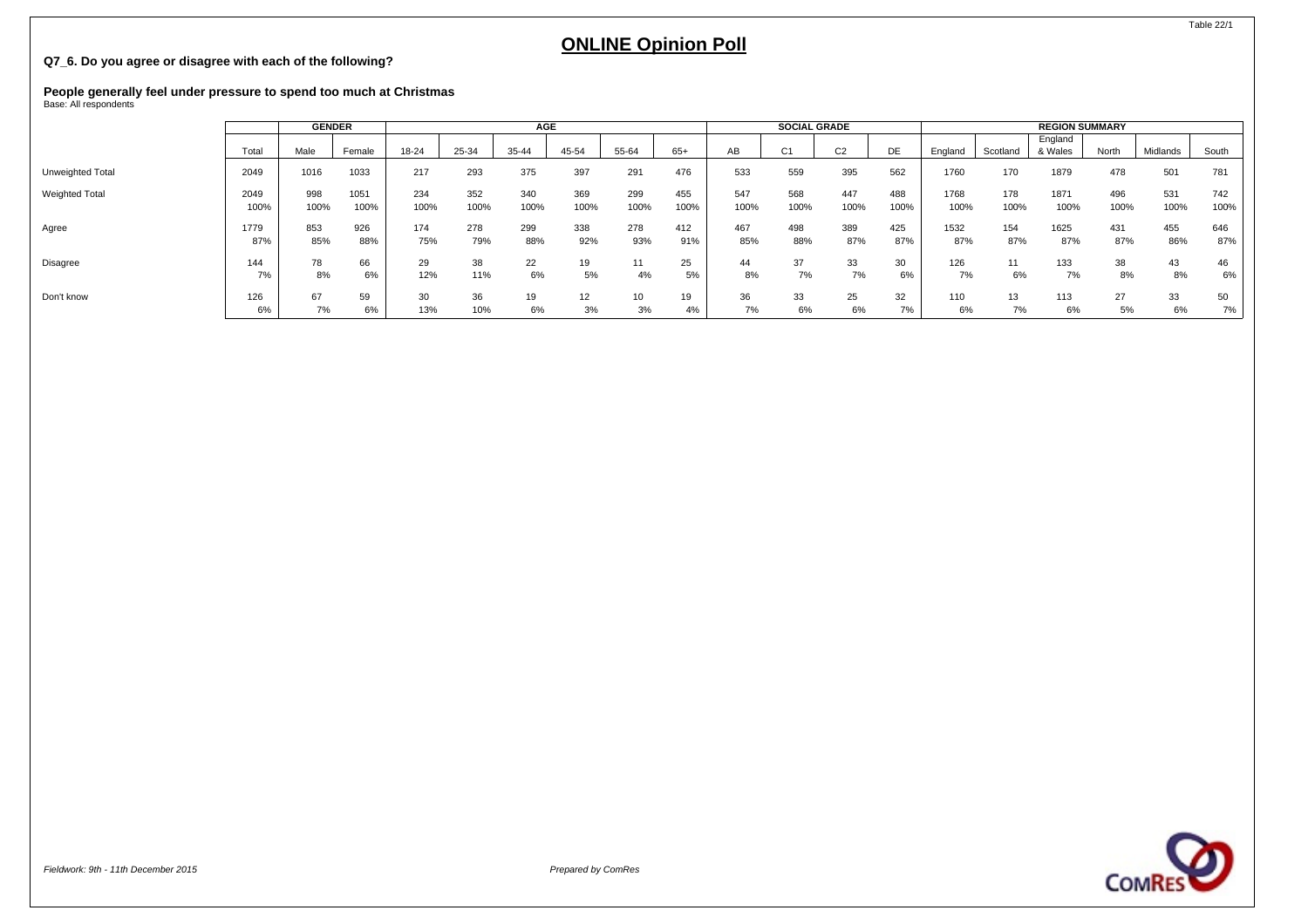### **Q7\_6. Do you agree or disagree with each of the following?**

## **People generally feel under pressure to spend too much at Christmas** Base: All respondents

|                  |              |             |             | <b>VOTING INTENTION</b> |             |                          |            |             | <b>PAST VOTE - GENERAL ELECTION 2015</b> |             |                       |
|------------------|--------------|-------------|-------------|-------------------------|-------------|--------------------------|------------|-------------|------------------------------------------|-------------|-----------------------|
|                  | Total        | Cons        | Lab         | Lib<br>Dems             | <b>UKIP</b> | Green                    | SNP        | Cons        | Lab                                      | Lib<br>Dems | UKIP                  |
| Unweighted Total | 2049         | 561         | 611         | 109                     | 352         | 51                       | 73         | 570         | 592                                      | 129         | 307                   |
| Weighted Total   | 2049<br>100% | 626<br>100% | 585<br>100% | 119<br>100%             | 289<br>100% | 59<br>100%               | 78<br>100% | 651<br>100% | 552<br>100%                              | 140<br>100% | 231<br>100%           |
| Agree            | 1779<br>87%  | 551<br>88%  | 522<br>89%  | 101<br>85%              | 263<br>91%  | 56<br>95%                | 72<br>92%  | 560<br>86%  | 489<br>89%                               | 122<br>87%  | 210<br>91%            |
| Disagree         | 144<br>7%    | 51<br>8%    | 40<br>7%    | 12<br>10%               | 13<br>4%    | $\overline{\phantom{a}}$ | 3<br>4%    | 61<br>9%    | 38<br>7%                                 | 10<br>7%    | 10 <sup>1</sup><br>4% |
| Don't know       | 126<br>6%    | 24<br>4%    | 23<br>4%    | 6<br>5%                 | 14<br>5%    | 5%                       | 3<br>4%    | 30<br>5%    | 26<br>5%                                 | 6%          | 5%                    |



Table 22/2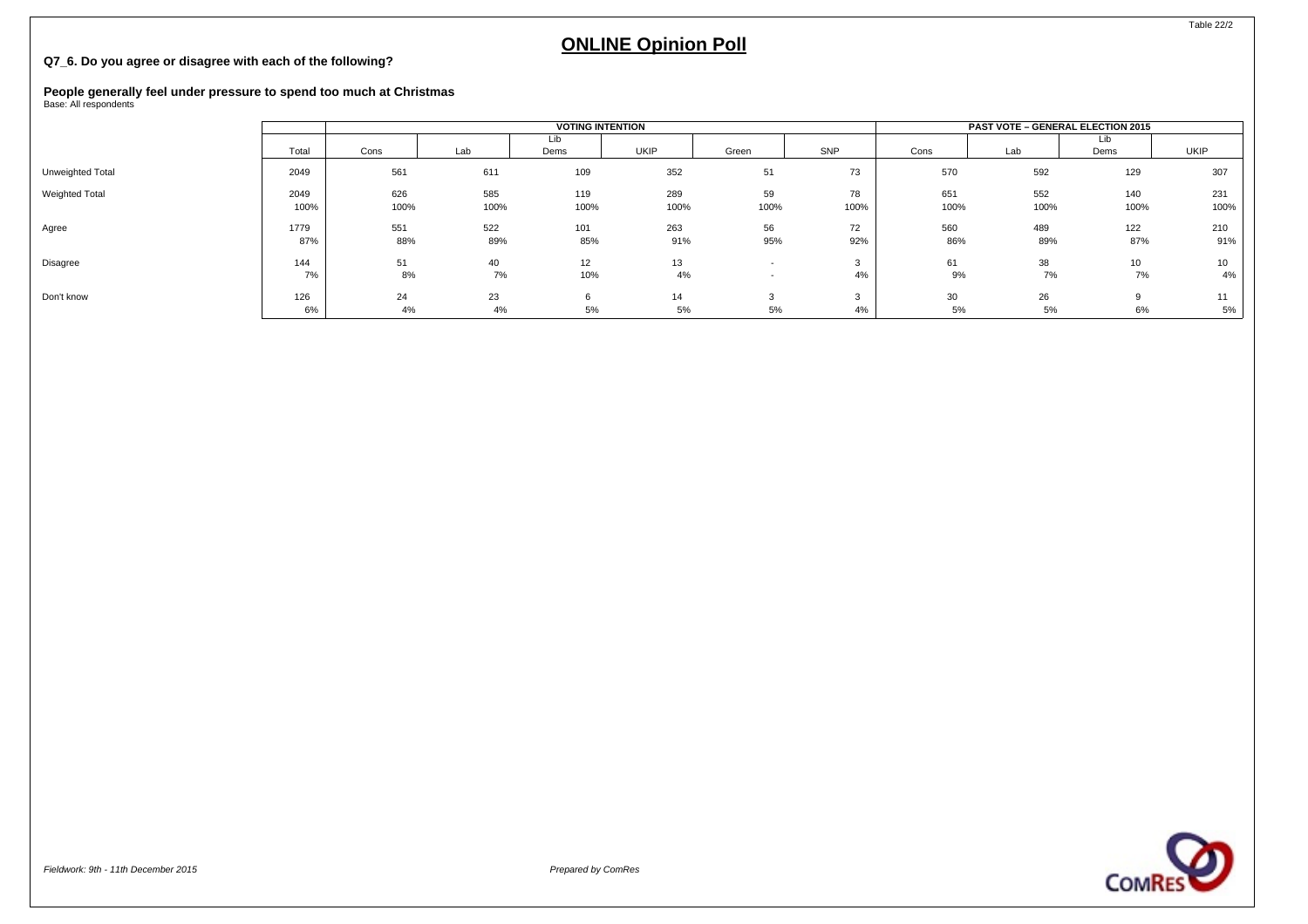### **Q7\_6. Do you agree or disagree with each of the following?**

## **People generally feel under pressure to spend too much at Christmas** Base: All respondents

|                  |       |          |       |       |                |          | <b>REGION</b> |       |         |        |       |       |
|------------------|-------|----------|-------|-------|----------------|----------|---------------|-------|---------|--------|-------|-------|
|                  |       |          | North | North |                | West     | East          |       |         |        | South | South |
|                  | Total | Scotland | East  | West  | Yorks & Humber | Midlands | Midlands      | Wales | Eastern | London | East  | West  |
| Unweighted Total | 2049  | 170      | 88    | 188   | 202            | 145      | 141           | 119   | 215     | 293    | 330   | 158   |
| Weighted Total   | 2049  | 178      | 86    | 234   | 176            | 184      | 152           | 102   | 195     | 273    | 289   | 180   |
|                  | 100%  | 100%     | 100%  | 100%  | 100%           | 100%     | 100%          | 100%  | 100%    | 100%   | 100%  | 100%  |
| Agree            | 1779  | 154      | 77    | 200   | 154            | 158      | 130           | 93    | 167     | 238    | 258   | 151   |
|                  | 87%   | 87%      | 89%   | 86%   | 88%            | 86%      | 85%           | 91%   | 86%     | 87%    | 89%   | 84%   |
| Disagree         | 144   | 11       |       | 18    | 17             | 14       | 15            |       | 14      | 15     | 17    | 14    |
|                  | 7%    | 6%       | 3%    | $8\%$ | 10%            | 8%       | 10%           | 6%    | 7%      | 6%     | 6%    | 8%    |
| Don't know       | 126   | 13       |       | 16    | 4              | 12       |               |       | 14      | 19     | 14    | 16    |
|                  | 6%    | 7%       | 8%    | 7%    | 3%             | 6%       | 5%            | 3%    | 7%      | 7%     | 5%    | 9%    |



Table 22/3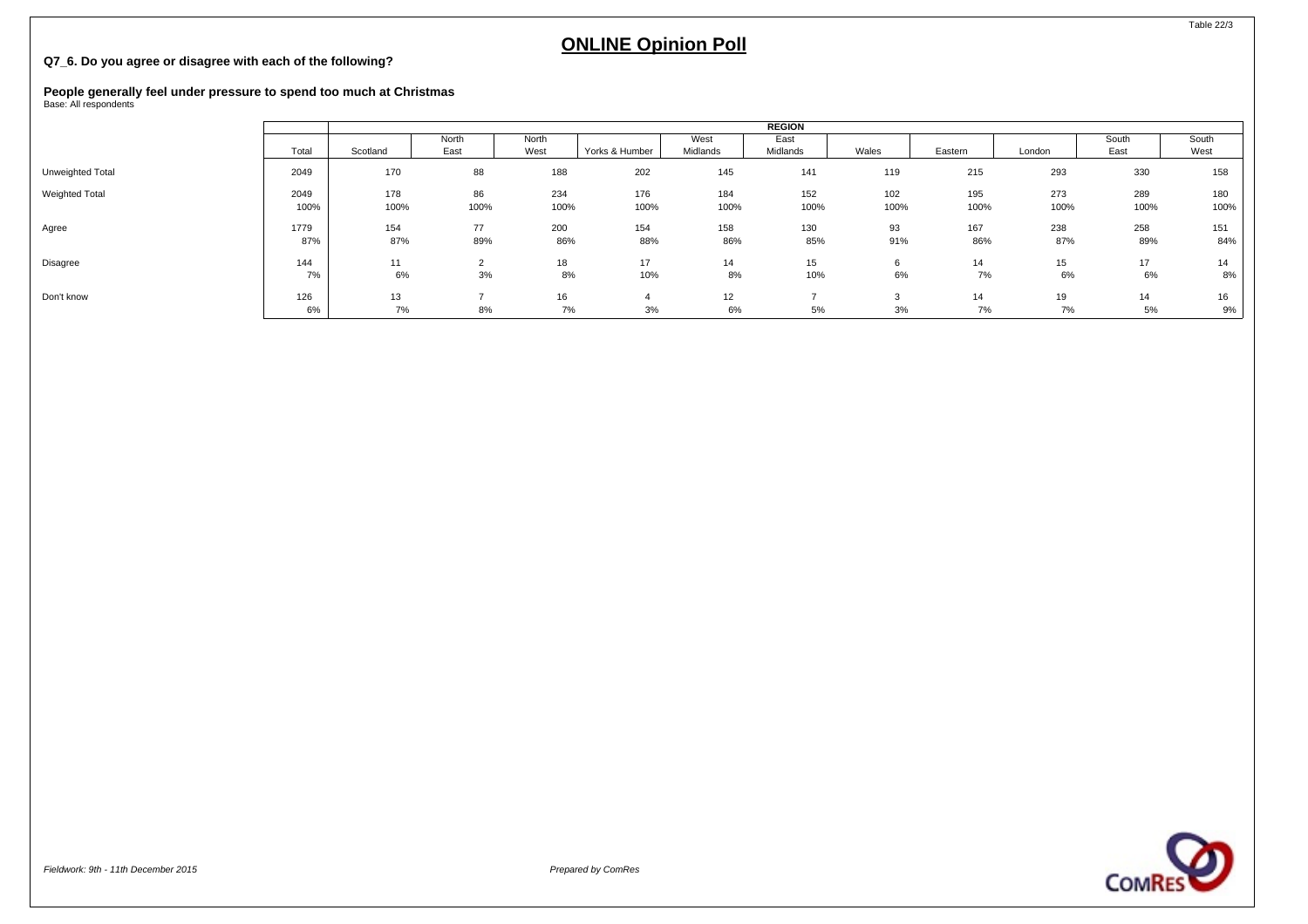### **Q7\_7. Do you agree or disagree with each of the following?**

# **I can only afford to pay for Christmas by using credit cards and overdrafts** Base: All respondents

|                       |       | <b>GENDER</b> |        |       |       | AGE   |       |       |      |      | <b>SOCIAL GRADE</b> |                |      |         |          | <b>REGION SUMMARY</b> |       |          |       |
|-----------------------|-------|---------------|--------|-------|-------|-------|-------|-------|------|------|---------------------|----------------|------|---------|----------|-----------------------|-------|----------|-------|
|                       | Total | Male          | Female | 18-24 | 25-34 | 35-44 | 45-54 | 55-64 | 65+  | AB   | C <sub>1</sub>      | C <sub>2</sub> | DE   | England | Scotland | England<br>& Wales    | North | Midlands | South |
| Unweighted Total      | 2049  | 1016          | 1033   | 217   | 293   | 375   | 397   | 291   | 476  | 533  | 559                 | 395            | 562  | 1760    | 170      | 1879                  | 478   | 501      | 781   |
| <b>Weighted Total</b> | 2049  | 998           | 1051   | 234   | 352   | 340   | 369   | 299   | 455  | 547  | 568                 | 447            | 488  | 1768    | 178      | 1871                  | 496   | 531      | 742   |
|                       | 100%  | 100%          | 100%   | 100%  | 100%  | 100%  | 100%  | 100%  | 100% | 100% | 100%                | 100%           | 100% | 100%    | 100%     | 100%                  | 100%  | 100%     | 100%  |
| Agree                 | 317   | 154           | 163    | 46    | 61    | 83    | 66    | 36    | 25   | 74   | 96                  | 73             | 74   | 273     | 27       | 290                   | 69    | 93       | 111   |
|                       | 15%   | 15%           | 15%    | 20%   | 17%   | 24%   | 18%   | 12%   | 6%   | 14%  | 17%                 | 16%            | 15%  | 15%     | 15%      | 16%                   | 14%   | 18%      | 15%   |
| Disagree              | 1613  | 777           | 836    | 158   | 254   | 240   | 290   | 253   | 419  | 444  | 445                 | 338            | 386  | 1391    | 140      | 1474                  | 400   | 412      | 579   |
|                       | 79%   | 78%           | 80%    | 68%   | 72%   | 70%   | 79%   | 84%   | 92%  | 81%  | 78%                 | 76%            | 79%  | 79%     | 78%      | 79%                   | 81%   | 78%      | 78%   |
| Don't know            | 119   | 67            | 52     | 30    | 37    | 18    | 13    | 11    | 11   | 29   | 26                  | 36             | 28   | 104     | 12       | 107                   | 27    | 26       | 52    |
|                       | 6%    | 7%            | 5%     | 13%   | 11%   | 5%    | 3%    | 4%    | 2%   | 5%   | 5%                  | 8%             | 6%   | 6%      | 7%       | 6%                    | 5%    | 5%       | 7%    |

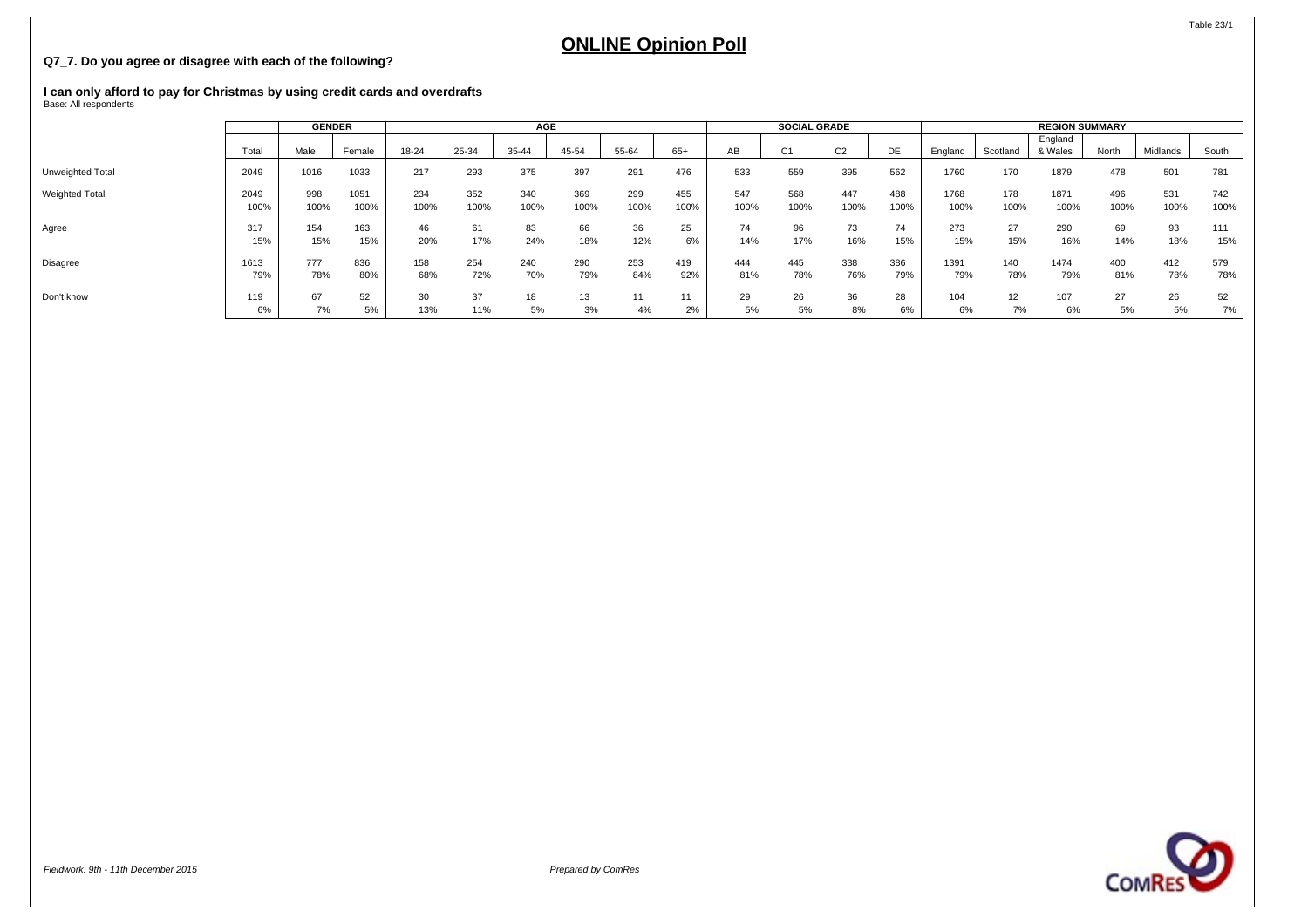### **Q7\_7. Do you agree or disagree with each of the following?**

# **I can only afford to pay for Christmas by using credit cards and overdrafts** Base: All respondents

|                  |              |             |             | <b>VOTING INTENTION</b> |             |            |            |             | <b>PAST VOTE - GENERAL ELECTION 2015</b> |                   |             |
|------------------|--------------|-------------|-------------|-------------------------|-------------|------------|------------|-------------|------------------------------------------|-------------------|-------------|
|                  | Total        | Cons        | Lab         | Dems                    | UKIP        | Green      | SNP        | Cons        | Lab                                      | Lib<br>Dems       | <b>UKIP</b> |
| Unweighted Total | 2049         | 561         | 611         | 109                     | 352         | 51         | 73         | 570         | 592                                      | 129               | 307         |
| Weighted Total   | 2049<br>100% | 626<br>100% | 585<br>100% | 119<br>100%             | 289<br>100% | 59<br>100% | 78<br>100% | 651<br>100% | 552<br>100%                              | 140<br>100%       | 231<br>100% |
| Agree            | 317<br>15%   | 78<br>12%   | 111<br>19%  | 15<br>13%               | 37<br>13%   | 15<br>26%  | 17<br>22%  | 83<br>13%   | 104<br>19%                               | 17<br>12%         | 32<br>14%   |
| Disagree         | 1613<br>79%  | 528<br>84%  | 441<br>75%  | 101<br>86%              | 236<br>82%  | 43<br>74%  | 55<br>71%  | 547<br>84%  | 414<br>75%                               | 120<br>86%        | 186<br>80%  |
| Don't know       | 119<br>6%    | 20<br>3%    | 33<br>6%    | $1\%$                   | 16<br>5%    |            | 7%         | 22<br>3%    | 34<br>6%                                 | $\sim$<br>∠<br>2% | 13<br>6%    |



Table 23/2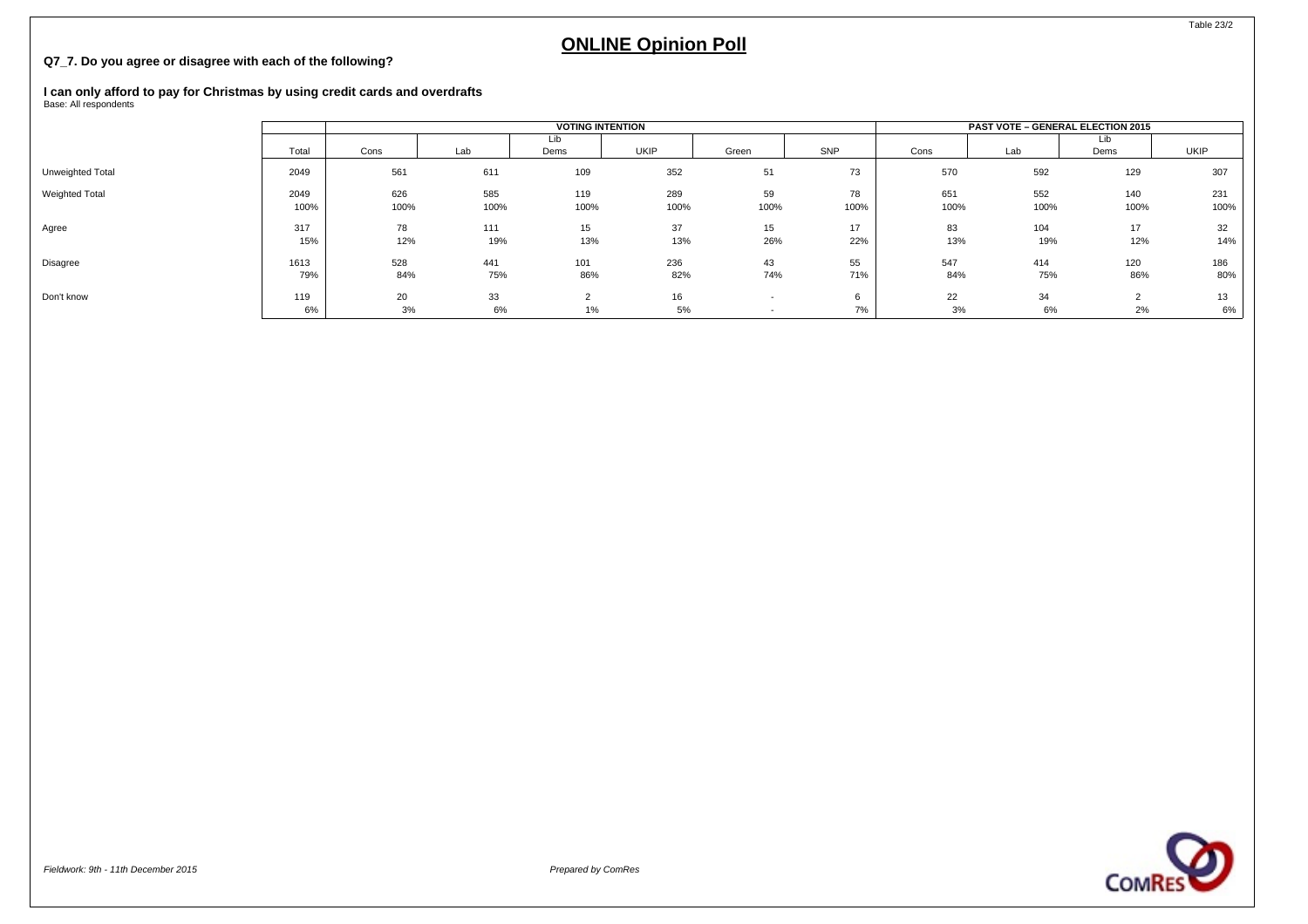### **Q7\_7. Do you agree or disagree with each of the following?**

# **I can only afford to pay for Christmas by using credit cards and overdrafts** Base: All respondents

|                  |       |          |       |       |                |          | <b>REGION</b> |       |         |        |       |       |
|------------------|-------|----------|-------|-------|----------------|----------|---------------|-------|---------|--------|-------|-------|
|                  |       |          | North | North |                | West     | East          |       |         |        | South | South |
|                  | Total | Scotland | East  | West  | Yorks & Humber | Midlands | Midlands      | Wales | Eastern | London | East  | West  |
| Unweighted Total | 2049  | 170      | 88    | 188   | 202            | 145      | 141           | 119   | 215     | 293    | 330   | 158   |
| Weighted Total   | 2049  | 178      | 86    | 234   | 176            | 184      | 152           | 102   | 195     | 273    | 289   | 180   |
|                  | 100%  | 100%     | 100%  | 100%  | 100%           | 100%     | 100%          | 100%  | 100%    | 100%   | 100%  | 100%  |
| Agree            | 317   | 27       | 12    | 37    | 20             | 28       | 24            | 17    | 41      | 50     | 42    | 19    |
|                  | 15%   | 15%      | 14%   | 16%   | 11%            | 15%      | 16%           | 17%   | 21%     | 18%    | 15%   | 11%   |
| Disagree         | 1613  | 140      | 65    | 187   | 149            | 148      | 120           | 82    | 144     | 197    | 229   | 152   |
|                  | 79%   | 78%      | 75%   | 80%   | 85%            | 80%      | 79%           | 80%   | 74%     | 72%    | 79%   | 84%   |
| Don't know       | 119   | 12       |       | 10    |                | 8        | $\Omega$      |       | 10      | 26     | 17    |       |
|                  | 6%    | 7%       | 11%   | 4%    | 4%             | 4%       | 5%            | 3%    | 5%      | 9%     | 6%    | 5%    |



Table 23/3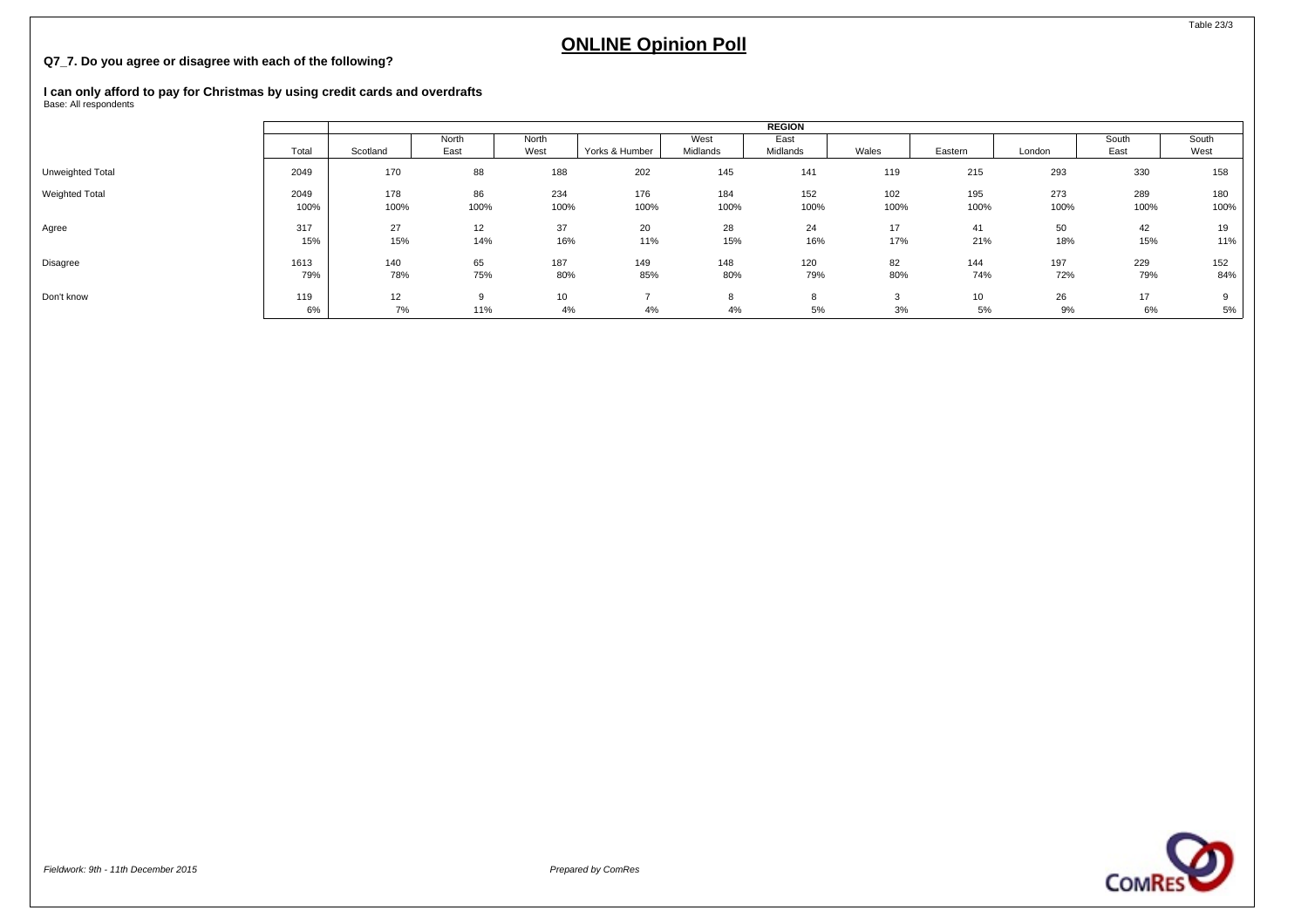### **Q7\_8. Do you agree or disagree with each of the following?**

# **I plan to spend less on Christmas this year than last year** Base: All respondents

|                       |              | <b>GENDER</b> |              |             |             | AGE         |             |             |             |             | <b>SOCIAL GRADE</b> |                |             |              |             | <b>REGION SUMMARY</b> |             |             |             |
|-----------------------|--------------|---------------|--------------|-------------|-------------|-------------|-------------|-------------|-------------|-------------|---------------------|----------------|-------------|--------------|-------------|-----------------------|-------------|-------------|-------------|
|                       | Total        | Male          | Female       | 18-24       | 25-34       | 35-44       | 45-54       | 55-64       | 65+         | AВ          | C <sub>1</sub>      | C <sub>2</sub> | DE          | England      | Scotland    | England<br>& Wales    | North       | Midlands    | South       |
| Unweighted Total      | 2049         | 1016          | 1033         | 217         | 293         | 375         | 397         | 291         | 476         | 533         | 559                 | 395            | 562         | 1760         | 170         | 1879                  | 478         | 501         | 781         |
| <b>Weighted Total</b> | 2049<br>100% | 998<br>100%   | 1051<br>100% | 234<br>100% | 352<br>100% | 340<br>100% | 369<br>100% | 299<br>100% | 455<br>100% | 547<br>100% | 568<br>100%         | 447<br>100%    | 488<br>100% | 1768<br>100% | 178<br>100% | 1871<br>100%          | 496<br>100% | 531<br>100% | 742<br>100% |
| Agree                 | 924<br>45%   | 419<br>42%    | 505<br>48%   | 104<br>45%  | 161<br>46%  | 141<br>41%  | 204<br>55%  | 141<br>47%  | 173<br>38%  | 198<br>36%  | 278<br>49%          | 225<br>50%     | 223<br>46%  | 792<br>45%   | 82<br>46%   | 842<br>45%            | 206<br>42%  | 238<br>45%  | 348<br>47%  |
| Disagree              | 838<br>41%   | 421<br>42%    | 417<br>40%   | 87<br>37%   | 137<br>39%  | 157<br>46%  | 124<br>34%  | 119<br>40%  | 215<br>47%  | 283<br>52%  | 213<br>38%          | 156<br>35%     | 187<br>38%  | 728<br>41%   | 70<br>39%   | 768<br>41%            | 225<br>45%  | 218<br>41%  | 285<br>38%  |
| Don't know            | 286<br>14%   | 158<br>16%    | 128<br>12%   | 43<br>18%   | 55<br>16%   | 42<br>12%   | 41<br>11%   | 40<br>13%   | 66<br>15%   | 66<br>12%   | 14%                 | 66<br>15%      | 78<br>16%   | 248<br>14%   | 26<br>14%   | 261<br>14%            | 65<br>13%   | 75<br>14%   | 108<br>15%  |



Table 24/1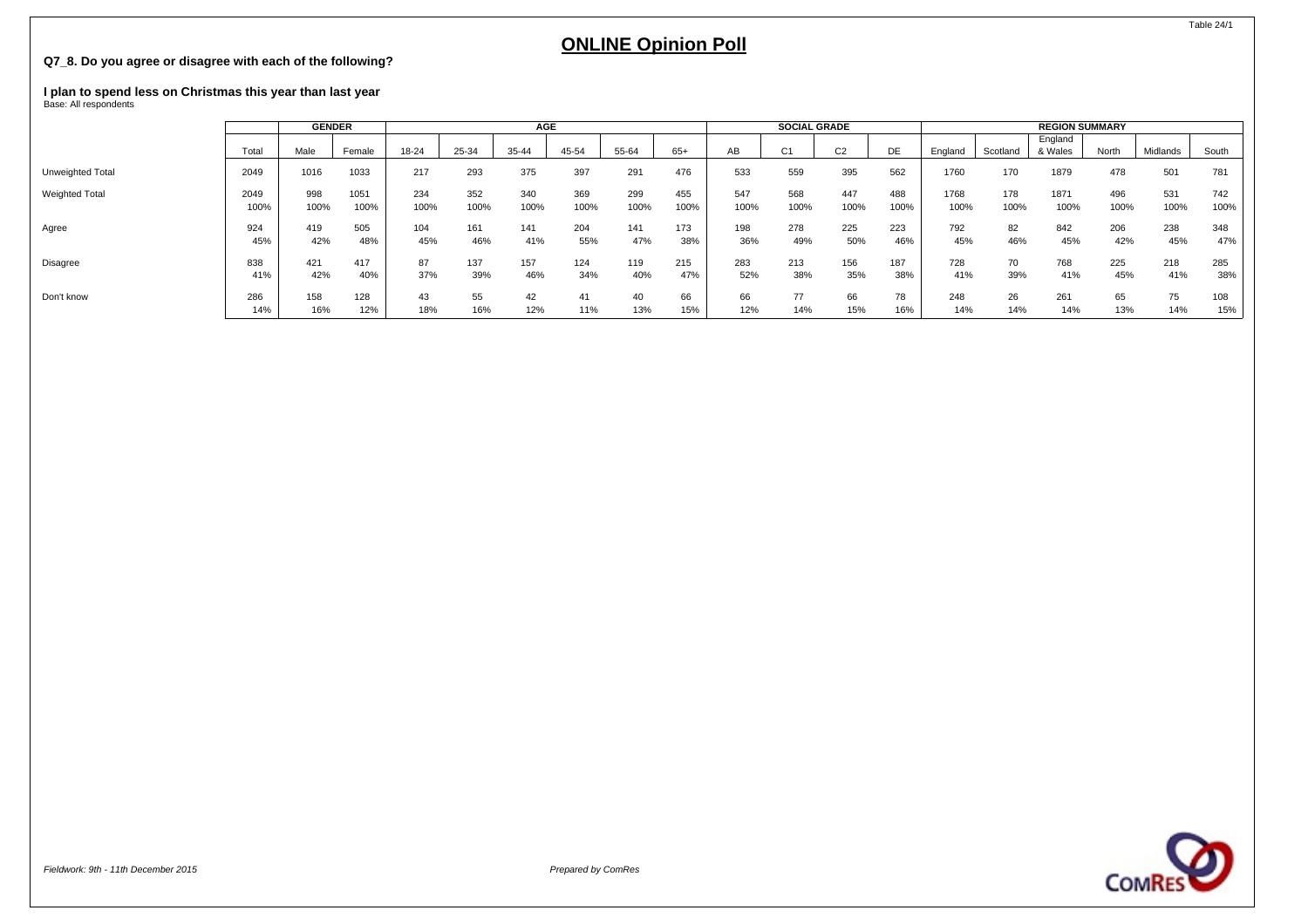### **Q7\_8. Do you agree or disagree with each of the following?**

# **I plan to spend less on Christmas this year than last year** Base: All respondents

|                  |              |             |             | <b>VOTING INTENTION</b> |             |            |            |             | <b>PAST VOTE - GENERAL ELECTION 2015</b> |             |             |
|------------------|--------------|-------------|-------------|-------------------------|-------------|------------|------------|-------------|------------------------------------------|-------------|-------------|
|                  | Total        | Cons        | Lab         | Lib<br>Dems             | UKIP        | Green      | SNP        | Cons        | Lab                                      | Lib<br>Dems | <b>UKIP</b> |
| Unweighted Total | 2049         | 561         | 611         | 109                     | 352         | 51         | 73         | 570         | 592                                      | 129         | 307         |
| Weighted Total   | 2049<br>100% | 626<br>100% | 585<br>100% | 119<br>100%             | 289<br>100% | 59<br>100% | 78<br>100% | 651<br>100% | 552<br>100%                              | 140<br>100% | 231<br>100% |
| Agree            | 924<br>45%   | 248<br>40%  | 281<br>48%  | 56<br>47%               | 138<br>48%  | 30<br>51%  | 35<br>45%  | 257<br>39%  | 262<br>47%                               | 62<br>44%   | 115<br>50%  |
| Disagree         | 838<br>41%   | 288<br>46%  | 240<br>41%  | 52<br>44%               | 115<br>40%  | 24<br>41%  | 33<br>42%  | 302<br>46%  | 222<br>40%                               | 59<br>42%   | 91<br>39%   |
| Don't know       | 286<br>14%   | 89<br>14%   | 65<br>11%   | 11<br>9%                | 36<br>13%   | 8%         | 10<br>13%  | 93<br>14%   | 68<br>12%                                | 19<br>14%   | 26<br>11%   |



Table 24/2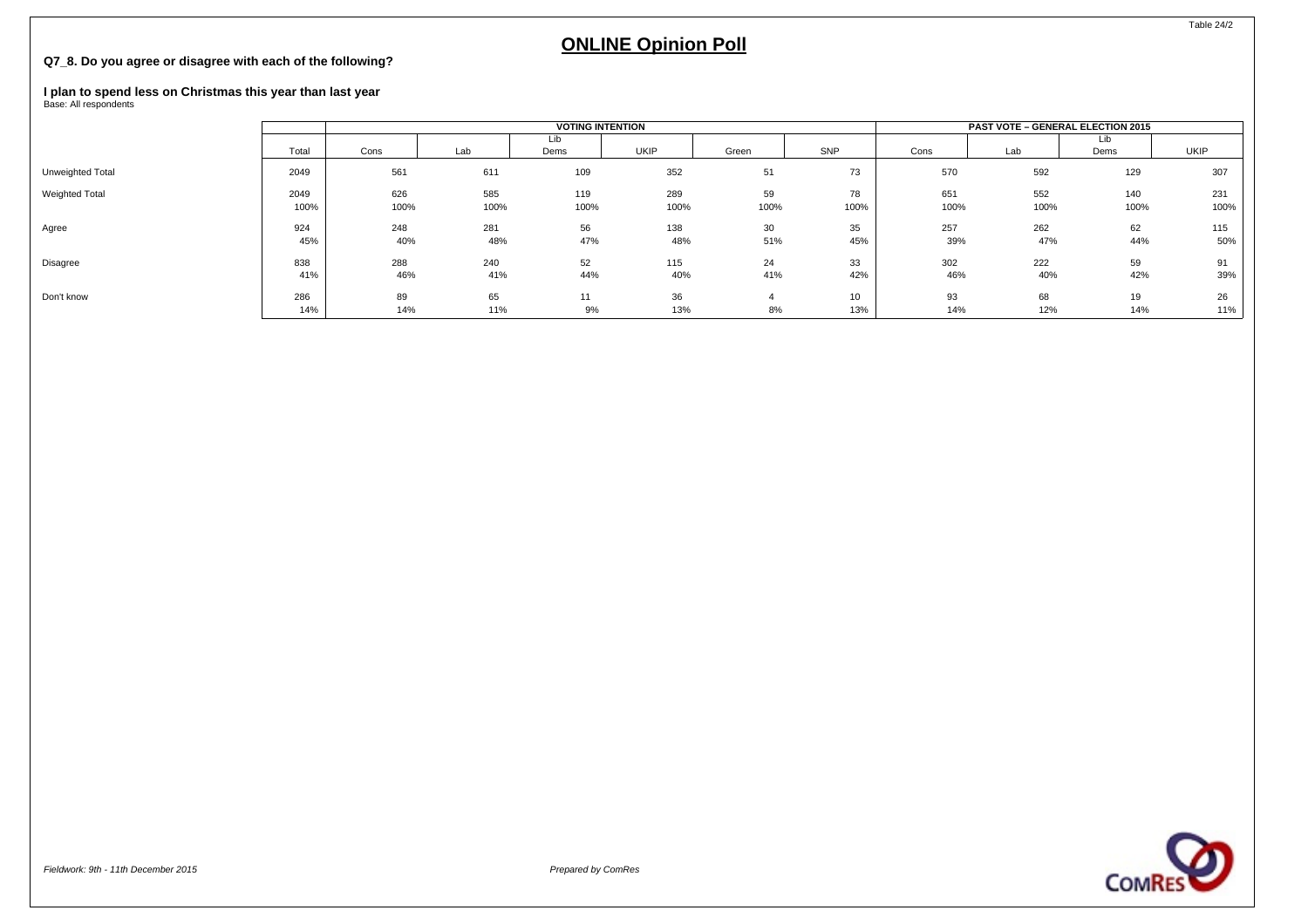## **ONLINE Opinion Poll**

## **Q7\_8. Do you agree or disagree with each of the following?**

## **I plan to spend less on Christmas this year than last year** Base: All respondents

|                  |       | <b>REGION</b> |       |       |                |          |          |       |         |        |       |       |
|------------------|-------|---------------|-------|-------|----------------|----------|----------|-------|---------|--------|-------|-------|
|                  |       |               | North | North |                | West     | East     |       |         |        | South | South |
|                  | Total | Scotland      | East  | West  | Yorks & Humber | Midlands | Midlands | Wales | Eastern | London | East  | West  |
| Unweighted Total | 2049  | 170           | 88    | 188   | 202            | 145      | 141      | 119   | 215     | 293    | 330   | 158   |
| Weighted Total   | 2049  | 178           | 86    | 234   | 176            | 184      | 152      | 102   | 195     | 273    | 289   | 180   |
|                  | 100%  | 100%          | 100%  | 100%  | 100%           | 100%     | 100%     | 100%  | 100%    | 100%   | 100%  | 100%  |
| Agree            | 924   | 82            | 32    | 94    | 80             | 83       | 66       | 50    | 88      | 139    | 131   | 78    |
|                  | 45%   | 46%           | 38%   | 40%   | 45%            | 45%      | 44%      | 49%   | 45%     | 51%    | 45%   | 43%   |
| Disagree         | 838   | 70            | 37    | 105   | 83             | 78       | 61       | 40    | 79      | 91     | 122   | 72    |
|                  | 41%   | 39%           | 43%   | 45%   | 47%            | 42%      | 40%      | 39%   | 40%     | 33%    | 42%   | 40%   |
| Don't know       | 286   | 26            | 17    | 35    | 13             | 23       | 24       | 12    | 28      | 42     | 36    | 30    |
|                  | 14%   | 14%           | 20%   | 15%   | 7%             | 13%      | 16%      | 12%   | 14%     | 16%    | 12%   | 17%   |



Table 24/3